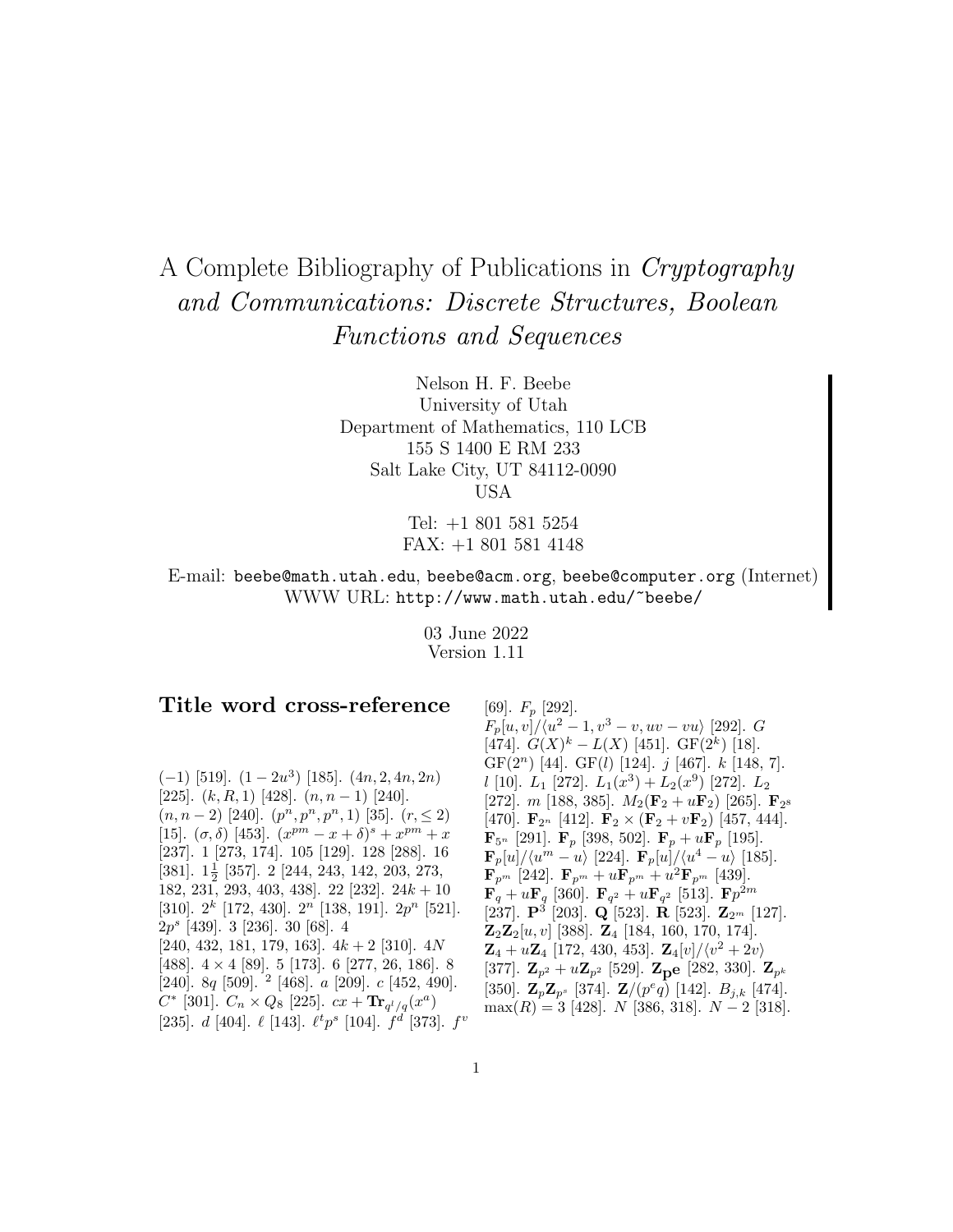$n = \frac{q^{2m}-1}{2}$  [369].  $\overline{2}$  [181].  $\overline{3}$  [236].  $p$  $[502, 276, 260, 427, 343, 150, 165]$ .  $p^n$ [521, 148]. pq [184, 38]. pq<sup>2</sup> [456]. q [244, 262, 326, 128]. r [333]. S [421, 462]. t [424, 492, 102, 241, 447, 533].  $x + x^{2^l} + \cdots + x^{2^{ml}} = a$  [412].  $x^{2^l+1} + x + a$ [18].  $x^r h(x^s)$  [289].  $Z$  [482].  $Z_4[u]/\langle u^k \rangle$  [193].  $Z_r = r$  [316].

**-additive** [388, 374]. **-adic** [231, 293, 403, 438]. **-ary** [244, 326, 276, 260, 427, 343, 150, 165]. **-boxes** [421]. **-byte** [232]. **-codes** [474]. **-complementary** [482]. **-constacyclic** [185]. **-designs** [424, 492, 533]. **-differential** [452, 490, 519]. **-divisibility** [243]. **-error** [148, 7]. **-Feistel** [209]. **-fold** [182, 102]. **-functions** [240]. **-generator** [174]. **-identifying** [15]. **-invariant** [467]. **-Linearized** [502]. **-packings** [428]. **-PD** [462]. **-periodic** [456]. **-polynomial** [128]. **-QAM** [381]. **-relative** [225, 35]. **-separable** [181]. **-sequences** [143, 188, 385, 170, 10]. **-Skew** [453]. **-strongly** [236]. **-th** [333, 386]. **-to-** [273]. **-transform** [262]. **-tuple** [241]. **-uniform** [240, 432, 179]. **-variable** [277]. **-wise** [447].

**16** [294].

**2** [329]. **2-Adic** [488, 509]. **2-designs** [461, 511]. **256** [216].

**64** [91].

- **7** [75].
- **8** [294]. **8-bit** [475]. **80** [86].

**9** [430].

**abelian** [455, 324, 45]. **absolute** [304]. **Absorbing** [342]. **accelerator** [63]. **access**

[194]. **ACD** [532]. **achieving** [160]. **active** [152]. **addition** [138, 491, 191, 421]. **additive** [423, 388, 374]. **Adic** [488, 509, 231, 293, 403, 438]. **adversary** [39]. **AEAD** [531]. **AES** [99, 250, 4, 471, 441]. **AES-like** [250, 99, 4, 441]. **Affine** [296, 494, 286, 18, 335, 511, 524]. **affine-invariant** [511]. **again** [415]. **against** [86, 257, 114]. **algebra** [111]. **Algebraic** [440, 240, 357, 92, 138, 70, 481, 46, 88, 347, 61, 230]. **algorithm** [144, 273, 232, 531, 36]. **algorithms** [468, 137, 512]. **Almost** [408, 322, 427, 459, 335, 111, 534, 482, 283, 231, 347]. **alphabet** [244]. **alphabets** [233]. **Analysis** [254, 141, 300, 475, 458, 252, 51, 59, 209, 8, 189, 211]. **analytic** [33]. **aperiodic** [518, 314]. **APN** [37, 394, 517, 414, 345, 494, 321, 273, 346, 495, 135, 416, 272, 508, 131, 519]. **Application** [144, 507, 42, 250, 460, 9, 490]. **applications** [526, 278, 132, 344, 271, 413, 489, 475, 332, 105, 76, 378, 21, 478, 273, 270, 245, 305, 183, 59, 146, 154, 373, 513, 91]. **Applying** [56, 500]. **approach** [41, 112, 125, 33]. **approximate** [454, 528]. **approximation** [191]. **arbitrary** [269]. **arising** [354]. **arithmetic** [399]. **array** [123]. **arrays** [80, 202, 111, 113, 65]. **ary** [244, 326, 276, 260, 427, 343, 150, 165]. **Ashikhmin** [476]. **assisted** [499, 498, 206]. **associated** [243, 448]. **asymmetric** [477, 372, 371]. **Asymptotic** [19, 82]. **Asymptotically** [181, 323, 113, 410, 436, 374]. **Asynchronous** [290]. **attack** [98, 216, 458, 12, 96, 109, 91, 473]. **Attacking** [527]. **Attacks** [106, 54, 90, 53, 255, 152, 99, 56, 101, 86, 75, 257, 5, 47, 138, 55, 209, 251, 171, 8]. **authenticated** [147]. **Authentication** [227, 147, 23, 102, 182, 87]. **autocorrelation** [408, 233, 202, 117, 509, 387, 283, 231, 403, 488, 38, 382]. **Autocorrelations** [10].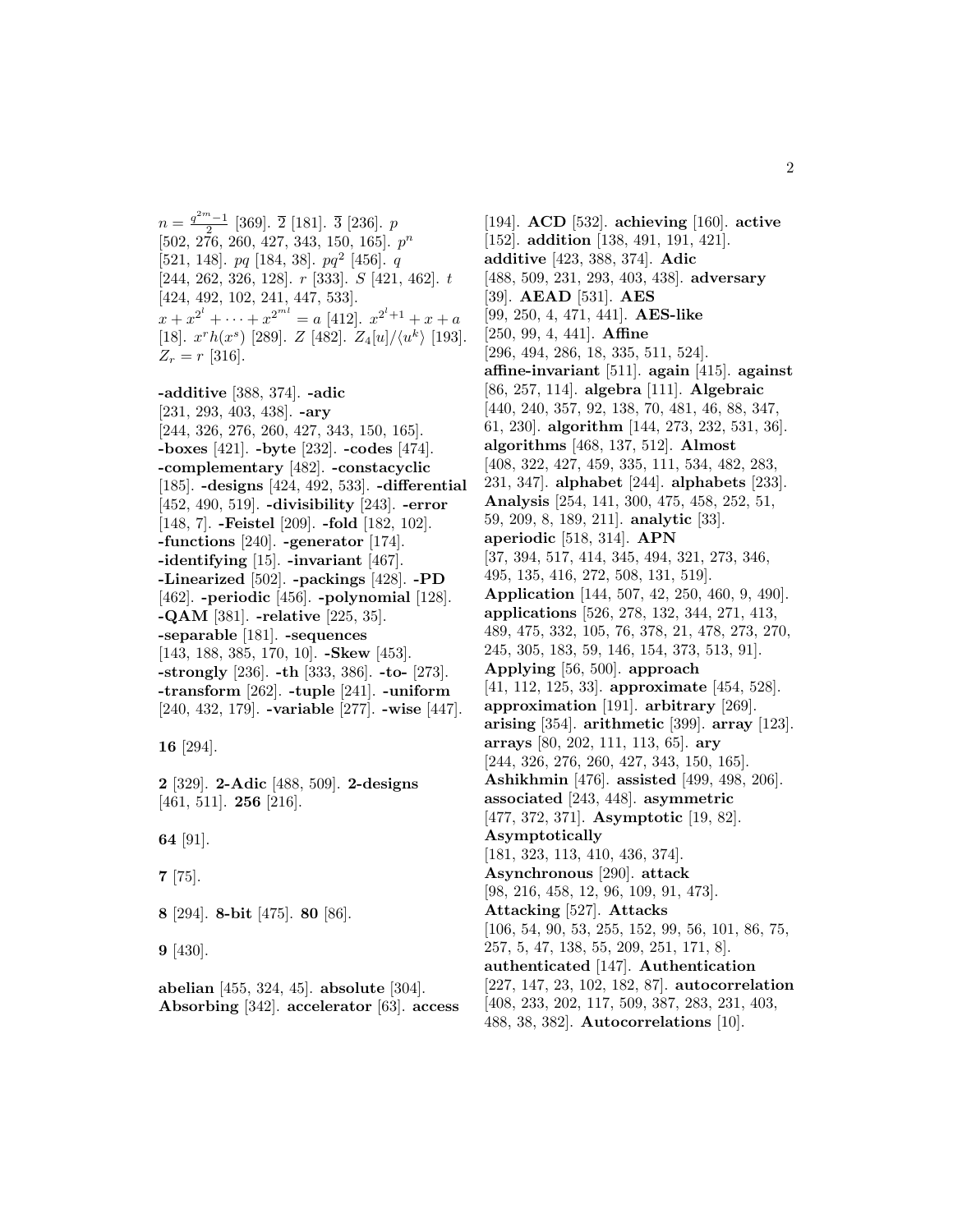**automata** [41, 274]. **automatic** [258]. **automorphisms** [417]. **Average** [134].

```
Backtracking [206].
```
**Backtracking-assisted** [206]. **balanced** [117, 493, 283, 416, 347, 239]. **Barg** [476]. **base** [484]. **Based** [227, 469, 184, 152, 496, 101, 180, 84, 105, 188, 106, 274, 162, 473, 189, 472, 36, 230, 319, 487]. **bases** [25, 26, 454, 27, 77]. **basic** [80]. **BCH** [369, 367, 530, 375, 533]. **beautiful** [31]. **behavior** [517, 452]. **behaviour** [134]. **Bent** [158, 116, 284, 353, 418, 160, 64, 491, 504, 417, 465, 352, 276, 260, 350, 136, 162, 389, 354, 45, 220, 196, 343, 362, 201, 131, 165, 522, 379, 433]. **best** [191]. **Beth** [152]. **between** [363, 508]. **beyond** [215, 257, 249]. **beyond-birthday-bound-secure** [215]. **beyond-the-birthday** [249]. **beyond-the-birthday-bound** [257]. **BGLS** [208]. **bias** [146]. **biased** [175]. **biases** [11]. **bifix** [78, 93]. **big** [273]. **bijective** [137, 89, 421]. **Binary** [315, 222, 393, 318, 376, 462, 521, 214, 247, 332, 411, 64, 148, 387, 525, 401, 535, 361, 476, 302, 231, 403, 383, 329, 523, 488, 456]. **biquadratic** [301]. **birthday** [215, 257, 249]. **bit** [475, 333, 212]. **bits** [345, 97]. **BKW** [141]. **black** [472]. **Block** [71, 147, 99, 249, 528, 503, 441]. **blockchain** [217]. **blockcipher** [106]. **blockcipher-based** [106]. **BLS** [208]. **boolean** [464, 140, 243, 107, 347, 43, 50, 356, 132, 344, 271, 413, 394, 489, 277, 420, 19, 261, 144, 126, 82, 151, 175, 92, 47, 460, 70, 351, 275, 402, 493, 320, 46, 524, 156, 88, 61, 325]. **boomerang** [434, 520]. **bordered** [366, 409]. **both** [100]. **bound** [215, 257, 160, 249, 518, 320, 476, 293, 362]. **boundary** [112]. **Bounds** [72, 267, 236, 328, 356, 247, 290, 23, 312, 6, 326, 407, 15, 524, 288]. **box** [472]. **boxes** [48, 95, 475, 137, 313, 178, 441, 274, 298, 89, 421]. **BP** [123]. **BP-XOR** [123]. **Bruijn**

[219, 241]. **burn** [254]. **burn-in** [254]. **burst** [372, 371]. **butterfly** [345]. **byte** [232, 339, 372, 371]. **bytes** [11].

**CAR30** [68]. **Carlitz** [478]. **Cartesian** [391]. **cases** [112, 14]. **CAST** [216]. **CAST-256** [216]. **Categorizing** [470]. **CCZ** [363, 459, 495]. **CCZ-** [363]. **CCZ-equivalence** [495]. **CCZ-inequivalence** [459]. **CDMA** [384]. **Cellular** [274]. **central** [35]. **Certain** [399]. **chain** [501, 317, 234]. **Changing** [346]. **channel** [255, 458, 290, 472]. **Character** [197]. **characterising** [171]. **Characteristic** [450, 246, 418, 269, 415, 203, 348, 235, 279, 534, 69, 308, 131]. **Characterization** [107, 398]. **characterizations** [23]. **Characters** [490, 351]. **Cheating** [65]. **Cheating-immune** [65]. **check** [144]. **chi** [256]. **chi-square** [256]. **Chinese** [125]. **Chudnovsky** [468]. **cipher** [147, 68, 173, 215, 75, 119, 12, 13, 83, 60, 88, 49, 58]. **ciphers** [99, 250, 4, 56, 63, 252, 257, 5, 249, 55, 9, 441, 96, 294, 87, 189, 487]. **circuits** [278]. **Circulant** [22, 483, 214, 105, 312, 360]. **circulant-like** [105]. **class** [259, 180, 348, 134, 186, 504, 479, 103, 397, 511, 535, 350, 331, 231, 242, 403, 375, 221, 196, 362, 308, 446, 164, 166, 311, 487]. **Classes** [515, 464, 66, 394, 414, 353, 184, 126, 285, 35, 177, 199, 182, 280, 401, 264, 266, 352, 276, 7, 334, 486, 476, 190, 431, 291, 165, 229, 438]. **classical** [158, 303]. **Classification** [220, 377]. **closed** [334]. **co** [304]. **co-trace** [304]. **coalitions** [114]. **cocyclic** [29]. **code** [122, 244, 469, 450, 336, 361, 405, 383, 288]. **code-based** [469]. **codebooks** [160, 323, 436]. **coded** [40]. **Codes** [437, 507, 306, 457, 444, 364, 498, 376, 292, 327, 78, 172, 328, 463, 342, 400, 445, 93, 159, 193, 377, 430, 67, 85, 462, 181, 470, 324, 157, 223, 492, 496, 366, 474, 180, 536, 247, 84, 125, 332, 357, 286, 409, 224, 341, 369, 315, 310,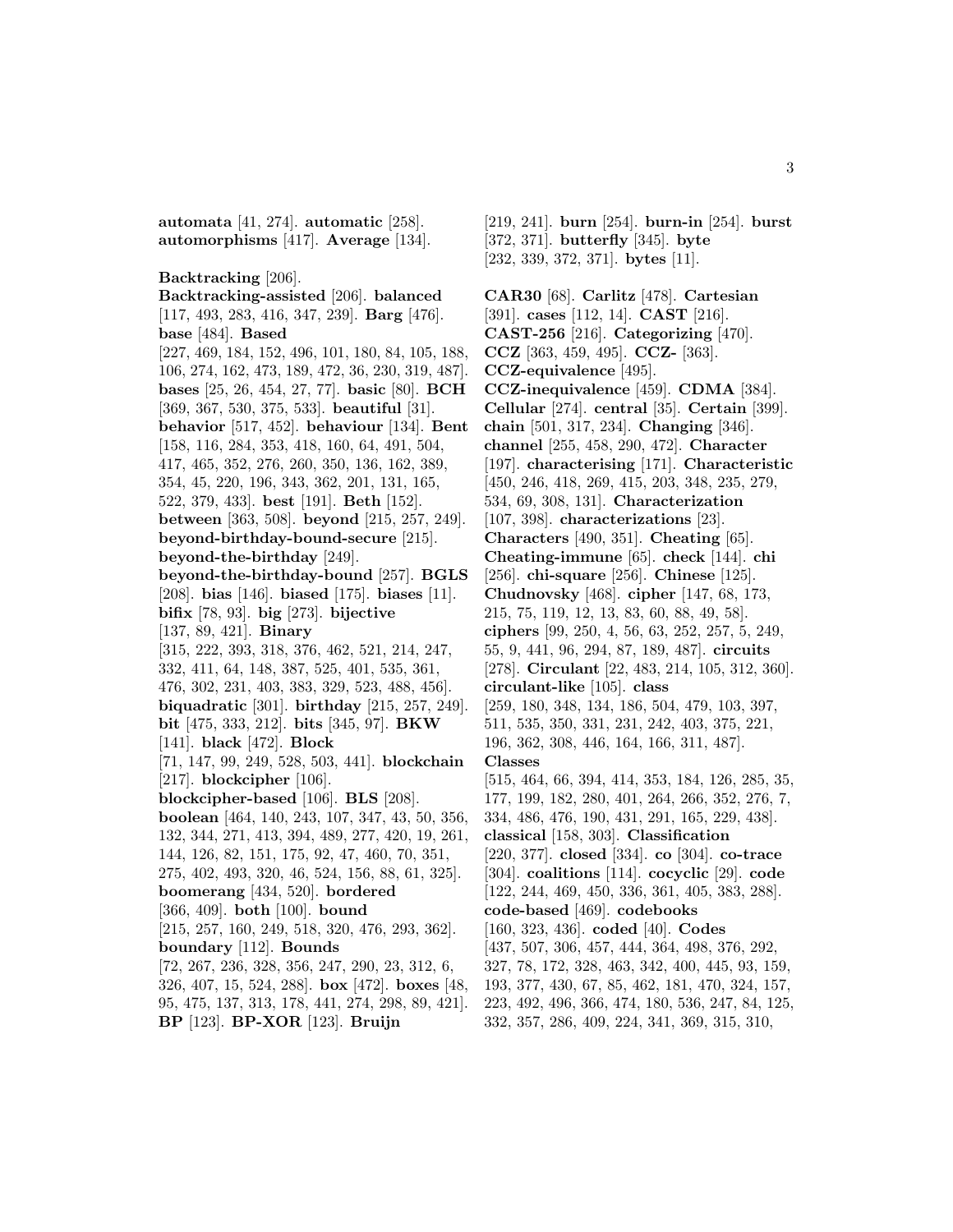461, 177, 130, 411, 23, 501, 428, 335, 312, 423, 186, 479, 529, 326, 503, 74, 102, 103, 135, 161, 367, 396, 422, 530, 182, 178, 238, 280, 401, 511, 535, 222, 265, 264, 266, 128, 477, 442, 453, 162, 334, 309, 510, 410, 407, 476, 123, 15, 317, 448, 331, 339, 372, 371, 185, 447, 14, 440]. **codes** [104, 155, 127, 228, 195, 268, 388, 359, 360, 480, 532, 234, 439, 242, 375, 221, 190, 176, 163, 319, 431, 446, 497, 174, 149, 164, 443, 533, 150, 165, 513, 522, 287, 166, 311, 374, 167, 236, 449, 65, 499]. **codewords** [74]. **coding** [526, 255, 270, 245, 281]. **coefficients** [92]. **coherence** [395]. **Cohn** [197]. **collection** [329]. **colliding** [232]. **collision** [98, 232]. **combination** [53]. **Combinatorial** [424, 23, 73, 8]. **Comments** [61]. **Commun** [430]. **communication** [173, 281]. **Communications** [1]. **commutative** [34, 234]. **compartmented** [194]. **Complementary** [322, 364, 376, 81, 341, 315, 482, 425, 228, 77, 381]. **complementary-dual** [228]. **Complete** [377, 99, 177, 264, 190, 311, 167, 290, 479, 166]. **completed** [504]. **complex** [25, 24]. **Complexity** [267, 505, 468, 356, 277, 420, 184, 117, 198, 521, 509, 2, 118, 484, 6, 148, 337, 7, 187, 69, 231, 293, 403, 386, 523, 124, 318, 488, 438, 89, 406]. **component** [435]. **component-wise** [435]. **components** [218, 418]. **composition** [370, 329]. **Compositional** [289]. **compressed** [395, 319, 282]. **compressing** [110, 330]. **computational** [469]. **Computing** [304, 92, 69, 438, 146]. **concatenated** [341]. **concatenation** [313]. **concurrent** [152]. **Conditional** [129]. **Conditions** [116]. **conflict** [445]. **congruential** [527]. **conjecture** [112, 358]. **conjectures** [133, 387]. **connection** [10]. **consisting** [2]. **constacyclic** [185, 104, 155, 359, 439, 375]. **constant** [503, 510]. **constraints** [113]. **construct** [239, 200]. **constructed** [259, 153, 313]. **Constructing** [131, 465]. **Construction** [219, 462, 116, 501, 322, 96,

127, 220, 38, 78, 463, 48, 324, 223, 341, 380, 528, 102, 161, 390, 183, 162, 510, 77, 149]. **Constructions** [240, 298, 168, 499, 498, 395, 72, 366, 536, 290, 409, 503, 422, 70, 518, 323, 477, 136, 493, 368, 73, 319, 436, 488, 287, 236, 449, 200, 381]. **containing** [530]. **context** [90]. **continued** [523]. **conversely** [284]. **convolutional** [309]. **cookie** [251]. **Correcting** [430, 180, 306, 326, 477, 361, 331, 339, 372, 371]. **Correction** [457, 499, 270, 372]. **Correlation** [53, 262, 54, 98, 81, 19, 506, 385, 118, 333, 153, 518, 113, 170, 398, 379, 314]. **correlation-immune** [19, 398]. **correlations** [393]. **cost** [458]. **Counting** [126, 171, 134, 33]. **covering** [328, 145, 288]. **CRC** [227]. **criteria** [4, 139]. **criterion** [29]. **cross** [78, 93, 393]. **cross-bifix-free** [78, 93]. **Cryptanalysis** [207, 531, 60, 294, 267, 487, 129, 296, 46, 253, 61]. **Cryptogr** [430]. **Cryptographic** [42, 175, 88, 421, 256, 278, 137, 64, 422, 183, 146, 96]. **Cryptographically** [227, 105, 139]. **Cryptography** [295, 101, 204, 1]. **cryptosystems** [301]. **cube** [56, 320]. **CubeHash** [59]. **cubic** [50, 66, 402]. **cumulative** [65]. **curves** [451, 505, 98, 527, 467]. **Cusick** [112]. **cut** [109]. **cycle** [269, 373]. **cycles** [58]. **Cyclic** [193, 186, 265, 234, 292, 159, 377, 324, 223, 125, 357, 177, 501, 529, 103, 535, 477, 453, 228, 359, 242, 163, 497, 174, 150, 374, 449]. **cyclotomic** [184, 521, 186, 337, 486, 154, 438]. **cyclotomy** [198, 480, 163]. **D** [244]. **Data** [267, 257]. **deception** [102].

**Deciding** [514]. **Decimated** [385]. **decision** [302]. **decodable** [39]. **decoding** [423]. **Decomposition** [297, 340]. **decompositions** [486]. **decorrelation** [90]. **defined** [34]. **degree** [240, 404]. **degree-** [404]. **degrees** [123]. **delay** [183]. **density**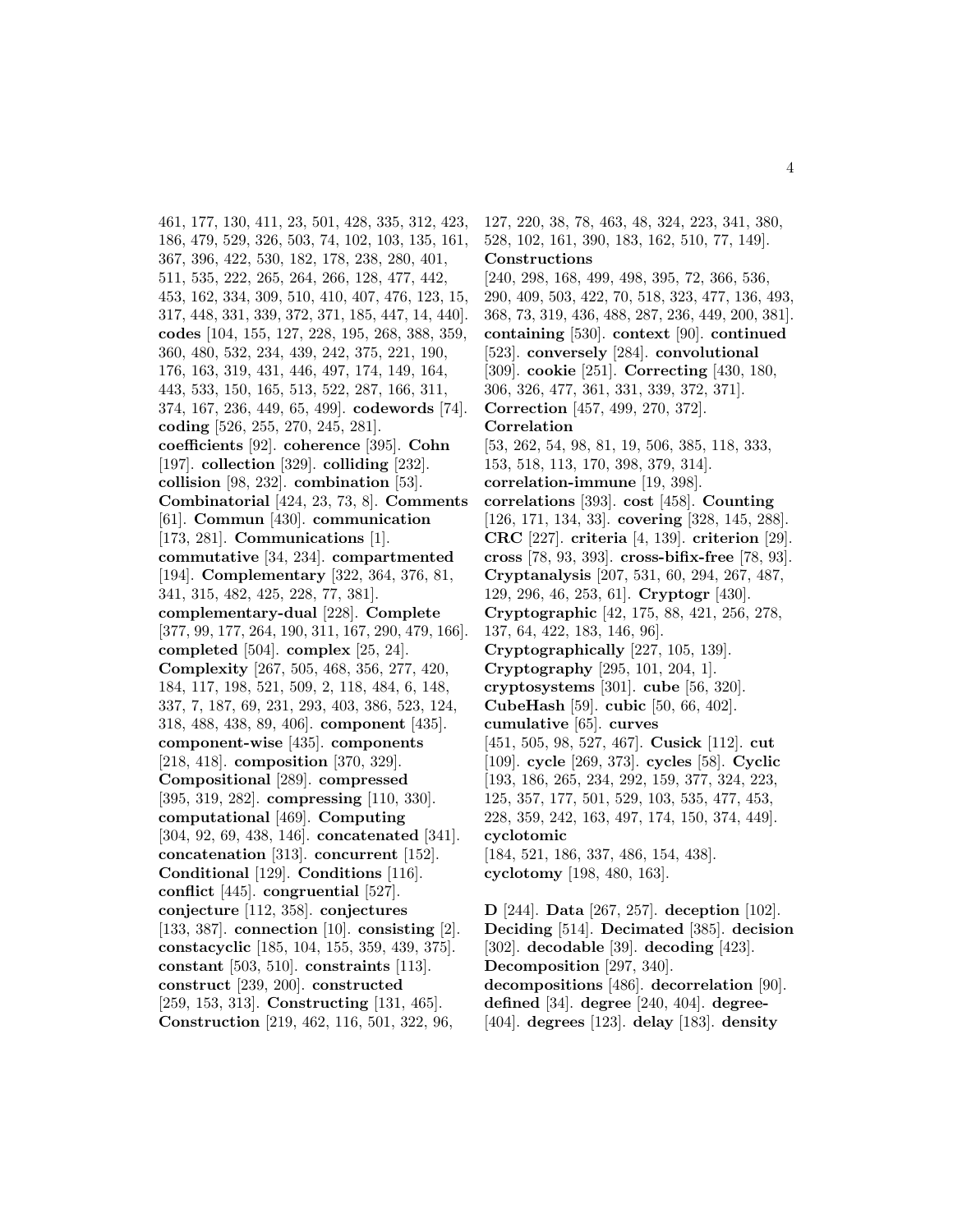[28]. **depth** [278]. **derivatives** [433]. **derived** [43, 505, 352, 221, 282, 456]. **descendants** [307]. **Design** [198, 252, 441, 20, 46, 61]. **Designed** [367]. **Designing** [63]. **designs** [424, 492, 461, 528, 511, 533]. **detection** [440]. **determinants** [9]. **determine** [7]. **Determining** [148]. **Deterministic** [319, 395]. **developments** [128]. **deviation** [209]. **devices** [466]. **diagrams** [302]. **Difference** [322, 225, 408, 307, 35, 455, 239]. **differences** [355]. **Differential** [520, 267, 370, 429, 129, 86, 415, 321, 55, 534, 96, 171, 189, 452, 490, 139, 519]. **differentially** [240, 179]. **differing** [67, 85]. **diffusion** [183]. **digit** [246]. **digit-sum** [246]. **digital** [51]. **digits** [484]. **dimension** [126, 26, 454, 503, 510]. **dimensional** [410, 448]. **dimensions** [414, 27]. **Ding** [337, 124, 438]. **Ding-Helleseth** [124]. **direct** [390]. **discrete** [333]. **distance** [336, 411, 396, 268, 242, 497, 150]. **distance-optimal** [396]. **distances** [529, 367]. **distinctness** [426, 142]. **distinguisher** [250]. **distinguishing** [75, 5, 47, 12]. **distribution** [450, 442, 241, 231, 242, 221, 170, 282]. **distributions** [177, 97]. **divisibility** [112, 243]. **DNA** [445]. **domain** [119]. **Double** [409, 106, 372, 371, 360]. **doubly** [113]. **DryGASCON** [531]. **dual** [444, 364, 376, 496, 366, 474, 536, 409, 315, 310, 417, 390, 530, 352, 317, 104, 127, 228, 360, 220, 287, 457]. **dual-containing** [530]. **duality** [485]. **duals** [136, 446, 497].

**EA** [363, 414, 495, 514, 44, 452]. **EA-** [495]. **EA-classes** [414]. **EA-equivalence** [514, 452]. **EA-equivalences** [363]. **EA-equivalent** [44]. **EAQECCs** [507, 513]. **Eastman** [197]. **edge** [85]. **Editorial** [132, 344, 271, 295, 413, 489, 1, 94, 204, 378, 20, 76, 52, 248]. **Efficient** [210, 486, 46, 61]. **eigenanalysis** [151]. **eight** [337, 405].

**elements** [158, 304, 532, 282]. **elliptic** [98, 527, 467]. **embedded** [466]. **embedding** [516]. **encoding** [123]. **encryption** [207, 147, 213, 87]. **engineering** [99]. **Enhanced** [139]. **ensemble** [130]. **entanglement** [499, 498, 513]. **entanglement-assisted** [499, 498]. **entropy** [217]. **Enumeration** [228, 19]. **enumerators** [479, 264, 190, 166, 311, 167]. **equal** [102]. **Equivalence** [66, 35, 126, 321, 495, 514, 452, 24, 508]. **equivalences** [363]. **equivalent** [494, 44]. **Error** [300, 39, 180, 6, 326, 148, 477, 7, 361, 331]. **error-correcting** [326, 477]. **errors** [145, 306, 339, 372, 371]. **Espresso** [173]. **estimate** [521, 524]. **Euclidean** [437]. **Euler** [456]. **evaluation** [471, 472]. **even** [310, 79, 235, 279, 406]. **Exact** [243, 231]. **existence** [120]. **Exotic** [24]. **expander** [210]. **Expansion** [187, 386]. **Explicit** [267, 330]. **exponential** [243, 397]. **exponents** [259, 285, 199, 279, 305, 222, 338, 291]. **Extended** [114, 98, 335]. **extender** [119]. **external** [455].

**F** [523]. **Factorization** [9, 302, 419]. **families** [307, 459, 384, 385, 455, 397, 136, 113, 508, 443, 433]. **family** [202, 506, 369, 396, 83, 96, 8, 347, 329, 497]. **fast** [54, 481, 46, 171, 61]. **Faster** [232]. **Fault** [51, 473, 255, 101, 441, 96, 189]. **fault-resilient** [441]. **FCSR** [41, 6]. **FCSRs** [183]. **feedback** [230]. **feedbacks** [57, 121]. **Feedforward** [365]. **Feistel** [42, 209]. **Fermat** [43, 203]. **few** [37, 280, 162, 393, 164, 443]. **Fibonacci** [180]. **field** [304, 297]. **fields** [451, 327, 468, 269, 223, 198, 125, 478, 9, 479, 235, 289, 279, 367, 442, 187, 368, 407, 155, 228, 308, 131, 168]. **filtering** [241]. **Finding** [62]. **finite** [451, 468, 342, 304, 269, 223, 198, 125, 478,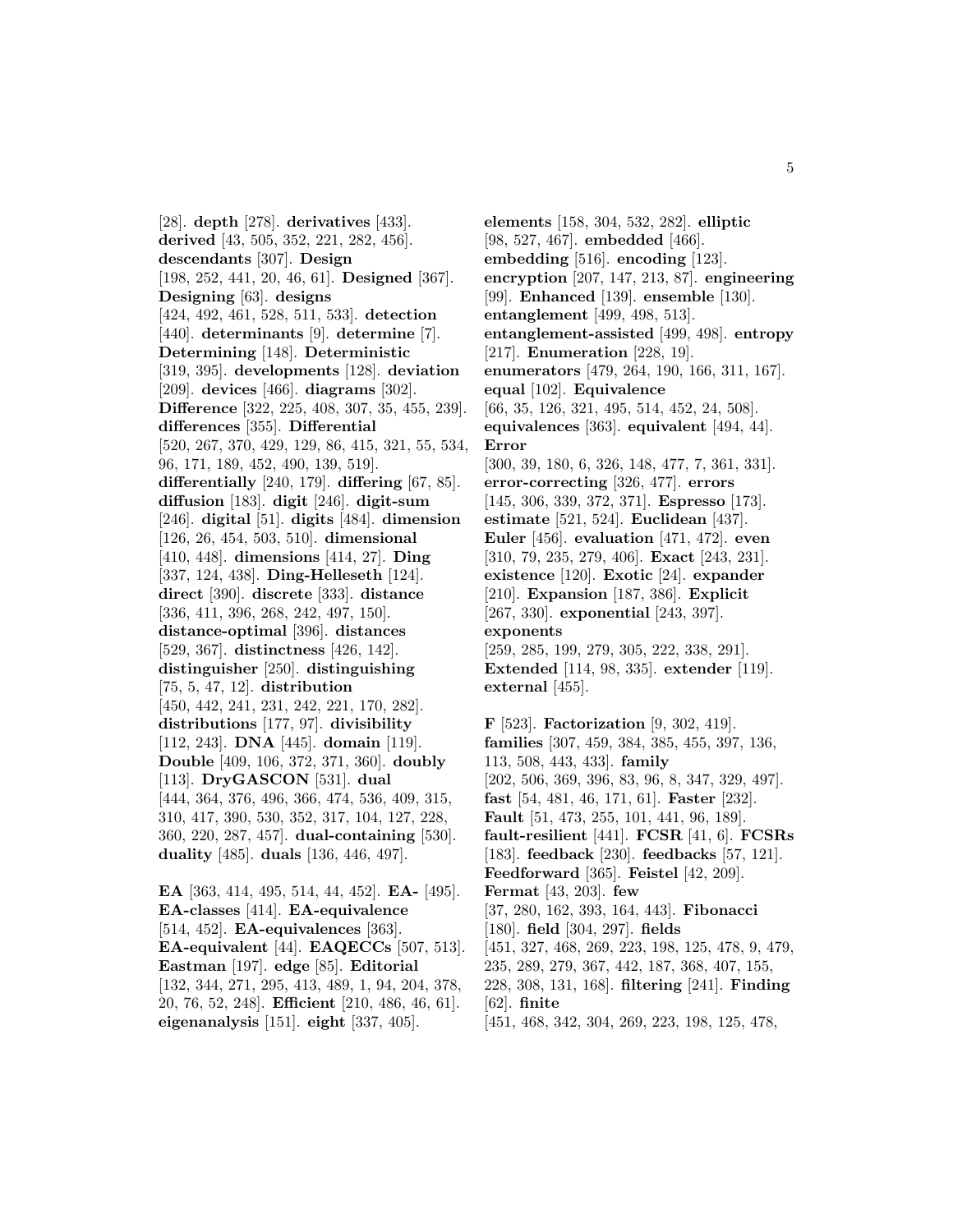501, 9, 479, 235, 289, 279, 367, 442, 187, 297, 368, 407, 155, 228, 234, 308, 131, 168]. **FIRE** [99]. **Five** [266, 343, 497]. **flat** [325]. **flexible** [233, 396]. **flower** [400]. **fold** [102, 182]. **fool** [472]. **form** [451, 92, 235, 289, 237]. **Formal** [485]. **formally** [390]. **forms** [167]. **formula** [172, 430, 478]. **formulae** [228]. **four** [447, 532, 150, 165]. **four-weight** [447]. **Fourier** [398, 33]. **Fourier-analytic** [33]. **fractions** [523]. **frames** [392]. **framework** [189]. **free** [78, 445, 93, 130, 110]. **Frequency** [314, 391, 384, 188, 518, 40, 365, 229, 200, 515, 516]. **Frequency-hopping** [314, 391, 188, 229, 200, 515, 516]. **Frobenius** [353, 409]. **full** [404]. **function** [464, 144, 435, 92, 484, 44, 534, 179, 88, 452, 490]. **Functions** [116, 158, 240, 43, 218, 429, 50, 140, 37, 356, 66, 132, 344, 271, 413, 394, 489, 414, 277, 420, 19, 261, 243, 353, 418, 494, 126, 82, 157, 424, 151, 415, 175, 17, 459, 321, 262, 160, 47, 340, 478, 273, 64, 460, 346, 495, 134, 491, 504, 417, 471, 107, 103, 135, 422, 465, 534, 70, 352, 276, 481, 260, 350, 136, 162, 351, 275, 389, 402, 493, 416, 16, 354, 46, 284, 45, 171, 524, 156, 88, 440, 370, 220, 139, 196, 347, 343, 362, 272, 508, 61, 398, 201, 325, 436, 131, 165, 522, 519, 239, 379, 433]. **functions** [168]. **Further** [136, 108, 121, 338, 449].

**G** [173]. **Gabidulin** [423]. **Galois**

[507, 487, 512]. **gaps** [73]. **Gaussian** [448]. **General** [116, 491, 39, 253]. **generalisations** [411]. **generalised** [345, 379]. **generalizations** [301, 75]. **Generalized** [233, 116, 350, 154, 200, 184, 198, 521, 536, 125, 461, 160, 423, 186, 74, 337, 401, 351, 389, 14, 189, 268, 480, 170, 174, 438, 512, 42]. **generate** [336]. **generated** [365]. **generating** [214, 340, 273]. **generation** [81, 137, 486]. **generation/correlation** [81]. **generator** [527, 174]. **generators**

[53, 241, 365]. **Generic** [209, 162, 149, 239]. **genetic** [137]. **genus** [505]. **geometries**

[342]. **GGHN** [13]. **girth** [299, 405]. **giving** [353]. **Golay** [496]. **Gold** [494, 490]. **Good** [245, 172, 430, 137, 374, 314, 270]. **Goppa** [159]. **grain** [252, 96, 129]. **grain-like** [252]. **graph** [130]. **graphical** [84]. **graphs** [67, 85, 299, 210, 312, 354]. **gray** [93, 224]. **greedy** [169]. **grid** [15]. **group** [366, 409, 417]. **groups** [455, 120]. **Grover** [144]. **GRS** [507]. **Guest** [94, 20, 52, 248].

#### **Hadamard**

[29, 25, 307, 462, 31, 21, 425, 30, 32, 24, 28, 33]. **half** [143]. **half-** [143]. **Hamming** [62, 385, 401, 518, 314]. **hardware** [183, 473]. **hash** [531, 106, 16]. **Hashing** [467]. **having** [390]. **held** [492]. **Helleseth** [133, 337, 124, 438]. **Hermitian** [530, 513]. **High** [55, 240, 198]. **highly** [48, 440]. **hit** [188, 200, 391, 515]. **Hitag2** [88]. **homomorphic** [207]. **hop** [525]. **hopping** [290, 384, 188, 518, 229, 200, 314, 391, 515, 516]. **Horizontal** [98]. **hull** [448]. **Hulls** [437, 507]. **hyper** [389, 196]. **hyper-bent** [389, 196]. **hyperelliptic** [505]. **hyperplane** [203]. **hypotheses** [253].

**IDEA** [216]. **ideal** [119, 241, 113]. **idempotents** [359]. **identification** [152]. **identifiers** [336]. **identifying** [67, 85, 130, 15]. **identity** [152]. **identity-based** [152]. **If** [345]. **II** [203]. **illustration** [471]. **Image** [355]. **images** [224]. **immune** [19, 262, 107, 398, 65]. **immunity** [70, 481, 88, 347]. **implementation** [141, 46, 61]. **implementations** [95, 471]. **Improved** [119, 512, 96]. **Improving** [524]. **index** [357, 340, 317]. **indicator** [491]. **individual** [97]. **inducing** [504]. **inductive** [463]. **inequivalence** [29, 459]. **infinite** [353, 136, 15, 433]. **infinitely** [394]. **Influence** [138]. **information** [114, 211]. **initialisation** [87]. **initialization** [58]. **injection** [255]. **injective** [330]. **Injectivity**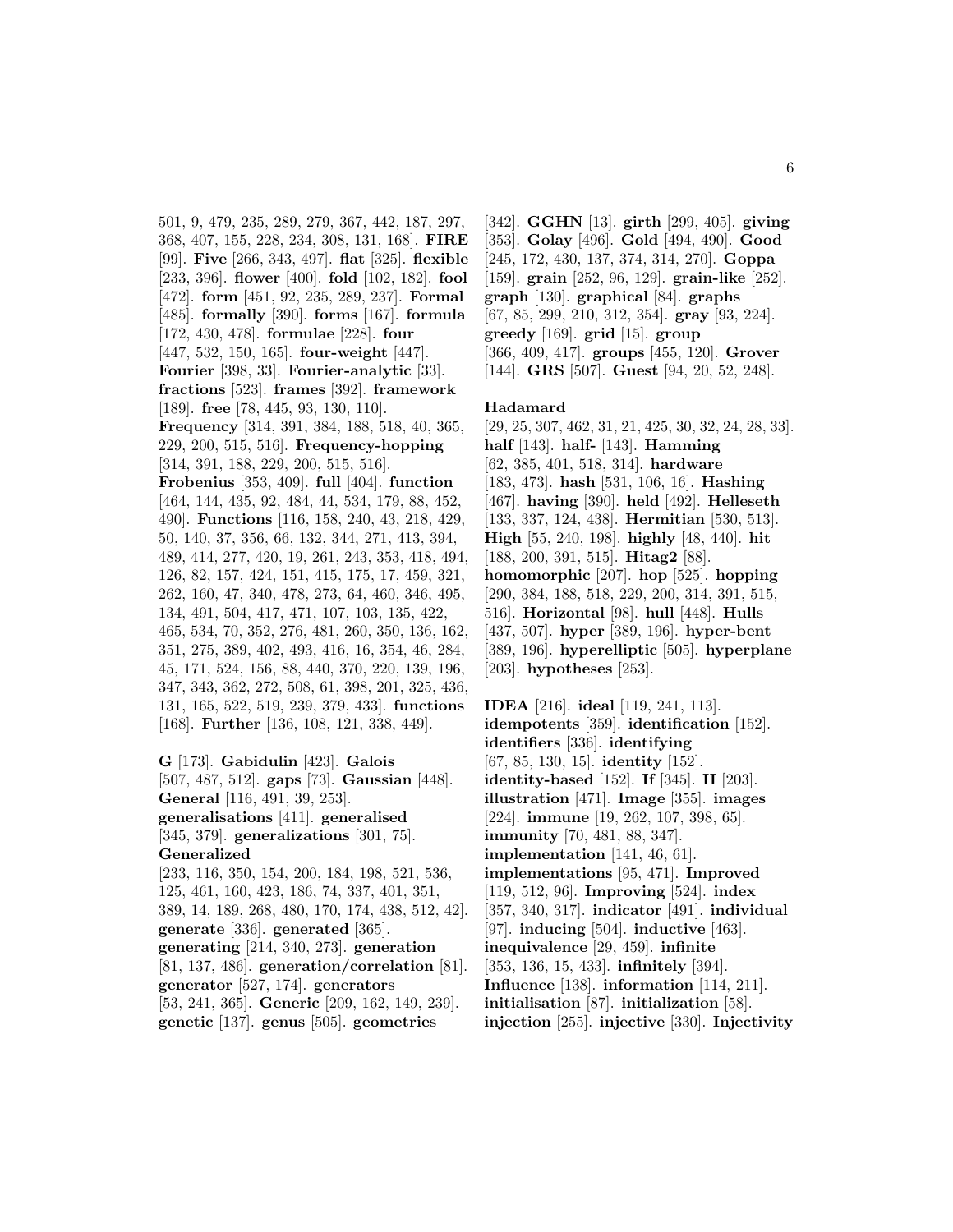[110, 282]. **input** [275]. **inputs** [175]. **inserting** [503]. **instances** [300]. **Integer** [339, 372, 371, 10]. **integers** [110, 270, 245]. **integral** [216, 250]. **integrated** [63]. **intercept** [153]. **interleaved** [118]. **intersection** [447]. **invariant** [467, 511]. **Invariants** [495, 514]. **Inverse** [435, 44, 534, 179, 452]. **inverses** [289]. **invertible** [214]. **Investigation** [475]. **involutions** [465, 352, 368]. **IPM** [470]. **Irreducibility** [227, 203]. **irreducible** [219, 359]. **Issue** [271, 295, 1, 466, 526, 132, 344, 413, 489, 20, 76, 204, 378]. **iterated** [90]. **iterations** [16]. **iterative** [340].

**Jacobi** [293]. **Joint** [2, 148]. **Jump** [525].

**Karatsuba** [205]. **Kasami** [17]. **KATAN32** [91]. **KATAN32/48/64** [91]. **key** [86, 301, 232, 12, 11, 253, 399]. **keystream** [11]. **Kim** [494]. **Kim-type** [494]. **kind** [176]. **king** [15]. **KISS** [212]. **Klein** [286]. **Kloosterman** [426, 221, 196, 343, 303]. **known** [414, 508, 28].

**Large** [384, 153, 299, 268]. **largest** [320]. **Latin** [27]. **lattice** [527, 36, 230]. **lattice-based** [36, 230]. **LCD** [247, 501, 367, 530, 407, 317, 359, 360, 532, 513]. **LDPC** [405]. **leakage** [100]. **leakage-resilient** [100]. **learning** [472]. **least** [333]. **Lee** [529]. **Legendre** [153]. **Lempel** [197]. **length** [172, 193, 430, 181, 509, 369, 310, 306, 106, 361, 104, 439, 57, 36, 121, 170, 163, 288, 38, 236, 406, 381]. **length/space/time** [410]. **lengths** [79]. **Levenshtein** [160]. **LFSR** [269, 6]. **LFSRs** [183]. **Li** [112]. **lifted** [122]. **lightweight** [105, 60]. **like** [99, 4, 475, 105, 252, 441, 386, 250]. **limited** [145, 306]. **limited-magnitude** [145]. **line** [215]. **Linear** [505, 184, 118, 461, 337, 162, 448, 124, 149, 158, 376, 327, 328, 450, 353, 470, 4, 492, 117, 198, 521, 2, 341, 527, 315, 47, 340, 504, 479, 148, 135, 161, 396, 422, 178,

280, 59, 222, 264, 266, 7, 187, 416, 296, 476, 69, 253, 221, 383, 272, 190, 176, 431, 446, 164, 165, 522, 191, 166, 311, 167, 406]. **linearity** [161]. **Linearized** [502, 402]. **linkage** [510]. **local** [377]. **Localised** [192]. **locally** [428]. **location** [159, 312]. **logarithm** [333]. **logarithmic** [120]. **look** [115]. **looking** [62]. **Low** [458, 278, 395, 202, 415, 506, 188, 153, 387, 183, 283, 38, 200, 515]. **low-depth** [278]. **low-hit-zone** [188, 200, 515]. **Lower** [6, 326, 320, 293, 362]. **LPN** [141]. **LWE** [300].

**machine** [472]. **magnitude** [509, 145, 403, 488, 382]. **Maiorana** [504, 350]. **Malleability** [217]. **manipulation** [440]. **mappings** [330]. **maps** [4, 110]. **Masking** [100, 500, 251]. **mass** [172, 430]. **matched** [159]. **Mathematical** [295]. **mathematics** [466]. **matrices** [22, 71, 483, 29, 25, 395, 31, 214, 105, 21, 30, 32, 24, 319, 33]. **Matrix** [151, 226, 41, 238, 36]. **maximal** [170, 513]. **Maximum** [484, 336, 70, 386, 57, 121, 487]. **maximum-length** [57, 121]. **McFarland** [504, 350]. **MDS** [437, 105, 442, 268, 287]. **measure** [118, 333]. **measures** [140, 6, 156]. **meet** [109, 91]. **meet-in-the-middle** [109, 91]. **Melas** [122]. **memory** [257]. **Menezes** [358]. **Message** [227, 39]. **method** [256, 415, 340, 399, 131, 239]. **Methods** [295, 116, 200]. **metric** [281]. **metrically** [320]. **middle** [109, 91]. **Minimal** [522, 463, 396, 476, 120, 383, 36]. **Minimum** [67, 85, 376, 310, 411, 268, 497, 150]. **Missing** [205]. **mistakes** [430]. **Modes** [87, 147]. **Modified** [218, 491, 293]. **modifying** [179]. **modular** [421]. **modulo** [184, 142, 110, 138, 191]. **MOLS** [27]. **Monomial** [471, 50, 126, 103, 362]. **monomials** [150]. **monotone** [261]. **most** [14]. **MUBs** [528, 27]. **Muller** [492, 461, 411, 74, 14, 288]. **Multi** [516, 250, 208]. **Multi-party** [516].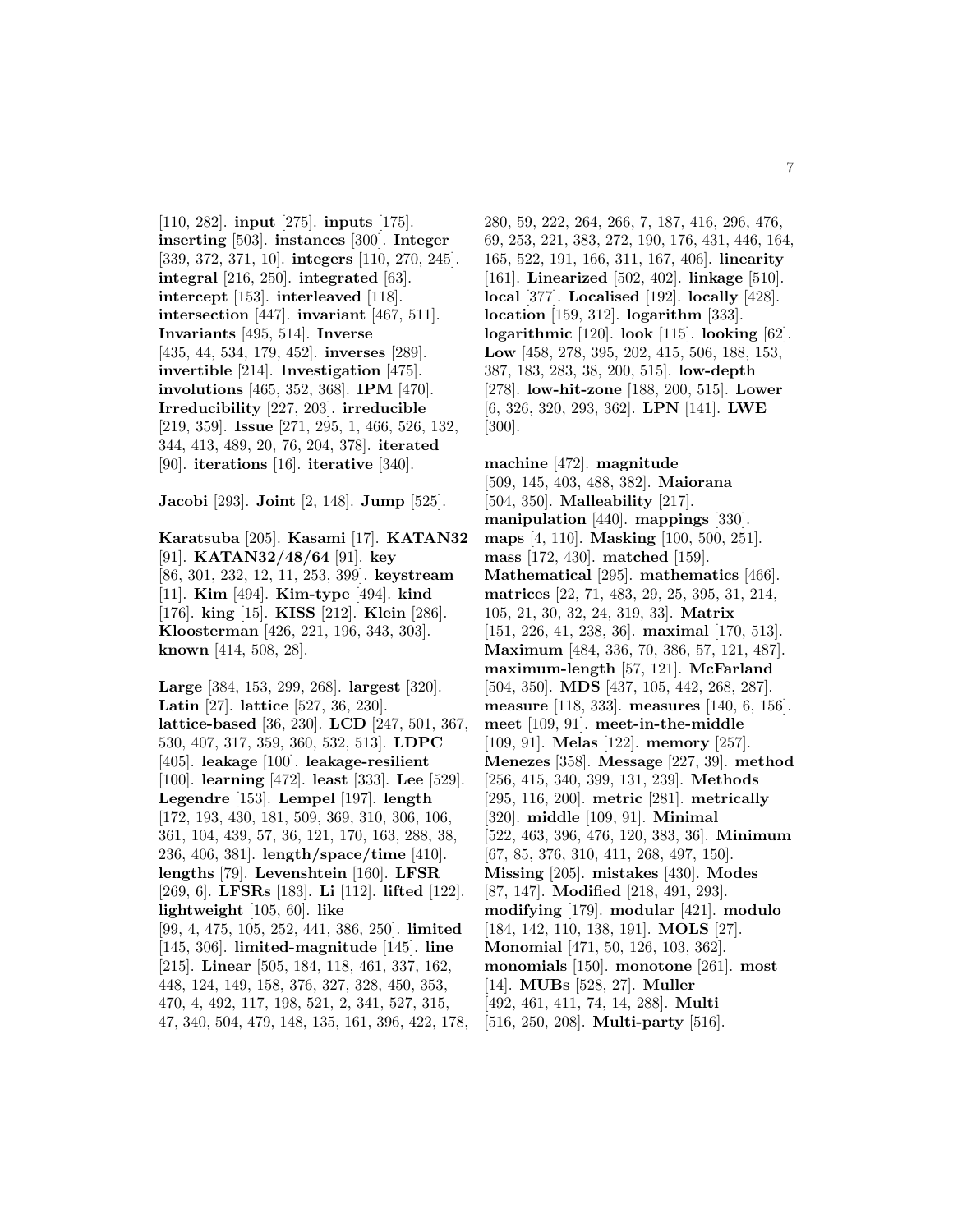**multi-structure** [250]. **multi-user** [208]. **Multidimensional** [47, 91, 253]. **multilevel** [510]. **multinegacirculant** [364]. **multinomials** [34]. **Multiple** [351, 267, 213, 253]. **multiple/multidimensional** [253]. **multiplication** [468, 206]. **Multiplicative** [89, 356, 277, 420, 35, 97]. **multisecret** [192]. **multisequence** [148]. **multisequences** [2, 230]. **multivariate** [415, 16]. **mutual** [211]. **Mutually** [27, 26, 454, 77]. **mystery** [316].

**Near** [322, 79, 201, 229]. **near-bent** [201]. **Near-Optimal** [322, 229]. **Necessary** [116]. **negabent** [168]. **negacirculant** [360]. **negacyclic** [172, 430, 369]. **nested** [88]. **Network** [42]. **NFSR** [57, 121, 373]. **NGG** [12]. **NHZ** [518]. **Niho** [259, 285, 199, 279, 305, 222, 338, 291]. **NLFSR** [487]. **NLFSR-based** [487]. **NLFSRs** [512]. **no** [391]. **no-hit-zone** [391]. **Non** [45, 327, 244, 400, 144, 324, 455, 501, 354, 108, 532, 234, 381]. **non-abelian** [455]. **non-chain** [501]. **non-commutative** [234]. **non-cyclic** [324]. **non-overlapping** [244]. **non-power-of-two** [381]. **non-prime** [327]. **non-randomness** [108]. **non-resiliency** [144]. **non-uniform** [400]. **non-unital** [532]. **non-weakly** [354]. **nonbinary** [233]. **noncommutative** [532]. **nonexistence** [483]. **Nonlinear** [263, 48, 459, 534, 284, 365, 440, 318]. **nonlinearities** [17]. **Nonlinearity** [156, 432, 140, 261, 82, 333, 178, 275, 402, 524, 139, 362, 57, 121]. **normal** [92]. **normality** [260]. **note** [256, 426, 383, 287]. **Notes** [401]. **novel** [336]. **NTRUSign** [51]. **null** [432]. **nulls** [40]. **number** [304, 214, 402]. **numbers** [16, 154].

#### **OCDMA** [410]. **odd**

[193, 418, 415, 110, 387, 534, 27, 308, 131, 382]. **odd-periodic** [387, 382]. **often** [394]. **old**

[133]. **on-line** [215]. **One** [100, 380, 388, 67, 85, 39, 448]. **one-dimensional** [448]. **one-round** [39]. **One-weight** [388]. **ones** [214]. **online** [249]. **open** [112, 133]. **operates** [345]. **operations** [147, 87, 97]. **optical** [410]. **Optimal** [160, 312, 322, 83, 150, 408, 181, 117, 509, 188, 385, 130, 153, 396, 182, 535, 518, 266, 323, 281, 113, 410, 231, 403, 347, 497, 436, 488, 229, 382, 200, 515]. **optimality** [211]. **Optimization** [468]. **orbit** [324]. **order** [17, 333, 484, 186, 55, 534, 337, 402, 386, 362, 154, 124, 163, 288, 433]. **orders** [28]. **orientable** [334]. **oriented** [331]. **orthogonal** [410, 27, 228]. **other** [100]. **output** [97]. **overheads** [281]. **overlapping** [244]. **overview** [5].

**packings** [428]. **pair** [341, 442, 242]. **pairing** [101]. **pairs** [81, 232, 390]. **PAM** [40]. **paper** [430]. **parallel** [109, 510]. **parallel-cut** [109]. **parameters** [367, 396, 535, 83, 515]. **parametrized** [226]. **Paraunitary** [81]. **partial** [385, 350, 36, 33]. **Partially** [394]. **particular** [93]. **partitioned** [93, 307]. **party** [516]. **PD** [462]. **Perfect** [80, 225, 233, 459, 79, 111, 380, 102, 135, 534, 182]. **perfectly** [39, 493, 347]. **period** [148, 254, 318, 488, 229, 487]. **Periodic** [309, 6, 387, 113, 382, 456]. **periods** [233, 521, 438]. **Permutation** [419, 44, 235, 40, 259, 434, 285, 348, 478, 199, 289, 279, 11, 308, 338, 291, 237]. **Permutations** [451, 504, 432, 517, 353, 459, 349, 520, 465, 136, 297, 284, 179]. **perturbed** [490]. **phase** [72, 482]. **photonics** [458]. **PIR** [469]. **planar** [218, 135]. **plateaued** [429]. **PN** [34]. **POEx** [215]. **points** [517, 346, 171]. **Poly** [300]. **Polynomial** [227, 269, 484, 471, 128, 69, 508]. **Polynomials** [502, 451, 159, 434, 219, 18, 335, 419, 44, 235, 289, 402, 16, 486, 237].

**Polyphase** [379, 506]. **power**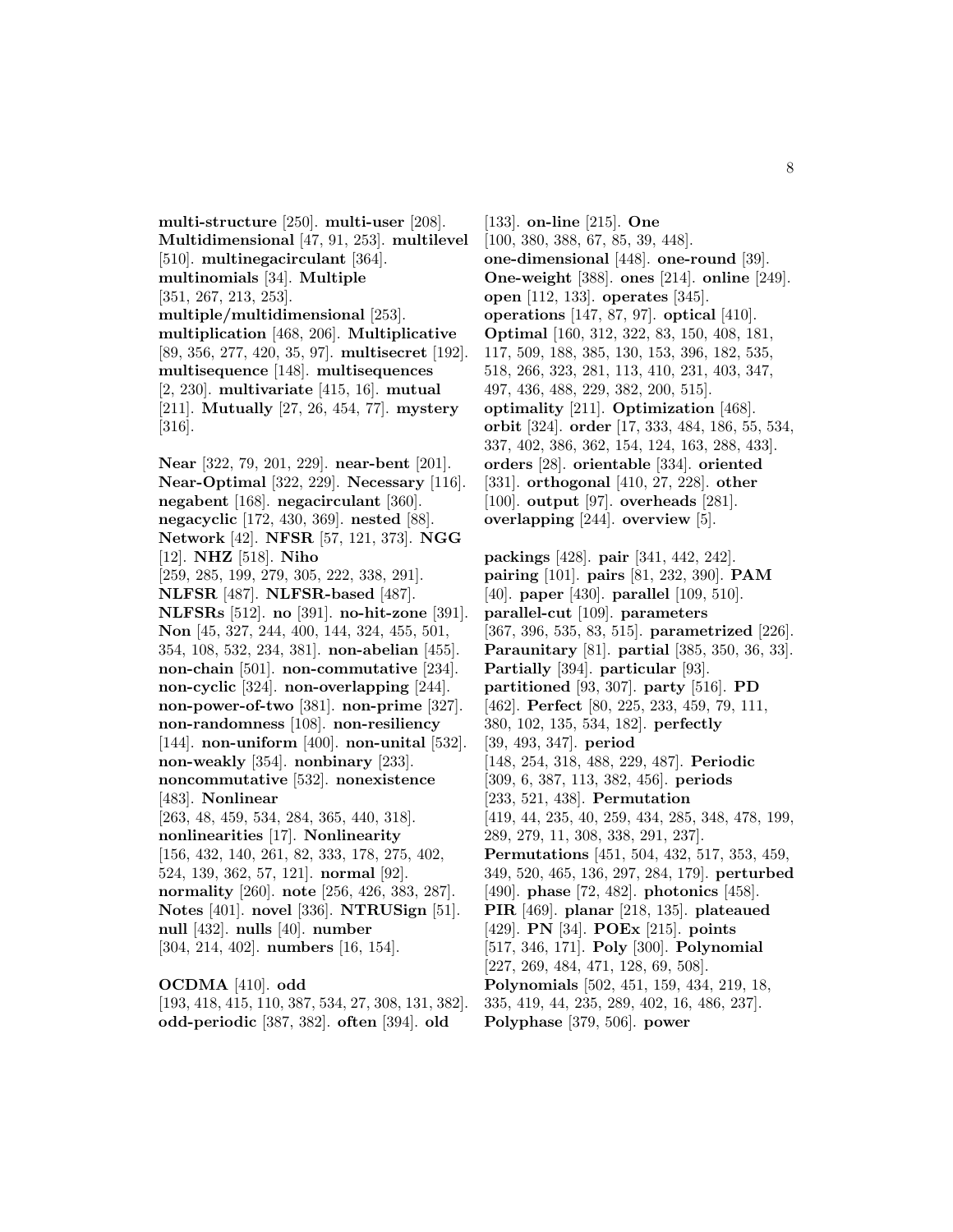[415, 478, 520, 30, 27, 508, 229, 519, 381]. **practicability** [211]. **Practical** [183]. **Preface** [526, 157]. **Prefix** [93]. **Preimages** [502]. **prescribed** [304, 214]. **presemifields** [158]. **PRESENT** [86]. **PRESENT-80** [86]. **prime** [327, 126, 186, 30, 27, 163, 10, 229, 438]. **prime-power** [229]. **primitive** [142, 263, 110, 390, 359, 282, 330]. **primitives** [100]. **privacy** [469, 114]. **private** [114]. **Probabilistic** [189, 524]. **probabilities** [102]. **probability** [153, 253]. **problem** [273, 26]. **problems** [133, 422]. **product** [219, 238, 391]. **products** [438]. **profile** [118]. **profiles** [335]. **Progress** [21]. **progressions** [399]. **projection** [64]. **Properties** [392, 429, 255, 42, 143, 137, 153, 491, 96, 88, 49, 421]. **property** [153, 314]. **proposal** [106]. **protected** [471]. **protocols** [114]. **provable** [257]. **proven** [49]. **proving** [256]. **pseudo** [523]. **pseudo-ultrametric** [523]. **Pseudorandom** [16]. **pseudorandomness** [258]. **public** [301]. **public-key** [301]. **punctured** [411].

**QAM** [81, 381]. **QC** [405]. **QC-LDPC** [405]. **Quadratic** [224, 37, 134, 416, 486, 185, 167]. **Quadruple** [366]. **Quantum** [292, 480, 499, 498, 501, 530, 238, 477, 334, 268]. **quartic** [286]. **Quasi** [159, 135, 322, 477, 125, 357, 453, 317, 228, 174]. **Quasi-Complementary** [322]. **Quasi-cyclic** [159, 477, 125, 357, 453, 228, 174]. **Quasi-perfect** [135]. **quasi-twisted** [317]. **Quaternary** [64, 408, 184, 117, 521, 153, 283, 220, 38, 382, 406]. **quaternions** [80, 225]. **Quiescent** [458]. **quotients** [43, 456].

**R** [329]. **R-2** [329]. **Rabbit** [59]. **radii** [328]. **radius** [288]. **ramp** [73]. **random** [156]. **randomisation** [253]. **randomness** [525, 108, 329]. **rank** [404, 281].

**rank-metric** [281]. **rate** [249]. **rate-1** [249]. **Rational** [523, 478, 402, 40]. **RC4** [316, 232, 251, 11, 254, 108]. **RC4A** [108]. **readout** [458]. **real** [454, 528]. **realistic** [56]. **realization** [36]. **REALLY** [31]. **recovery** [12]. **recurring** [2, 7]. **recursive** [263]. **reduced** [8]. **Reed** [492, 536, 461, 411, 74, 14, 268, 288]. **Reed-Muller** [74, 14]. **registers** [226, 230]. **Regular** [428, 343, 392, 162, 320, 354, 522]. **regularity** [355]. **Related** [116, 86, 18, 133, 530]. **related-key** [86]. **relations** [363]. **Relative** [335, 225, 35, 332, 169, 447]. **remainder** [125]. **remarks** [32]. **repairable** [428]. **Repeated** [529, 104, 439, 242]. **Repeated-root** [104, 439, 242]. **representation** [184, 456]. **representations** [151, 309]. **residue** [224, 185]. **Resilience** [75]. **resiliency** [144, 500]. **Resilient** [500, 100, 441]. **resist** [96]. **resistance** [86]. **resistant** [46, 61]. **Resolvable** [528]. **respect** [262, 421]. **restricted** [275]. **Results** [313, 483, 464, 422, 114, 121, 338, 237]. **retrieval** [114]. **reverse** [99]. **reverse-engineering** [99]. **Reversed** [137]. **reversible** [474]. **Revisiting** [90, 232]. **ring** [377, 474, 224, 501, 183, 453, 317, 532, 234]. **rings** [366, 409]. **rise** [353]. **robust** [210, 107, 331]. **Root** [425, 377, 529, 104, 439, 242]. **Root-Hadamard** [425]. **rotation** [50, 66, 126]. **round** [129, 39]. **RSBFs** [96]. **RSSBs** [313]. **Rudin** [386]. **rule** [68]. **s** [100, 48, 95, 475, 137, 313, 178, 441, 274, 298, 89]. **S-boxes** [48, 95, 475, 137, 313, 178, 441, 274, 298, 89]. **scalable** [68]. **scalar** [468]. **SCARE** [99]. **scenarios** [56, 211]. **scheme**

- [207, 469, 152, 51]. **schemes**
- [496, 392, 84, 281, 209, 73, 194, 65]. **search**
- [232, 405]. **Searchable** [213]. **Second**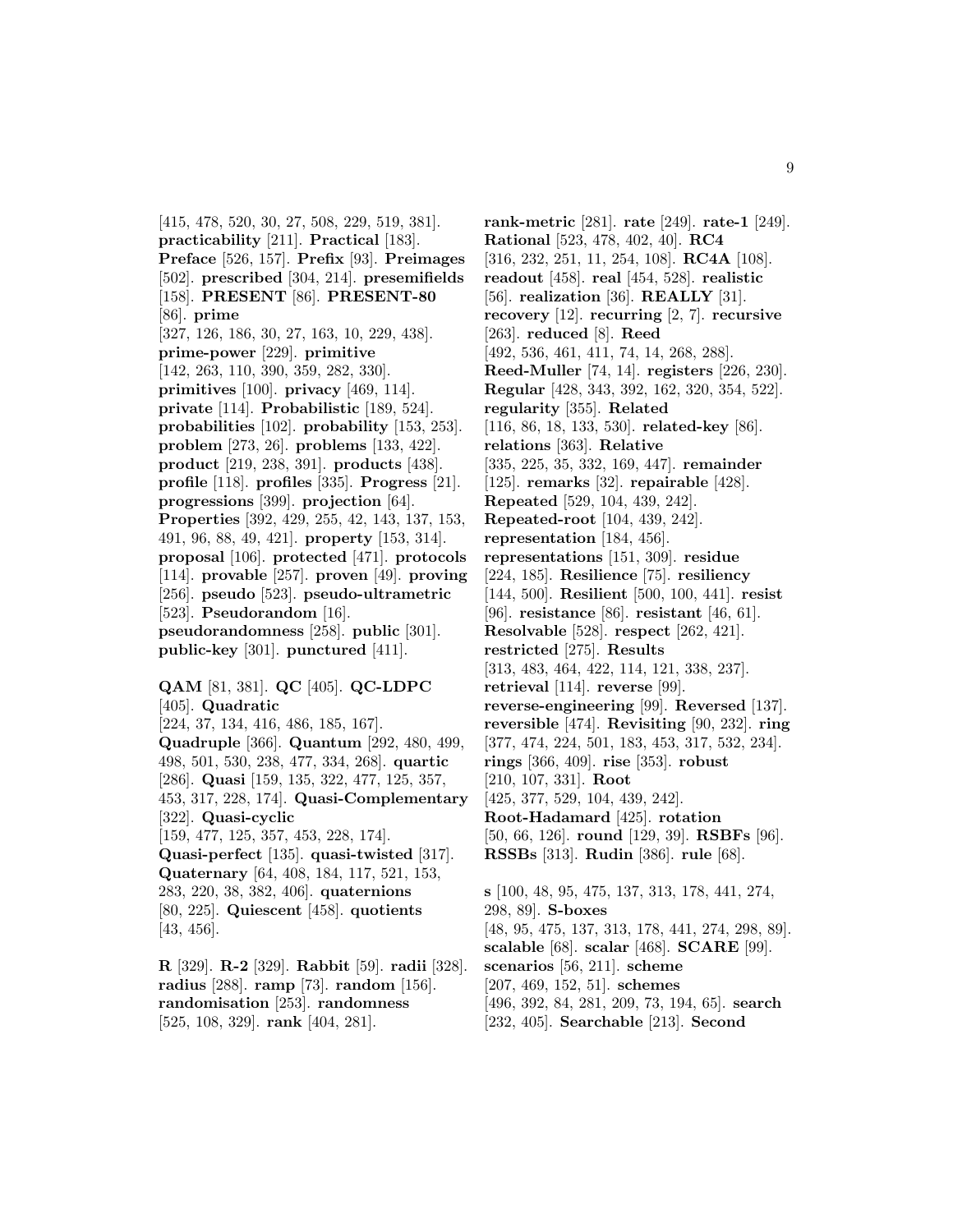[74, 186, 169, 534, 402, 14, 362, 288, 433]. **second-order** [534, 402, 362]. **Secondary** [70]. **Secret** [299, 496, 84, 194, 210, 39, 11, 65]. **sections** [203]. **Secure** [227, 215, 249, 39, 281]. **Security** [152, 208, 256, 301, 257, 331, 472]. **Self** [444, 366, 474, 536, 409, 310, 485, 417, 352, 317, 127, 228, 360, 220, 287, 457]. **Self-dual** [444, 366, 474, 536, 409, 310, 417, 352, 317, 127, 228, 360, 220, 287, 457]. **self-orthogonal** [228]. **semifields** [34]. **sensing** [395, 319]. **separable** [181, 336, 236]. **Separation** [464, 332]. **Sequence** [322, 81, 223, 180, 153, 186, 397, 518, 241, 399, 293, 386, 229, 200, 314, 391, 381, 515]. **Sequences** [76, 201, 225, 197, 505, 408, 233, 219, 184, 142, 117, 198, 521, 509, 2, 384, 143, 506, 188, 385, 79, 263, 118, 378, 110, 153, 6, 380, 387, 525, 337, 425, 7, 187, 258, 283, 40, 427, 365, 69, 231, 403, 246, 329, 523, 36, 124, 170, 282, 330, 393, 318, 488, 10, 438, 38, 382, 379, 456, 406, 516]. **server** [469]. **servers** [213]. **Set** [322, 110, 417, 28]. **sets** [225, 408, 342, 404, 93, 159, 355, 462, 3, 72, 35, 188, 145, 518, 229, 200, 314, 391, 381, 515]. **setting** [208]. **Settling** [316]. **Several** [199, 280, 352, 476, 291, 433, 431, 325]. **SHA** [8]. **SHA-2** [8]. **Shapiro** [386]. **Shapiro-like** [386]. **sharing** [299, 496, 84, 210, 192, 39, 399, 298, 194, 65]. **shift** [226, 230]. **Shifted** [429]. **shortest** [486]. **side** [255, 458, 472]. **side-channel** [255, 472]. **Sidelnikov** [197]. **signal** [72]. **signals** [40]. **signature** [51, 189]. **signatures** [208, 120]. **significant** [105, 333, 139]. **similarities** [63]. **simple** [78, 377, 73, 120, 212, 49]. **simplex** [442, 492]. **single** [469, 306]. **single-server** [469]. **Singly** [310]. **six** [460, 405]. **six-valued** [460]. **size** [306, 320]. **sizes** [80, 67, 85, 390]. **Skew** [453, 125]. **SKINNY** [475]. **SKINNY-like** [475]. **Small**

[278, 3, 95, 414, 252, 421]. **small-state** [252]. **smallest** [405]. **Solomon** [536, 268]. **Solving** [412, 141]. **Some** [31, 247, 116, 491, 182, 283, 407, 32, 268, 163, 533, 158, 505, 172, 426, 517, 434, 430, 459, 520, 270, 245, 401, 7, 167, 211]. **space** [309, 410]. **sparse** [528, 339]. **Special** [466, 344, 271, 295, 413, 489, 157, 76, 204, 378, 526, 159, 424, 20, 317, 132]. **Spectra** [134, 460, 534, 325]. **spectral** [40, 398]. **spectrum** [148]. **spectrums** [520]. **splitting** [23, 102, 182]. **sporadic** [120]. **spread** [350]. **spreads** [158]. **square** [256, 110, 454]. **square-free** [110]. **squares** [27]. **SRAM** [458]. **SRs** [523]. **standard** [209]. **Stanica** [112]. **State** [58, 252, 309, 254]. **state-space** [309]. **Statistical** [255, 216, 250, 143, 251, 329, 473]. **stealthy** [473]. **Steiner** [3]. **step** [8]. **stopping** [3]. **stream** [68, 56, 173, 63, 252, 257, 5, 12, 13, 55, 9, 83, 96, 60, 294, 87, 189, 88, 49, 58, 487]. **strikes** [415]. **Strong** [455, 349]. **Strongly** [354, 236]. **structural** [63, 13]. **structure** [269, 42, 250, 357, 373]. **structures** [504, 39, 416, 194]. **subclass** [17]. **subcodes** [461]. **subfield** [431, 446, 443]. **subfields** [179]. **submultiples** [40]. **suboptimal** [78]. **subsequences** [484]. **subset** [320]. **subsets** [390]. **subspace** [503, 510, 449]. **Success** [253]. **Sufficient** [116]. **sum** [404, 478, 484, 246]. **sums** [426, 243, 397, 448, 490, 221, 196, 343, 303]. **supplementary** [408]. **support** [511]. **supporting** [87]. **surfaces** [334]. **survey** [54, 101, 305]. **Suzuki** [120]. **swapping** [517]. **switching** [131]. **symbol** [442, 40, 123, 242]. **symbol-pair** [442, 242]. **symbols** [365]. **symmetric** [50, 356, 66, 126, 509, 313, 107, 213]. **synchronizable** [480]. **synthesis** [230]. **Synthetic** [59]. **systems** [3, 173, 290, 410].

**tables** [62]. **techniques** [527]. **terms** [343].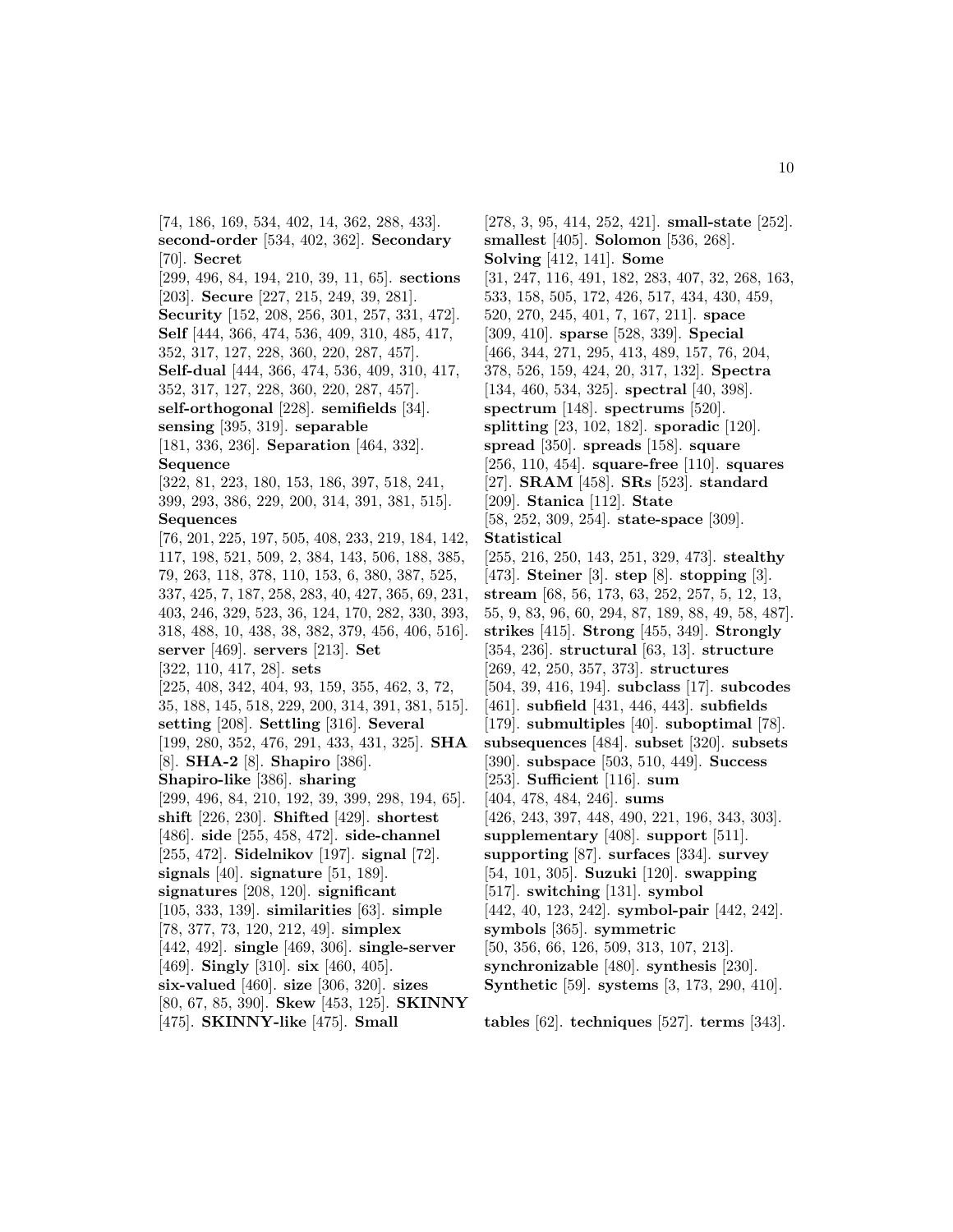**ternary** [380, 497, 393, 519]. **Teske** [358]. **Test** [227]. **tests** [525, 524, 329]. **th** [333, 386]. **their** [218, 429, 132, 344, 271, 413, 489, 307, 418, 462, 75, 224, 76, 378, 21, 64, 428, 460, 479, 529, 511, 136, 104, 24, 154, 446, 497, 513, 166]. **theorem** [125]. **theory** [526, 90, 255, 20, 245, 270]. **Third** [17]. **Third-order** [17]. **Three** [395, 482, 332, 387, 222, 264, 410, 195, 176, 165, 166]. **three-dimensional** [410]. **Three-phase** [482]. **three-weight** [332, 176, 166]. **Threshold** [95, 471, 481, 73]. **tight** [392]. **Tighter** [518]. **time** [72, 257, 410]. **time-memory-data** [257]. **time-phase** [72]. **too** [212]. **tool** [256]. **Trace** [456, 304, 184, 436]. **tradeoff** [257]. **transform** [262, 103]. **transformation** [512]. **transforms** [146, 425, 351]. **transition** [254]. **translators** [353]. **transmission** [39]. **treatment** [73]. **trellis** [447]. **trends** [204]. **triads** [482]. **trick** [205]. **trinomials** [259, 285, 348, 199, 235, 279, 308, 338, 291]. **triple** [3]. **Trivium** [58]. **Trojan** [473]. **Truncated** [267]. **truth** [62]. **tuple** [241]. **tweakable** [249]. **twin** [130, 30, 438, 152]. **Twin-Beth** [152]. **twin-free** [130]. **twisted** [423, 317]. **Two** [323, 195, 436, 443, 165, 229, 381, 219, 177, 346, 186, 306, 161, 222, 266, 361, 317, 388, 370, 221, 508, 154, 190, 488, 438, 311]. **two-error-correcting** [361]. **two-prime** [186]. **two-weight** [266, 388, 221, 311]. **type** [494]. **ultrametric** [523]. **Unbalanced** [42].

**Unbiased** [25, 26, 454, 27, 77]. **unbounded** [80]. **unequal** [390]. **Unicyclic** [349]. **uniform** [240, 432, 400, 435, 179, 298]. **uniformity** [434, 500, 415, 370, 490, 139, 519]. **Unit** [72].

**unital** [532]. **Universal** [281, 336]. **Upper** [356, 290, 267]. **user** [208, 114].

**user-private** [114]. **users** [114]. **using** [141, 255, 198, 249, 302, 87, 77]. **UWB** [384].

**v1** [129]. **value** [117]. **valued** [460]. **values** [197]. **variable** [277]. **variants** [141]. **variations** [205]. **varieties** [203]. **variety** [286]. **various** [140]. **varying** [36]. **vector** [450, 87]. **Vectorial** [418, 82, 151, 263]. **version** [98]. **vertex** [67]. **via** [527, 514, 440, 436, 131, 433]. **violating** [476]. **VMPC** [108]. **Volume** [1].

**Walsh** [92, 460, 103, 146]. **watermark** [516]. **watermarks** [111]. **wave** [410]. **wave-length** [410]. **wave-length/space/time** [410]. **weak** [300]. **weakly** [162, 354, 522]. **weakness** [13]. **weighing** [22, 71, 483]. **weight** [450, 332, 310, 177, 335, 479, 74, 169, 264, 266, 442, 447, 14, 195, 388, 221, 190, 176, 166, 311, 167]. **Weights** [50, 376, 62, 280, 401, 222, 162, 164, 443, 165]. **weightwise** [493, 347]. **Weil** [490]. **Weng** [358]. **WG** [83, 60, 294, 75]. **WG-16** [294]. **WG-7** [60, 75]. **WG-8** [294]. **Whiteman** [186, 480]. **wireless** [173]. **wise** [435, 447]. **within** [372, 371]. **without** [62, 227, 504].

**XCB** [115]. **XOR** [123].

**Zeckendorf** [484]. **zero** [404, 534, 239, 379]. **zero-difference** [239]. **zero-sum** [404]. **zeros** [402]. **zone** [188, 379, 200, 391, 515].

# **References**

#### **Carlet:2009:ECC**

[1] Claude Carlet. Editorial: Cryptography and Communications, volume 1, issue 1. Cryptography and Communications, 1(1):1–2, April 2009. CODEN ???? ISSN 1936-2447 (print), 1936- 2455 (electronic). URL http://link.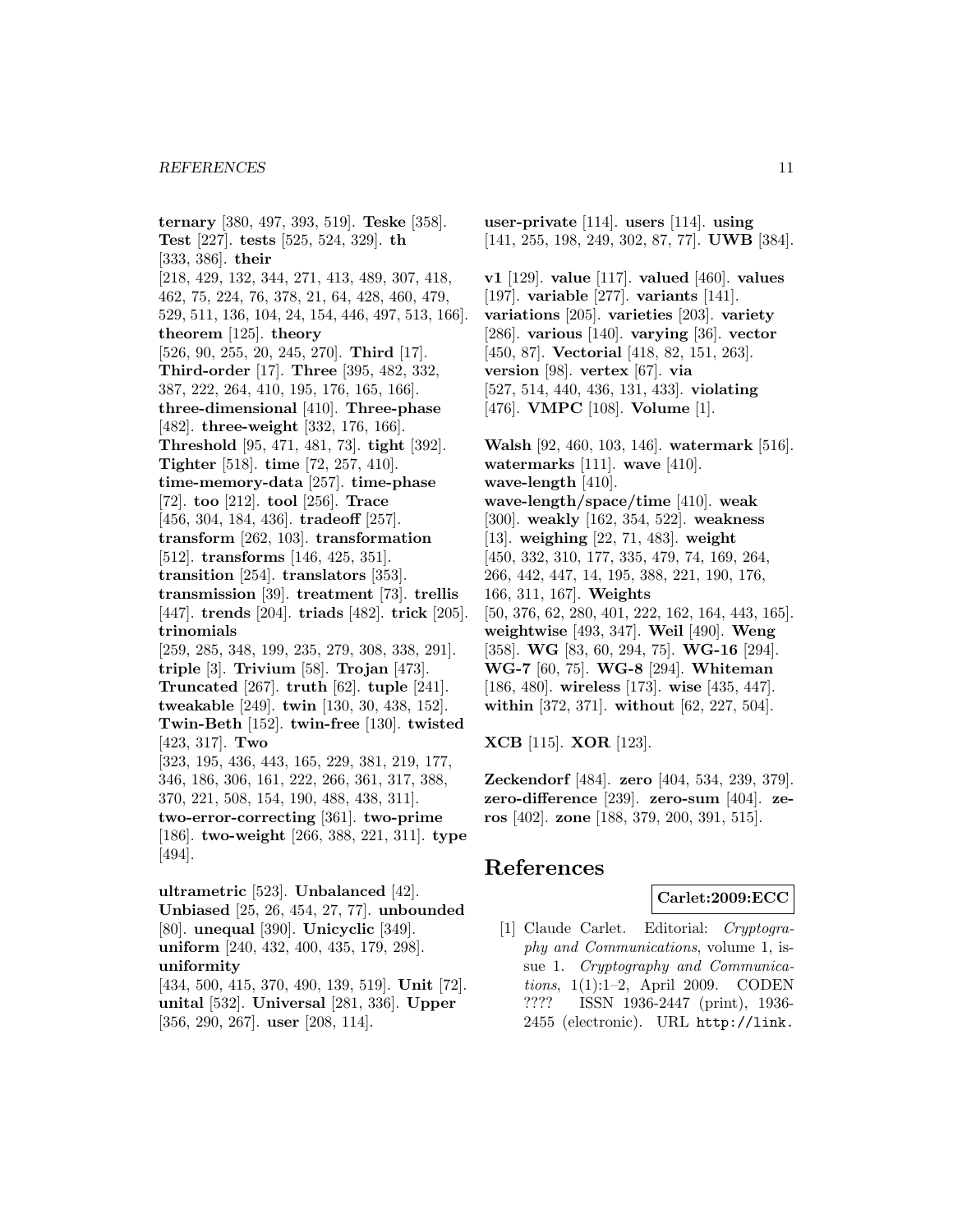springer.com/content/pdf/10.1007/ s12095-009-0010-6.pdf.

**Fu:2009:JLC**

[2] Fang-Wei Fu, Harald Niederreiter, and Ferruh Özbudak. Joint linear complexity of multisequences consisting of linear recurring sequences. Cryptography and Communications, 1(1): 3–29, April 2009. CODEN ???? ISSN 1936-2447 (print), 1936-2455 (electronic). URL http://link. springer.com/accesspage/article/ 10.1007/s12095-007-0001-4.

#### **Colbourn:2009:SSS**

[3] Charles J. Colbourn and Yuichiro Fujiwara. Small stopping sets in Steiner triple systems. Cryptography and Communications, 1(1):31-46, April 2009. CODEN ???? ISSN 1936-2447 (print), 1936-2455 (electronic). URL http: //link.springer.com/accesspage/ article/10.1007/s12095-008-0002 y.

#### **Daemen:2009:NCL**

[4] Joan Daemen and Vincent Rijmen. New criteria for linear maps in AES-like ciphers. Cryptography and Communications, 1(1):47–69, April 2009. CODEN ???? ISSN 1936-2447 (print), 1936- 2455 (electronic). URL http://link. springer.com/accesspage/article/ 10.1007/s12095-008-0003-x.

### **Hell:2009:ODA**

[5] Martin Hell, Thomas Johansson, and Lennart Brynielsson. An overview of distinguishing attacks on stream ciphers. Cryptography and Communications, 1(1):71–94, April 2009. CODEN ???? ISSN 1936-2447 (print), 19362455 (electronic). URL http://link. springer.com/accesspage/article/ 10.1007/s12095-008-0006-7.

#### **Kavuluru:2009:LBE**

[6] Ramakanth Kavuluru and Andrew Klapper. Lower bounds on error complexity measures for periodic LFSR and FCSR sequences. Cryptography and Communications, 1(1): 95–116, April 2009. CODEN ???? ISSN 1936-2447 (print), 1936-2455 (electronic). URL http://link. springer.com/accesspage/article/ 10.1007/s12095-008-0004-9.

### **Meidl:2009:HDL**

[7] Wilfried Meidl. How to determine linear complexity and k-error linear complexity in some classes of linear recurring sequences. Cryptography and Communications, 1(1):117–133, April 2009. CODEN ???? ISSN 1936-2447 (print), 1936- 2455 (electronic). URL http://link. springer.com/accesspage/article/ 10.1007/s12095-008-0007-6.

#### **Sanadhya:2009:CAR**

[8] Somitra Kumar Sanadhya and Palash Sarkar. A combinatorial analysis of recent attacks on step reduced SHA-2 family. Cryptography and Communications, 1(2):135–173, September 2009. CODEN ???? ISSN 1936-2447 (print), 1936- 2455 (electronic). URL http://link. springer.com/accesspage/article/ 10.1007/s12095-009-0011-5.

# **Kolokotronis:2009:FDF**

[9] Nicholas Kolokotronis, Konstantinos Limniotis, and Nicholas Kalouptsidis. Factorization of determinants over finite fields and application in stream ciphers.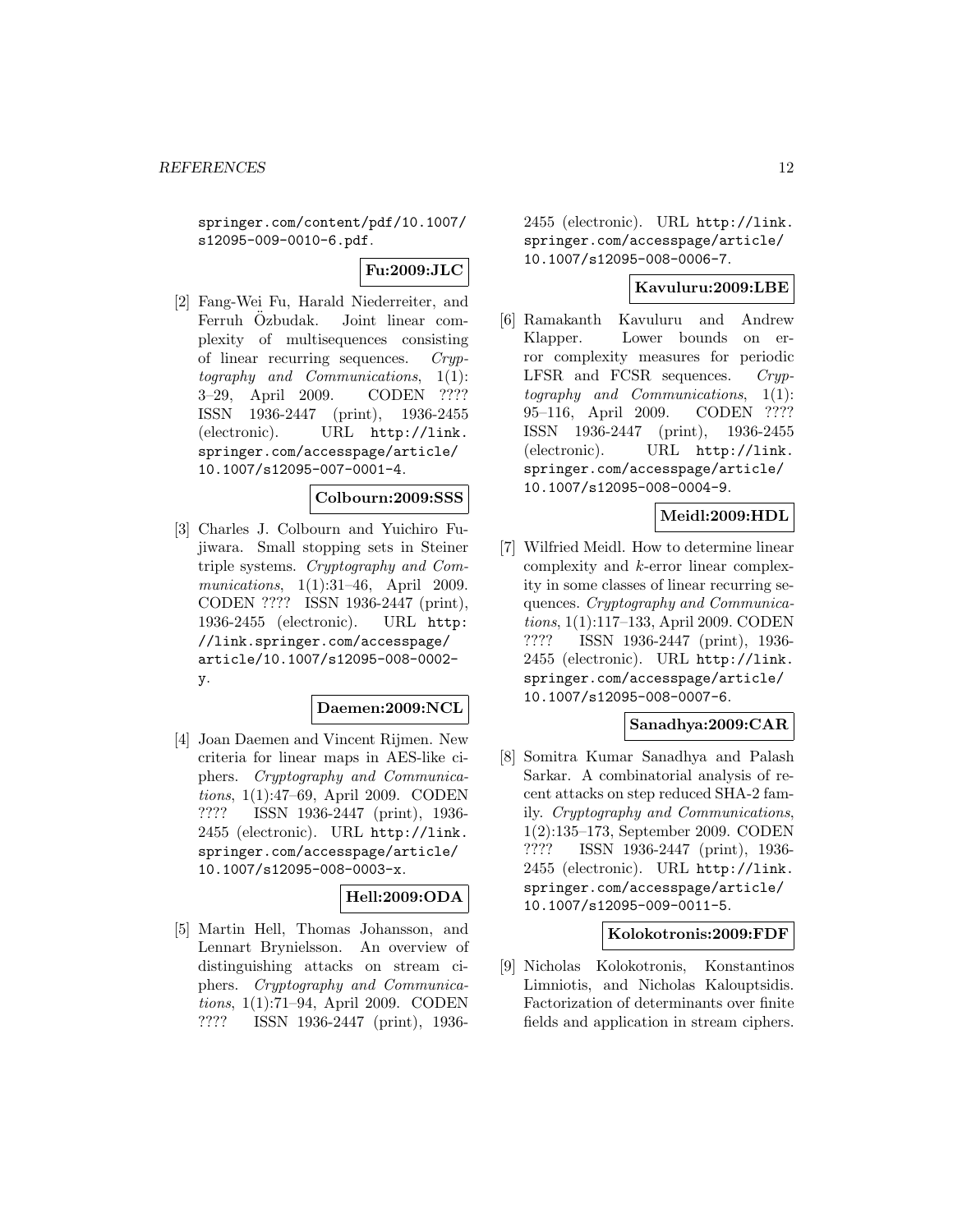Cryptography and Communications, 1 (2):175–205, September 2009. CODEN ???? ISSN 1936-2447 (print), 1936- 2455 (electronic). URL http://link. springer.com/accesspage/article/ 10.1007/s12095-008-0005-8.

#### **Xu:2009:ASP**

[10] Hong Xu, Wen-Feng Qi, and Yong-Hui Zheng. Autocorrelations of l-sequences with prime connection integer. Cryptography and Communications, 1(2): 207–223, September 2009. CODEN ???? ISSN 1936-2447 (print), 1936- 2455 (electronic). URL http://link. springer.com/accesspage/article/ 10.1007/s12095-008-0008-5.

#### **Paul:2009:BPK**

[11] Goutam Paul and Subhamoy Maitra. On biases of permutation and keystream bytes of RC4 towards the secret key. Cryptography and Communications, 1 (2):225–268, September 2009. CODEN ???? ISSN 1936-2447 (print), 1936- 2455 (electronic). URL http://link. springer.com/accesspage/article/ 10.1007/s12095-008-0009-4.

#### **Kircanski:2009:NDK**

[12] Aleksandar Kircanski, Rabeah Al-Zaidy, and Amr M. Youssef. A new distinguishing and key recovery attack on NGG stream cipher. Cryptography and Communications, 1(2): 269–282, September 2009. CODEN ???? ISSN 1936-2447 (print), 1936- 2455 (electronic). URL http://link. springer.com/accesspage/article/ 10.1007/s12095-009-0012-4.

**Kircanski:2010:SWG**

[13] Aleksandar Kircanski and Amr M. Youssef. On the structural weakness of the GGHN stream cipher. Cryptography and Communications, 2 (1):1–17, April 2010. CODEN ???? ISSN 1936-2447 (print), 1936-2455 (electronic). URL http://link. springer.com/accesspage/article/ 10.1007/s12095-009-0013-3.

#### **Rolland:2010:SWG**

[14] Robert Rolland. The second weight of generalized Reed-Muller codes in most cases. Cryptography and Communications, 2(1):19–40, April 2010. CODEN ???? ISSN 1936-2447 (print), 1936- 2455 (electronic). URL http://link. springer.com/accesspage/article/ 10.1007/s12095-009-0014-2.

#### **Pelto:2010:NBI**

[15] Mikko Pelto. New bounds for  $(r, \leq 2)$ identifying codes in the infinite king grid. Cryptography and Communications, 2(1):41–47, April 2010. CODEN ???? ISSN 1936-2447 (print), 1936- 2455 (electronic). URL http://link. springer.com/accesspage/article/ 10.1007/s12095-009-0015-1.

# **Ostafe:2010:PNH**

[16] Alina Ostafe and Igor E. Shparlinski. Pseudorandom numbers and hash functions from iterations of multivariate polynomials. Cryptography and Communications, 2(1):49–67, April 2010. CO-DEN ???? ISSN 1936-2447 (print), 1936-2455 (electronic). URL http: //link.springer.com/accesspage/ article/10.1007/s12095-009-0016- 0.

#### **Gode:2010:TON**

[17] Ruchi Gode and Sugata Gangopadhyay. Third-order nonlinearities of a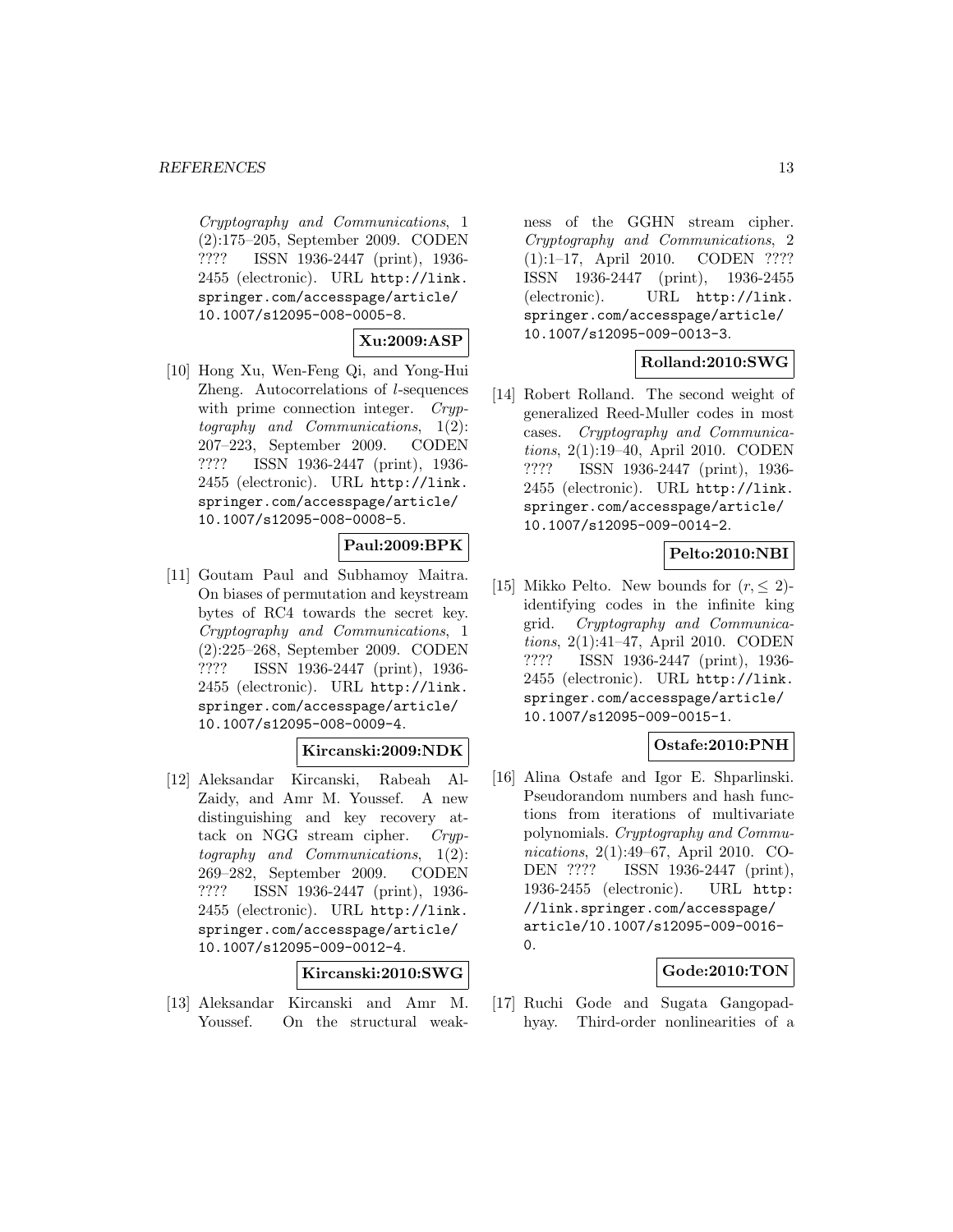subclass of Kasami functions. Cryptography and Communications, 2(1): 69–83, April 2010. CODEN ???? ISSN 1936-2447 (print), 1936-2455 (electronic). URL http://link. springer.com/accesspage/article/ 10.1007/s12095-009-0017-z.

#### **Helleseth:2010:BXR**

[18] Tor Helleseth and Alexander Kholosha.  $x^{2^{l}+1} + x + a$  and related affine polynomials over  $GF(2^k)$ . Cryptography and Communications, 2(1): 85–109, April 2010. CODEN ???? ISSN 1936-2447 (print), 1936-2455 (electronic). URL http://link. springer.com/accesspage/article/ 10.1007/s12095-009-0018-y.

#### **Canfield:2010:AEC**

[19] E. Rodney Canfield, Zhicheng Gao, Catherine Greenhill, Brendan D. McKay, and Robert W. Robinson. Asymptotic enumeration of correlationimmune Boolean functions. Cryptography and Communications, 2(1): 111–126, April 2010. CODEN ???? ISSN 1936-2447 (print), 1936-2455 (electronic). URL http://link. springer.com/accesspage/article/ 10.1007/s12095-010-0019-x.

### **Flannery:2010:GES**

[20] Dane L. Flannery and Kathryn J. Horadam. Guest editorial for the special issue on design theory. Cryptography and Communications, 2(2): 127–128, September 2010. CODEN ???? ISSN 1936-2447 (print), 1936- 2455 (electronic). URL http://link. springer.com/content/pdf/10.1007/ s12095-010-0035-x.pdf.

#### **Horadam:2010:HMT**

[21] K. J. Horadam. Hadamard matrices and their applications: Progress 2007–2010. Cryptography and Communications, 2 (2):129–154, September 2010. CODEN ???? ISSN 1936-2447 (print), 1936- 2455 (electronic). URL http://link. springer.com/accesspage/article/ 10.1007/s12095-010-0032-0.

#### **Arasu:2010:CWM**

[22] Krishnasamy Thiru Arasu and Alex J. Gutman. Circulant weighing matrices. Cryptography and Communications, 2 (2):155–171, September 2010. CODEN ???? ISSN 1936-2447 (print), 1936- 2455 (electronic). URL http://link. springer.com/accesspage/article/ 10.1007/s12095-010-0025-z.

#### **Huber:2010:CBC**

[23] Michael Huber. Combinatorial bounds and characterizations of splitting authentication codes. Cryptography and Communications, 2(2):173–185, September 2010. CODEN ???? ISSN 1936-2447 (print), 1936-2455 (electronic). URL http://link. springer.com/accesspage/article/ 10.1007/s12095-010-0020-4.

#### **Szollosi:2010:ECH**

[24] Ferenc Szöllősi. Exotic complex Hadamard matrices and their equivalence. Cryptography and Communications, 2(2):187–198, September 2010. CODEN ???? ISSN 1936-2447 (print), 1936-2455 (electronic). URL http: //link.springer.com/accesspage/ article/10.1007/s12095-010-0021- 3.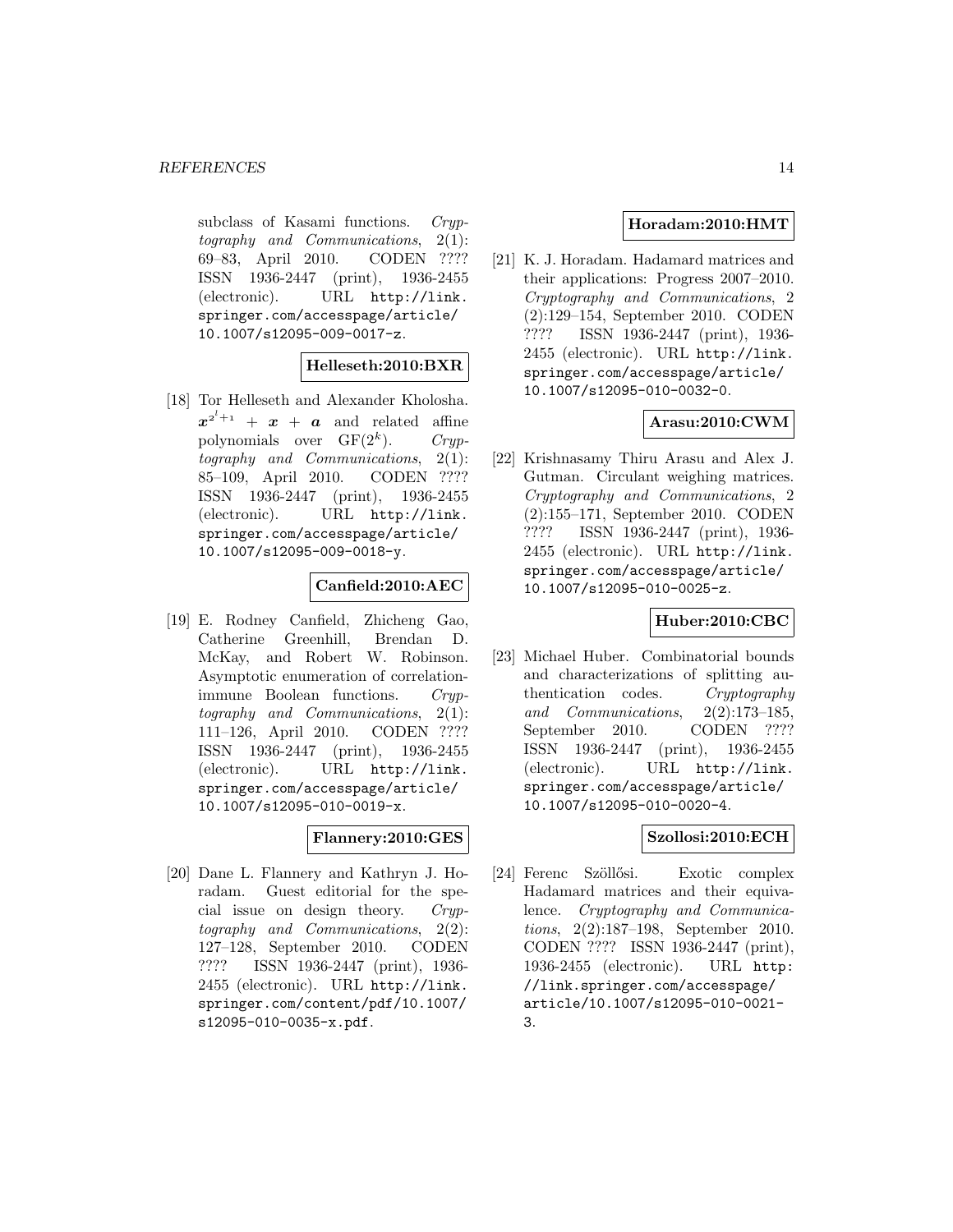### **Best:2010:UCH**

[25] Darcy Best and Hadi Kharaghani. Unbiased complex Hadamard matrices and bases. Cryptography and Communications, 2(2):199–209, September 2010. CODEN ???? ISSN 1936-2447 (print), 1936-2455 (electronic). URL http: //link.springer.com/accesspage/ article/10.1007/s12095-010-0029- 8.

#### **Jaming:2010:PMU**

[26] Philippe Jaming, Máté Matolcsi, and Péter Móra. The problem of mutually unbiased bases in dimension 6. Cryptography and Communications, 2 (2):211–220, September 2010. CODEN ???? ISSN 1936-2447 (print), 1936- 2455 (electronic). URL http://link. springer.com/accesspage/article/ 10.1007/s12095-010-0023-1.

#### **Rao:2010:MOL**

[27] Asha Rao, Diane Donovan, and Joanne L. Hall. Mutually orthogonal Latin squares and mutually unbiased bases in dimensions of odd prime power MOLS and MUBs in odd prime power dimensions. Cryptography and Communications, 2(2): 221–231, September 2010. CODEN ???? ISSN 1936-2447 (print), 1936- 2455 (electronic). URL http://link. springer.com/accesspage/article/ 10.1007/s12095-010-0027-x.

#### **deLauney:2010:DSK**

[28] Warwick de Launey and Daniel M. Gordon. On the density of the set of known Hadamard orders. Cryptography and Communications, 2(2): 233–246, September 2010. CODEN ???? ISSN 1936-2447 (print), 1936- 2455 (electronic). URL http://link. springer.com/accesspage/article/ 10.1007/s12095-010-0028-9.

#### **Armario:2010:ICC**

[29] José Andrés Armario. On an inequivalence criterion for cocyclic Hadamard matrices. Cryptography and Communications, 2(2):247–259, September 2010. CODEN ???? ISSN 1936-2447 (print), 1936-2455 (electronic). URL http: //link.springer.com/accesspage/ article/10.1007/s12095-010-0024-  $\Omega$ .

### **OCathain:2010:TPP**

[30] Padraig Ó Catháin and Richard M. Stafford. On twin prime power Hadamard matrices. Cryptography and Communications, 2(2):261–269, September 2010. CODEN ???? ISSN 1936-2447 (print), 1936-2455 (electronic). URL http://link. springer.com/accesspage/article/ 10.1007/s12095-010-0030-2.

#### **Dillon:2010:SRB**

[31] J. F. Dillon. Some REALLY beautiful Hadamard matrices. Cryptography and Communications, 2(2): 271–292, September 2010. CODEN ???? ISSN 1936-2447 (print), 1936- 2455 (electronic). URL http://link. springer.com/accesspage/article/ 10.1007/s12095-010-0031-1.

#### **Seberry:2010:SRH**

[32] Jennifer Seberry and Marilena Mitrouli. Some remarks on Hadamard matrices. Cryptography and Communications, 2 (2):293–306, September 2010. CODEN ???? ISSN 1936-2447 (print), 1936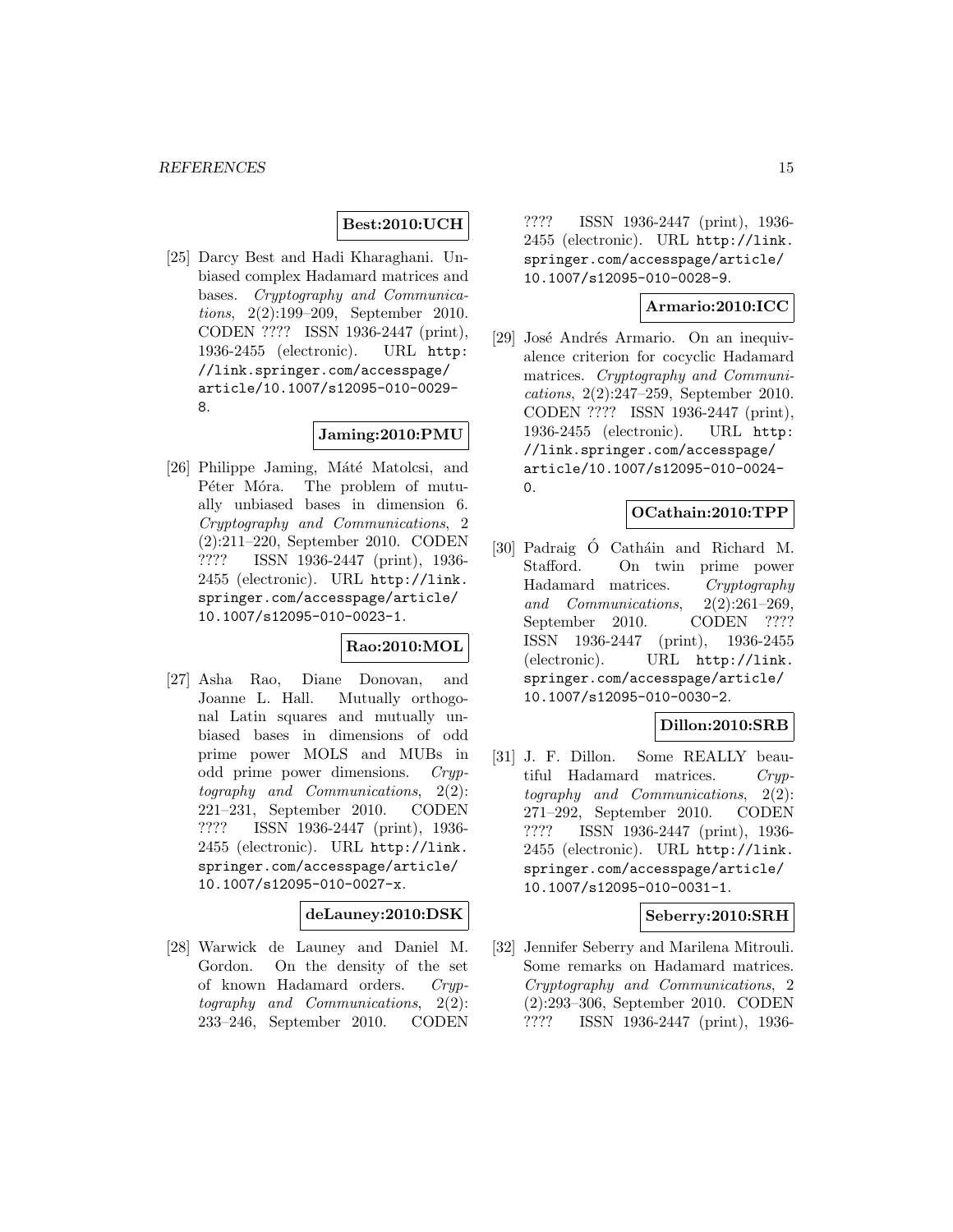2455 (electronic). URL http://link. springer.com/accesspage/article/ 10.1007/s12095-010-0036-9.

#### **deLauney:2010:FAA**

[33] Warwick de Launey and David A. Levin. A Fourier-analytic approach to counting partial Hadamard matrices. Cryptography and Communications, 2(2): 307–334, September 2010. CODEN ???? ISSN 1936-2447 (print), 1936- 2455 (electronic). URL http://link. springer.com/accesspage/article/ 10.1007/s12095-010-0033-z.

#### **Budaghyan:2011:NCS**

[34] Lilya Budaghyan and Tor Helleseth. New commutative semifields defined by new PN multinomials. Cryptography and Communications, 3(1): 1–16, March 2011. CODEN ???? ISSN 1936-2447 (print), 1936-2455 (electronic). URL http://link. springer.com/accesspage/article/ 10.1007/s12095-010-0022-2.

#### **Farmer:2011:ECM**

[35] D. G. Farmer and K. J. Horadam. Equivalence classes of multiplicative central  $(p^n, p^n, p^n, 1)$ -relative difference sets. Cryptography and Communications, 3(1):17–28, March 2011. CODEN ???? ISSN 1936-2447 (print), 1936- 2455 (electronic). URL http://link. springer.com/accesspage/article/ 10.1007/s12095-010-0026-y.

#### **Wang:2011:LBM**

[36] Li-Ping Wang. A lattice-based minimal partial realization algorithm for matrix sequences of varying length. Cryptography and Communications, 3 (1):29–42, March 2011. CODEN

???? ISSN 1936-2447 (print), 1936- 2455 (electronic). URL http://link. springer.com/accesspage/article/ 10.1007/s12095-010-0037-8.

#### **Bracken:2011:FMQ**

[37] Carl Bracken, Eimear Byrne, Nadya Markin, and Gary McGuire. A few more quadratic APN functions. Cryptography and Communications, 3 (1):43–53, March 2011. CODEN ???? ISSN 1936-2447 (print), 1936- 2455 (electronic). URL http://link. springer.com/accesspage/article/ 10.1007/s12095-010-0038-7.

# **Yang:2011:CQS**

[38] Zheng Yang and Pinhui Ke. Construction of quaternary sequences of length pq with low autocorrelation. Cryptography and Communications, 3(2):55–64, June 2011. CODEN ???? ISSN 1936-2447 (print), 1936- 2455 (electronic). URL http://link. springer.com/accesspage/article/ 10.1007/s12095-010-0034-y.

#### **Martin:2011:EDS**

[39] Keith M. Martin, Maura B. Paterson, and Douglas R. Stinson. Error decodable secret sharing and oneround perfectly secure message transmission for general adversary structures. Cryptography and Communications, 3(2):65–86, June 2011. CODEN ???? ISSN 1936-2447 (print), 1936- 2455 (electronic). URL http://link. springer.com/accesspage/article/ 10.1007/s12095-010-0039-6.

#### **Ouahada:2011:PSC**

[40] Khmaies Ouahada, Theo G. Swart, and Hendrik C. Ferreira. Permuta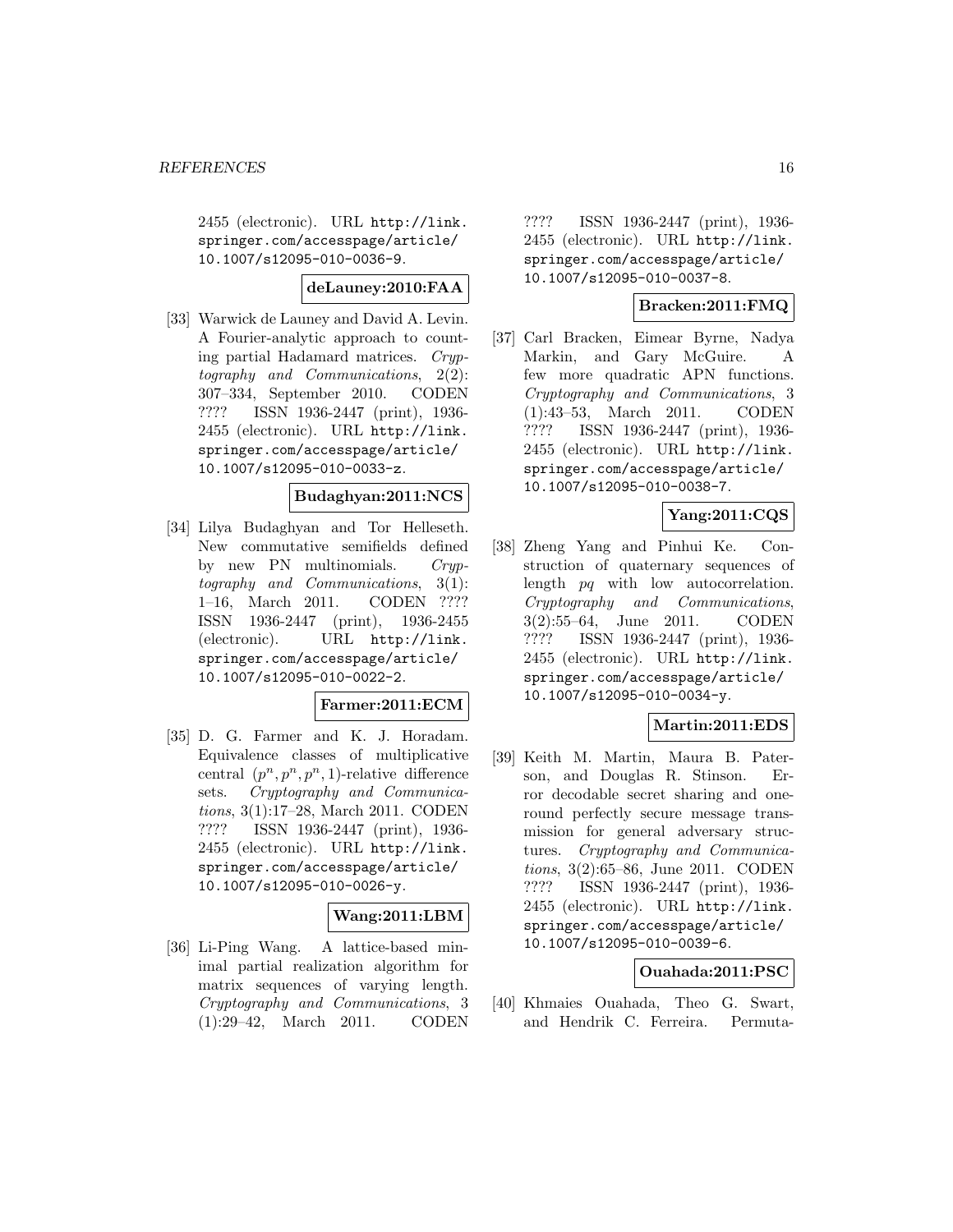tion sequences and coded PAM signals with spectral nulls at rational submultiples of the symbol frequency. Cryptography and Communications, 3(2):87–108, June 2011. CODEN ???? ISSN 1936-2447 (print), 1936- 2455 (electronic). URL http://link. springer.com/accesspage/article/ 10.1007/s12095-010-0040-0.

### **Arnault:2011:MAF**

[41] François Arnault, Thierry P. Berger, and Benjamin Pousse. A matrix approach for FCSR automata. Cryptography and Communications, 3(2): 109–139, June 2011. CODEN ???? ISSN 1936-2447 (print), 1936-2455 (electronic). URL http://link. springer.com/accesspage/article/ 10.1007/s12095-010-0041-z.

#### **Choy:2011:CPA**

[42] Jiali Choy, Guanhan Chew, Khoongming Khoo, and Huihui Yap. Cryptographic properties and application of a Generalized Unbalanced Feistel Network structure. Cruptography and Communications, 3(3):141– 164, September 2011. CODEN ???? ISSN 1936-2447 (print), 1936-2455 (electronic). URL http://link. springer.com/accesspage/article/ 10.1007/s12095-011-0042-6.

### **Aly:2011:BFD**

[43] Hassan Aly and Arne Winterhof. Boolean functions derived from Fermat quotients. Cryptography and Communications, 3(3):165–174, September 2011. CODEN ???? ISSN 1936-2447 (print), 1936-2455 (electronic). URL http: //link.springer.com/accesspage/ article/10.1007/s12095-011-0043- 5.

### **Li:2011:PPE**

[44] Yongqiang Li and Mingsheng Wang. Permutation polynomials EA-equivalent to the inverse function over  $GF(2^n)$ . Cryptography and Communications, 3 (3):175–186, September 2011. CODEN ???? ISSN 1936-2447 (print), 1936- 2455 (electronic). URL http://link. springer.com/accesspage/article/ 10.1007/s12095-011-0045-3.

# **Poinsot:2012:NAB**

[45] Laurent Poinsot. Non Abelian bent functions. Cryptography and Communications, 4(1):1–23, March 2012. CODEN ???? ISSN 1936-2447 (print), 1936- 2455 (electronic). URL http://link. springer.com/accesspage/article/ 10.1007/s12095-011-0058-y.

### **Pasalic:2012:DBF**

[46] Enes Pasalic. A design of Boolean functions resistant to (fast) algebraic cryptanalysis with efficient implementation. Cryptography and Communications, 4(1):25–45, March 2012. CODEN ???? ISSN 1936-2447 (print), 1936- 2455 (electronic). URL http://link. springer.com/accesspage/article/ 10.1007/s12095-011-0057-z. See comments [61].

#### **Hermelin:2012:MLD**

[47] Miia Hermelin and Kaisa Nyberg. Multidimensional linear distinguishing attacks and Boolean functions. Cryptography and Communications, 4 (1):47–64, March 2012. CODEN ???? ISSN 1936-2447 (print), 1936- 2455 (electronic). URL http://link. springer.com/accesspage/article/ 10.1007/s12095-011-0053-3.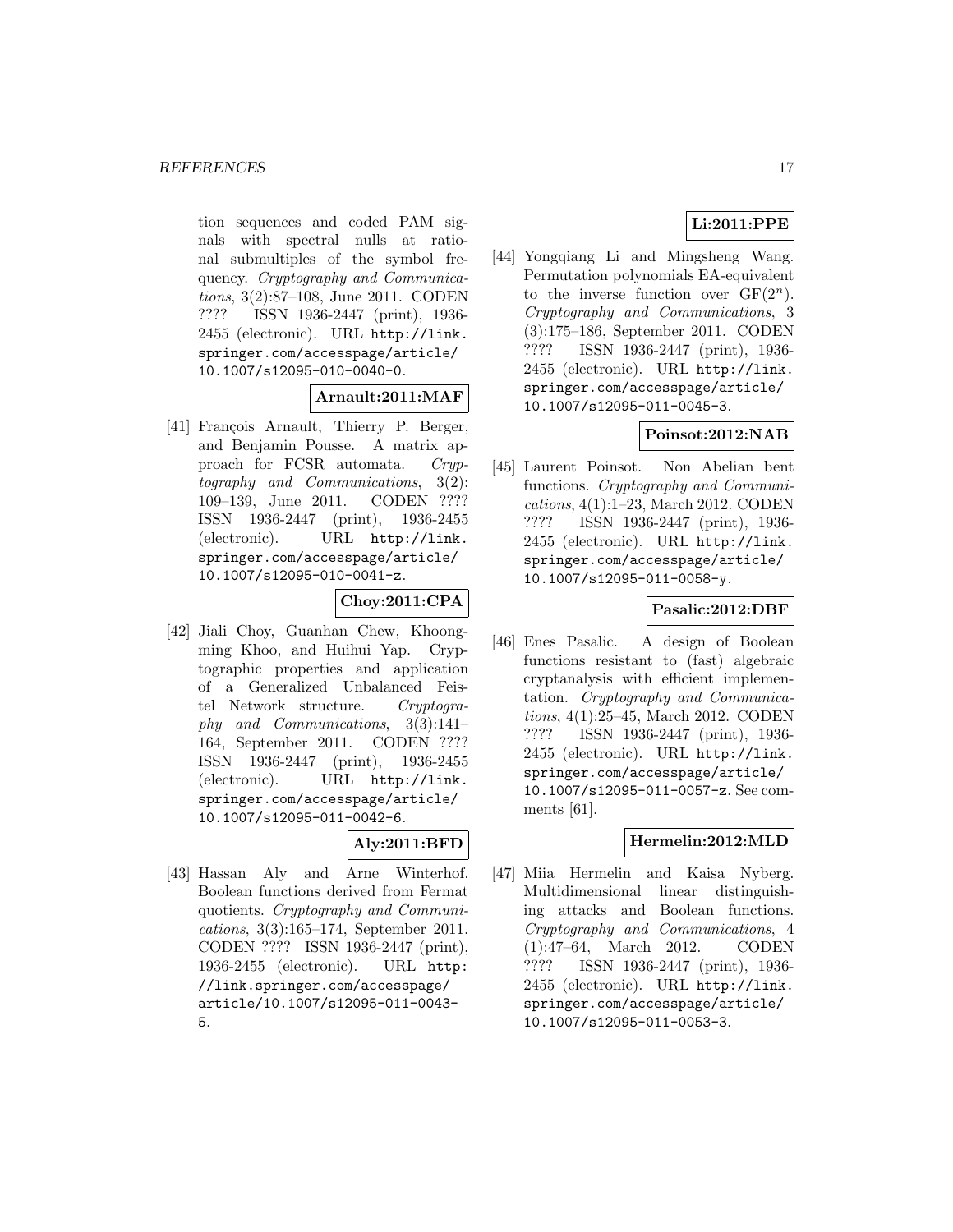#### **Beelen:2012:NCH**

[48] Peter Beelen and Gregor Leander. A new construction of highly nonlinear Sboxes. Cryptography and Communications, 4(1):65–77, March 2012. CODEN ???? ISSN 1936-2447 (print), 1936- 2455 (electronic). URL http://link. springer.com/accesspage/article/ 10.1007/s12095-011-0052-4.

#### **Si:2012:SSC**

[49] Wenpei Si and Cunsheng Ding. A simple stream cipher with proven properties. Cryptography and Communications, 4(2):79–104, June 2012. CODEN ???? ISSN 1936-2447 (print), 1936- 2455 (electronic). URL http://link. springer.com/accesspage/article/ 10.1007/s12095-011-0059-x.

#### **Bileschi:2012:WBC**

[50] Maxwell L. Bileschi, Thomas W. Cusick, and Daniel Padgett. Weights of Boolean cubic monomial rotation symmetric functions. Cryptography and Communications, 4(2): 105–130, June 2012. CODEN ???? ISSN 1936-2447 (print), 1936-2455 (electronic). URL http://link. springer.com/accesspage/article/ 10.1007/s12095-011-0060-4.

# **Kamal:2012:FAN**

[51] Abdel Alim Kamal and Amr M. Youssef. Fault analysis of the NTRUSign digital signature scheme. Cryptography and Communications, 4 (2):131–144, June 2012. CODEN ???? ISSN 1936-2447 (print), 1936- 2455 (electronic). URL http://link. springer.com/accesspage/article/ 10.1007/s12095-011-0061-3.

#### **Maitra:2012:GE**

[52] Subhamoy Maitra and Palash Sarkar. Guest editorial. Cryptography and Communications, 4(3–4):145–146, December 2012. CODEN ???? ISSN 1936-2447 (print), 1936-2455 (electronic). URL http://link.springer. com/content/pdf/10.1007/s12095- 012-0073-7.pdf.

#### **Canteaut:2012:CAC**

[53] Anne Canteaut and María Naya-Plasencia. Correlation attacks on combination generators. Cryptography and Communications, 4(3–4): 147–171, December 2012. CODEN ???? ISSN 1936-2447 (print), 1936- 2455 (electronic). URL http://link. springer.com/accesspage/article/ 10.1007/s12095-012-0069-3.

#### **Aagren:2012:SFC**

[54] Martin Ågren, Carl Löndahl, Martin Hell, and Thomas Johansson. A survey on fast correlation attacks. Cryptography and Communications, 4(3–4): 173–202, December 2012. CODEN ???? ISSN 1936-2447 (print), 1936- 2455 (electronic). URL http://link. springer.com/accesspage/article/ 10.1007/s12095-012-0062-x.

#### **Knellwolf:2012:HOD**

[55] Simon Knellwolf and Willi Meier. High order differential attacks on stream ciphers. Cryptography and Communications, 4(3–4):203–215, December 2012. CODEN ???? ISSN 1936-2447 (print), 1936-2455 (electronic). URL http: //link.springer.com/accesspage/ article/10.1007/s12095-012-0071- 9.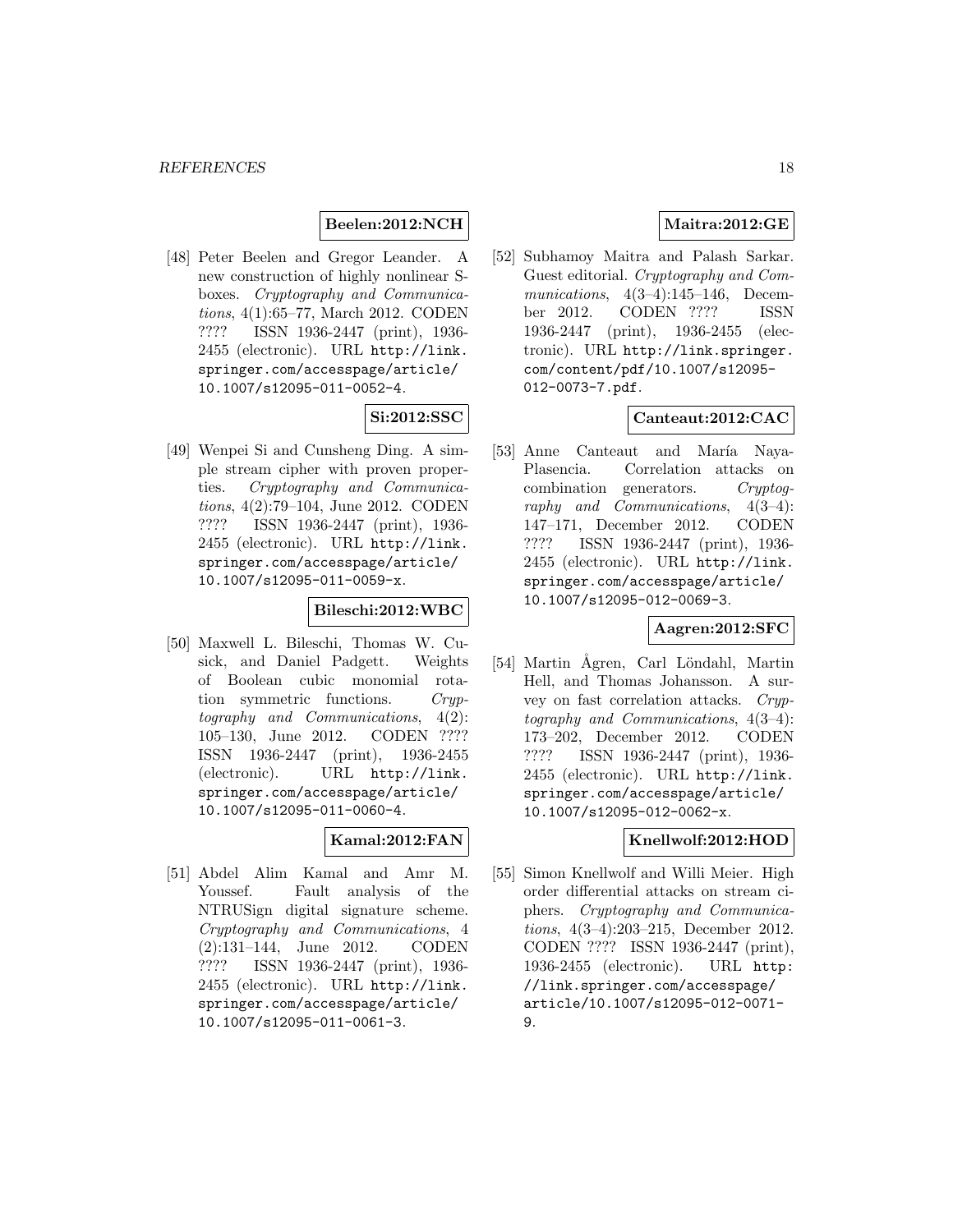### **Dinur:2012:ACA**

[56] Itai Dinur and Adi Shamir. Applying cube attacks to stream ciphers in realistic scenarios. Cryptography and Communications, 4(3–4): 217–232, December 2012. CODEN ???? ISSN 1936-2447 (print), 1936- 2455 (electronic). URL http://link. springer.com/accesspage/article/ 10.1007/s12095-012-0068-4.

#### **Turan:2012:NML**

[57] Meltem Sönmez Turan. On the nonlinearity of maximum-length NFSR feedbacks. Cryptography and Communications, 4(3–4):233–243, December 2012. CODEN ???? ISSN 1936-2447 (print), 1936-2455 (electronic). URL http: //link.springer.com/accesspage/ article/10.1007/s12095-012-0067- 5.

#### **Simpson:2012:SCI**

[58] Leonie Simpson and Serdar Boztas. State cycles, initialization and the Trivium stream cipher. Cryptography and Communications, 4(3–4): 245–258, December 2012. CODEN ???? ISSN 1936-2447 (print), 1936- 2455 (electronic). URL http://link. springer.com/accesspage/article/ 10.1007/s12095-012-0066-6.

### **Lu:2012:SLA**

[59] Yi Lu, Serge Vaudenay, and Willi Meier. Synthetic linear analysis with applications to CubeHash and Rabbit. Cryptography and Communications, 4(3–4): 259–276, December 2012. CODEN ???? ISSN 1936-2447 (print), 1936- 2455 (electronic). URL http://link. springer.com/accesspage/article/ 10.1007/s12095-012-0064-8.

#### **Orumiehchiha:2012:CWL**

[60] Mohammad Ali Orumiehchiha, Josef Pieprzyk, and Ron Steinfeld. Cryptanalysis of WG-7: a lightweight stream cipher. Cryptography and Communications, 4(3–4):277–285, December 2012. CODEN ???? ISSN 1936-2447 (print), 1936-2455 (electronic). URL http: //link.springer.com/accesspage/ article/10.1007/s12095-012-0070 x.

#### **Wang:2013:CDB**

[61] Wenhao Wang, Meicheng Liu, and Yin Zhang. Comments on "A design of Boolean functions resistant to (fast) algebraic cryptanalysis with efficient implementation". Cryptography and Communications, 5(1):1–6, March 2013. CO-DEN ???? ISSN 1936-2447 (print), 1936-2455 (electronic). URL http: //link.springer.com/accesspage/ article/10.1007/s12095-012-0063- 9. See [46].

#### **Cusick:2013:FHW**

[62] Thomas W. Cusick. Finding Hamming weights without looking at truth tables. Cryptography and Communications, 5(1):7–18, March 2013. CODEN ???? ISSN 1936-2447 (print), 1936- 2455 (electronic). URL http://link. springer.com/accesspage/article/ 10.1007/s12095-012-0072-8.

#### **Gupta:2013:DIA**

[63] Sourav Sen Gupta, Anupam Chattopadhyay, and Ayesha Khalid. Designing integrated accelerator for stream ciphers with structural similarities. Cryptography and Communications, 5 (1):19–47, March 2013. CODEN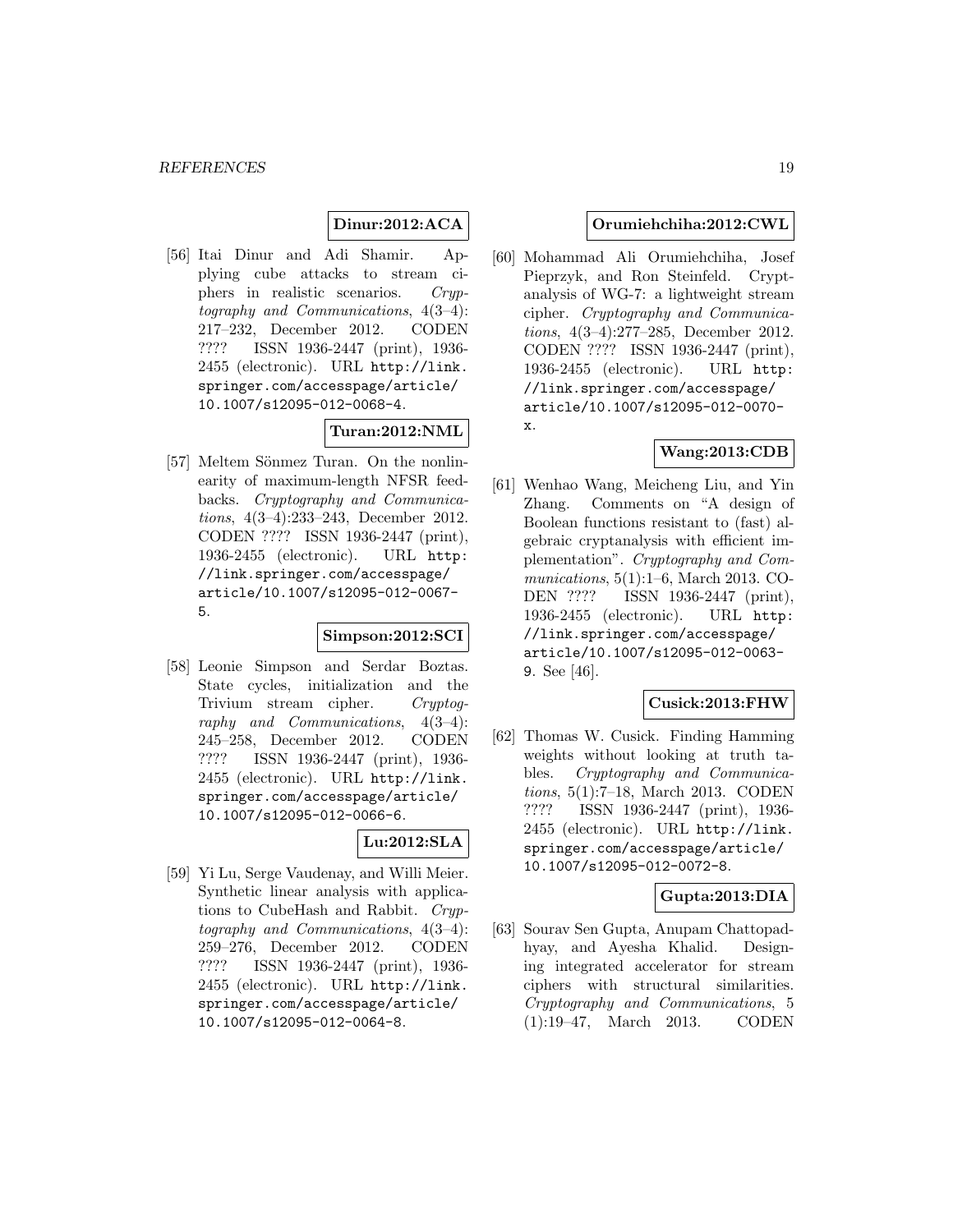???? ISSN 1936-2447 (print), 1936- 2455 (electronic). URL http://link. springer.com/accesspage/article/ 10.1007/s12095-012-0074-6.

# **Jadda:2013:QCB**

[64] Zoubida Jadda, Patrice Parraud, and Soukayna Qarboua. Quaternary cryptographic bent functions and their binary projection. Cryptography and Communications, 5(1):49–65, March 2013. CO-DEN ???? ISSN 1936-2447 (print), 1936-2455 (electronic). URL http: //link.springer.com/accesspage/ article/10.1007/s12095-012-0077- 3.

#### **delaCruz:2013:CIS**

[65] Romar dela Cruz and Huaxiong Wang. Cheating-immune secret sharing schemes from codes and cumulative arrays. Cryptography and Communications, 5(1):67–83, March 2013. CODEN ???? ISSN 1936-2447 (print), 1936- 2455 (electronic). URL http://link. springer.com/accesspage/article/ 10.1007/s12095-012-0076-4.

### **Brown:2013:ECC**

[66] Alyssa Brown and Thomas W. Cusick. Equivalence classes for cubic rotation symmetric functions. Cryptography and Communications, 5(2): 85–118, June 2013. CODEN ???? ISSN 1936-2447 (print), 1936-2455 (electronic). URL http://link. springer.com/accesspage/article/ 10.1007/s12095-012-0075-5.

#### **Charon:2013:MSI**

[67] Irène Charon, Iiro Honkala, Olivier Hudry, and Antoine Lobstein. Minimum sizes of identifying codes in

graphs differing by one vertex. Cryptography and Communications, 5(2): 119–136, June 2013. CODEN ???? ISSN 1936-2447 (print), 1936-2455 (electronic). URL http://link. springer.com/accesspage/article/ 10.1007/s12095-012-0078-2.

#### **Das:2013:CNS**

[68] Sourav Das and Dipanwita RoyChowdhury. *CAR30*: a new scalable stream cipher with rule 30. Cryptography and Communications, 5(2): 137–162, June 2013. CODEN ???? ISSN 1936-2447 (print), 1936-2455 (electronic). URL http://link. springer.com/accesspage/article/ 10.1007/s12095-012-0079-1.

#### **Salagean:2013:CLC**

[69] Ana Sălăgean, Alex J. Burrage, and Raphael C.-W. Phan. Computing the linear complexity for sequences with characteristic polynomial  $f^v$ . Cryptography and Communications, 5 (2):163–177, June 2013. CODEN ???? ISSN 1936-2447 (print), 1936- 2455 (electronic). URL http://link. springer.com/accesspage/article/ 10.1007/s12095-013-0080-3.

#### **Limniotis:2013:SCB**

[70] Konstantinos Limniotis, Nicholas Kolokotronis, and Nicholas Kalouptsidis. Secondary constructions of Boolean functions with maximum algebraic immunity. Cryptography and Communications, 5(3):179–199, September 2013. CODEN ???? ISSN 1936-2447 (print), 1936-2455 (electronic). URL http: //link.springer.com/accesspage/ article/10.1007/s12095-013-0081- 2.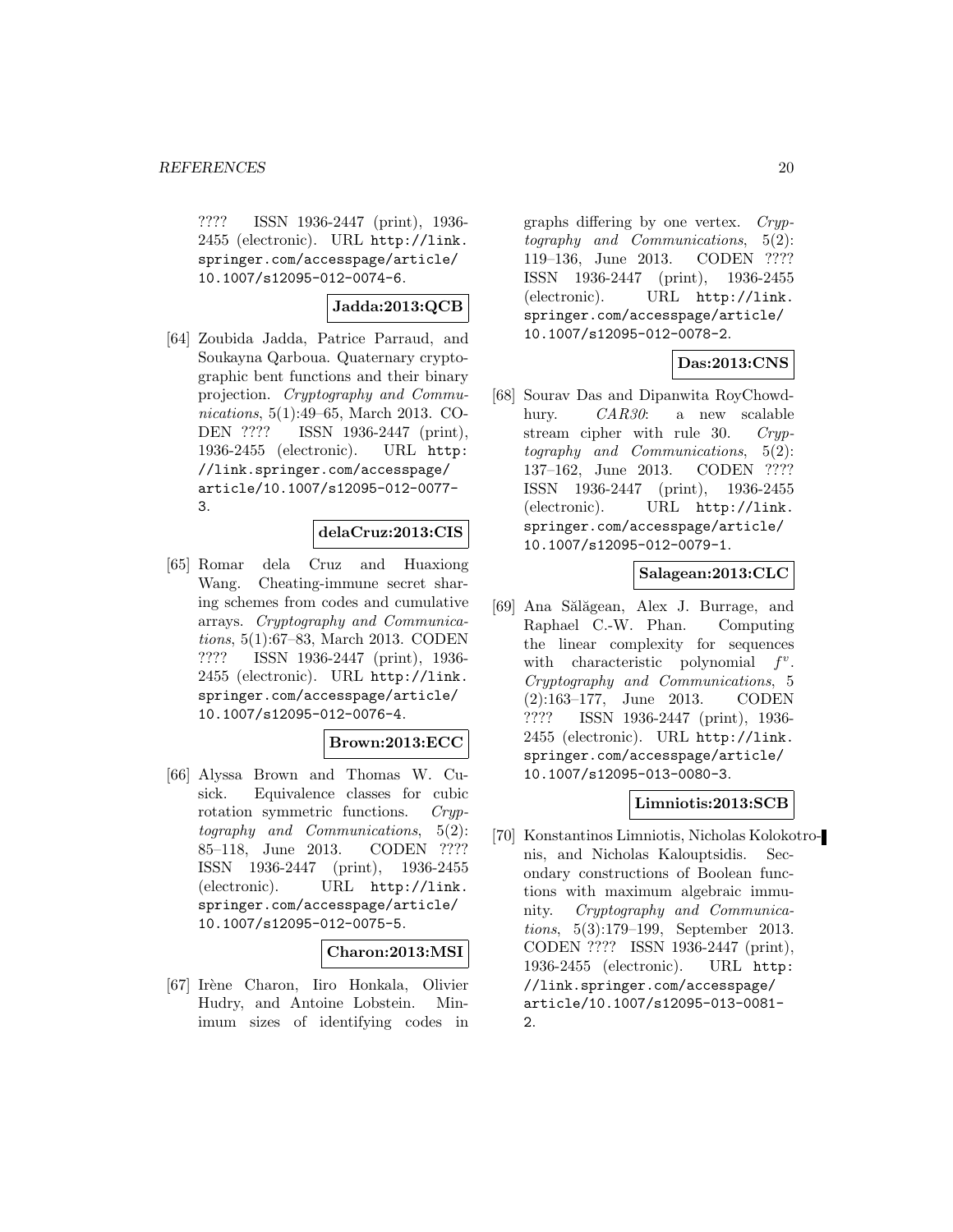### **Arasu:2013:BWM**

[71] K. T. Arasu, Simone Severini, and Edmund Velten. Block weighing matrices. Cryptography and Communications, 5 (3):201–207, September 2013. CODEN ???? ISSN 1936-2447 (print), 1936- 2455 (electronic). URL http://link. springer.com/accesspage/article/ 10.1007/s12095-013-0083-0.

#### **Ding:2013:UTP**

[72] Cunsheng Ding, Keqin Feng, Rongquan Feng, Maosheng Xiong, and Aixian Zhang. Unit time-phase signal sets: Bounds and constructions. Cryptography and Communications, 5(3): 209–227, September 2013. CODEN ???? ISSN 1936-2447 (print), 1936- 2455 (electronic). URL http://link. springer.com/accesspage/article/ 10.1007/s12095-013-0085-y.

### **Paterson:2013:SCT**

[73] Maura B. Paterson and Douglas R. Stinson. A simple combinatorial treatment of constructions and threshold gaps of ramp schemes. Cryptography and Communications, 5(4): 229–240, December 2013. CODEN ???? ISSN 1936-2447 (print), 1936- 2455 (electronic). URL http://link. springer.com/accesspage/article/ 10.1007/s12095-013-0082-1.

### **Leducq:2013:SWC**

[74] Elodie Leducq. Second weight codewords of generalized Reed-Muller codes. Cryptography and Communications, 5 (4):241–276, December 2013. CODEN ???? ISSN 1936-2447 (print), 1936- 2455 (electronic). URL http://link. springer.com/accesspage/article/ 10.1007/s12095-013-0084-z.

# **Gong:2013:RDA**

[75] Guang Gong, Mark Aagaard, and Xinxin Fan. Resilience to distinguishing attacks on WG-7 cipher and their generalizations. Cryptography and Communications, 5(4): 277–289, December 2013. CODEN ???? ISSN 1936-2447 (print), 1936- 2455 (electronic). URL http://link. springer.com/accesspage/article/ 10.1007/s12095-013-0089-7.

#### **Helleseth:2014:SIE**

[76] Tor Helleseth and Jonathan Jedwab. Special issue editorial: Sequences and their applications. Cryptography and Communications, 6(1):1–2, March 2014. CODEN ???? ISSN 1936-2447 (print), 1936-2455 (electronic). URL http:// link.springer.com/content/pdf/10. 1007/s12095-014-0098-1.pdf.

**Wu:2014:CCU**

[77] Gaofei Wu and Matthew Geoffrey Parker. A complementary construction using mutually unbiased bases. Cryptography and Communications, 6 (1):3–25, March 2014. CODEN ???? ISSN 1936-2447 (print), 1936- 2455 (electronic). URL http://link. springer.com/accesspage/article/ 10.1007/s12095-013-0095-9.

# **Bajic:2014:SSC**

[78] Dragana Bajic and Tatjana Loncar-Turukalo. A simple suboptimal construction of cross-bifix-free codes. Cryptography and Communications, 6(1): 27–37, March 2014. CODEN ???? ISSN 1936-2447 (print), 1936-2455 (electronic). URL http://link. springer.com/accesspage/article/ 10.1007/s12095-013-0088-8.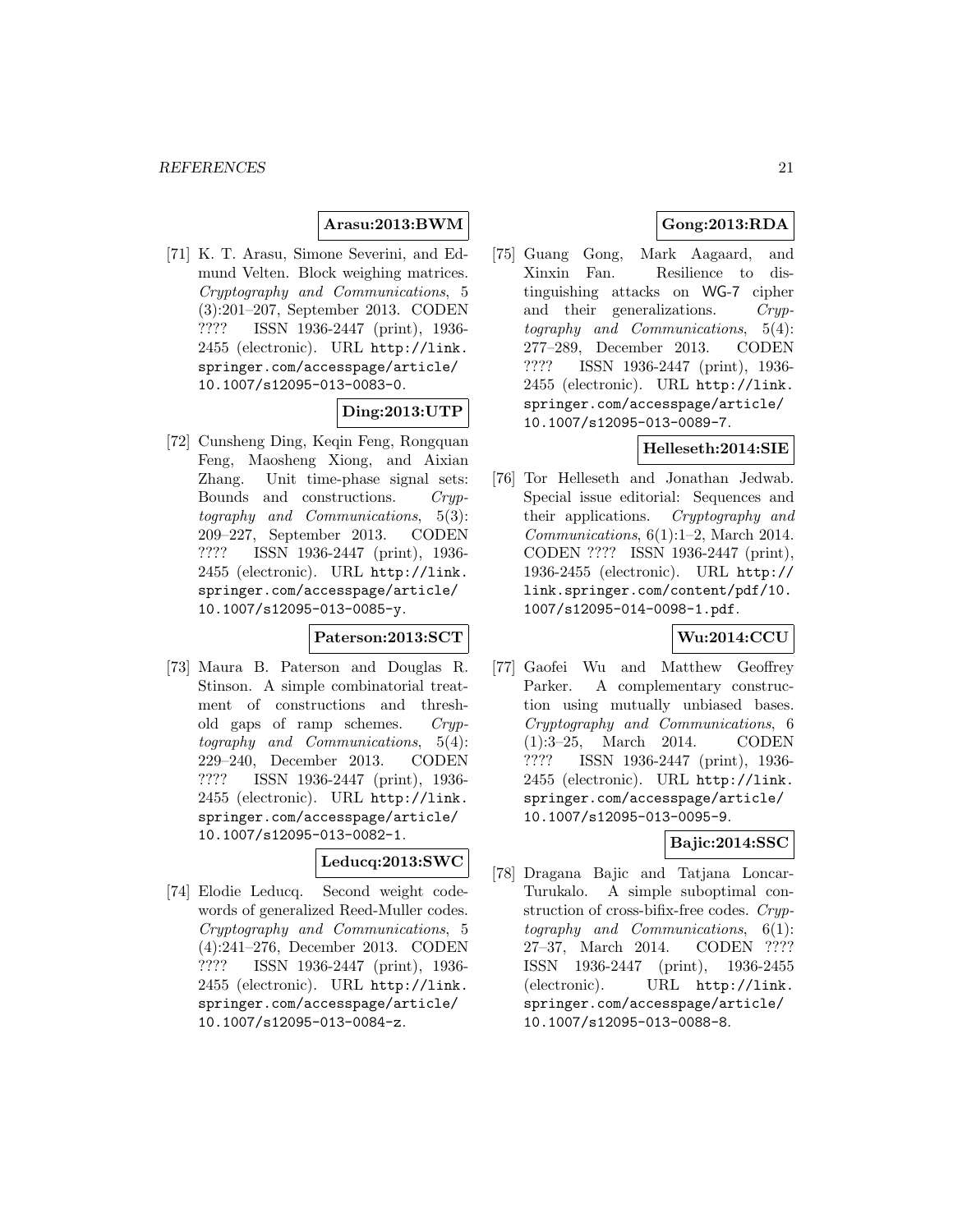#### **Hariharan:2014:NNP**

[79] Rema Hariharan. New near perfect sequences of even lengths. Cryptography and Communications, 6(1): 39–46, March 2014. CODEN ???? ISSN 1936-2447 (print), 1936-2455 (electronic). URL http://link. springer.com/accesspage/article/ 10.1007/s12095-013-0093-y.

#### **Acevedo:2014:PAU**

[80] Santiago Barrera Acevedo and Nathan Jolly. Perfect arrays of unbounded sizes over the basic quaternions. Cryptography and Communications, 6(1): 47–57, March 2014. CODEN ???? ISSN 1936-2447 (print), 1936-2455 (electronic). URL http://link. springer.com/accesspage/article/ 10.1007/s12095-013-0086-x.

## **Budisin:2014:PGC**

[81] S. Z. Budišin and P. Spasojević. Paraunitary generation/correlation of QAM complementary sequence pairs. Cryptography and Communications, 6 (1):59–102, March 2014. CODEN ???? ISSN 1936-2447 (print), 1936- 2455 (electronic). URL http://link. springer.com/accesspage/article/ 10.1007/s12095-013-0087-9.

# **Dib:2014:ANV**

[82] Stéphanie Dib. Asymptotic nonlinearity of vectorial Boolean functions. Cryptography and Communications, 6 (2):103–115, June 2014. CODEN ???? ISSN 1936-2447 (print), 1936- 2455 (electronic). URL http://link. springer.com/accesspage/article/ 10.1007/s12095-013-0090-1.

#### **Mandal:2014:OPW**

[83] Kalikinkar Mandal, Guang Gong, Xinxin Fan, and Mark Aagaard. Optimal parameters for the WG stream cipher family. Cryptography and Communications, 6(2):117-135, June 2014. CODEN ???? ISSN 1936-2447 (print), 1936-2455 (electronic). URL http: //link.springer.com/accesspage/ article/10.1007/s12095-013-0091- 0.

#### **Gao:2014:SSS**

[84] Ying Gao and Romar dela Cruz. Secret sharing schemes based on graphical codes. Cryptography and Communications, 6(2):137–155, June 2014. CODEN ???? ISSN 1936-2447 (print), 1936- 2455 (electronic). URL http://link. springer.com/accesspage/article/ 10.1007/s12095-013-0092-z.

#### **Charon:2014:MSI**

[85] Irène Charon, Iiro Honkala, Olivier Hudry, and Antoine Lobstein. Minimum sizes of identifying codes in graphs differing by one edge. Cryptography and Communications, 6(2): 157–170, June 2014. CODEN ???? ISSN 1936-2447 (print), 1936-2455 (electronic). URL http://link. springer.com/accesspage/article/ 10.1007/s12095-013-0094-x.

#### **Emami:2014:RPA**

[86] Sareh Emami, San Ling, Ivica Nikolić, Josef Pieprzyk, and Huaxiong Wang. The resistance of PRESENT-80 against related-key differential attacks. Cryptography and Communications, 6(3): 171–187, September 2014. CODEN ???? ISSN 1936-2447 (print), 1936- 2455 (electronic). URL http://link.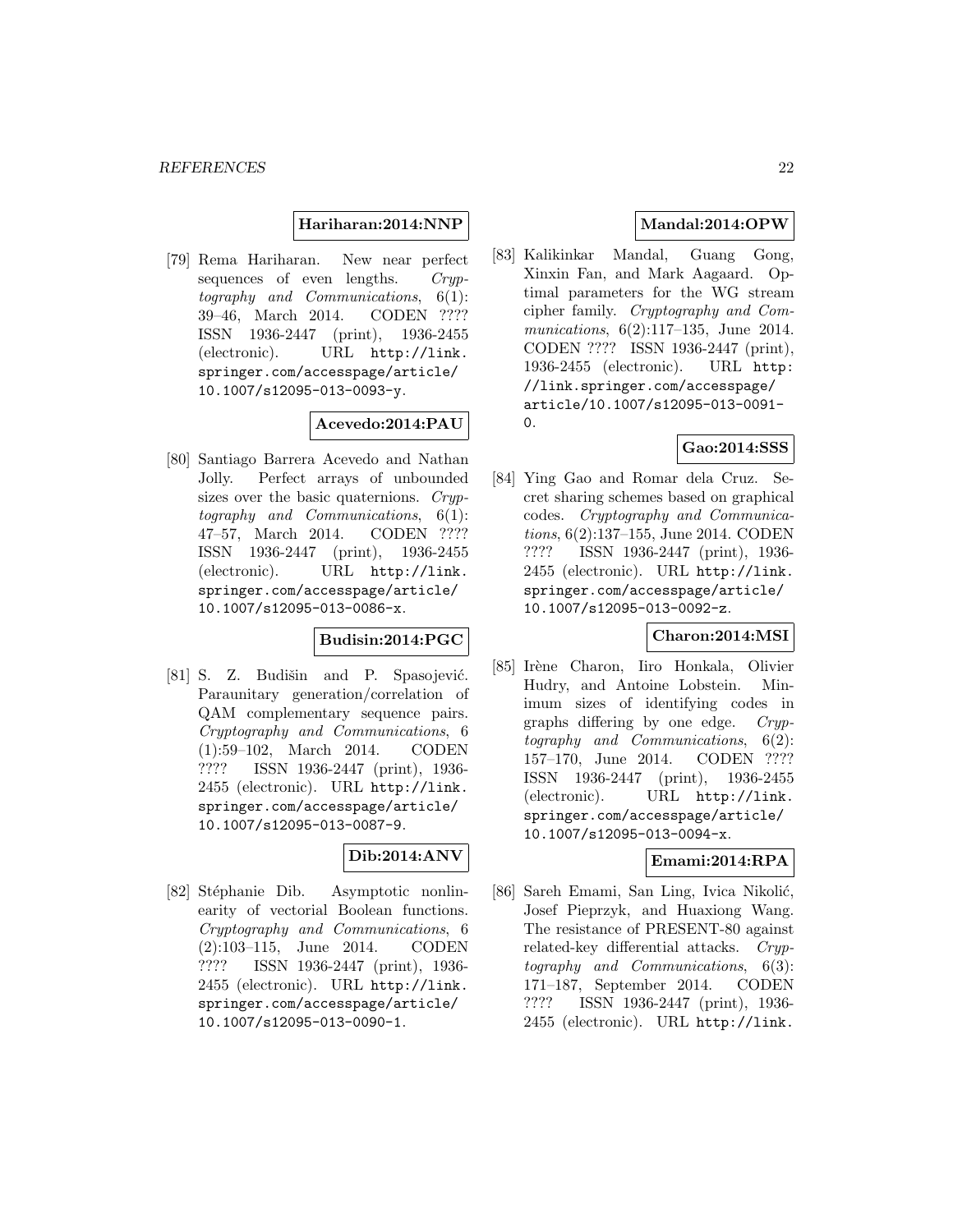springer.com/accesspage/article/ 10.1007/s12095-013-0096-8.

**Sarkar:2014:MOE**

[87] Palash Sarkar. Modes of operations for encryption and authentication using stream ciphers supporting an initialisation vector. Cryptography and Communications, 6(3): 189–231, September 2014. CODEN ???? ISSN 1936-2447 (print), 1936- 2455 (electronic). URL http://link. springer.com/accesspage/article/ 10.1007/s12095-013-0097-7.

#### **Shan:2014:CPN**

[88] Jinyong Shan, Lei Hu, and Xiangyong Zeng. Cryptographic properties of nested functions and algebraic immunity of the Boolean function in Hitag2 stream cipher. Cryptography and Communications, 6(3): 233–254, September 2014. CODEN ???? ISSN 1936-2447 (print), 1936- 2455 (electronic). URL http://link. springer.com/accesspage/article/ 10.1007/s12095-014-0099-0.

# **Zajac:2014:MCB**

[89] Pavol Zajac and Matúš Jókay. Multiplicative complexity of bijective  $4 \times 4$ S-boxes. Cryptography and Communications, 6(3):255–277, September 2014. CODEN ???? ISSN 1936-2447 (print), 1936-2455 (electronic). URL http: //link.springer.com/accesspage/ article/10.1007/s12095-014-0100 y.

#### **Bay:2014:RIA**

[90] AslıBay, Atefeh Mashatan, and Serge Vaudenay. Revisiting iterated attacks in the context of decorrelation theory.

Cryptography and Communications, 6 (4):279–311, December 2014. CODEN ???? ISSN 1936-2447 (print), 1936- 2455 (electronic). URL http://link. springer.com/accesspage/article/ 10.1007/s12095-014-0101-x.

#### **Zhu:2014:MMM**

[91] Bo Zhu and Guang Gong. Multidimensional meet-in-the-middle attack and its applications to KATAN32/48/64. Cryptography and Communications, 6 (4):313–333, December 2014. CODEN ???? ISSN 1936-2447 (print), 1936- 2455 (electronic). URL http://link. springer.com/accesspage/article/ 10.1007/s12095-014-0102-9.

### **Gong:2014:CWC**

[92] Xinxin Gong, Bin Zhang, Wenling Wu, and Dengguo Feng. Computing Walsh coefficients from the algebraic normal form of a Boolean function. Cryptography and Communications, 6(4): 335–358, December 2014. CODEN ???? ISSN 1936-2447 (print), 1936- 2455 (electronic). URL http://link. springer.com/accesspage/article/ 10.1007/s12095-014-0103-8.

### **Bernini:2014:PPG**

[93] Antonio Bernini, Stefano Bilotta, Renzo Pinzani, Ahmad Sabri, and Vincent Vajnovszki. Prefix partitioned gray codes for particular cross-bifix-free sets. Cryptography and Communications, 6 (4):359–369, December 2014. CODEN ???? ISSN 1936-2447 (print), 1936- 2455 (electronic). URL http://link. springer.com/accesspage/article/ 10.1007/s12095-014-0105-6.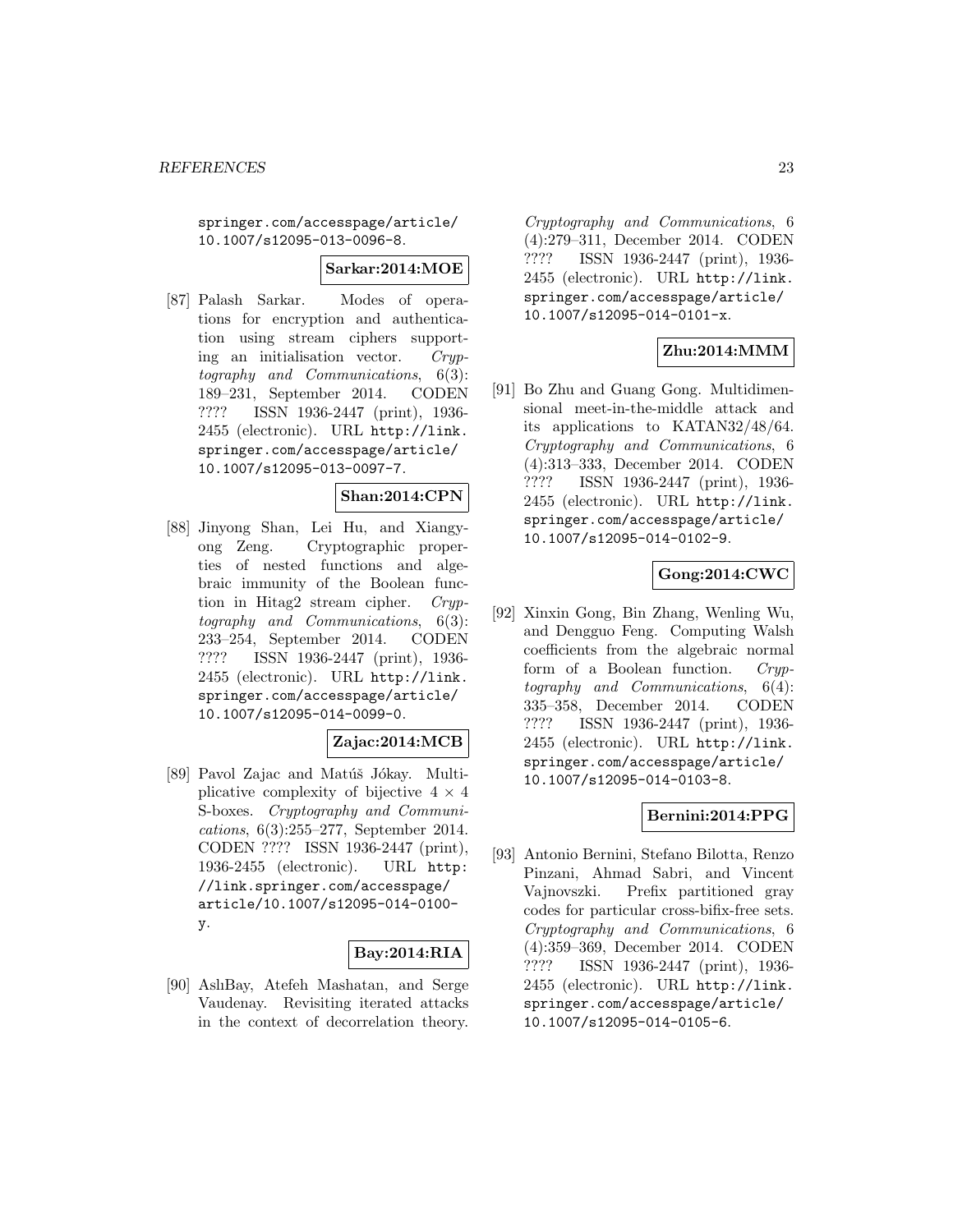#### **Carlet:2015:GE**

[94] Claude Carlet and Pierre-Alain Fouque. Guest editorial. Cryptography and Communications, 7(1):1–2, March 2015. CO-DEN ???? ISSN 1936-2447 (print), 1936-2455 (electronic). URL http:// link.springer.com/content/pdf/10. 1007/s12095-014-0115-4.pdf.

#### **Bilgin:2015:TIS**

[95] Begül Bilgin, Svetla Nikova, Ventzislav Nikov, Vincent Rijmen, Natalia Tokareva, and Valeriya Vitkup. Threshold implementations of small S-boxes. Cryptography and Communications, 7(1): 3–33, March 2015. CODEN ???? ISSN 1936-2447 (print), 1936-2455 (electronic). URL http://link. springer.com/accesspage/article/ 10.1007/s12095-014-0104-7.

#### **Mazumdar:2015:CRI**

[96] Bodhisatwa Mazumdar, Debdeep Mukhopadhyay, and Indranil Sengupta. Construction of RSBFs with improved cryptographic properties to resist differential fault attack on grain family of stream ciphers. Cryptography and Communications, 7(1):35–69, March 2015. CODEN ???? ISSN 1936-2447 (print), 1936- 2455 (electronic). URL http://link. springer.com/accesspage/article/ 10.1007/s12095-014-0108-3.

#### **Tunstall:2015:DIB**

[97] Michael Tunstall and Marc Joye. The distributions of individual bits in the output of multiplicative operations. Cryptography and Communications, 7 (1):71–90, March 2015. CODEN ???? ISSN 1936-2447 (print), 1936- 2455 (electronic). URL http://link.

springer.com/accesspage/article/ 10.1007/s12095-014-0110-9.

#### **Bauer:2015:HCC**

[98] Aurélie Bauer, Eliane Jaulmes, Emmanuel Prouff, Jean-René Reinhard, and Justine Wild. Horizontal collision correlation attack on elliptic curves—extended version. Cryptography and Communications, 7(1):91– 119, March 2015. CODEN ???? ISSN 1936-2447 (print), 1936-2455 (electronic). URL http://link. springer.com/accesspage/article/ 10.1007/s12095-014-0111-8.

#### **Clavier:2015:CRE**

[99] Christophe Clavier, Quentin Isorez, Damien Marion, and Antoine Wurcker. Complete reverse-engineering of AESlike block ciphers by SCARE and FIRE attacks. Cryptography and Communications, 7(1):121–162, March 2015. CO-DEN ???? ISSN 1936-2447 (print), 1936-2455 (electronic). URL http: //link.springer.com/accesspage/ article/10.1007/s12095-014-0112- 7.

### **Belaid:2015:MLR**

[100] Sonia Bela¨ıd, Vincent Grosso, and François-Xavier Standaert. Masking and leakage-resilient primitives: One, the other(s) or both?  $Cryp$ tography and Communications, 7(1): 163–184, March 2015. CODEN ???? ISSN 1936-2447 (print), 1936- 2455 (electronic). URL http://link. springer.com/accesspage/article/ 10.1007/s12095-014-0113-6.

#### **ElMrabet:2015:SFA**

[101] Nadia El Mrabet, Jacques J. A. Fournier, Louis Goubin, and Ronan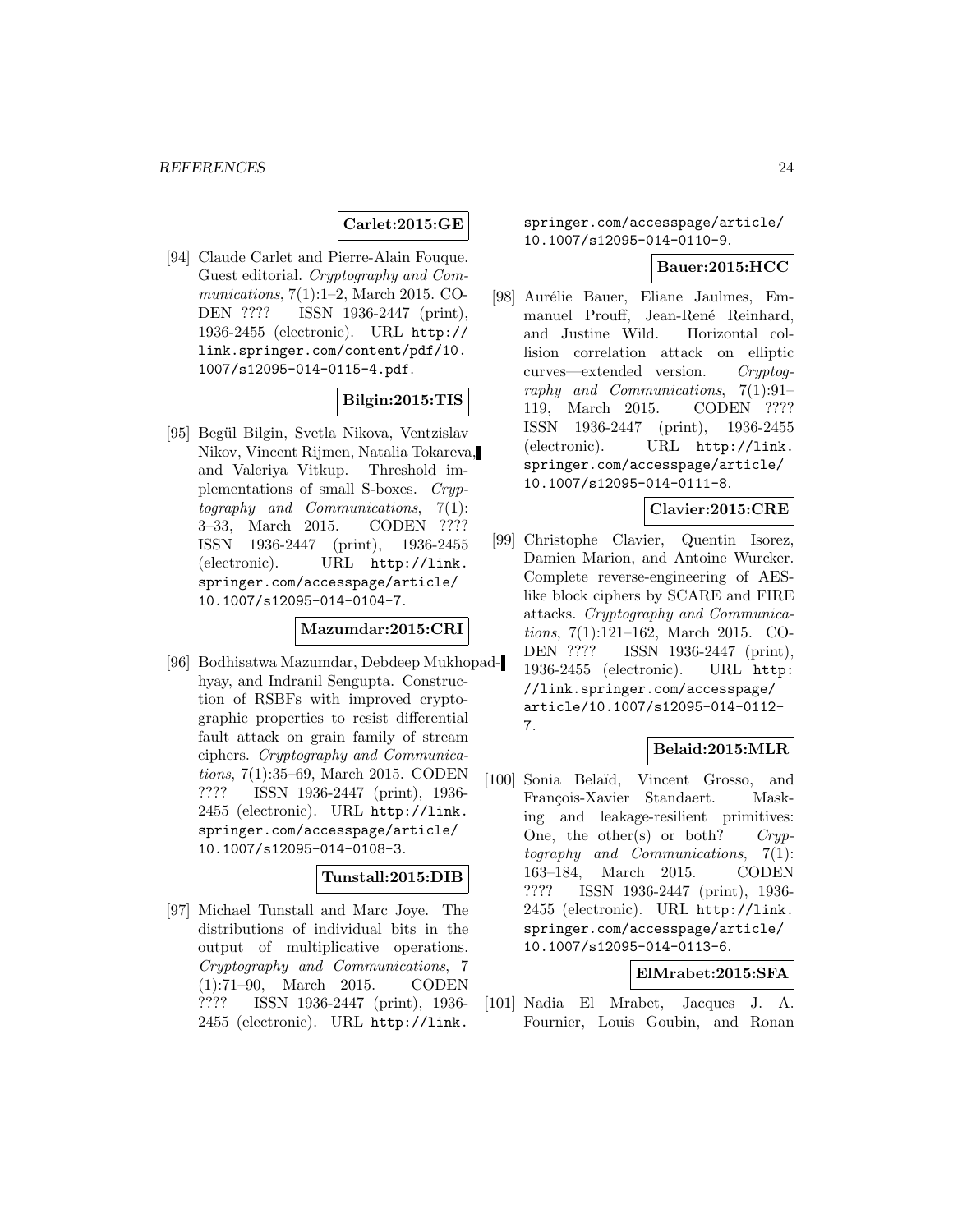Lashermes. A survey of fault attacks in pairing based cryptography. Cryptography and Communications, 7 (1):185–205, March 2015. CODEN ???? ISSN 1936-2447 (print), 1936- 2455 (electronic). URL http://link. springer.com/accesspage/article/ 10.1007/s12095-014-0114-5.

# **Li:2015:CFP**

[102] Mingchao Li, Miao Liang, and Beiliang Du. A construction of t-fold perfect splitting authentication codes with equal deception probabilities. Cryptography and Communications, 7 (2):207–215, June 2015. CODEN ???? ISSN 1936-2447 (print), 1936- 2455 (electronic). URL http://link. springer.com/accesspage/article/ 10.1007/s12095-014-0107-4.

#### **Li:2015:WTC**

[103] Chengju Li and Qin Yue. The Walsh transform of a class of monomial functions and cyclic codes. Cryptography and Communications, 7(2): 217–228, June 2015. CODEN ???? ISSN 1936-2447 (print), 1936-2455 (electronic). URL http://link. springer.com/accesspage/article/ 10.1007/s12095-014-0109-2.

#### **Sharma:2015:RRC**

[104] Anuradha Sharma. Repeated-root constacyclic codes of length  $\ell^t p^s$  and their dual codes. Cryptography and Communications, 7(2):229–255, June 2015. CO-DEN ???? ISSN 1936-2447 (print), 1936-2455 (electronic). URL http: //link.springer.com/accesspage/ article/10.1007/s12095-014-0106- 5.

### **Gupta:2015:CSM**

[105] Kishan Chand Gupta and Indranil Ghosh Ray. Cryptographically significant MDS matrices based on circulant and circulant-like matrices for lightweight applications. Cryptography and Communications, 7(2):257–287, June 2015. CODEN ???? ISSN 1936-2447 (print), 1936-2455 (electronic). URL http: //link.springer.com/accesspage/ article/10.1007/s12095-014-0116- 3.

# **Luo:2015:ADL**

[106] Yiyuan Luo, Xuejia Lai, and Tiejun Jia. Attacks on a double length blockcipher-based hash proposal. Cryptography and Communications, 7(3): 289–295, September 2015. CODEN ???? ISSN 1936-2447 (print), 1936- 2455 (electronic). URL http://link. springer.com/accesspage/article/ 10.1007/s12095-014-0117-2.

### **Li:2015:CRI**

[107] Yuan Li. Characterization of robust immune symmetric boolean functions. Cryptography and Communications, 7 (3):297–315, September 2015. CODEN ???? ISSN 1936-2447 (print), 1936- 2455 (electronic). URL http://link. springer.com/accesspage/article/ 10.1007/s12095-014-0120-7.

#### **Sarkar:2015:FNR**

[108] Santanu Sarkar. Further non-randomness in RC4, RC4A and VMPC. Cryptography and Communications, 7(3): 317–330, September 2015. CODEN ???? ISSN 1936-2447 (print), 1936- 2455 (electronic). URL http://link. springer.com/accesspage/article/ 10.1007/s12095-014-0119-0.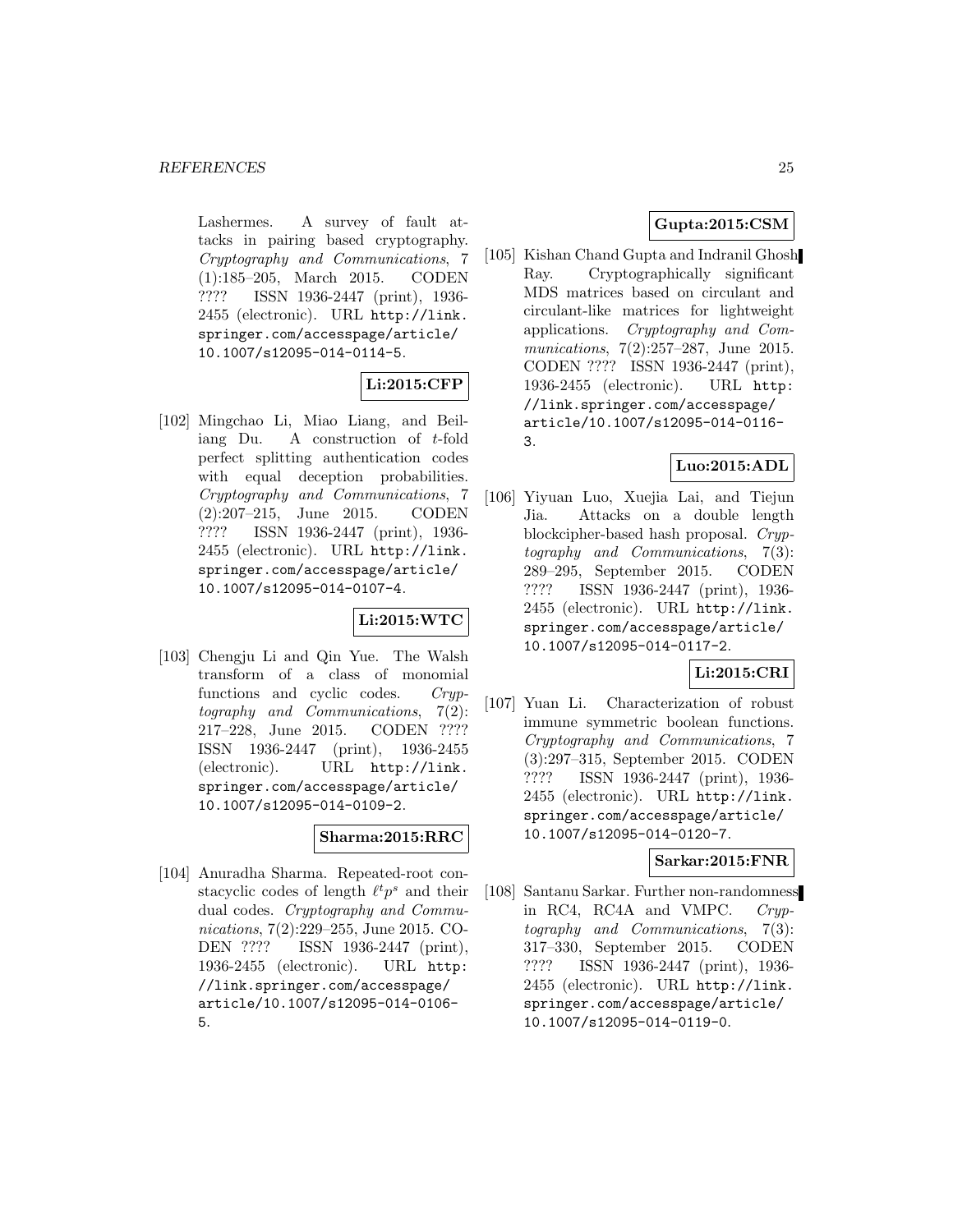#### **Nikolic:2015:PCM**

[109] Ivica Nikolić, Lei Wang, and Shuang Wu. The parallel-cut meet-in-the-middle attack. Cryptography and Communications, 7(3):331–345, September 2015. CODEN ???? ISSN 1936-2447 (print), 1936-2455 (electronic). URL http: //link.springer.com/accesspage/ article/10.1007/s12095-014-0118- 1.

# **Hu:2015:ICM**

[110] Zhi Hu and Lin Wang. Injectivity of compressing maps on the set of primitive sequences modulo square-free odd integers. Cryptography and Communications, 7(4):347– 361, December 2015. CODEN ???? ISSN 1936-2447 (print), 1936-2455 (electronic). URL http://link. springer.com/accesspage/article/ 10.1007/s12095-014-0121-6.

#### **Jolly:2015:AAA**

[111] Nathan Jolly. An algebra of arrays and almost perfect watermarks. Cryptography and Communications, 7(4): 363–377, December 2015. CODEN ???? ISSN 1936-2447 (print), 1936- 2455 (electronic). URL http://link. springer.com/accesspage/article/ 10.1007/s12095-015-0123-z.

#### **Castro:2015:DAO**

[112] Francis N. Castro, Oscar E. González, and Luis A. Medina. A divisibility approach to the open boundary cases of Cusick–Li–Stănică's conjecture. Cryptography and Communications, 7(4): 379–402, December 2015. CODEN ???? ISSN 1936-2447 (print), 1936- 2455 (electronic). URL http://link.

springer.com/accesspage/article/ 10.1007/s12095-015-0124-y.

#### **Ortiz-Ubarri:2015:NFA**

[113] José Ortiz-Ubarri. New families of asymptotically optimal doubly periodic arrays with ideal correlation constraints. Cryptography and Communications, 7 (4):403–414, December 2015. CODEN ???? ISSN 1936-2447 (print), 1936- 2455 (electronic). URL http://link. springer.com/accesspage/article/ 10.1007/s12095-015-0122-0.

#### **Swanson:2015:ERP**

[114] Colleen M. Swanson and Douglas R. Stinson. Extended results on privacy against coalitions of users in user-private information retrieval protocols. Cryptography and Communications, 7(4): 415–437, December 2015. CODEN ???? ISSN 1936-2447 (print), 1936- 2455 (electronic). URL http://link. springer.com/accesspage/article/ 10.1007/s12095-015-0125-x.

#### **Chakraborty:2015:ALX**

[115] Debrup Chakraborty, Vicente Hernandez-Jimenez, and Palash Sarkar. Another look at XCB. Cryptography and Communications, 7(4):439– 468, December 2015. CODEN ???? ISSN 1936-2447 (print), 1936-2455 (electronic). URL http://link. springer.com/accesspage/article/ 10.1007/s12095-015-0127-8.

#### **Hodzic:2015:GBF**

[116] S. Hodžić and E. Pasalic. Generalized bent functions — some general construction methods and related necessary and sufficient conditions. Cryptography and Communications, 7(4):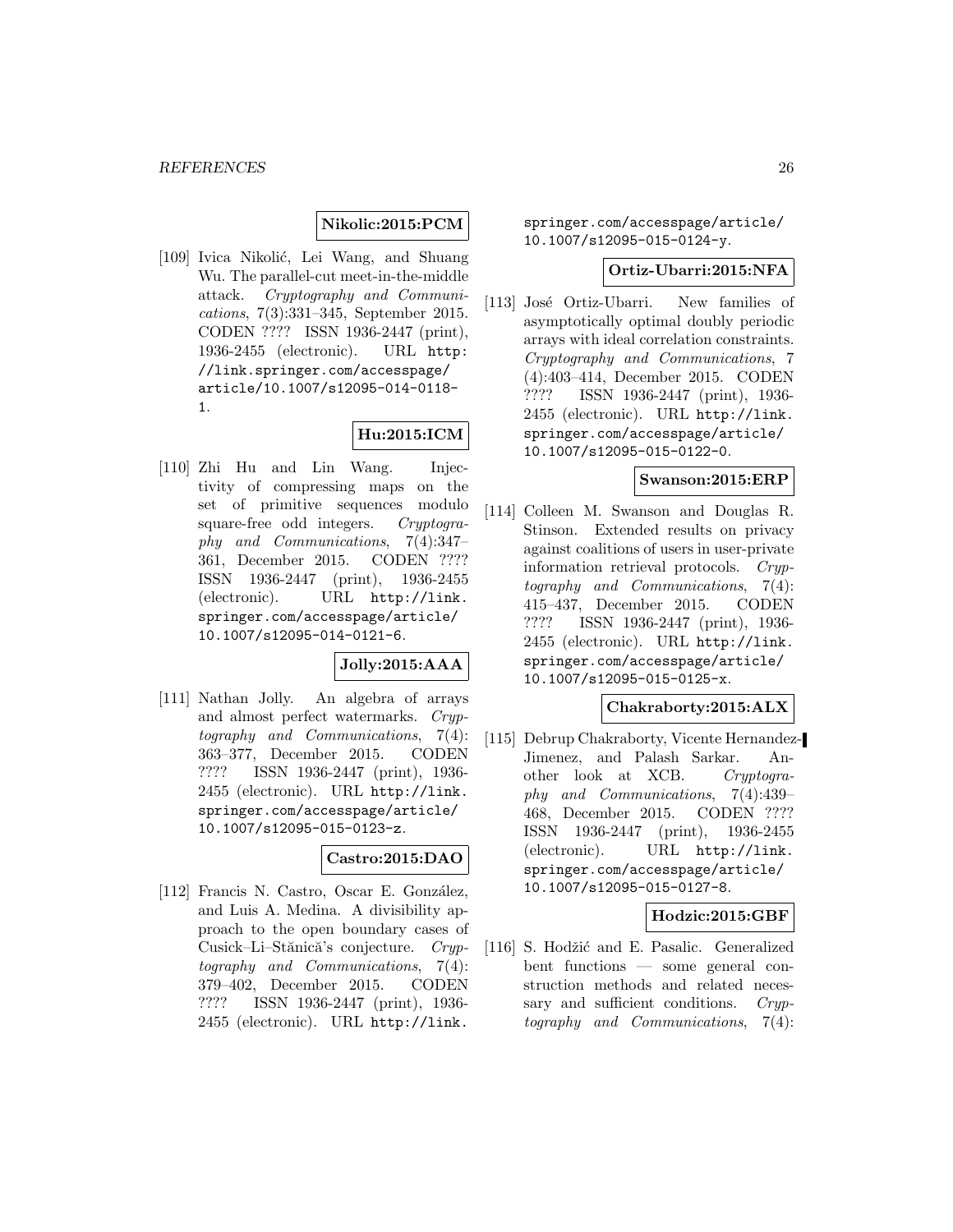469–483, December 2015. CODEN ???? ISSN 1936-2447 (print), 1936- 2455 (electronic). URL http://link. springer.com/accesspage/article/ 10.1007/s12095-015-0126-9.

#### **Edemskiy:2015:LCB**

[117] Vladimir Edemskiy and Andrey Ivanov. The linear complexity of balanced quaternary sequences with optimal autocorrelation value. Cryptography and Communications, 7(4):485– 496, December 2015. CODEN ???? ISSN 1936-2447 (print), 1936-2455 (electronic). URL http://link. springer.com/accesspage/article/ 10.1007/s12095-015-0130-0.

#### **He:2015:LCP**

[118] Jing Jane He, Daniel Panario, Qiang Wang, and Arne Winterhof. Linear complexity profile and correlation measure of interleaved sequences. Cryptography and Communications, 7(4): 497–508, December 2015. CODEN ???? ISSN 1936-2447 (print), 1936- 2455 (electronic). URL http://link. springer.com/accesspage/article/ 10.1007/s12095-015-0131-z.

#### **Guo:2015:IDE**

[119] Chun Guo and Dongdai Lin. Improved domain extender for the ideal cipher. Cryptography and Communications, 7 (4):509–533, December 2015. CODEN ???? ISSN 1936-2447 (print), 1936- 2455 (electronic). URL http://link. springer.com/accesspage/article/ 10.1007/s12095-015-0128-7.

**Rahimipour:2015:EML**

[120] A. R. Rahimipour, A. R. Ashrafi, and A. Gholami. The existence of minimal logarithmic signatures for the sporadic Suzuki and simple Suzuki groups. Cryptography and Communications, 7 (4):535–542, December 2015. CODEN ???? ISSN 1936-2447 (print), 1936- 2455 (electronic). URL http://link. springer.com/accesspage/article/ 10.1007/s12095-015-0129-6.

#### **Wang:2016:FRN**

[121] Mingxing Wang, Yupeng Jiang, and Dongdai Lin. Further results on the nonlinearity of maximum-length NFSR feedbacks. Cryptography and Communications, 8(1):1–6, January 2016. CO-DEN ???? ISSN 1936-2447 (print), 1936-2455 (electronic). URL http: //link.springer.com/accesspage/ article/10.1007/s12095-015-0133 x.

#### **Alahmadi:2016:LMC**

[122] Adel Alahmadi, Hussain Alhazmi, Tor Helleseth, Rola Hijazi, Najat Muthana, and Patrick Solé. On the lifted Melas code. Cryptography and Communications, 8(1):7–18, January 2016. CODEN ???? ISSN 1936-2447 (print), 1936- 2455 (electronic). URL http://link. springer.com/accesspage/article/ 10.1007/s12095-015-0135-8.

#### **Paterson:2016:ESD**

[123] Maura B. Paterson, Douglas R. Stinson, and Yongge Wang. On encoding symbol degrees of array BP-XOR codes. Cryptography and Communications, 8 (1):19–32, January 2016. CODEN ???? ISSN 1936-2447 (print), 1936- 2455 (electronic). URL http://link. springer.com/accesspage/article/ 10.1007/s12095-015-0134-9.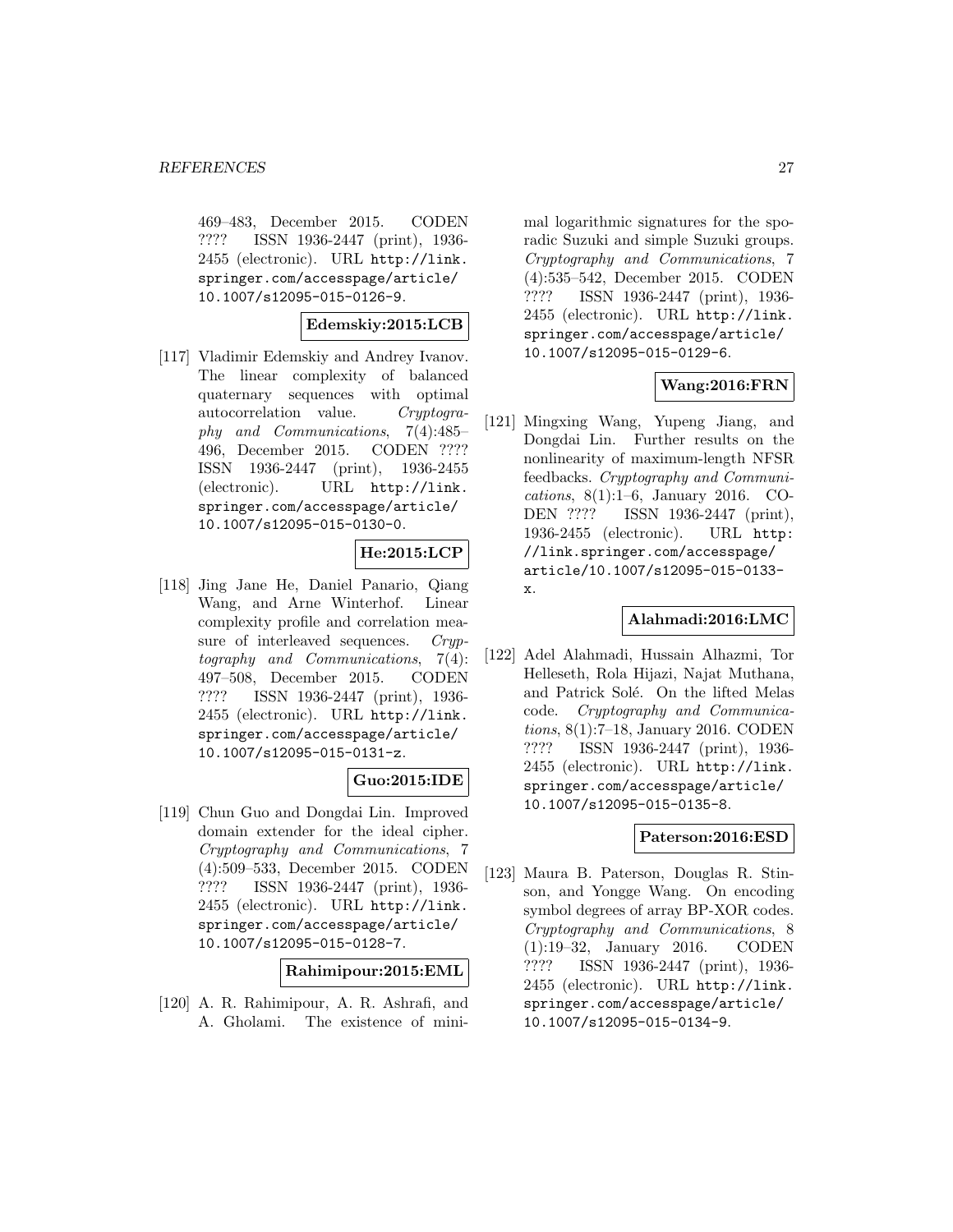#### **Wang:2016:LCD**

[124] Qiuyan Wang, Yupeng Jiang, and Dongdai Lin. Linear complexity of Ding-Helleseth sequences of order 2 over GF(l). Cryptography and Communications, 8(1):33–49, January 2016. CO-DEN ???? ISSN 1936-2447 (print), 1936-2455 (electronic). URL http: //link.springer.com/accesspage/ article/10.1007/s12095-015-0138- 5.

# **Gao:2016:CRT**

[125] Jian Gao, Linzhi Shen, and Fang-Wei Fu. A Chinese remainder theorem approach to skew generalized quasi-cyclic codes over finite fields. Cryptography and Communications, 8 (1):51–66, January 2016. CODEN ???? ISSN 1936-2447 (print), 1936- 2455 (electronic). URL http://link. springer.com/accesspage/article/ 10.1007/s12095-015-0140-y.

#### **Cusick:2016:CEC**

[126] Thomas W. Cusick and Pantelimon Stănică. Counting equivalence classes for monomial rotation symmetric Boolean functions with prime dimension. Cryptography and Communications, 8(1):67–81, January 2016. CO-DEN ???? ISSN 1936-2447 (print), 1936-2455 (electronic). URL http: //link.springer.com/accesspage/ article/10.1007/s12095-015-0143- 8.

#### **Sharma:2016:CSD**

[127] Anuradha Sharma and Amit K. Sharma. Construction of self-dual codes over **Z**2<sup>m</sup>. Cryptography and Communications, 8(1):83–101, January 2016. CO-DEN ???? ISSN 1936-2447 (print),

1936-2455 (electronic). URL http: //link.springer.com/accesspage/ article/10.1007/s12095-015-0139- 4.

#### **Lv:2016:NDP**

[128] Chuan Lv, Tongjiang Yan, and Guozhen Xiao. New developments in q-polynomial codes. Cryptography and Communications, 8(1):103– 112, January 2016. CODEN ???? ISSN 1936-2447 (print), 1936-2455 (electronic). URL http://link. springer.com/accesspage/article/ 10.1007/s12095-015-0147-4.

# **Banik:2016:CDC**

[129] Subhadeep Banik. Conditional differential cryptanalysis of 105 round Grain v1. Cryptography and Communications, 8(1):113–137, January 2016. CODEN ???? ISSN 1936-2447 (print), 1936- 2455 (electronic). URL http://link. springer.com/accesspage/article/ 10.1007/s12095-015-0146-5.

#### **Honkala:2016:EOI**

[130] Iiro Honkala, Olivier Hudry, and Antoine Lobstein. On the ensemble of optimal identifying codes in a twin-free graph. Cryptography and Communications, 8(1):139–153, January 2016. CO-DEN ???? ISSN 1936-2447 (print), 1936-2455 (electronic). URL http: //link.springer.com/accesspage/ article/10.1007/s12095-015-0148- 3.

#### **Xu:2016:CNA**

[131] Guangkui Xu, Xiwang Cao, and Shanding Xu. Constructing new APN functions and bent functions over finite fields of odd characteristic via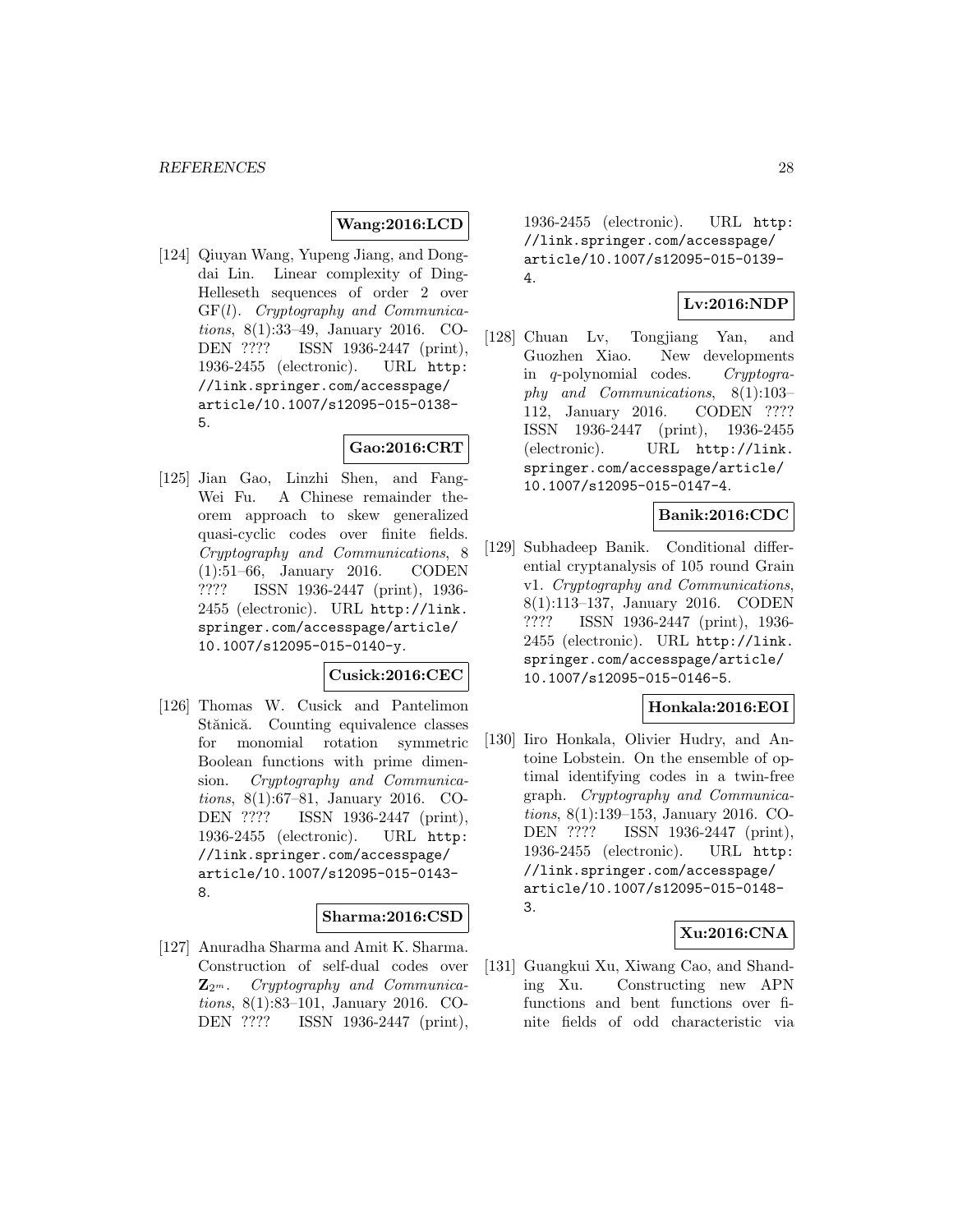the switching method. Cryptography and Communications, 8(1):155– 171, January 2016. CODEN ???? ISSN 1936-2447 (print), 1936-2455 (electronic). URL http://link. springer.com/accesspage/article/ 10.1007/s12095-015-0145-6.

#### **Budaghyan:2016:ESI**

[132] Lilya Budaghyan, Tor Helleseth, and Alexander Kholosha. Editorial: Special issue on Boolean functions and their applications. Cryptography and Communications, 8(2):173–174, April 2016. CODEN ???? ISSN 1936-2447 (print), 1936-2455 (electronic). URL http:// link.springer.com/content/pdf/10. 1007/s12095-015-0171-4.pdf.

# **Katz:2016:NOP**

[133] Daniel J. Katz and Philippe Langevin. New open problems related to old conjectures by Helleseth. Cryptography and Communications, 8(2):175– 189, April 2016. CODEN ???? ISSN 1936-2447 (print), 1936-2455 (electronic). URL http://link. springer.com/accesspage/article/ 10.1007/s12095-015-0137-6.

# **Kasikci:2016:SCQ**

[134] Canan Kaşıkcı, Wilfried Meidl, and Alev Topuzoğlu. Spectra of a class of quadratic functions: Average behaviour and counting functions. Cryptography and Communications, 8(2): 191–214, April 2016. CODEN ???? ISSN 1936-2447 (print), 1936-2455 (electronic). URL http://link. springer.com/accesspage/article/ 10.1007/s12095-015-0142-9.

# **Li:2016:QPL**

[135] Chunlei Li and Tor Helleseth. Quasiperfect linear codes from planar and APN functions. Cryptography and Communications, 8(2):215–227, April 2016. CODEN ???? ISSN 1936-2447 (print), 1936-2455 (electronic). URL http: //link.springer.com/accesspage/ article/10.1007/s12095-015-0132 y.

#### **Mesnager:2016:FCI**

[136] Sihem Mesnager. Further constructions of infinite families of bent functions from new permutations and their duals. Cryptography and Communications, 8(2):229–246, April 2016. CODEN ???? ISSN 1936-2447 (print), 1936- 2455 (electronic). URL http://link. springer.com/accesspage/article/ 10.1007/s12095-015-0144-7.

#### **Ivanov:2016:RGA**

[137] Georgi Ivanov, Nikolay Nikolov, and Svetla Nikova. Reversed genetic algorithms for generation of bijective Sboxes with good cryptographic properties. Cryptography and Communications, 8(2):247–276, April 2016. CODEN ???? ISSN 1936-2447 (print), 1936- 2455 (electronic). URL http://link. springer.com/accesspage/article/ 10.1007/s12095-015-0170-5.

#### **Kazymyrov:2016:IAM**

[138] Oleksandr Kazymyrov, Roman Oliynykov, and Håvard Raddum. Influence of addition modulo  $2^n$  on algebraic attacks. Cryptography and Communications, 8(2):277–289, April 2016. CODEN ???? ISSN 1936-2447 (print), 1936- 2455 (electronic). URL http://link.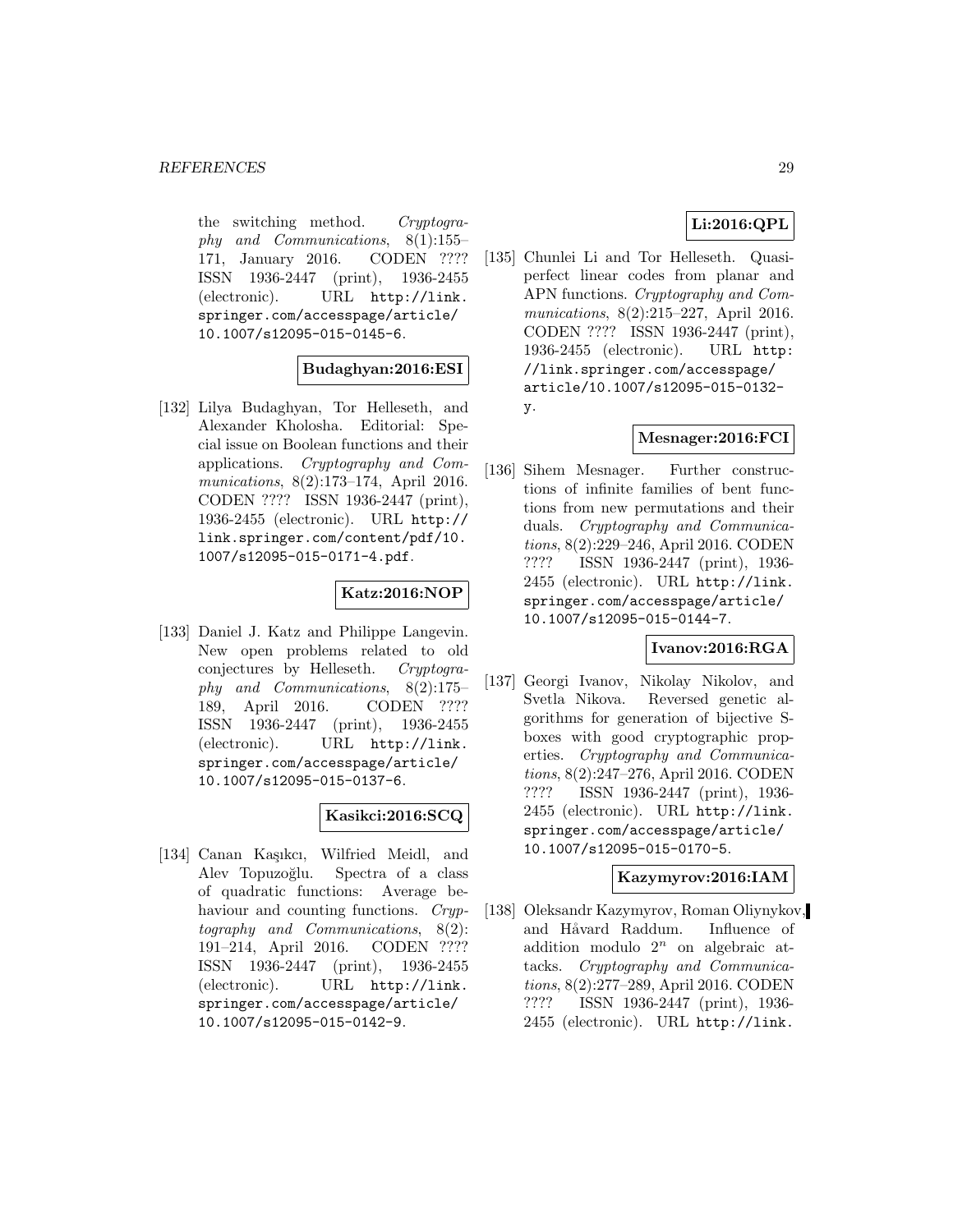springer.com/accesspage/article/ 10.1007/s12095-015-0136-7.

**Tan:2016:ECD**

[139] Yin Tan, Guang Gong, and Bo Zhu. Enhanced criteria on differential uniformity and nonlinearity of cryptographically significant functions. Cryptography and Communications, 8(2): 291–311, April 2016. CODEN ???? ISSN 1936-2447 (print), 1936-2455 (electronic). URL http://link. springer.com/accesspage/article/ 10.1007/s12095-015-0141-x.

#### **Boyar:2016:VNM**

[140] Joan Boyar, Magnus Gausdal Find, and René Peralta. On various nonlinearity measures for boolean functions. Cryptography and Communications, 8(3):313–330, July 2016. CODEN ???? ISSN 1936-2447 (print), 1936- 2455 (electronic). URL http://link. springer.com/accesspage/article/ 10.1007/s12095-015-0150-9.

#### **Bogos:2016:SPU**

[141] Sonia Bogos, Florian Tramèr, and Serge Vaudenay. On solving LPN using BKW and variants: implementation and analysis. Cryptography and Communications, 8(3):331–369, July 2016. CODEN ???? ISSN 1936-2447 (print), 1936- 2455 (electronic). URL http://link. springer.com/accesspage/article/ 10.1007/s12095-015-0149-2.

### **Cheng:2016:DPS**

[142] Yuan Cheng, Wen-Feng Qi, Qun-Xiong Zheng, and Dong Yang. On the distinctness of primitive sequences over  $\mathbf{Z}/(p^e q)$  modulo 2. Cryptography and Communications, 8(3):

371–381, July 2016. CODEN ???? ISSN 1936-2447 (print), 1936-2455 (electronic). URL http://link. springer.com/accesspage/article/ 10.1007/s12095-015-0151-8.

#### **Gu:2016:SPH**

[143] Ting Gu and Andrew Klapper. Statistical properties of half- $\ell$ -sequences. Cryptography and Communications, 8 (3):383–400, July 2016. CODEN ???? ISSN 1936-2447 (print), 1936- 2455 (electronic). URL http://link. springer.com/accesspage/article/ 10.1007/s12095-015-0152-7.

#### **Chakraborty:2016:AGA**

[144] Kaushik Chakraborty and Subhamoy Maitra. Application of Grover's algorithm to check non-resiliency of a Boolean function. Cryptography and Communications, 8(3):401–413, July 2016. CODEN ???? ISSN 1936-2447 (print), 1936-2455 (electronic). URL http://link.springer. com/accesspage/article/10.1007/ s12095-015-0156-3.

#### **Klove:2016:CSL**

[145] Torleiv Kløve. On covering sets for limited-magnitude errors. Cryptography and Communications, 8(3): 415–433, July 2016. CODEN ???? ISSN 1936-2447 (print), 1936-2455 (electronic). URL http://link. springer.com/accesspage/article/ 10.1007/s12095-015-0154-5.

#### **Lu:2016:WTC**

[146] Yi Lu and Yvo Desmedt. Walsh transforms and cryptographic applications in bias computing. Cryptography and Communications, 8(3): 435–453, July 2016. CODEN ????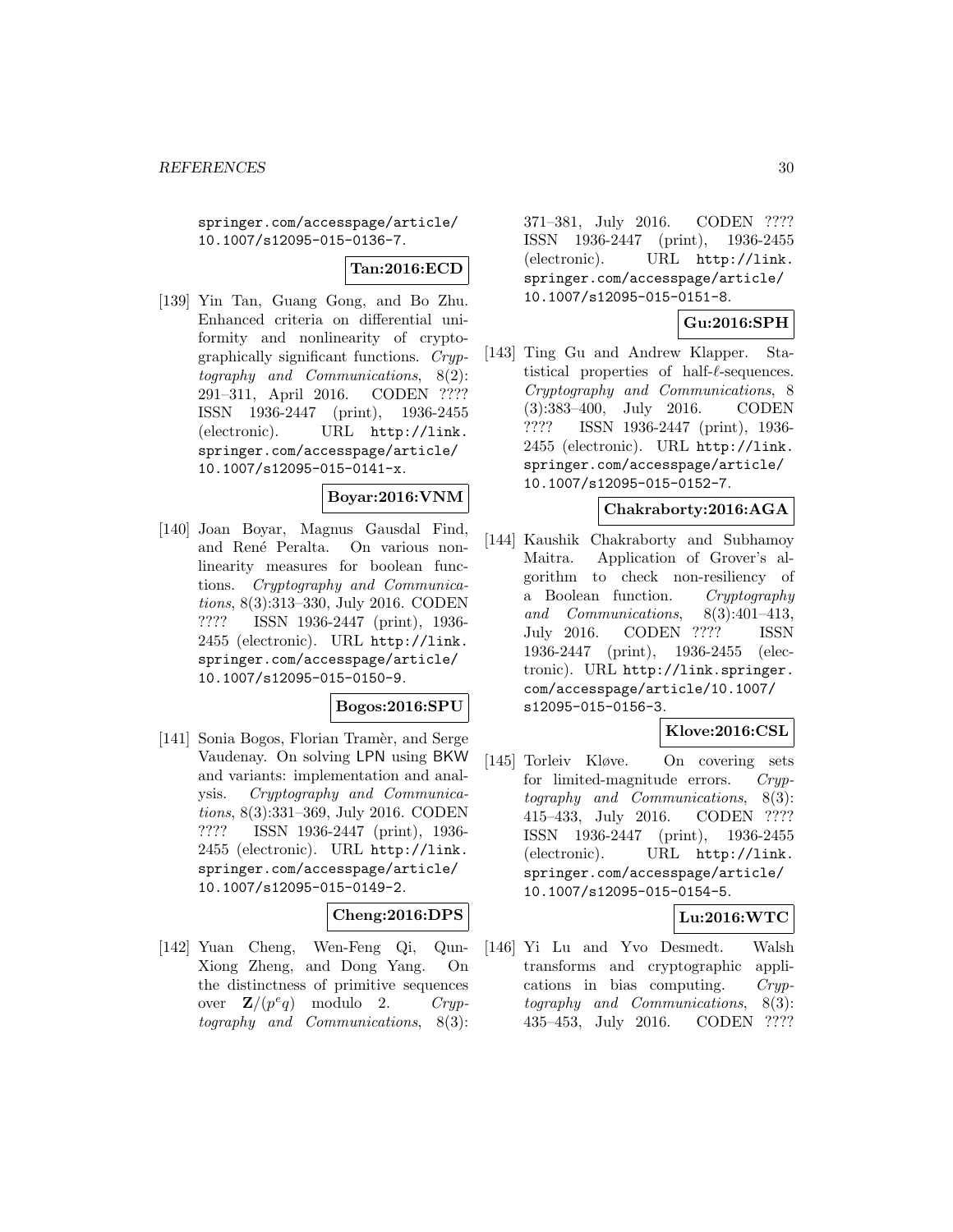ISSN 1936-2447 (print), 1936-2455 (electronic). URL http://link. springer.com/accesspage/article/ 10.1007/s12095-015-0155-4.

**Chakraborty:2016:MOB**

[147] Debrup Chakraborty and Palash Sarkar. On modes of operations of a block cipher for authentication and authenticated encryption. Cryptogra-<br>phy and Communications,  $8(4):455$ phy and Communications, 511, October 2016. CODEN ???? ISSN 1936-2447 (print), 1936-2455 (electronic). URL http://link. springer.com/accesspage/article/ 10.1007/s12095-015-0153-6.

#### **Li:2016:DEJ**

[148] Fulin Li, Shixin Zhu, Honggang Hu, and Ting Jiang. Determining the kerror joint linear complexity spectrum for a binary multisequence with period  $p^n$ . Cryptography and Communications, 8(4):513–523, October 2016. CODEN ???? ISSN 1936-2447 (print), 1936- 2455 (electronic). URL http://link. springer.com/accesspage/article/ 10.1007/s12095-015-0157-2.

#### **Xiang:2016:LCG**

[149] Can Xiang. Linear codes from a generic construction. Cryptography and Communications, 8(4):525– 539, October 2016. CODEN ???? ISSN 1936-2447 (print), 1936-2455 (electronic). URL http://link. springer.com/accesspage/article/ 10.1007/s12095-015-0158-1.

#### **Xu:2016:OAC**

[150] Guangkui Xu, Xiwang Cao, and Shanding Xu. Optimal p-ary cyclic codes with minimum distance four from monomials. Cryptography and Communications,

8(4):541–554, October 2016. CODEN ???? ISSN 1936-2447 (print), 1936- 2455 (electronic). URL http://link. springer.com/accesspage/article/ 10.1007/s12095-015-0159-0.

### **Dravie:2016:MRV**

[151] Brandon Dravie, Jérémy Parriaux, Philippe Guillot, and Gilles Millérioux. Matrix representations of vectorial Boolean functions and eigenanalysis. Cryptography and Communications, 8 (4):555–577, October 2016. CODEN ???? ISSN 1936-2447 (print), 1936- 2455 (electronic). URL http://link. springer.com/accesspage/article/ 10.1007/s12095-015-0160-7.

#### **Chin:2016:TBS**

[152] Ji-Jian Chin, Syh-Yuan Tan, Swee-Huay Heng, and Raphael C.-W. Phan. Twin-Beth: Security under active and concurrent attacks for the Beth identitybased identification scheme. Cryptography and Communications, 8(4): 579–591, October 2016. CODEN ???? ISSN 1936-2447 (print), 1936- 2455 (electronic). URL http://link. springer.com/accesspage/article/ 10.1007/s12095-015-0162-5.

#### **Jang:2016:LLP**

[153] Ji-Woong Jang and Dae-Woon Lim. Large low probability of intercept properties of the quaternary sequence with optimal correlation property constructed by Legendre sequences. Cryptography and Communications, 8(4): 593–604, October 2016. CODEN ???? ISSN 1936-2447 (print), 1936- 2455 (electronic). URL http://link. springer.com/accesspage/article/ 10.1007/s12095-015-0161-6.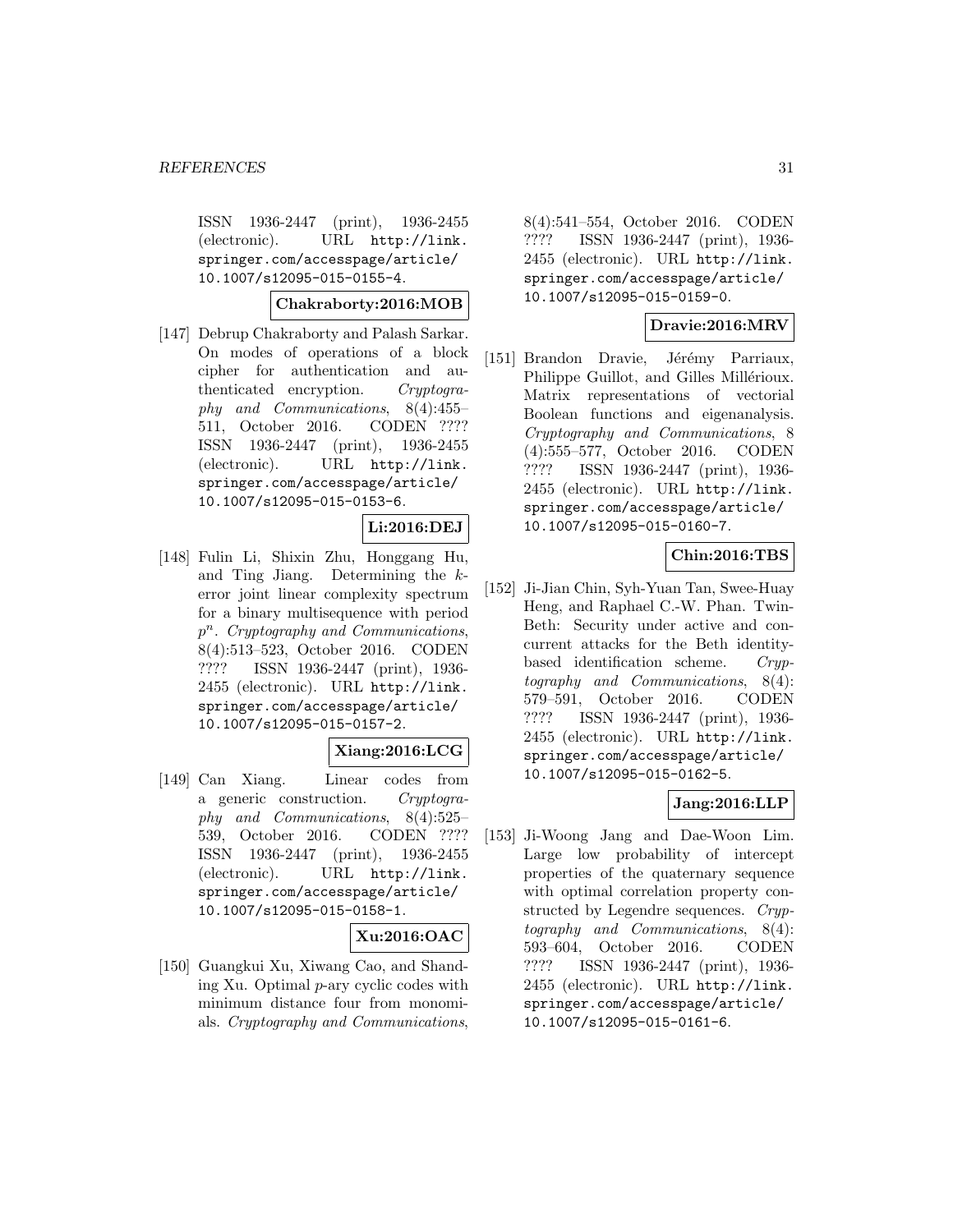#### **Wang:2016:GCN**

[154] Qiuyan Wang and Dongdai Lin. Generalized cyclotomic numbers of order two and their applications. Cryptography and Communications, 8(4): 605–616, October 2016. CODEN ???? ISSN 1936-2447 (print), 1936- 2455 (electronic). URL http://link. springer.com/accesspage/article/ 10.1007/s12095-015-0165-2.

#### **Sharma:2016:CCF**

[155] Anuradha Sharma and Saroj Rani. On constacyclic codes over finite fields. Cryptography and Communications, 8 (4):617–636, October 2016. CODEN ???? ISSN 1936-2447 (print), 1936- 2455 (electronic). URL http://link. springer.com/accesspage/article/ 10.1007/s12095-015-0163-4.

#### **Schmidt:2016:NMR**

[156] Kai-Uwe Schmidt. Nonlinearity measures of random Boolean functions. Cryptography and Communications, 8 (4):637–645, October 2016. CODEN ???? ISSN 1936-2447 (print), 1936- 2455 (electronic). URL http://link. springer.com/accesspage/article/ 10.1007/s12095-015-0164-3.

### **Ding:2017:PSF**

[157] Cunsheng Ding and Zhengchun Zhou. Preface: Special functions and codes. Cryptography and Communications, 9 (1):1–2, January 2017. CODEN ???? ISSN 1936-2447 (print), 1936- 2455 (electronic). URL http://link. springer.com/content/pdf/10.1007/ s12095-016-0201-x.pdf.

#### **Abdukhalikov:2017:BFL**

[158] Kanat Abdukhalikov and Sihem Mesnager. Bent functions linear on elements of some classical spreads and presemifields spreads. Cryptography and Communications, 9(1):3– 21, January 2017. CODEN ???? ISSN 1936-2447 (print), 1936-2455 (electronic). URL http://link. springer.com/accesspage/article/ 10.1007/s12095-016-0195-4.

#### **Bezzateev:2017:QCG**

[159] Sergey Bezzateev and Natalia Shekhunova. Quasi-cyclic Goppa codes with special Goppa polynomials and matched location sets. Cryptography and Communications, 9(1):23–39, January 2017. CO-DEN ???? ISSN 1936-2447 (print), 1936-2455 (electronic). URL http: //link.springer.com/accesspage/ article/10.1007/s12095-016-0196- 3.

### **Heng:2017:OCA**

[160] Ziling Heng and Qin Yue. Optimal codebooks achieving the Levenshtein bound from generalized bent functions over **Z**4. Cryptography and Communications, 9(1):41–53, January 2017. CODEN ???? ISSN 1936-2447 (print), 1936- 2455 (electronic). URL http://link. springer.com/accesspage/article/ 10.1007/s12095-016-0194-5.

### **Li:2017:CCL**

[161] Chengju Li, Sunghan Bae, and Haode Yan. A construction of codes with linearity from two linear codes. Cryptography and Communications, 9(1): 55–69, January 2017. CODEN ???? ISSN 1936-2447 (print), 1936-2455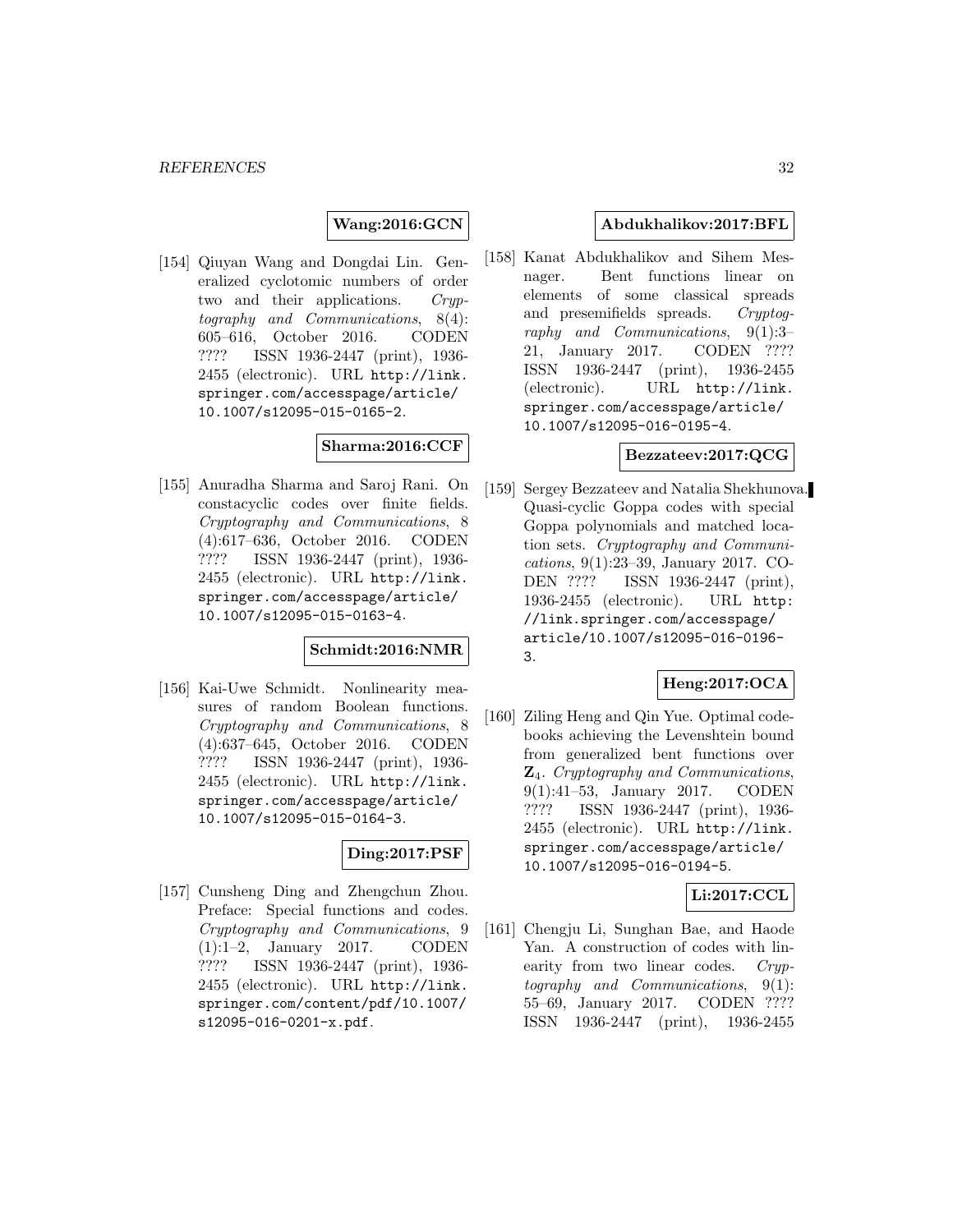(electronic). URL http://link. springer.com/accesspage/article/ 10.1007/s12095-016-0193-6.

#### **Mesnager:2017:LCF**

[162] Sihem Mesnager. Linear codes with few weights from weakly regular bent functions based on a generic construction. Cryptography and Communications, 9 (1):71–84, January 2017. CODEN ???? ISSN 1936-2447 (print), 1936- 2455 (electronic). URL http://link. springer.com/accesspage/article/ 10.1007/s12095-016-0186-5.

#### **Wang:2017:SCC**

[163] Qi Wang. Some cyclic codes with prime length from cyclotomy of order 4. Cryptography and Communications, 9(1):85–92, January 2017. CODEN ???? ISSN 1936-2447 (print), 1936- 2455 (electronic). URL http://link. springer.com/accesspage/article/ 10.1007/s12095-016-0188-3.

#### **Xiang:2017:CLC**

[164] Can Xiang, Chunming Tang, and Keqin Feng. A class of linear codes with a few weights. Cryptography and Communications, 9(1): 93–116, January 2017. CODEN ???? ISSN 1936-2447 (print), 1936- 2455 (electronic). URL http://link. springer.com/accesspage/article/ 10.1007/s12095-016-0200-y.

# **Xu:2017:TCA**

[165] Guangkui Xu, Xiwang Cao, and Shanding Xu. Two classes of pary bent functions and linear codes with three or four weights. Cryptography and Communications, 9(1): 117–131, January 2017. CODEN

???? ISSN 1936-2447 (print), 1936- 2455 (electronic). URL http://link. springer.com/accesspage/article/ 10.1007/s12095-016-0199-0.

#### **Yang:2017:CTW**

[166] Shudi Yang, Zheng-An Yao, and Chang-An Zhao. A class of threeweight linear codes and their complete weight enumerators. Cryptography and Communications, 9(1): 133–149, January 2017. CODEN ???? ISSN 1936-2447 (print), 1936- 2455 (electronic). URL http://link. springer.com/accesspage/article/ 10.1007/s12095-016-0187-4.

#### **Zhang:2017:CWE**

[167] Dan Zhang, Cuiling Fan, Daiyuan Peng, and Xiaohu Tang. Complete weight enumerators of some linear codes from quadratic forms. Cryptography and Communications, 9(1): 151–163, January 2017. CODEN ???? ISSN 1936-2447 (print), 1936- 2455 (electronic). URL http://link. springer.com/accesspage/article/ 10.1007/s12095-016-0190-9.

#### **Zhou:2017:CNF**

[168] Yue Zhou and Longjiang Qu. Constructions of negabent functions over finite fields. Cryptography and Communications, 9(2):165–180, March 2017. CO-<br>DEN ???? ISSN 1936-2447 (print). ISSN 1936-2447 (print), 1936-2455 (electronic). URL http: //link.springer.com/accesspage/ article/10.1007/s12095-015-0167-  $\Omega$ 

### **Li:2017:SRG**

[169] Xin Li and Zihui Liu. On the second relative greedy weight. Cryptography and Communications, 9(2):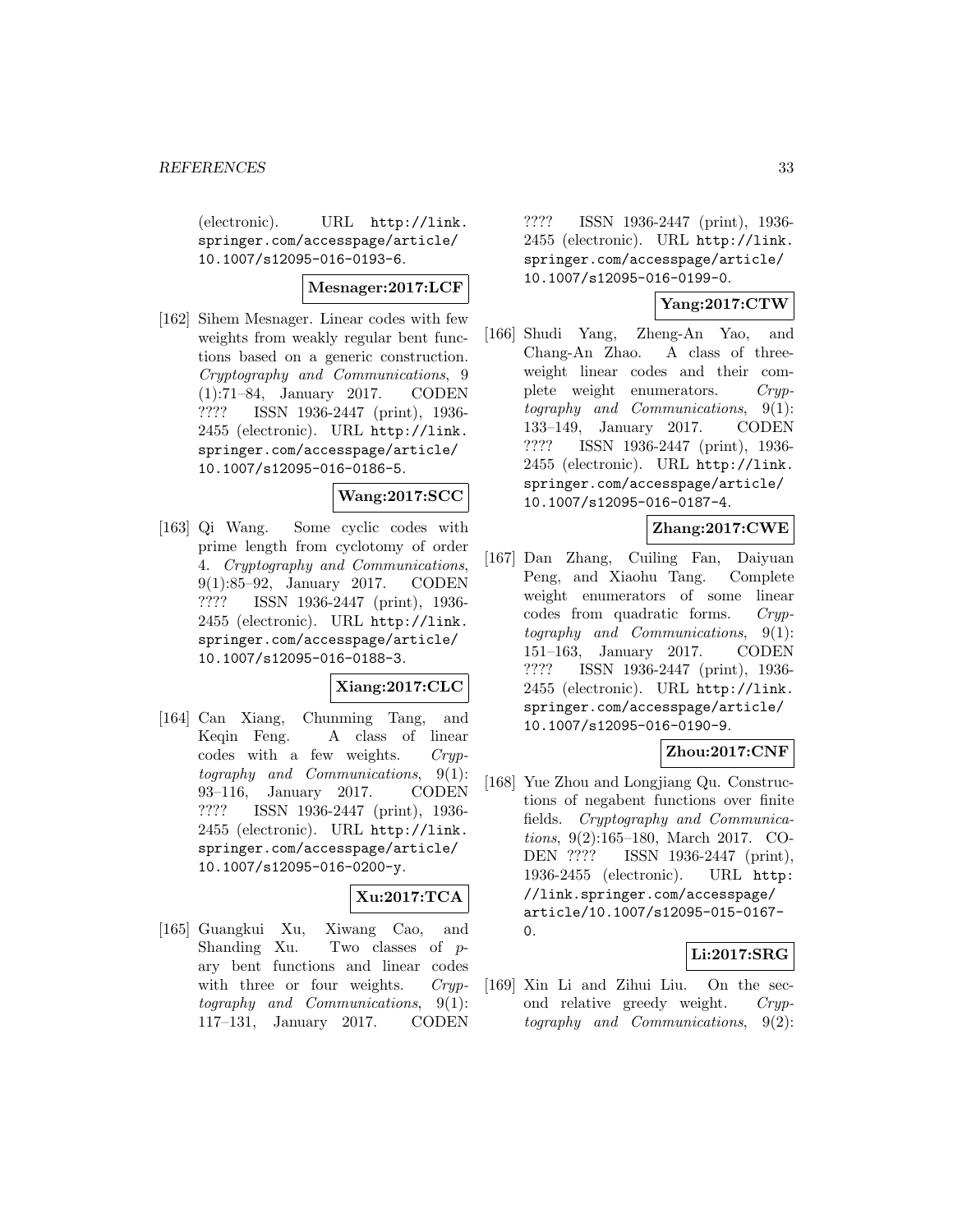181–197, March 2017. CODEN ???? ISSN 1936-2447 (print), 1936- 2455 (electronic). URL http://link. springer.com/accesspage/article/ 10.1007/s12095-015-0168-z.

#### **Wang:2017:CDG**

[170] Lisha Wang and Xiaohu Tang. On the correlation distribution of the generalized maximal length **Z**4-sequences. Cryptography and Communications, 9 (2):199–215, March 2017. CODEN ???? ISSN 1936-2447 (print), 1936- 2455 (electronic). URL http://link. springer.com/accesspage/article/ 10.1007/s12095-015-0169-y.

#### **Salagean:2017:CCF**

[171] Ana Sălăgean and Matei Mandache-Sălăgean. Counting and characterising functions with "fast points" for differential attacks. Cryptography and Communications, 9(2):217–239, March 2017. CODEN ???? ISSN 1936-2447 (print), 1936-2455 (electronic). URL http:// link.springer.com/content/pdf/10. 1007/s12095-015-0166-1.pdf.

### **Bandi:2017:MFN**

[172] Rama Krishna Bandi, Maheshanand Bhaintwal, and Nuh Aydin. A mass formula for negacyclic codes of length  $2^k$  and some good negacyclic codes over  $\mathbf{Z}_4 + u\mathbf{Z}_4$ . Cryptography and Communications, 9(2): 241–272, March 2017. CODEN ???? ISSN 1936-2447 (print), 1936- 2455 (electronic). URL http://link. springer.com/accesspage/article/ 10.1007/s12095-015-0172-3. See corrections [430].

#### **Dubrova:2017:ESC**

[173] Elena Dubrova and Martin Hell. Espresso: A stream cipher for 5G wireless communication systems. Cryptography and Communications, 9(2): 273–289, March 2017. CODEN ???? ISSN 1936-2447 (print), 1936- 2455 (electronic). URL http://link. springer.com/accesspage/article/ 10.1007/s12095-015-0173-2.

# **Wu:2017:GGQ**

[174] Tingting Wu, Jian Gao, and Fang-Wei Fu. 1-generator generalized quasi-cyclic codes over **Z**4. Cryptography and Communications, 9(2): 291–299, March 2017. CODEN ???? ISSN 1936-2447 (print), 1936- 2455 (electronic). URL http://link. springer.com/accesspage/article/ 10.1007/s12095-015-0175-0.

### **Gangopadhyay:2017:CBF**

[175] Sugata Gangopadhyay, Aditi Kar Gangopadhyay, Spyridon Pollatos, and Pantelimon Stănică. Cryptographic Boolean functions with biased inputs. Cryptography and Communications, 9 (2):301–314, March 2017. CODEN ???? ISSN 1936-2447 (print), 1936- 2455 (electronic). URL http://link. springer.com/accesspage/article/ 10.1007/s12095-015-0174-1.

### **Wang:2017:KTW**

[176] Qiuyan Wang, Kelan Ding, Dongdai Lin, and Rui Xue. A kind of three-weight linear codes. Cryptography and Communications, 9(3): 315–322, May 2017. CODEN ???? ISSN 1936-2447 (print), 1936-2455 (electronic). URL http://link.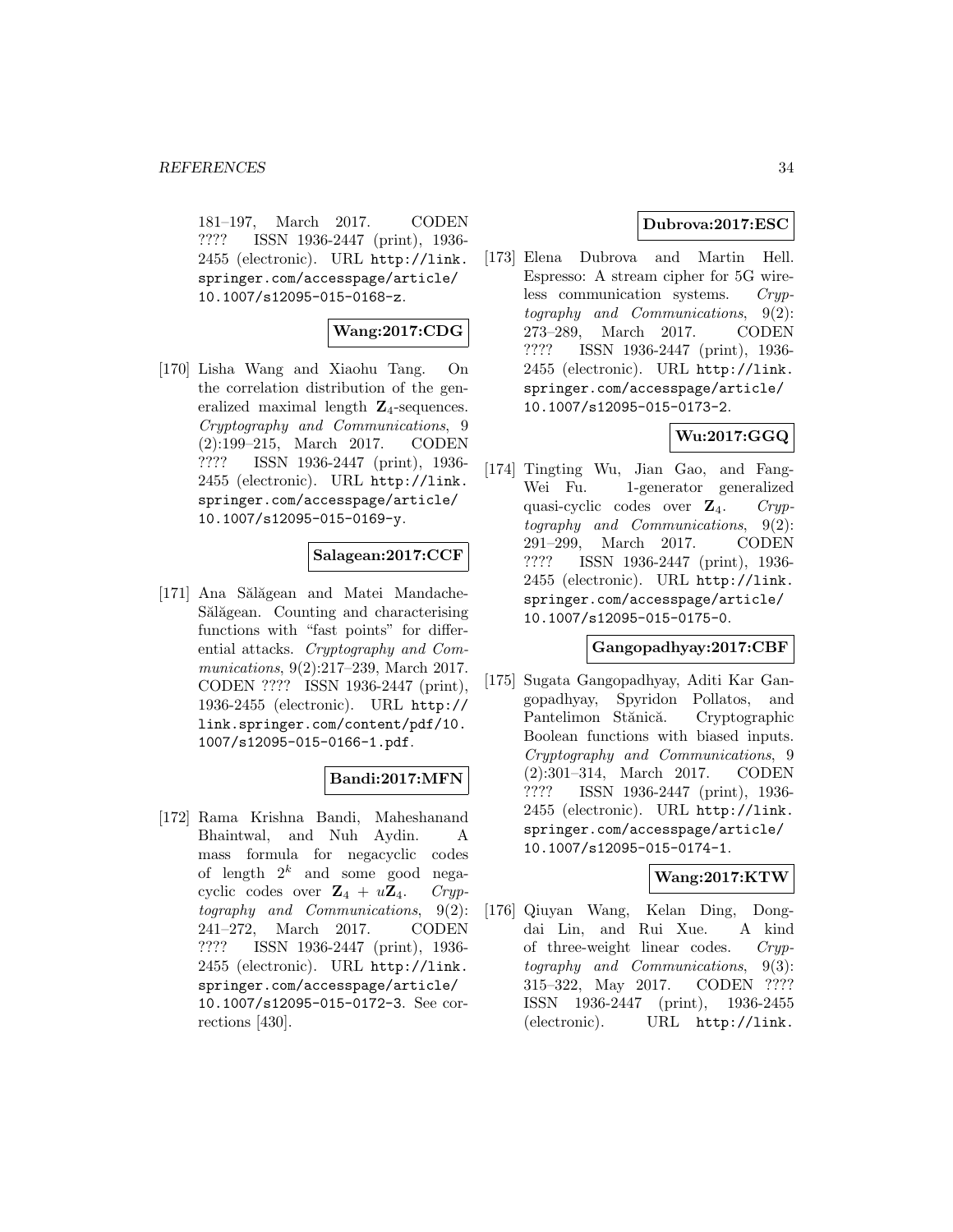springer.com/accesspage/article/ 10.1007/s12095-015-0180-3.

**Heng:2017:CWD**

[177] Ziling Heng and Qin Yue. Complete weight distributions of two classes of cyclic codes. Cryptography and Communications, 9(3):323-343, May 2017. CODEN ???? ISSN 1936-2447 (print), 1936-2455 (electronic). URL http: //link.springer.com/accesspage/ article/10.1007/s12095-015-0177 y.

# **Liu:2017:NBL**

[178] Jian Liu, Sihem Mesnager, and Lusheng Chen. On the nonlinearity of Sboxes and linear codes. Cryptography and Communications, 9(3):345– 361, May 2017. CODEN ???? ISSN 1936-2447 (print), 1936-2455 (electronic). URL http://link. springer.com/accesspage/article/ 10.1007/s12095-015-0176-z.

#### **Peng:2017:NDU**

[179] Jie Peng and Chik How Tan. New differentially 4-uniform permutations by modifying the inverse function on subfields. Cryptography and Communications, 9(3):363–378, May 2017. CODEN ???? ISSN 1936-2447 (print), 1936- 2455 (electronic). URL http://link. springer.com/accesspage/article/ 10.1007/s12095-016-0181-x.

# **Esmaeili:2017:NCF**

[180] M. Esmaeili, M. Moosavi, and T. A. Gulliver. A new class of Fibonacci sequence based error correcting codes. Cryptography and Communications, 9 (3):379–396, May 2017. CODEN ???? ISSN 1936-2447 (print), 19362455 (electronic). URL http://link. springer.com/accesspage/article/ 10.1007/s12095-015-0178-x.

#### **Cheng:2017:AOS**

[181] Minquan Cheng, Jing Jiang, and Xiaohu Tang. Asymptotically optimal 2-separable codes with length 4. Cryptography and Communications, 9 (3):397–405, May 2017. CODEN ???? ISSN 1936-2447 (print), 1936- 2455 (electronic). URL http://link. springer.com/accesspage/article/ 10.1007/s12095-016-0182-9.

#### **Liang:2017:SNC**

[182] Miao Liang, Lijun Ji, and Jingcai Zhang. Some new classes of 2-fold optimal or perfect splitting authentication codes. Cryptography and Communications, 9(3):407–430, May 2017. CODEN ???? ISSN 1936-2447 (print), 1936- 2455 (electronic). URL http://link. springer.com/accesspage/article/ 10.1007/s12095-015-0179-9.

### **Lin:2017:PCR**

[183] Zhiqiang Lin, Dongdai Lin, and Dingyi Pei. Practical construction of ring LF-SRs and ring FCSRs with low diffusion delay for hardware cryptographic applications. Cryptography and Communications, 9(4):431–443, July 2017. CODEN ???? ISSN 1936-2447 (print), 1936-2455 (electronic).

### **Chen:2017:LCT**

[184] Zhixiong Chen. Linear complexity and trace representation of quaternary sequences over **Z**<sup>4</sup> based on generalized cyclotomic classes modulo pq. Cryptography and Communications, 9(4):445–458, July 2017. CODEN ???? ISSN 1936- 2447 (print), 1936-2455 (electronic).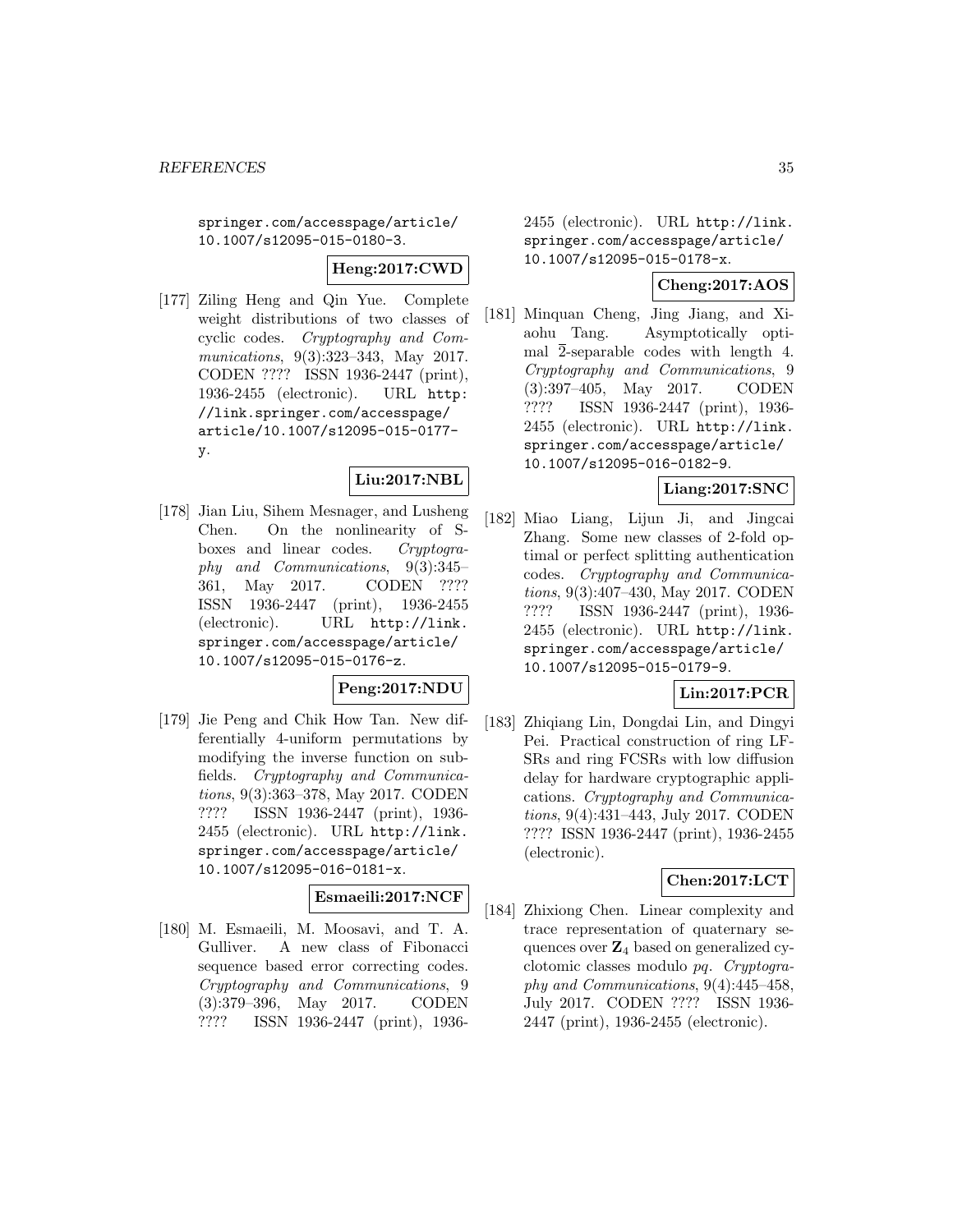#### **Raka:2017:CCQ**

[185] Madhu Raka, Leetika Kathuria, and Mokshi Goyal.  $(1 - 2u^3)$ -constacyclic codes and quadratic residue codes over  $\mathbf{F}_p[u]/\langle u^4 - u \rangle$ . Cryptography and Communications, 9(4):459–473, July 2017. CODEN ???? ISSN 1936-2447 (print), 1936-2455 (electronic).

# **Kewat:2017:CCS**

[186] Pramod Kumar Kewat and Priti Kumari. Cyclic codes from the second class two-prime Whiteman's generalized cyclotomic sequence with order 6. Cryptography and Communications, 9 (4):475–499, July 2017. CODEN ???? ISSN 1936-2447 (print), 1936-2455 (electronic).

#### **Merai:2017:ECL**

[187] László Mérai, Harald Niederreiter, and Arne Winterhof. Expansion complexity and linear complexity of sequences over finite fields. Cryptography and Communications, 9(4):501–509, July 2017. CO-DEN ???? ISSN 1936-2447 (print), 1936-2455 (electronic).

#### **Han:2017:NSO**

[188] Hongyu Han, Daiyuan Peng, and Udaya Parampalli. New sets of optimal lowhit-zone frequency-hopping sequences based on *m*-sequences. Cryptography and Communications, 9(4):511–522, July 2017. CODEN ???? ISSN 1936- 2447 (print), 1936-2455 (electronic).

#### **Sarkar:2017:PSB**

[189] Santanu Sarkar, Prakash Dey, Avishek Adhikari, and Subhamoy Maitra. Probabilistic signature based generalized

framework for differential fault analysis of stream ciphers. Cryptography and Communications, 9(4):523–543, July 2017. CODEN ???? ISSN 1936- 2447 (print), 1936-2455 (electronic).

# **Wang:2017:CWE**

[190] Xianfang Wang, Jian Gao, and Fang-Wei Fu. Complete weight enumerators of two classes of linear codes. Cryptography and Communications, 9(5):545– 562, September 2017. CODEN ???? ISSN 1936-2447 (print), 1936-2455 (electronic).

### **Xue:2017:BLA**

[191] Shuai Xue, Wen-Feng Qi, and Xiao-Yuan Yang. On the best linear approximation of addition modulo  $2^n$ . Cryptography and Communications, 9(5):563– 580, September 2017. CODEN ???? ISSN 1936-2447 (print), 1936-2455 (electronic).

#### **Laing:2017:LMS**

[192] Thalia M. Laing, Keith M. Martin, Maura B. Paterson, and Douglas R. Stinson. Localised multisecret sharing. Cryptography and Communications, 9 (5):581–597, September 2017. CODEN ???? ISSN 1936-2447 (print), 1936-2455 (electronic).

#### **Cao:2017:CCO**

[193] Yuan Cao and Qingguo Li. Cyclic codes of odd length over  $Z_4[u]/\langle u^k \rangle$ . Cryptography and Communications, 9(5):599– 624, September 2017. CODEN ???? ISSN 1936-2447 (print), 1936-2455 (electronic).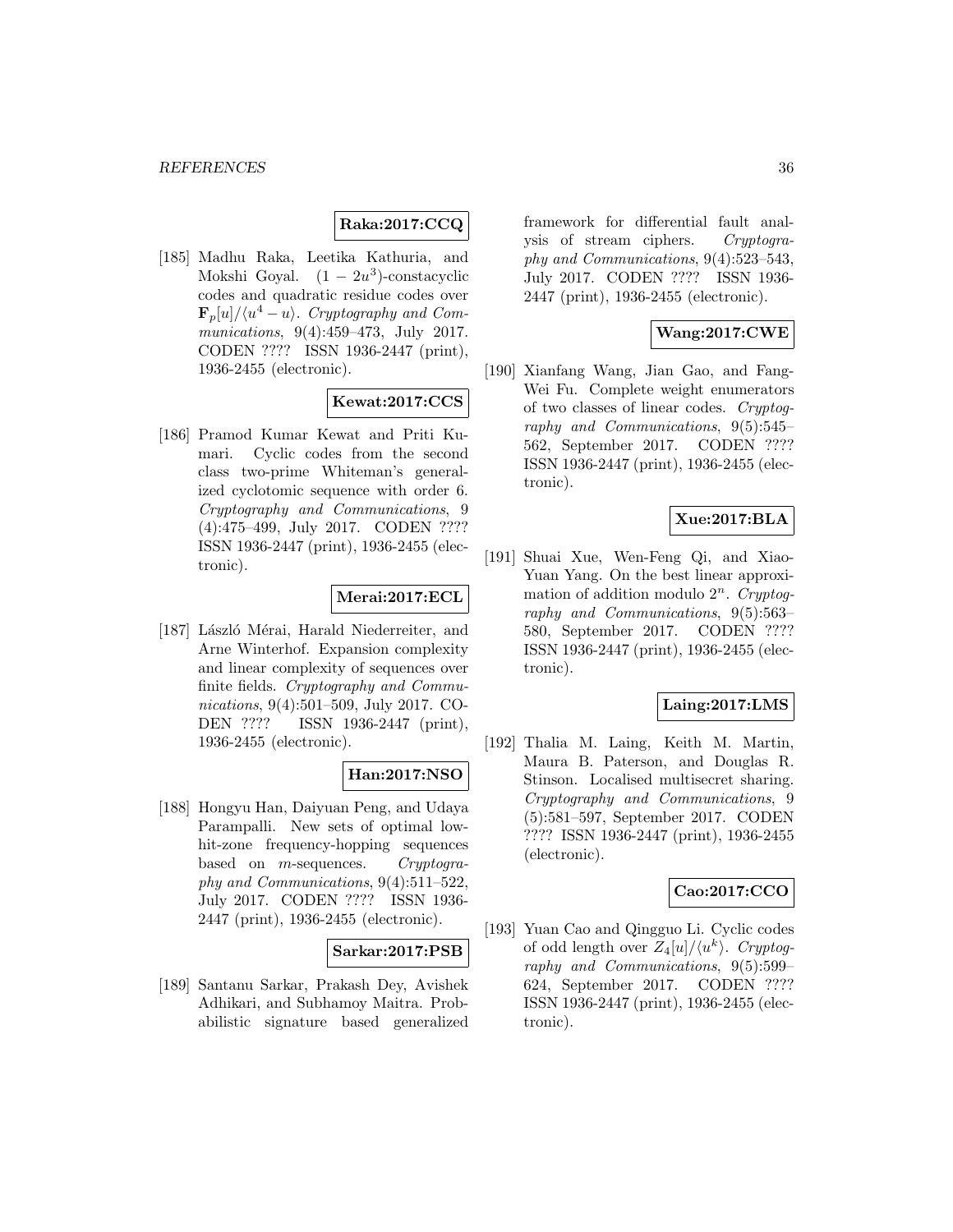### **Wang:2017:SSS**

[194] Xianfang Wang, Can Xiang, and Fang-Wei Fu. Secret sharing schemes for compartmented access structures. Cryptography and Communications, 9(5):625– 635, September 2017. CODEN ???? ISSN 1936-2447 (print), 1936-2455 (electronic).

#### **Shi:2017:TTW**

[195] Minjia Shi, Rongsheng Wu, Yan Liu, and Patrick Solé. Two and three weight codes over  $\mathbf{F}_p + u\mathbf{F}_p$ . Cryptography and Communications, 9(5):637– 646, September 2017. CODEN ???? ISSN 1936-2447 (print), 1936-2455 (electronic).

## **Tang:2017:CHB**

[196] Chunming Tang and Yanfeng Qi. A class of hyper-bent functions and Kloosterman sums. Cryptography and Communications, 9(5):647–664, September 2017. CODEN ???? ISSN 1936-2447 (print), 1936-2455 (electronic).

#### **Alaca:2017:CVS**

[197] Saban Alaca and Goldwyn Millar. Character values of the Sidelnikov–Lempel– Cohn–Eastman sequences. Cryptography and Communications, 9(6):665– 682, November 2017. CODEN ???? ISSN 1936-2447 (print), 1936-2455 (electronic). URL http://link.springer. com/article/10.1007/s12095-016- 0208-3.

#### **Edemskiy:2017:DSH**

[198] Vladimir Edemskiy and Xiaoni Du. Design sequences with high linear complexity over finite fields using generalized cyclotomy. Cryptography and Communications, 9(6):683–691, November

2017. CODEN ???? ISSN 1936-2447 (print), 1936-2455 (electronic). URL http://link.springer.com/article/ 10.1007/s12095-016-0209-2.

### **Li:2017:SCP**

[199] Nian Li and Tor Helleseth. Several classes of permutation trinomials from Niho exponents. Cryptography and Communications, 9(6):693–705, November 2017. CODEN ???? ISSN 1936-2447 (print), 1936-2455 (electronic). URL http://link.springer.com/article/ 10.1007/s12095-016-0210-9.

#### **Zhou:2017:GMC**

[200] Limengnan Zhou, Daiyuan Peng, Hongbin Liang, Changyuan Wang, and Hongyu Han. Generalized methods to construct low-hit-zone frequencyhopping sequence sets and optimal constructions. Cryptography and Communications, 9(6):707-728, November 2017. CODEN ???? ISSN 1936-2447 (print), 1936-2455 (electronic). URL http://link.springer.com/article/ 10.1007/s12095-017-0211-3.

#### **Wolfmann:2017:SBF**

[201] J. Wolfmann. Sequences of bent functions and near-bent functions. Cryptography and Communications, 9(6):729– 736, November 2017. CODEN ???? ISSN 1936-2447 (print), 1936-2455 (electronic). URL http://link.springer. com/article/10.1007/s12095-017- 0212-2.

#### **Dietrich:2017:NFA**

[202] Heiko Dietrich and Nathan Jolly. A new family of arrays with low autocorrelation. Cryptography and Communications, 9(6):737-748, November 2017. CODEN ???? ISSN 1936-2447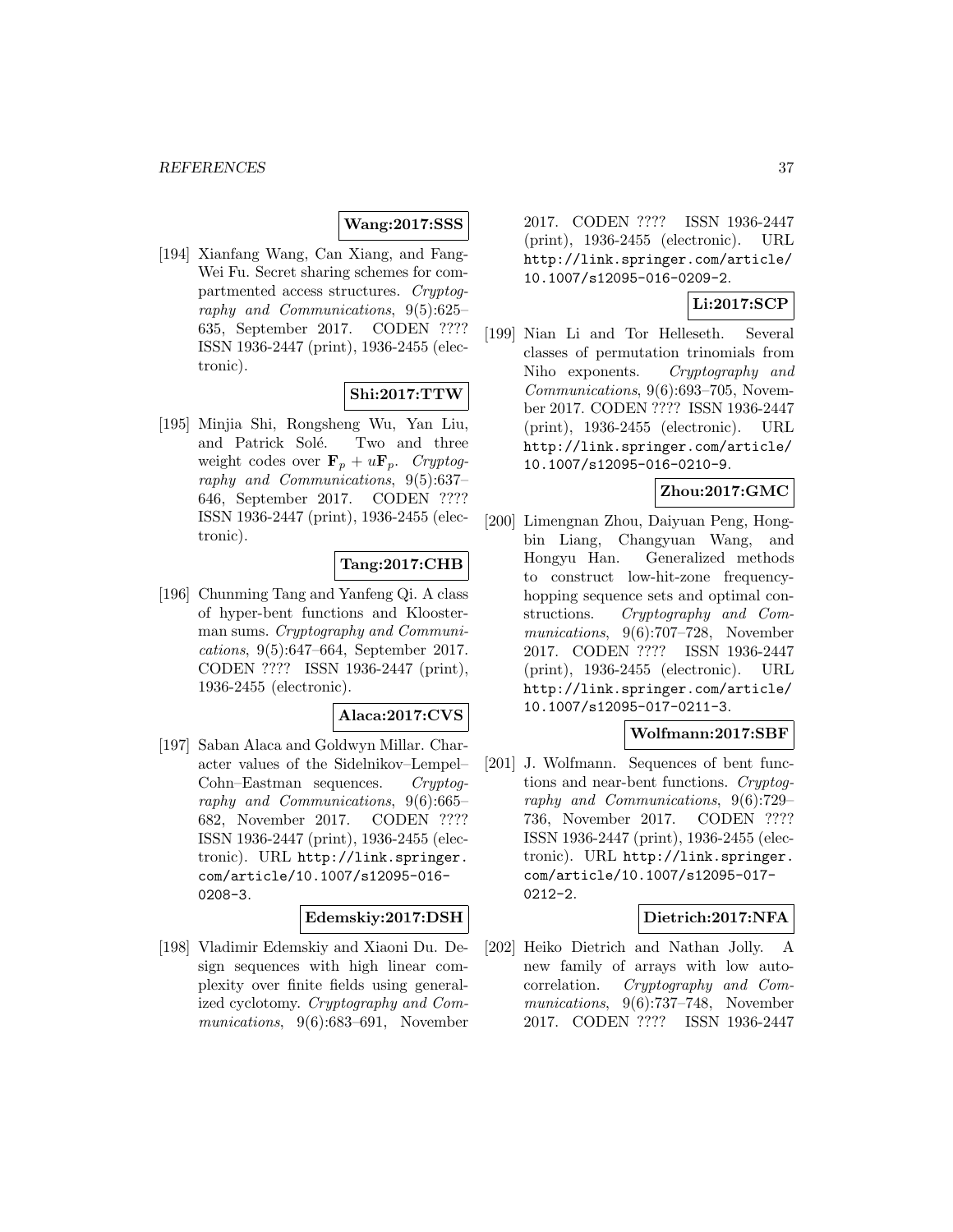(print), 1936-2455 (electronic). URL http://link.springer.com/article/ 10.1007/s12095-017-0214-0.

## **Ferard:2017:IHS**

[203] Eric Férard. On the irreducibility of the hyperplane sections of Fermat varieties in **P**<sup>3</sup> in characteristic 2. II. Cryptography and Communications, 9(6):749–767, November 2017. CODEN ???? ISSN 1936-2447 (print), 1936-2455 (electronic). URL http://link.springer.com/article/ 10.1007/s12095-017-0213-1.

#### **Helleseth:2018:ESI**

[204] Tor Helleseth and Bart Preneel. Editorial: Special issue on recent trends in cryptography. Cryptography and Communications,  $10(1):1-3$ , January 2018. CODEN ???? ISSN 1936-2447 (print), 1936-2455 (electronic). URL http: //link.springer.com/article/10. 1007/s12095-017-0269-y; http:// link.springer.com/content/pdf/10. 1007/s12095-017-0269-y.pdf.

#### **Scott:2018:MTK**

[205] Michael Scott. Missing a trick: Karatsuba variations. Cryptography and  $Communications, 10(1):5-15, January$ 2018. CODEN ???? ISSN 1936-2447 (print), 1936-2455 (electronic). URL http://link.springer.com/article/ 10.1007/s12095-017-0217-x.

# **Ferradi:2018:BAM**

[206] Houda Ferradi, Rémi Géraud, Diana Maimut, David Naccache, and Hang Zhou. Backtracking-assisted multiplication. Cryptography and Communications, 10(1):17–26, January 2018. CODEN ???? ISSN 1936-2447

(print), 1936-2455 (electronic). URL http://link.springer.com/article/ 10.1007/s12095-017-0254-5.

### **Bogos:2018:CHE**

[207] Sonia Bogos, John Gaspoz, and Serge Vaudenay. Cryptanalysis of a homomorphic encryption scheme. Cryptography and Communications, 10(1): 27–39, January 2018. CODEN ???? ISSN 1936-2447 (print), 1936-2455 (electronic). URL http://link.springer. com/article/10.1007/s12095-017- 0243-8.

#### **Lacharite:2018:SBB**

[208] Marie-Sarah Lacharité. Security of BLS and BGLS signatures in a multi-user setting. Cryptography and Communications, 10(1):41–58, January 2018. CO-DEN ???? ISSN 1936-2447 (print), 1936-2455 (electronic). URL http: //link.springer.com/article/10. 1007/s12095-017-0253-6; http:// link.springer.com/content/pdf/10. 1007/s12095-017-0253-6.pdf.

#### **Nachef:2018:GAS**

[209] Valérie Nachef, Jacques Patarin, and Emmanuel Volte. Generic attacks with standard deviation analysis on a-Feistel schemes. Cryptography and Communications, 10(1):59–77, January 2018. CODEN ???? ISSN 1936-2447 (print), 1936-2455 (electronic). URL http://link.springer.com/article/ 10.1007/s12095-017-0244-7.

#### **Hemenway:2018:ERS**

[210] Brett Hemenway and Rafail Ostrovsky. Efficient robust secret sharing from expander graphs. Cryptography and Communications, 10(1):79–99, January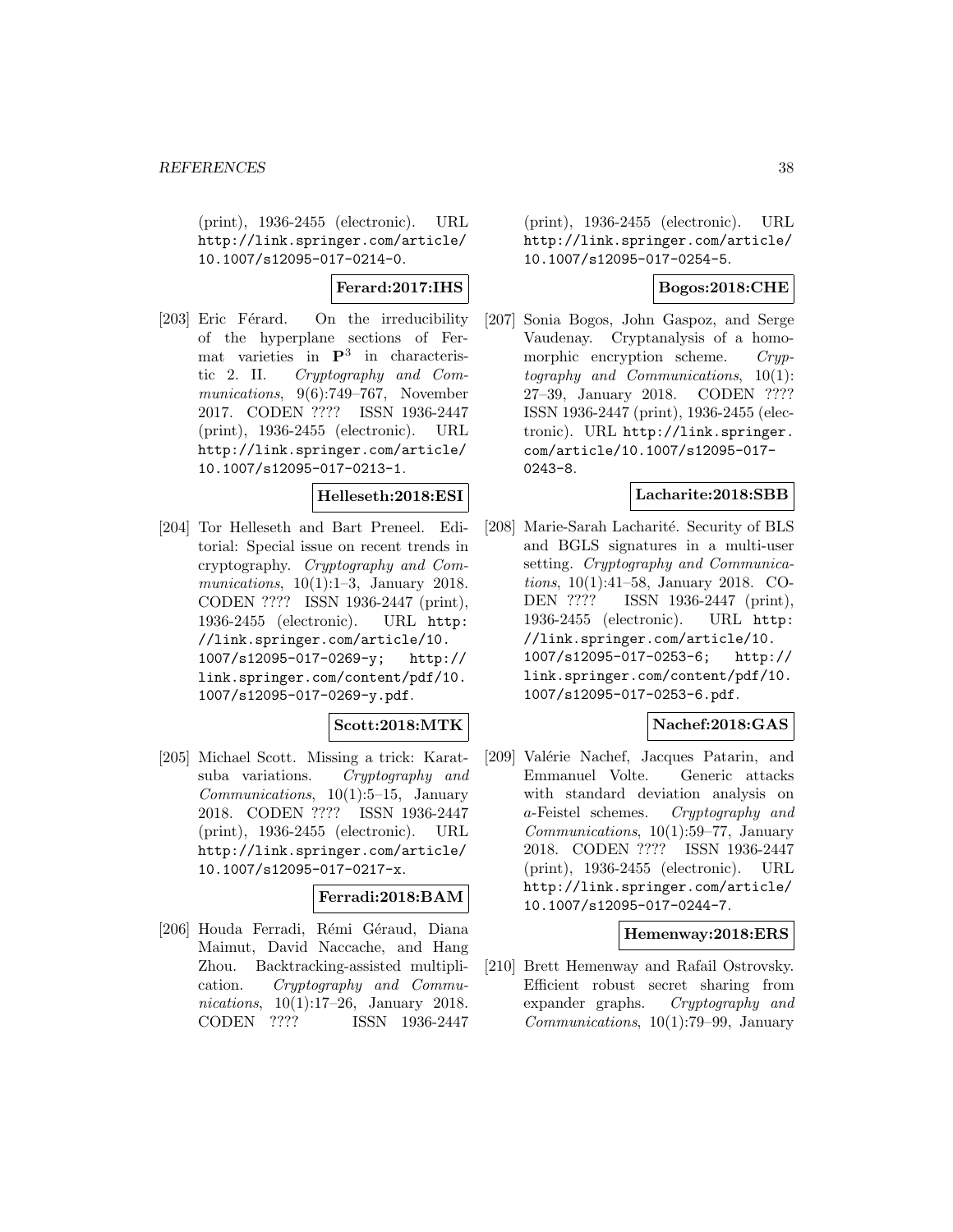2018. CODEN ???? ISSN 1936-2447 (print), 1936-2455 (electronic). URL http://link.springer.com/article/ 10.1007/s12095-017-0215-z.

### **deCherisey:2018:OPM**

 $[211]$  Eloi de Chérisey, Sylvain Guilley, Annelie Heuser, and Olivier Rioul. On the optimality and practicability of mutual information analysis in some scenarios. Cryptography and Communications,  $10(1):101-121$ , January 2018. CODEN ???? ISSN 1936-2447 (print), 1936-2455 (electronic). URL http://link.springer.com/article/ 10.1007/s12095-017-0241-x.

#### **Rose:2018:KBT**

[212] Gregory G. Rose. KISS: A bit too simple. Cryptography and Communications, 10(1):123–137, January 2018. CODEN ???? ISSN 1936-2447 (print), 1936-2455 (electronic). URL http: //link.springer.com/article/10. 1007/s12095-017-0225-x; http:// link.springer.com/content/pdf/10. 1007/s12095-017-0225-x.pdf.

# **Poh:2018:SSE**

[213] Geong Sen Poh, Moesfa Soeheila Mohamad, and Ji-Jian Chin. Searchable symmetric encryption over multiple servers. Cryptography and Communications,  $10(1):139-158$ , January 2018. CODEN ???? ISSN 1936-2447 (print), 1936-2455 (electronic). URL http://link.springer.com/article/ 10.1007/s12095-017-0232-y.

#### **Fabsic:2018:GIC**

[214] Tomás Fabsic, Otokar Grosek, Karol Nemoga, and Pavol Zajac. On generating invertible circulant binary matrices with a prescribed number of ones. Cryptography and Communications, 10(1):159–175, January 2018. CODEN ???? ISSN 1936-2447 (print), 1936-2455 (electronic). URL http://link.springer.com/article/ 10.1007/s12095-017-0239-4.

#### **Forler:2018:PBB**

[215] Christian Forler, Eik List, Stefan Lucks, and Jakob Wenzel. POEx: A beyond-birthday-bound-secure online cipher. Cryptography and Communications,  $10(1):177-193$ , January 2018. CODEN ???? ISSN 1936-2447 (print), 1936-2455 (electronic). URL http://link.springer.com/article/ 10.1007/s12095-017-0250-9.

### **Cui:2018:SIA**

[216] Tingting Cui, Huaifeng Chen, Long Wen, and Meiqin Wang. Statistical integral attack on CAST-256 and IDEA. Cryptography and Communications, 10(1):195–209, January 2018. CODEN ???? ISSN 1936-2447 (print), 1936-2455 (electronic). URL http://link.springer.com/article/ 10.1007/s12095-017-0245-6.

#### **Pierrot:2018:MBE**

[217] Cécile Pierrot and Benjamin Wesolowski. Malleability of the blockchain's entropy. Cryptography and Communications, 10(1):211–233, January 2018. CODEN ???? ISSN 1936-2447 (print), 1936-2455 (electronic). URL http://link.springer.com/article/ 10.1007/s12095-017-0264-3.

#### **Anbar:2018:MPF**

[218] Nurdagül Anbar and Wilfried Meidl. Modified planar functions and their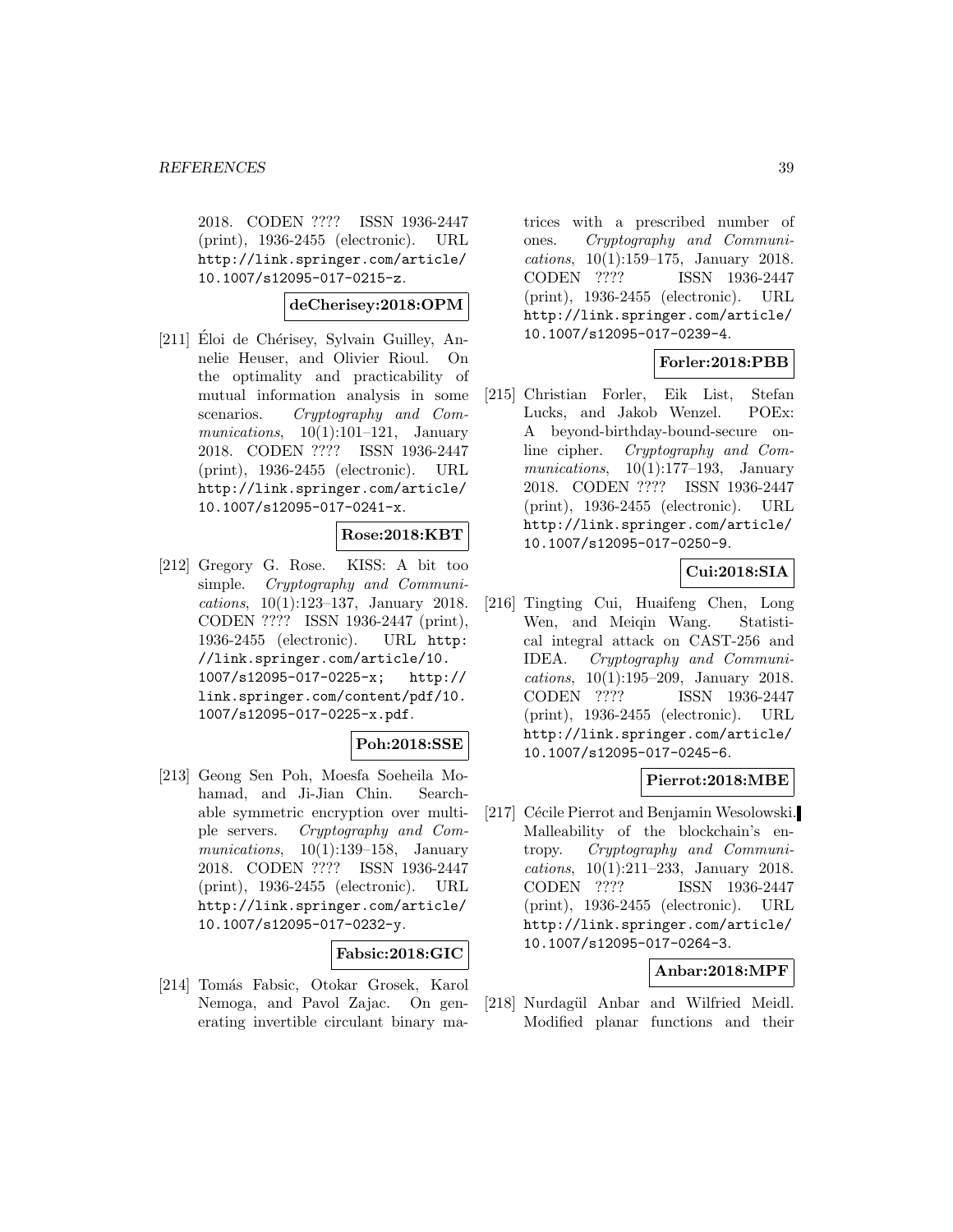components. Cryptography and Communications, 10(2):235–249, March 2018. CODEN ???? ISSN 1936-2447 (print), 1936-2455 (electronic). URL http://link.springer.com/article/ 10.1007/s12095-017-0218-9.

# **Chang:2018:CBS**

[219] Zuling Chang, Martianus Frederic Ezerman, San Ling, and Huaxiong Wang. Construction of de Bruijn sequences from product of two irreducible polynomials. Cryptography and Communications, 10(2):251-275, March 2018. CODEN ???? ISSN 1936-2447 (print), 1936-2455 (electronic). URL http://link.springer.com/article/ 10.1007/s12095-017-0219-8.

# **Sok:2018:CCQ**

[220] Lin Sok, MinJia Shi, and Patrick Solé. Classification and construction of quaternary self-dual bent functions. Cryptography and Communications, 10(2):277–289, March 2018. CODEN ???? ISSN 1936-2447 (print), 1936-2455 (electronic). URL http://link.springer.com/article/ 10.1007/s12095-017-0216-y.

#### **Tan:2018:WDC**

[221] Pan Tan, Zhengchun Zhou, Deng Tang, and Tor Helleseth. The weight distribution of a class of two-weight linear codes derived from Kloosterman sums. Cryptography and Communications, 10(2):291–299, March 2018. CODEN ???? ISSN 1936-2447 (print), 1936-2455 (electronic). URL http://link.springer.com/article/ 10.1007/s12095-017-0221-1.

## **Luo:2018:BLC**

[222] Gaojun Luo, Xiwang Cao, Shanding Xu, and Jiafu Mi. Binary linear codes with two or three weights from Niho exponents. Cryptography and Communications, 10(2):301–318, March 2018. CODEN ???? ISSN 1936-2447 (print), 1936-2455 (electronic). URL http://link.springer.com/article/ 10.1007/s12095-017-0220-2.

# **Ding:2018:SCC**

[223] Cunsheng Ding. A sequence construction of cyclic codes over finite fields. Cryptography and Communications, 10(2):319–341, March 2018. CODEN ???? ISSN 1936-2447 (print), 1936-2455 (electronic). URL http://link.springer.com/article/ 10.1007/s12095-017-0222-0.

# **Goyal:2018:QRC**

[224] Mokshi Goyal and Madhu Raka. Quadratic residue codes over the ring  $\mathbf{F}_p[u]/\langle u^m - u \rangle$  and their Gray im-<br>ages. Cruptography and Communi-Cryptography and Communications, 10(2):343–355, March 2018. CODEN ???? ISSN 1936-2447 (print), 1936-2455 (electronic). URL http://link.springer.com/article/ 10.1007/s12095-017-0223-z.

## **Acevedo:2018:PSQ**

[225] Santiago Barrera Acevedo and Heiko Dietrich. Perfect sequences over the quaternions and  $(4n, 2, 4n, 2n)$ -relative difference sets in  $C_n \times Q_8$ . Cryptography and Communications, 10(2): 357–368, March 2018. CODEN ???? ISSN 1936-2447 (print), 1936-2455 (electronic). URL http://link.springer. com/article/10.1007/s12095-017-  $0224 - y.$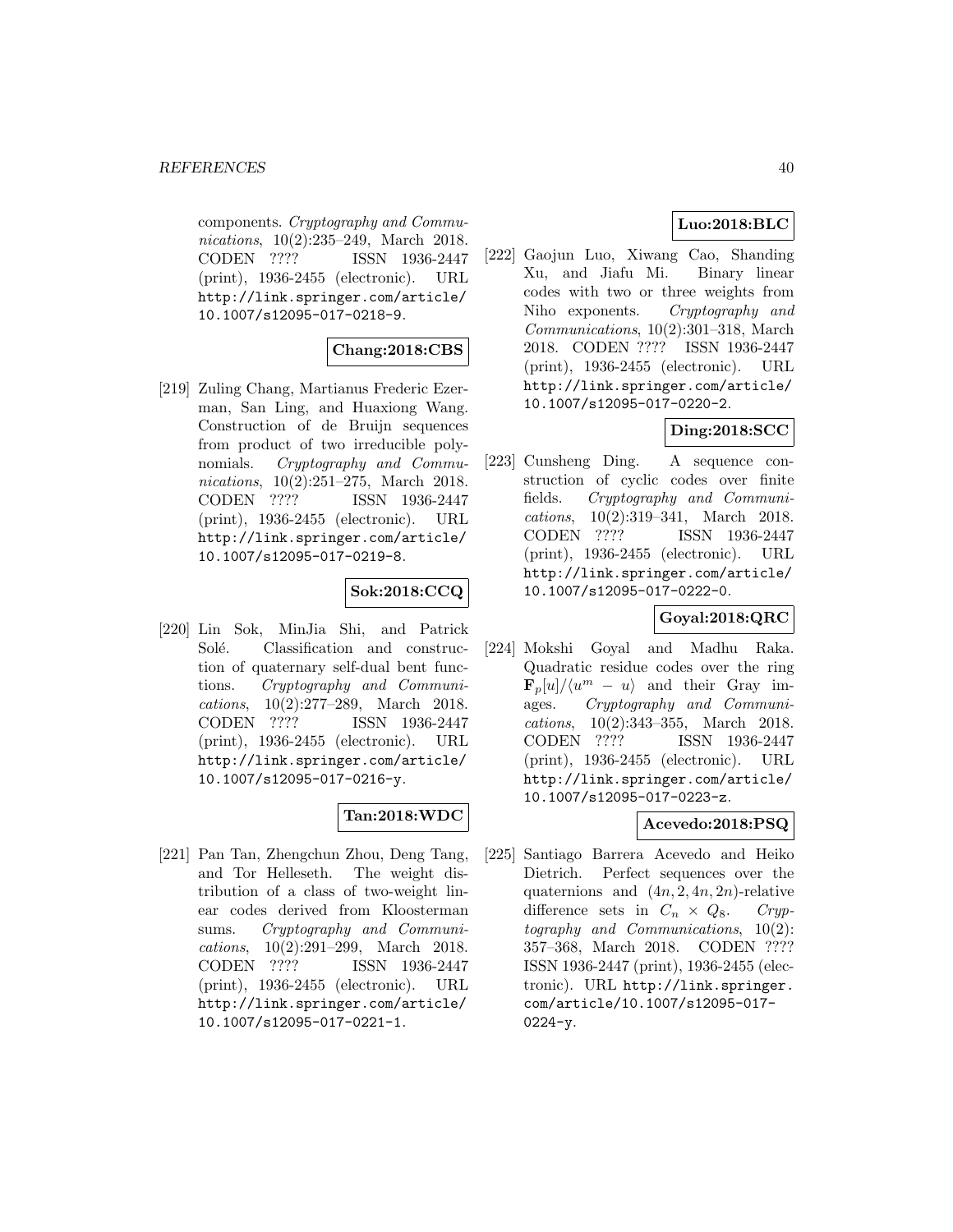### **Klapper:2018:MPS**

[226] Andrew Klapper. Matrix parametrized shift registers. Cryptography and Communications, 10(2):369–382, March 2018. CODEN ???? ISSN 1936-2447 (print), 1936-2455 (electronic). URL http://link.springer.com/article/ 10.1007/s12095-017-0226-9.

#### **Dubrova:2018:MAB**

[227] Elena Dubrova, Mats Näslund, Göran Selander, and Fredrik Lindqvist. Message authentication based on cryptographically secure CRC without polynomial irreducibility test. Cryptography and Communications, 10(2): 383–399, March 2018. CODEN ???? ISSN 1936-2447 (print), 1936-2455 (electronic). URL http: //link.springer.com/article/10. 1007/s12095-017-0227-8; http:// link.springer.com/content/pdf/10. 1007/s12095-017-0227-8.pdf.

#### **Sharma:2018:EFS**

[228] Anuradha Sharma and Taranjot Kaur. Enumeration formulae for self-dual, self-orthogonal and complementarydual quasi-cyclic codes over finite fields. Cryptography and Communications, 10(3):401-435, May 2018. CODEN ???? ISSN 1936-2447 (print), 1936-2455 (electronic). URL http://link.springer.com/article/ 10.1007/s12095-017-0228-7.

# **Xu:2018:TCN**

[229] Shanding Xu, Xiwang Cao, Guangkui Xu, and Gaojun Luo. Two classes of near-optimal frequency-hopping sequence sets with prime-power period. Cryptography and Communications, 10(3):437-454, May 2018.

CODEN ???? ISSN 1936-2447 (print), 1936-2455 (electronic). URL http://link.springer.com/article/ 10.1007/s12095-017-0229-6.

## **Wang:2018:LBA**

[230] Li-Ping Wang and Daqing Wan. On lattice-based algebraic feedback shift registers synthesis for multisequences. Cryptography and Communications, 10(3):455-465, May 2018. CODEN ???? ISSN 1936-2447 (print), 1936-2455 (electronic). URL http://link.springer.com/article/ 10.1007/s12095-017-0230-0.

# **Sun:2018:EAD**

[231] Yuhua Sun, Qiang Wang, and Tongjiang Yan. The exact autocorrelation distribution and 2-adic complexity of a class of binary sequences with almost optimal autocorrelation. Cryptography and  $Communications, 10(3):467-477, \t\t\t May$ 2018. CODEN ???? ISSN 1936-2447 (print), 1936-2455 (electronic). URL http://link.springer.com/article/ 10.1007/s12095-017-0233-x.

## **Jana:2018:RRK**

[232] Amit Jana and Goutam Paul. Revisiting RC4 key collision: Faster search algorithm and new 22-byte colliding key pairs. Cryptography and Communications, 10(3):479–508, May 2018. CODEN ???? ISSN 1936-2447 (print), 1936-2455 (electronic). URL http://link.springer.com/article/ 10.1007/s12095-017-0231-z.

### **Boztas:2018:GNS**

[233] Serdar Boztas, Ferruh Özbudak, and Eda Tekin. Generalized nonbinary sequences with perfect autocorrela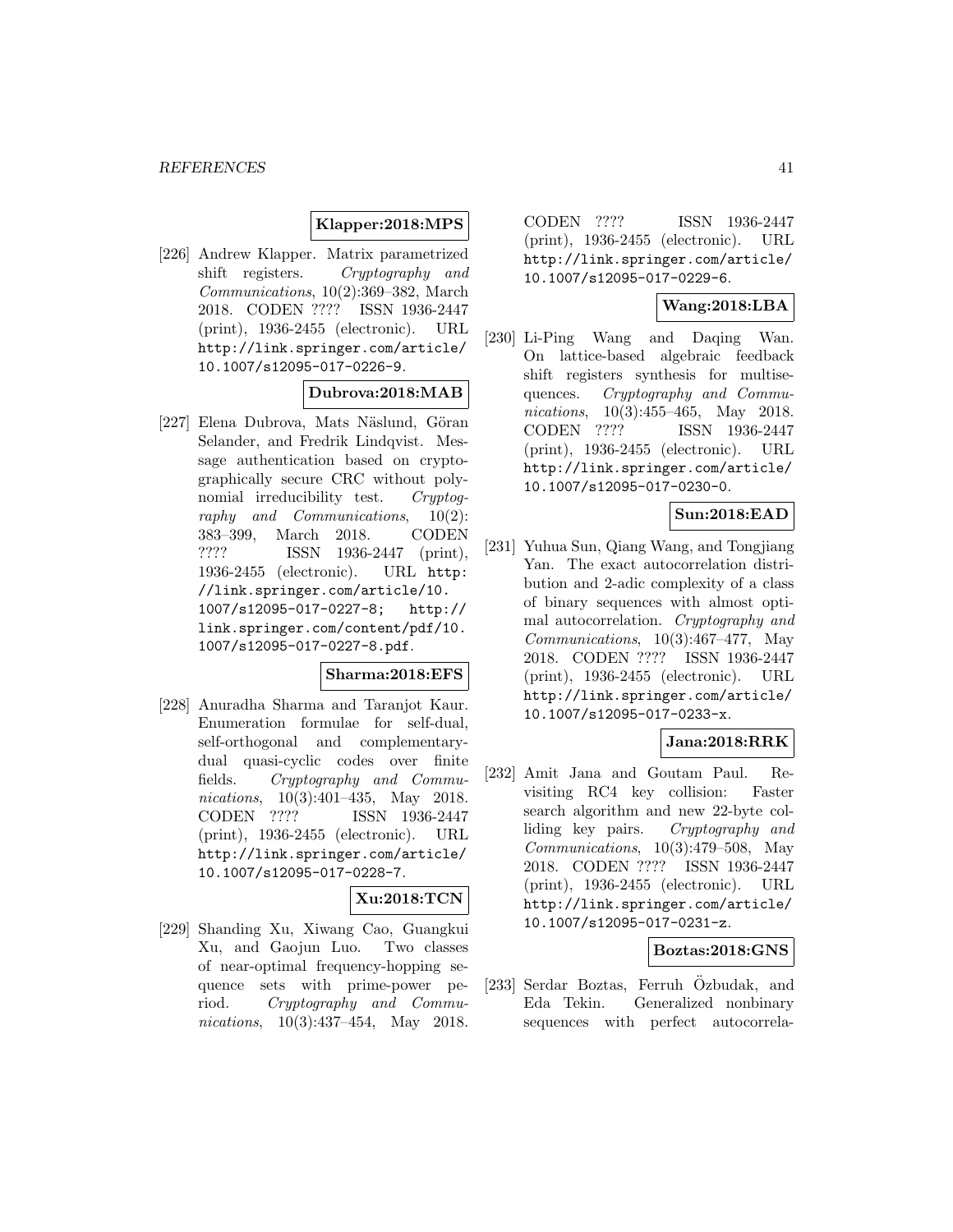tion, flexible alphabets and new periods. Cryptography and Communications, 10(3):509–517, May 2018. CODEN ???? ISSN 1936-2447 (print), 1936-2455 (electronic). URL http://link.springer.com/article/ 10.1007/s12095-017-0237-6.

**Sobhani:2018:CCN**

[234] R. Sobhani. Cyclic codes over a noncommutative finite chain ring. Cryptography and Communications, 10(3): 519–530, May 2018. CODEN ???? ISSN 1936-2447 (print), 1936-2455 (electronic). URL http://link.springer. com/article/10.1007/s12095-017- 0238-5.

## **Li:2018:PPF**

[235] Kangquan Li, Longjiang Qu, Xi Chen, and Chao Li. Permutation polynomials of the form  $cx + \text{Tr}_{q^l/q}(x^a)$  and permutation trinomials over finite fields with even characteristic. Cryptography and Communications, 10(3):531–554, May 2018. CODEN ???? ISSN 1936-2447 (print), 1936-2455 (electronic). URL http://link.springer.com/article/ 10.1007/s12095-017-0236-7.

### **Zhang:2018:BCO**

[236] Xuli Zhang, Jing Jiang, and Minquan Cheng. Bounds and constructions for  $\overline{3}$ -strongly separable codes with length 3. Cryptography and  $Communications, 10(3):555-565, May$ 2018. CODEN ???? ISSN 1936-2447 (print), 1936-2455 (electronic). URL http://link.springer.com/article/ 10.1007/s12095-017-0235-8.

#### **Zha:2018:NRP**

[237] Zhengbang Zha, Lei Hu, and Zhizheng Zhang. New results on permutation

polynomials of the form  $(x^{pm} - x + \delta)^s +$  $x^{pm} + x$  over  $\mathbf{F}p^{2m}$ . Cryptography and  $Communications, 10(3):567-578, \t\t\t May$ 2018. CODEN ???? ISSN 1936-2447 (print), 1936-2455 (electronic). URL http://link.springer.com/article/ 10.1007/s12095-017-0234-9.

### **Liu:2018:NQC**

[238] Xiusheng Liu, Hai Q. Dinh, Hualu Liu, and Long Yu. On new quantum codes from matrix product codes. Cryptography and Communications, 10(4):579–589, July 2018. CODEN ???? ISSN 1936-2447 (print), 1936-2455 (electronic). URL http://link.springer.com/article/ 10.1007/s12095-017-0242-9.

# **Yi:2018:GMC**

[239] Zongxiang Yi, Zhiqiang Lin, and Lishan Ke. A generic method to construct zero-difference balanced functions. Cryptography and Communications, 10(4):591-609, July 2018. CODEN ???? ISSN 1936-2447 (print), 1936-2455 (electronic). URL http://link.springer.com/article/ 10.1007/s12095-017-0247-4.

#### **Alsalami:2018:CHA**

[240] Yousuf Alsalami. Constructions with high algebraic degree of differentially 4-uniform  $(n, n - 1)$ -functions and differentially 8-uniform  $(n, n - 2)$ functions. Cryptography and Communications, 10(4):611–628, July 2018. CODEN ???? ISSN 1936-2447 (print), 1936-2455 (electronic). URL http://link.springer.com/article/ 10.1007/s12095-017-0246-5.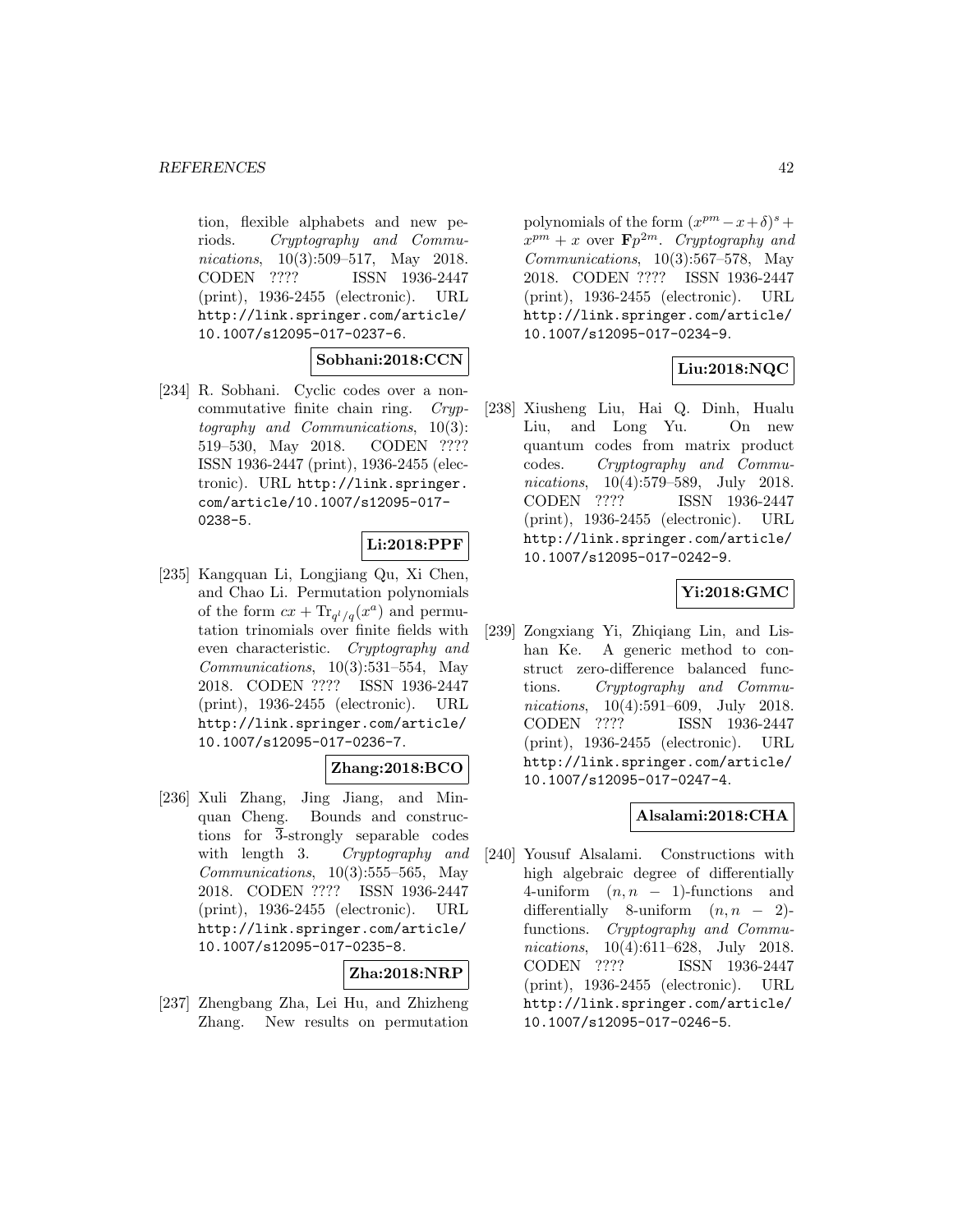# **Mandal:2018:ITD**

[241] Kalikinkar Mandal, Bo Yang, Guang Gong, and Mark Aagaard. On ideal ttuple distribution of filtering de Bruijn sequence generators. Cryptography and Communications, 10(4):629–641, July 2018. CODEN ???? ISSN 1936-2447 (print), 1936-2455 (electronic). URL http://link.springer.com/article/ 10.1007/s12095-017-0248-3.

# **Sun:2018:SPD**

[242] Zhonghua Sun, Shixin Zhu, and Liqi Wang. The symbol-pair distance distribution of a class of repeated-root cyclic codes over  $\mathbf{F}_{p^m}$ . Cryptography and Communications, 10(4):643–653, July 2018. CODEN ???? ISSN 1936-2447 (print), 1936-2455 (electronic). URL http://link.springer.com/article/ 10.1007/s12095-017-0249-2.

### **Castro:2018:EDE**

[243] Francis N. Castro, Luis A. Medina, and Ivelisse M. Rubio. Exact 2-divisibility of exponential sums associated to boolean functions. Cryptography and Communications, 10(4):655–666, July 2018. CODEN ???? ISSN 1936-2447 (print), 1936-2455 (electronic). URL http://link.springer.com/article/ 10.1007/s12095-017-0252-7.

### **Barcucci:2018:NOC**

[244] Elena Barcucci, Antonio Bernini, Stefano Bilotta, and Renzo Pinzani. A 2D non-overlapping code over a q-ary alphabet. Cryptography and Communications, 10(4):667–683, July 2018. CODEN ???? ISSN 1936-2447 (print), 1936-2455 (electronic). URL http://link.springer.com/article/ 10.1007/s12095-017-0251-8.

### **Jitman:2018:GIS**

[245] Somphong Jitman. Good integers and some applications in coding theory. Cryptography and Communications, 10(4):685–704, July 2018. CODEN ???? ISSN 1936-2447 (print), 1936-2455 (electronic). URL http://link.springer.com/article/ 10.1007/s12095-017-0255-4. See correction [270].

### **Tuxanidy:2018:CDS**

[246] Aleksandr Tuxanidy and Qiang Wang. Characteristic digit-sum sequences. Cryptography and Communications, 10 (4):705–717, July 2018. CODEN ???? ISSN 1936-2447 (print), 1936-2455 (electronic). URL http://link.springer. com/article/10.1007/s12095-017- 0256-3.

#### **Galvez:2018:SBB**

[247] Lucky Galvez, Jon-Lark Kim, Nari Lee, Young Gun Roe, and Byung-Sun Won. Some bounds on binary LCD codes. Cryptography and Communications, 10(4):719–728, July 2018. CODEN ???? ISSN 1936-2447 (print), 1936-2455 (electronic). URL http://link.springer.com/article/ 10.1007/s12095-017-0258-1.

#### **Maitra:2018:GE**

[248] Subhamoy Maitra. Guest editorial. Cryptography and Communications, 10 (5):729–730, September 2018. CO-DEN ???? ISSN 1936-2447 (print), 1936-2455 (electronic). URL http: //link.springer.com/article/10. 1007/s12095-018-0312-7; http:// link.springer.com/content/pdf/10. 1007/s12095-018-0312-7.pdf.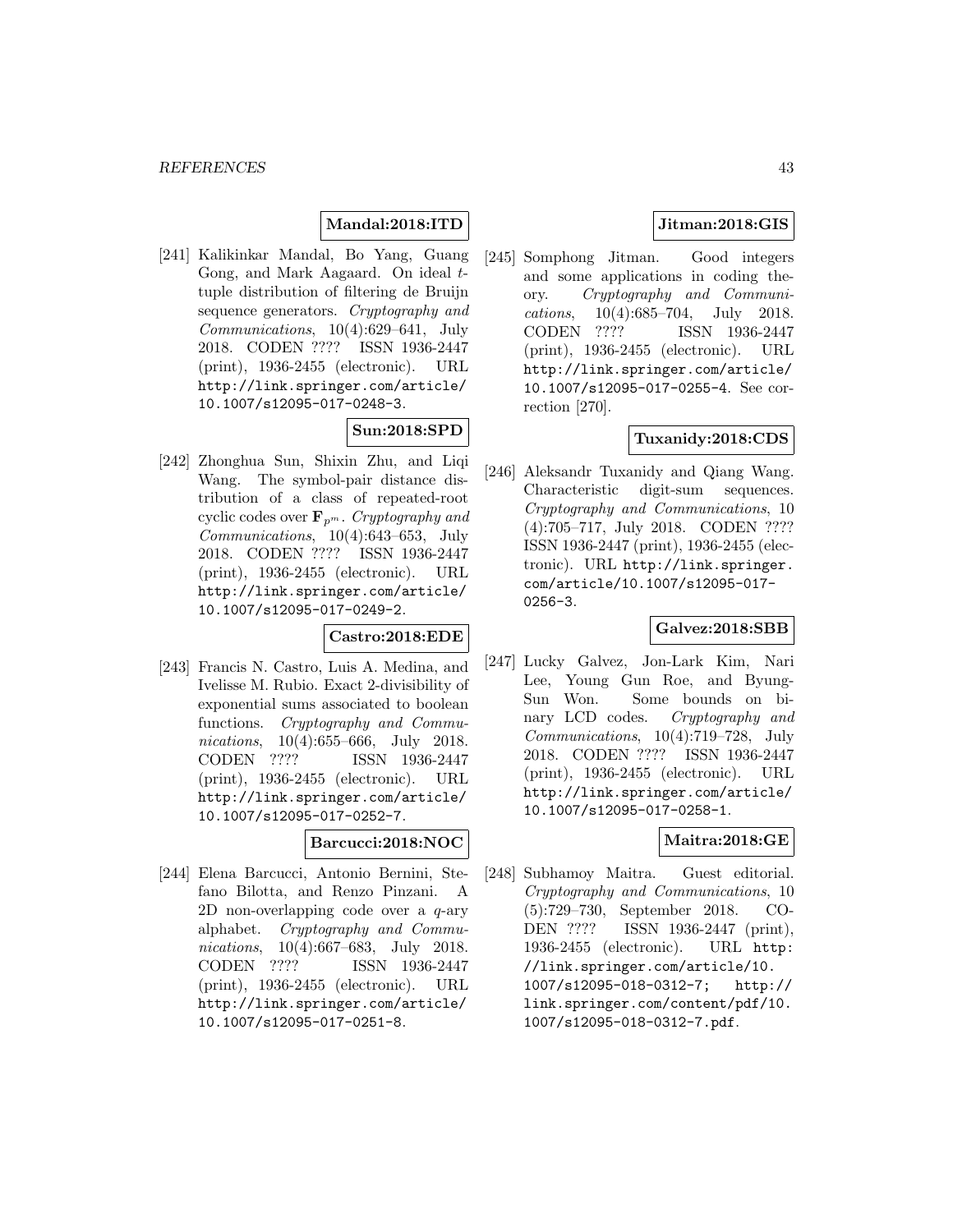### **Jha:2018:RBB**

[249] Ashwin Jha and Mridul Nandi. On rate-1 and beyond-the-birthday bound secure online ciphers using tweakable block ciphers. Cryptography and Communications, 10(5):731–753, September 2018. CODEN ???? ISSN 1936-2447 (print), 1936-2455 (electronic). URL http://link.springer.com/article/ 10.1007/s12095-017-0275-0.

#### **Cui:2018:SID**

[250] Tingting Cui, Huaifeng Chen, Sihem Mesnager, Ling Sun, and Meiqin Wang. Statistical integral distinguisher with multi-structure and its application on AES-like ciphers. Cryptography and Communications, 10(5):755– 776, September 2018. CODEN ???? ISSN 1936-2447 (print), 1936-2455 (electronic). URL http://link.springer. com/article/10.1007/s12095-018- 0286-5.

#### **Paterson:2018:SAC**

[251] Kenneth G. Paterson and Jacob C. N. Schuldt. Statistical attacks on cookie masking for RC4. Cryptography and Communications, 10(5): 777–801, September 2018. CODEN ???? ISSN 1936-2447 (print), 1936-2455 (electronic). URL http: //link.springer.com/article/10. 1007/s12095-018-0280-y; http:// link.springer.com/content/pdf/10. 1007/s12095-018-0280-y.pdf.

#### **Hamann:2018:DAS**

[252] Matthias Hamann, Matthias Krause, Willi Meier, and Bin Zhang. Design and analysis of small-state grain-like stream ciphers. Cryptography and Communications, 10(5):803–834, September

2018. CODEN ???? ISSN 1936-2447 (print), 1936-2455 (electronic). URL http://link.springer.com/article/ 10.1007/s12095-017-0261-6.

### **Samajder:2018:SPM**

[253] Subhabrata Samajder and Palash Sarkar. Success probability of multiple/multidimensional linear cryptanalysis under general key randomisation hypotheses. Cryptography and Communications, 10(5):835–879, September 2018. CODEN ???? ISSN 1936-2447 (print), 1936-2455 (electronic). URL http://link.springer.com/article/ 10.1007/s12095-017-0257-2.

### **Paul:2018:ABP**

[254] Goutam Paul and Souvik Ray. Analysis of burn-in period for RC4 state transition. Cryptography and Communications, 10(5):881–908, September 2018. CODEN ???? ISSN 1936-2447 (print), 1936-2455 (electronic). URL http://link.springer.com/article/ 10.1007/s12095-018-0287-4.

#### **Carlet:2018:SPS**

[255] Claude Carlet and Sylvain Guilley. Statistical properties of side-channel and fault injection attacks using coding theory. Cryptography and Communications, 10(5):909–933, September 2018. CODEN ???? ISSN 1936-2447 (print), 1936-2455 (electronic). URL http://link.springer.com/article/ 10.1007/s12095-017-0271-4.

### **Bhattacharya:2018:NCS**

[256] Srimanta Bhattacharya and Mridul Nandi. A note on the chi-square method: A tool for proving cryptographic security. Cryptography and Communications, 10(5):935–957, September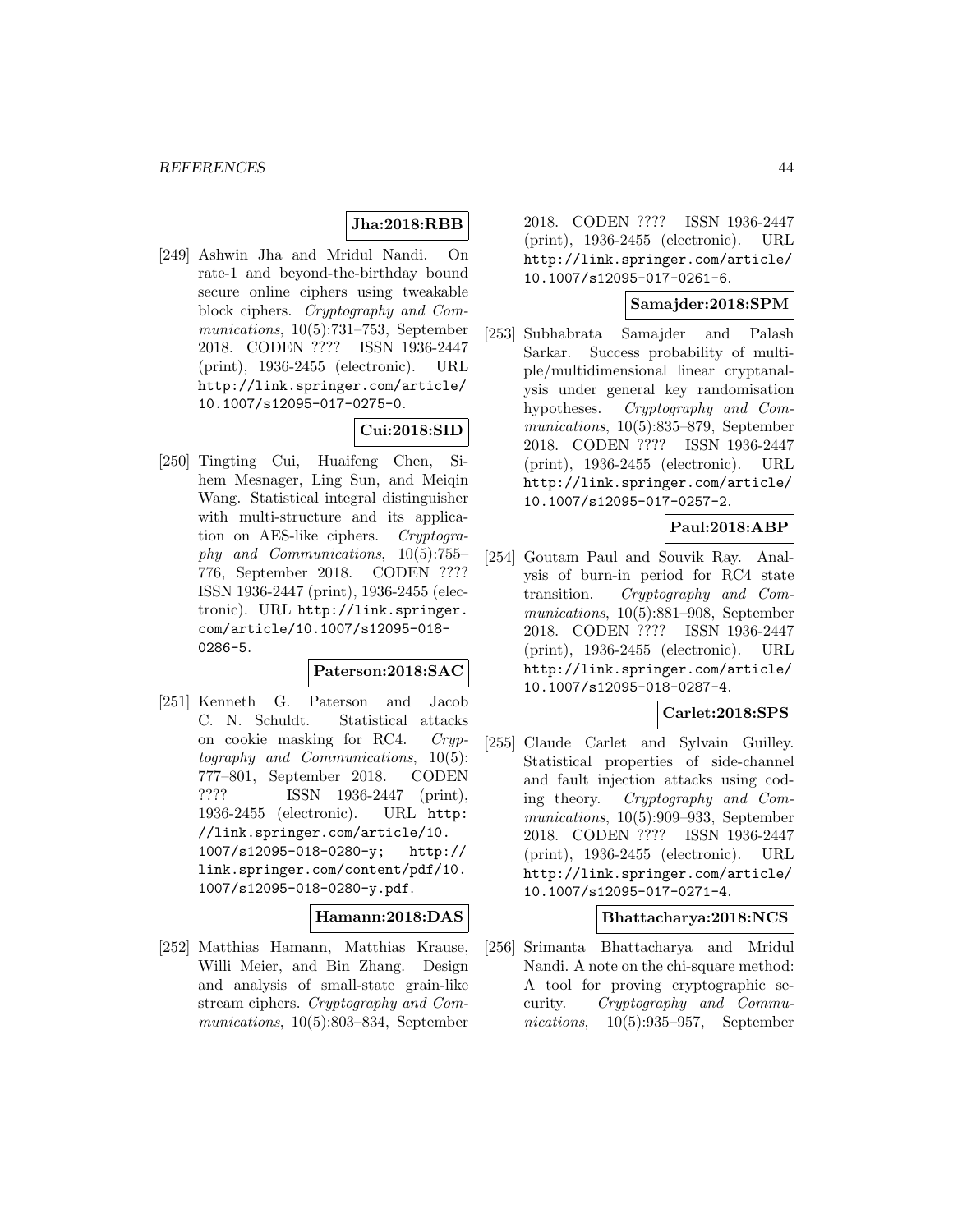2018. CODEN ???? ISSN 1936-2447 (print), 1936-2455 (electronic). URL http://link.springer.com/article/ 10.1007/s12095-017-0276-z.

#### **Hamann:2018:SCP**

[257] Matthias Hamann and Matthias Krause. On stream ciphers with provable beyond-the-birthday-bound security against time-memory-data tradeoff attacks. Cryptography and Communications, 10(5):959–1012, September 2018. CODEN ???? ISSN 1936-2447 (print), 1936-2455 (electronic). URL http://link.springer.com/article/ 10.1007/s12095-018-0294-5.

#### **Merai:2018:PAS**

[258] László Mérai and Arne Winterhof. On the pseudorandomness of automatic sequences. Cryptography and Communications, 10(6):1013–1022, November 2018. CODEN ???? ISSN 1936-2447 (print), 1936-2455 (electronic). URL http://link.springer.com/article/ 10.1007/s12095-017-0260-7.

## **Bai:2018:NCP**

[259] Tao Bai and Yongbo Xia. A new class of permutation trinomials constructed from Niho exponents. Cryptography and Communications, 10(6): 1023–1036, November 2018. CO-DEN ???? ISSN 1936-2447 (print), 1936-2455 (electronic). URL http://link.springer.com/article/ 10.1007/s12095-017-0263-4.

## **Meidl:2018:NAB**

[260] Wilfried Meidl and Isabel Pirsic. On the normality of p-ary bent functions. Cryptography and Communications, 10 (6):1037–1049, November 2018. CO-DEN ???? ISSN 1936-2447 (print),

1936-2455 (electronic). URL http: //link.springer.com/article/10. 1007/s12095-017-0259-0; http:// link.springer.com/content/pdf/10. 1007/s12095-017-0259-0.pdf.

### **Carlet:2018:NMB**

[261] Claude Carlet. On the nonlinearity of monotone Boolean functions. Cryptography and Communications, 10(6):1051–1061, November 2018. CODEN ???? ISSN 1936-2447 (print), 1936-2455 (electronic). URL http://link.springer.com/article/ 10.1007/s12095-017-0262-5.

## **Gu:2018:CIF**

[262] Ting Gu, Zhixiong Chen, and Andrew Klapper. Correlation immune functions with respect to the qtransform. Cryptography and Communications, 10(6):1063–1073, November 2018. CODEN ???? ISSN 1936-2447 (print), 1936-2455 (electronic). URL http://link.springer.com/article/ 10.1007/s12095-017-0267-0.

### **Hasan:2018:NVP**

[263] Sartaj Ul Hasan, Daniel Panario, and Qiang Wang. Nonlinear vectorial primitive recursive sequences. Cryptography and Communications, 10(6):1075– 1090, November 2018. CODEN ???? ISSN 1936-2447 (print), 1936-2455 (electronic). URL http://link.springer. com/article/10.1007/s12095-017- 0265-2.

#### **Luo:2018:CWE**

[264] Gaojun Luo and Xiwang Cao. Complete weight enumerators of three classes of linear codes. Cryptography and Communications, 10(6):1091-1108. November 2018. CODEN ???? ISSN 1936-2447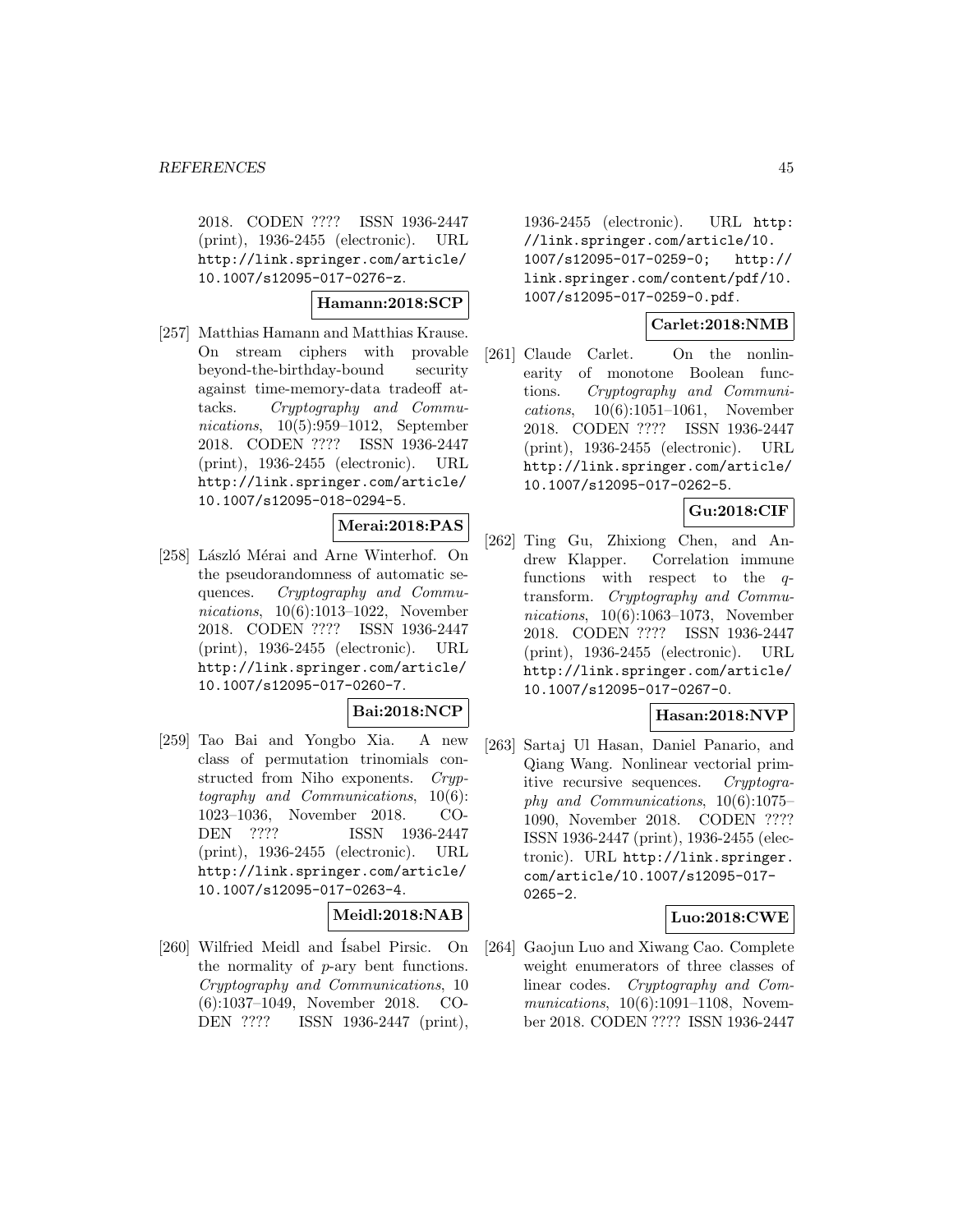(print), 1936-2455 (electronic). URL http://link.springer.com/article/ 10.1007/s12095-017-0270-5.

**Luo:2018:CCM**

[265] Rong Luo and Udaya Parampalli. Cyclic codes over  $M_2(\mathbf{F}_2 + u\mathbf{F}_2)$ . Cryptography and Communications, 10(6):1109– 1117, November 2018. CODEN ???? ISSN 1936-2447 (print), 1936-2455 (electronic). URL http://link.springer. com/article/10.1007/s12095-017- 0266-1.

#### **Luo:2018:FCO**

[266] Gaojun Luo and Xiwang Cao. Five classes of optimal two-weight linear codes. Cryptography and Communications, 10(6):1119–1135, November 2018. CODEN ???? ISSN 1936-2447 (print), 1936-2455 (electronic). URL http://link.springer.com/article/ 10.1007/s12095-017-0272-3.

#### **Samajder:2018:MTD**

[267] Subhabrata Samajder and Palash Sarkar. Multiple (truncated) differential cryptanalysis: Explicit upper bounds on data complexity. Cryptography and Communications, 10(6): 1137–1163, November 2018. CO-DEN ???? ISSN 1936-2447 (print), 1936-2455 (electronic). URL http://link.springer.com/article/ 10.1007/s12095-017-0268-z.

## **Shi:2018:SQM**

[268] Xueying Shi, Qin Yue, and Yaotsu Chang. Some quantum MDS codes with large minimum distance from generalized Reed–Solomon codes. Cryptography and Communications, 10(6): 1165–1182, November 2018. CO-DEN ???? ISSN 1936-2447

(print), 1936-2455 (electronic). URL http://link.springer.com/article/ 10.1007/s12095-017-0274-1.

### **Chang:2018:CSL**

[269] Zuling Chang, Martianus Frederic Ezerman, San Ling, and Huaxiong Wang. The cycle structure of LFSR with arbitrary characteristic polynomial over finite fields. Cryptography and Communications, 10(6):1183–1202, November 2018. CODEN ???? ISSN 1936-2447 (print), 1936-2455 (electronic). URL http://link.springer.com/article/ 10.1007/s12095-017-0273-2.

### **Jitman:2018:CGI**

[270] Somphong Jitman. Correction to: Good integers and some applications in coding theory. Cryptography and Communications, 10(6):1203, November 2018. CODEN ???? ISSN 1936-2447 (print), 1936-2455 (electronic). URL http: //link.springer.com/article/10. 1007/s12095-018-0314-5; http:// link.springer.com/content/pdf/10. 1007/s12095-018-0314-5.pdf. See [245].

#### **Budaghyan:2019:ESIa**

[271] Lilya Budaghyan, Claude Carlet, and Tor Helleseth. Editorial: Special issue on Boolean functions and their applications. Cryptography and Communications, 11(1):1–2, ???? 2019. CO-DEN ???? ISSN 1936-2447 (print), 1936-2455 (electronic). URL http: //link.springer.com/article/10. 1007/s12095-018-0341-2; http:// link.springer.com/content/pdf/10. 1007/s12095-018-0341-2.pdf.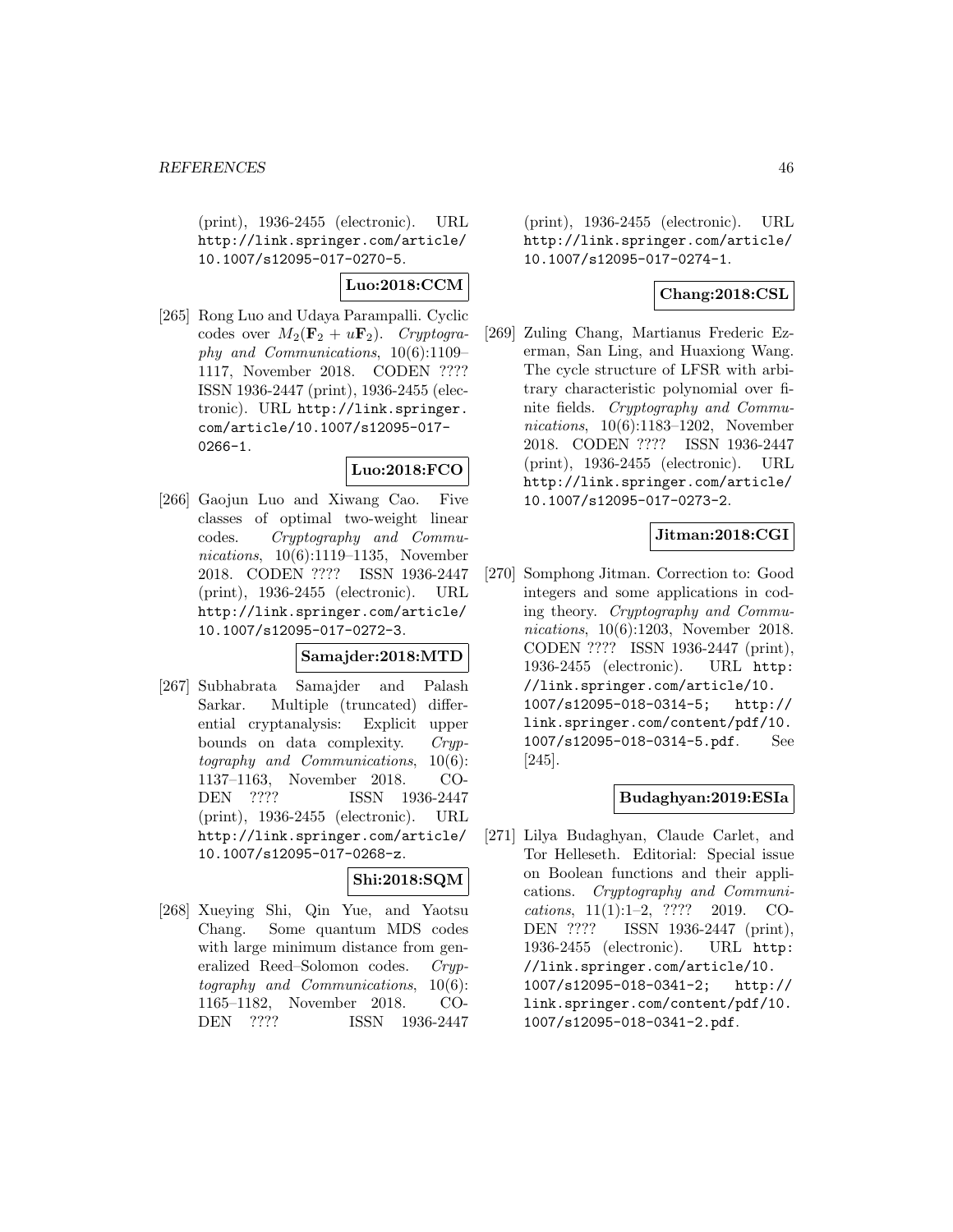### **Villa:2019:AFL**

[272] Irene Villa. On APN functions  $L_1(x^3) + L_2(x^9)$  with linear  $L_1$  and L2. Cryptography and Communi $cations, 11(1):3-20, ???? 2019.$ CODEN ???? ISSN 1936-2447 (print), 1936-2455 (electronic). URL http://link.springer.com/article/ 10.1007/s12095-018-0283-8.

#### **Idrisova:2019:AGA**

[273] Valeriya Idrisova. On an algorithm generating 2-to-1 APN functions and its applications to "the big APN problem". Cryptography and Communications, 11(1):21–39, ???? 2019. CODEN ???? ISSN 1936-2447 (print), 1936-2455 (electronic). URL http://link.springer.com/article/ 10.1007/s12095-018-0310-9.

#### **Mariot:2019:CAB**

[274] Luca Mariot, Stjepan Picek, Alberto Leporati, and Domagoj Jakobovic. Cellular automata based S-boxes. Cryptography and Communications, 11(1): 41–62, ???? 2019. CODEN ???? ISSN 1936-2447 (print), 1936-2455 (electronic). URL http://link.springer. com/article/10.1007/s12095-018- 0311-8.

#### **Mesnager:2019:NBF**

[275] Sihem Mesnager, Zhengchun Zhou, and Cunsheng Ding. On the nonlinearity of Boolean functions with restricted input. Cryptography and Communications, 11(1):63-76, ???? 2019. CODEN ???? ISSN 1936-2447 (print), 1936-2455 (electronic). URL http://link.springer.com/article/ 10.1007/s12095-018-0293-6.

## **Mandal:2019:NCA**

[276] Bimal Mandal, Pantelimon Stanica, and Sugata Gangopadhyay. New classes of p-ary bent functions. Cryptography and Communications, 11(1):77–92, ???? 2019. CODEN ???? ISSN 1936-2447 (print), 1936-2455 (electronic). URL http://link.springer.com/article/ 10.1007/s12095-018-0290-9.

### **Calik:2019:MCV**

[277] Çagdas Çalik, Meltem Sönmez Turan, and René Peralta. The multiplicative complexity of 6-variable Boolean functions. Cryptography and Communications, 11(1):93-107, ???? 2019. CODEN ???? ISSN 1936-2447 (print), 1936-2455 (electronic). URL http://link.springer.com/article/ 10.1007/s12095-018-0297-2.

#### **Boyar:2019:SLD**

[278] Joan Boyar, Magnus Gausdal Find, and Ren´e Peralta. Small low-depth circuits for cryptographic applications. Cryptography and Communications, 11(1):109–127, ???? 2019. CODEN ???? ISSN 1936-2447 (print), 1936-2455 (electronic). URL http://link.springer.com/article/ 10.1007/s12095-018-0296-3.

### **Li:2019:NPT**

[279] Nian Li and Tor Helleseth. New permutation trinomials from Niho exponents over finite fields with even characteristic. Cryptography and Communications, 11(1):129-136, ???? 2019. CODEN ???? ISSN 1936-2447 (print), 1936-2455 (electronic). URL http://link.springer.com/article/ 10.1007/s12095-018-0321-6.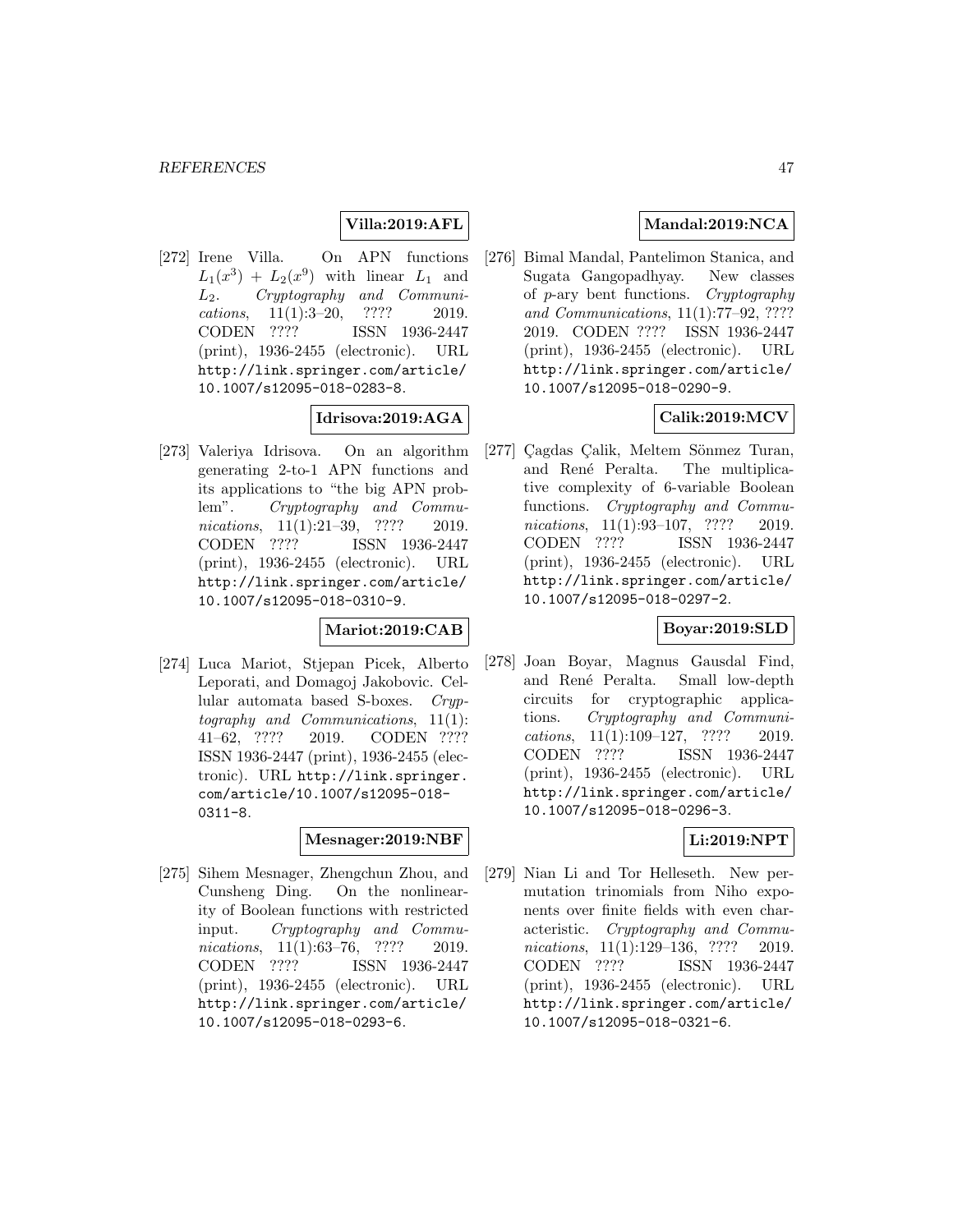## **Liu:2019:SNC**

[280] Hongwei Liu and Youcef Maouche. Several new classes of linear codes with few weights. Cryptography and Communications, 11(2):137–146, ???? 2019. CODEN ???? ISSN 1936-2447 (print), 1936-2455 (electronic). URL http://link.springer.com/article/ 10.1007/s12095-017-0277-y.

#### **Martinez-Penas:2019:USR**

[281] Umberto Martínez-Peñas. Universal secure rank-metric coding schemes with optimal communication overheads. Cryptography and Communications, 11(2):147–166, ???? 2019. CODEN ???? ISSN 1936-2447 (print), 1936-2455 (electronic). URL http://link.springer.com/article/ 10.1007/s12095-018-0279-4.

#### **Wang:2019:IDE**

[282] Lin Wang and Zhi Hu. Injectivity on distribution of elements in the compressed sequences derived from primitive sequences over **Zpe**. Cryptography and Communications, 11(2):167–189, ???? 2019. CODEN ???? ISSN 1936-2447 (print), 1936-2455 (electronic). URL http://link.springer.com/article/ 10.1007/s12095-017-0278-x.

#### **Michel:2019:SNB**

[283] Jerod Michel and Qi Wang. Some new balanced and almost balanced quaternary sequences with low autocorrelation. Cryptography and Communications, 11(2):191-206, ???? 2019. CODEN ???? ISSN 1936-2447 (print), 1936-2455 (electronic). URL http://link.springer.com/article/ 10.1007/s12095-018-0281-x.

### **Pasalic:2019:BFN**

[284] Enes Pasalic, Samir Hodžić, Fengrong Zhang, and Yongzhuang Wei. Bent functions from nonlinear permutations and conversely. Cryptography and Communications, 11(2):207–225, ???? 2019. CODEN ???? ISSN 1936-2447 (print), 1936-2455 (electronic). URL http://link.springer.com/article/ 10.1007/s12095-018-0282-9.

#### **Deng:2019:MCP**

[285] Huali Deng and Dabin Zheng. More classes of permutation trinomials with Niho exponents. Cryptography and Communications, 11(2):227–236, ???? 2019. CODEN ???? ISSN 1936-2447 (print), 1936-2455 (electronic). URL http://link.springer.com/article/ 10.1007/s12095-018-0284-7.

### **Geil:2019:AVC**

[286] Olav Geil and Ferruh Ozbudak. On affine variety codes from the Klein quartic. Cryptography and Communications, 11(2):237-257, ???? 2019. CODEN ???? ISSN 1936-2447 (print), 1936-2455 (electronic). URL http://link.springer.com/article/ 10.1007/s12095-018-0285-6.

#### **Yan:2019:NCM**

[287] Haode Yan. A note on the constructions of MDS self-dual codes. Cryptography and Communications, 11(2): 259–268, ???? 2019. CODEN ???? ISSN 1936-2447 (print), 1936-2455 (electronic). URL http://link.springer. com/article/10.1007/s12095-018- 0288-3.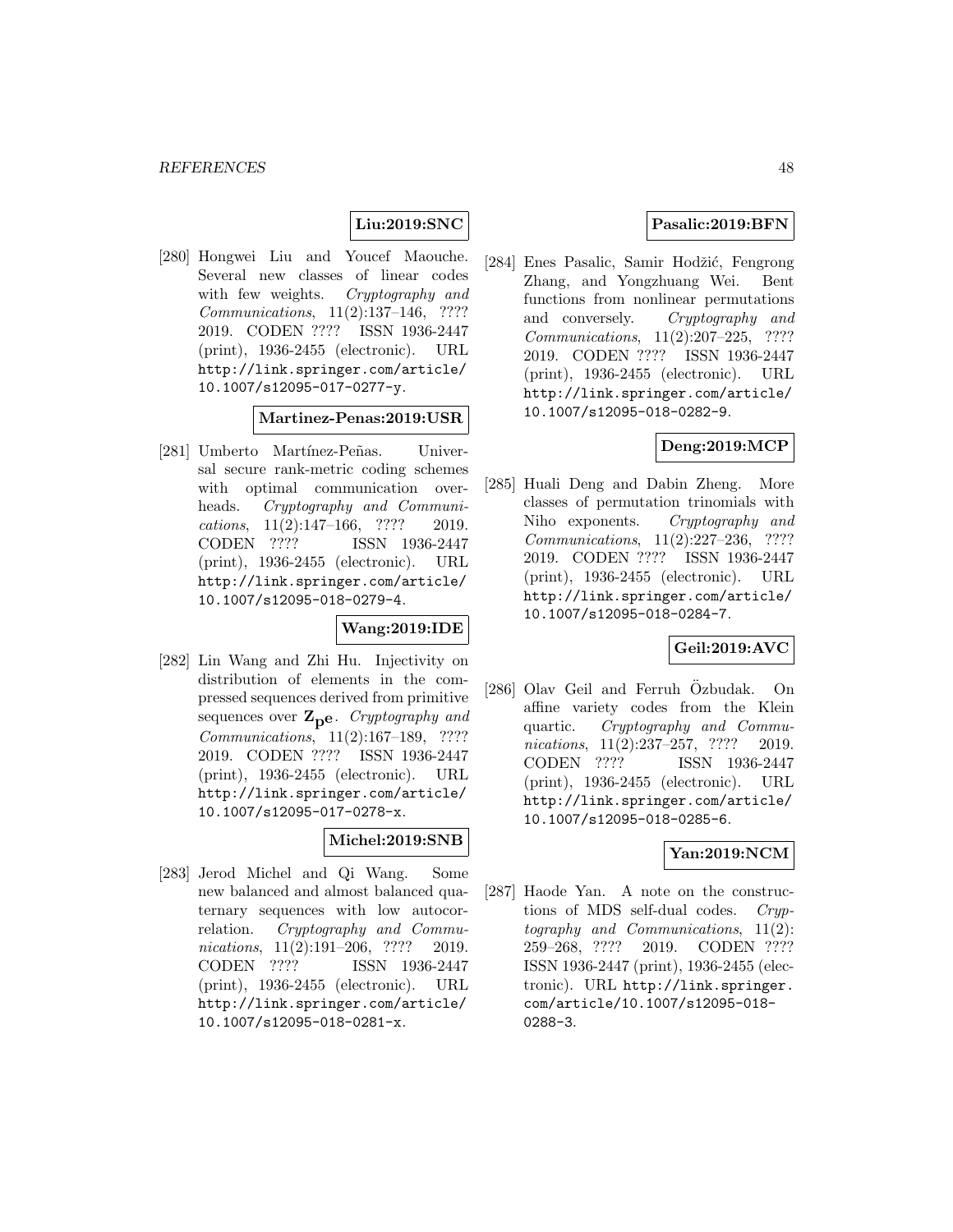### **Wang:2019:NBC**

[288] Qichun Wang and Pantelimon Stanica. New bounds on the covering radius of the second order Reed–Muller code of length 128. Cryptography and Communications, 11(2):269–277, ???? 2019. CODEN ???? ISSN 1936-2447 (print), 1936-2455 (electronic). URL http://link.springer.com/article/ 10.1007/s12095-018-0289-2.

# **Li:2019:CIP**

[289] Kangquan Li, Longjiang Qu, and Qiang Wang. Compositional inverses of permutation polynomials of the form  $x^r h(x^s)$ over finite fields. Cryptography and Communications, 11(2):279–298, ???? 2019. CODEN ???? ISSN 1936-2447 (print), 1936-2455 (electronic). URL http://link.springer.com/article/ 10.1007/s12095-018-0292-7.

### **Gao:2019:UBC**

[290] Zhe Gao, Chao Li, and Yue Zhou. Upper bounds and constructions of complete asynchronous channel hopping systems. Cryptography and Communications, 11(2):299-312, ???? 2019. CODEN ???? ISSN 1936-2447 (print), 1936-2455 (electronic). URL http://link.springer.com/article/ 10.1007/s12095-018-0295-4.

## **Wu:2019:SCP**

[291] Gaofei Wu and Nian Li. Several classes of permutation trinomials over  $\mathbf{F}_{5^n}$  from Niho exponents. Cryptography and Communications, 11(2):313–324, ???? 2019. CODEN ???? ISSN 1936-2447 (print), 1936-2455 (electronic). URL http://link.springer.com/article/ 10.1007/s12095-018-0291-8.

# **Ashraf:2019:QCC**

[292] Mohammad Ashraf and Ghulam Mohammad. Quantum codes over  $F_p$ from cyclic codes over  $F_p[u, v]/\langle u^2 1, v^3 - v, uv - vu$ . Cryptography and Communications, 11(2):325–335, ???? 2019. CODEN ???? ISSN 1936-2447 (print), 1936-2455 (electronic). URL http://link.springer.com/article/ 10.1007/s12095-018-0299-0.

### **Sun:2019:LBA**

[293] Yuhua Sun, Qiang Wang, and Tongjiang Yan. A lower bound on the 2-adic complexity of the modified Jacobi sequence. Cryptography and Communications, 11(2):337-349, ???? 2019. CODEN ???? ISSN 1936-2447 (print), 1936-2455 (electronic). URL http://link.springer.com/article/ 10.1007/s12095-018-0300-y.

#### **Rostami:2019:CWW**

[294] Saeed Rostami, Elham Shakour, Mohammad Ali Orumiehchiha, and Josef Pieprzyk. Cryptanalysis of WG-8 and WG-16 stream ciphers. Cryptography and Communications, 11(2): 351–362, ???? 2019. CODEN ???? ISSN 1936-2447 (print), 1936-2455 (electronic). URL http://link.springer. com/article/10.1007/s12095-018- 0298-1.

#### **Budaghyan:2019:ESIb**

[295] Lilya Budaghyan, Chunlei Li, and Matthew G. Parker. Editorial: Special issue on mathematical methods for cryptography. Cryptography and Communications, 11(3):363-365, ???? 2019. CODEN ???? ISSN 1936-2447 (print), 1936-2455 (electronic). URL http: //link.springer.com/article/10.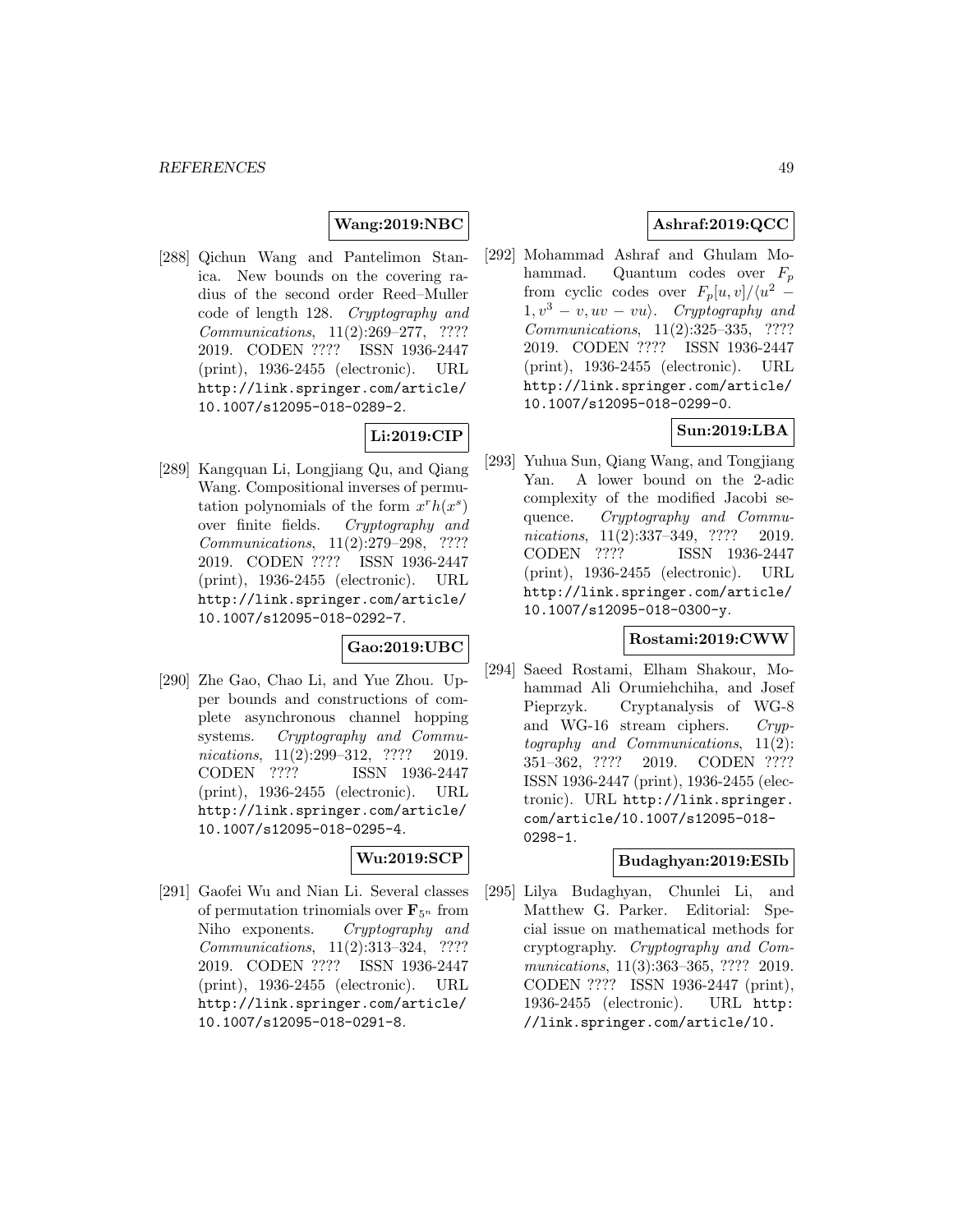1007/s12095-019-00356-8; http: //link.springer.com/content/pdf/ 10.1007/s12095-019-00356-8.pdf.

**Nyberg:2019:ALC**

[296] Kaisa Nyberg. Affine linear cryptanalysis. Cryptography and Communications, 11(3):367-377, ???? 2019. CODEN ???? ISSN 1936-2447 (print), 1936-2455 (electronic). URL http://link.springer.com/article/ 10.1007/s12095-018-0325-2.

# **Nikova:2019:DPF**

[297] Svetla Nikova, Ventzislav Nikov, and Vincent Rijmen. Decomposition of permutations in a finite field. Cryptography and Communications, 11(3): 379–384, ???? 2019. CODEN ???? ISSN 1936-2447 (print), 1936-2455 (electronic). URL http://link.springer. com/article/10.1007/s12095-018- 0317-2.

## **Varici:2019:CBU**

[298] Kerem Varici, Svetla Nikova, Ventzislav Nikov, and Vincent Rijmen. Constructions of S-boxes with uniform sharing. Cryptography and Communications, 11(3):385–398, ???? 2019. CODEN ???? ISSN 1936-2447 (print), 1936-2455 (electronic). URL http://link.springer.com/article/ 10.1007/s12095-018-0345-y.

### **Csirmaz:2019:SSL**

[299] László Csirmaz and Péter Ligeti. Secret sharing on large girth graphs. Cryptography and Communications, 11(3): 399–410, ???? 2019. CODEN ???? ISSN 1936-2447 (print), 1936-2455 (electronic). URL http://link.springer. com/article/10.1007/s12095-018- 0338-x.

### **Chen:2019:EAW**

[300] Yao Chen, Benjamin M. Case, Shuhong Gao, and Guang Gong. Error analysis of weak Poly–LWE instances. Cryptography and Communications, 11(3): 411–426, ???? 2019. CODEN ???? ISSN 1936-2447 (print), 1936-2455 (electronic). URL http://link.springer. com/article/10.1007/s12095-018-  $0301-x.$ 

### **Felke:2019:SBP**

[301] Patrick Felke. On the security of biquadratic C<sup>∗</sup> public-key cryptosystems and its generalizations. Cryptography and Communications, 11(3): 427–442, ???? 2019. CODEN ???? ISSN 1936-2447 (print), 1936-2455 (electronic). URL http://link.springer. com/article/10.1007/s12095-018- 0337-y.

#### **Raddum:2019:FUB**

[302] Håvard Raddum and Srimathi Varadharajan. Factorization using binary decision diagrams. Cryptography and Communications, 11(3):443–460, ???? 2019. CODEN ???? ISSN 1936-2447 (print), 1936-2455 (electronic). URL http://link.springer.com/article/ 10.1007/s12095-018-0304-7.

## **Zinoviev:2019:CKS**

[303] V. A. Zinoviev. On classical Kloosterman sums. Cryptography and Communications, 11(3):461-496, ???? 2019. CODEN ???? ISSN 1936-2447 (print), 1936-2455 (electronic). URL http://link.springer.com/article/ 10.1007/s12095-019-00357-7.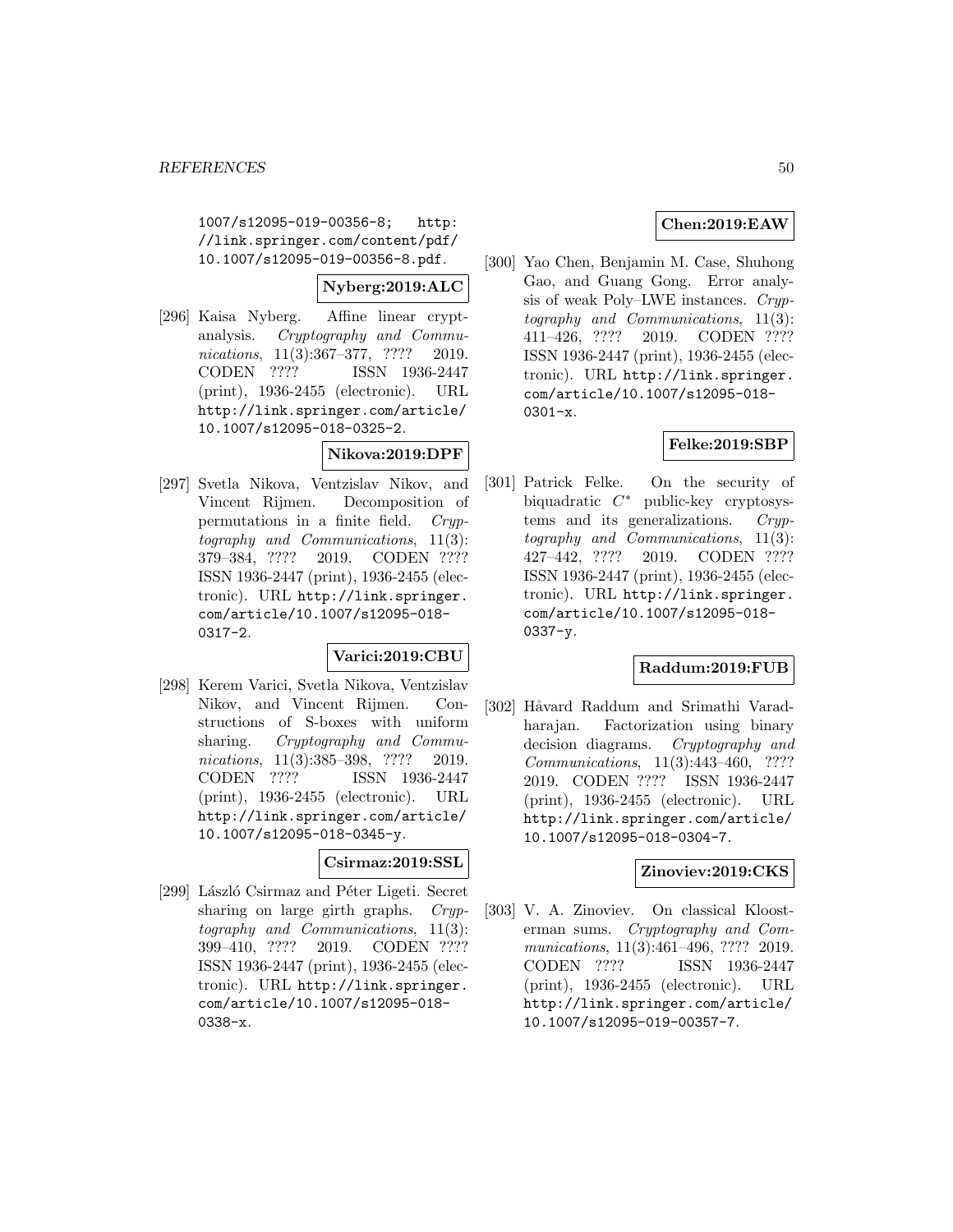### **Bojilov:2019:CNF**

[304] Assen Bojilov, Lyubomir Borissov, and Yuri Borissov. Computing the number of finite field elements with prescribed absolute trace and cotrace. Cryptography and Communications, 11(3):497–507, ???? 2019. CODEN ???? ISSN 1936-2447 (print), 1936-2455 (electronic). URL http://link.springer.com/article/ 10.1007/s12095-018-0336-z.

## **Li:2019:SAN**

[305] Nian Li and Xiangyong Zeng. A survey on the applications of Niho exponents. Cryptography and Communications, 11(3):509-548, ???? 2019. CODEN ???? ISSN 1936-2447 (print), 1936-2455 (electronic). URL http://link.springer.com/article/ 10.1007/s12095-018-0305-6.

# **Klove:2019:CLT**

[306] Torleiv Kløve. Codes of length two correcting single errors of limited size. Cryptography and Communications, 11(3):549–555, ???? 2019. CODEN ???? ISSN 1936-2447 (print), 1936-2455 (electronic). URL http://link.springer.com/article/ 10.1007/s12095-018-0327-0.

## **Buratti:2019:HPD**

[307] Marco Buratti. Hadamard partitioned difference families and their descendants. Cryptography and Communications, 11(4):557-562, ???? 2019. CODEN ???? ISSN 1936-2447 (print), 1936-2455 (electronic). URL http://link.springer.com/article/ 10.1007/s12095-018-0308-3.

## **Tu:2019:CPT**

[308] Ziran Tu and Xiangyong Zeng. A class of permutation trinomials over finite fields of odd characteristic. Cryptography and Communications, 11(4):563–583, ???? 2019. CODEN ???? ISSN 1936-2447 (print), 1936-2455 (electronic). URL http://link.springer.com/article/ 10.1007/s12095-018-0307-4.

#### **Napp:2019:PSS**

[309] Diego Napp, Ricardo Pereira, Raquel Pinto, and Paula Rocha. Periodic statespace representations of periodic convolutional codes. Cryptography and Communications, 11(4):585–595, ???? 2019. CODEN ???? ISSN 1936-2447 (print), 1936-2455 (electronic). URL http://link.springer.com/article/ 10.1007/s12095-018-0313-6.

## **Harada:2019:SES**

[310] Masaaki Harada. Singly even self-dual codes of length  $24k + 10$  and minimum weight  $4k + 2$ . Cryptography and Communications, 11(4):597–608, ???? 2019. CODEN ???? ISSN 1936-2447 (print), 1936-2455 (electronic). URL http://link.springer.com/article/ 10.1007/s12095-018-0303-8.

#### **Yang:2019:CWE**

[311] Shudi Yang, Qin Yue, Yansheng Wu, and Xiangli Kong. Complete weight enumerators of a class of two-weight linear codes. Cryptography and Communications, 11(4):609-620, ???? 2019. CODEN ???? ISSN 1936-2447 (print), 1936-2455 (electronic). URL http://link.springer.com/article/ 10.1007/s12095-018-0315-4.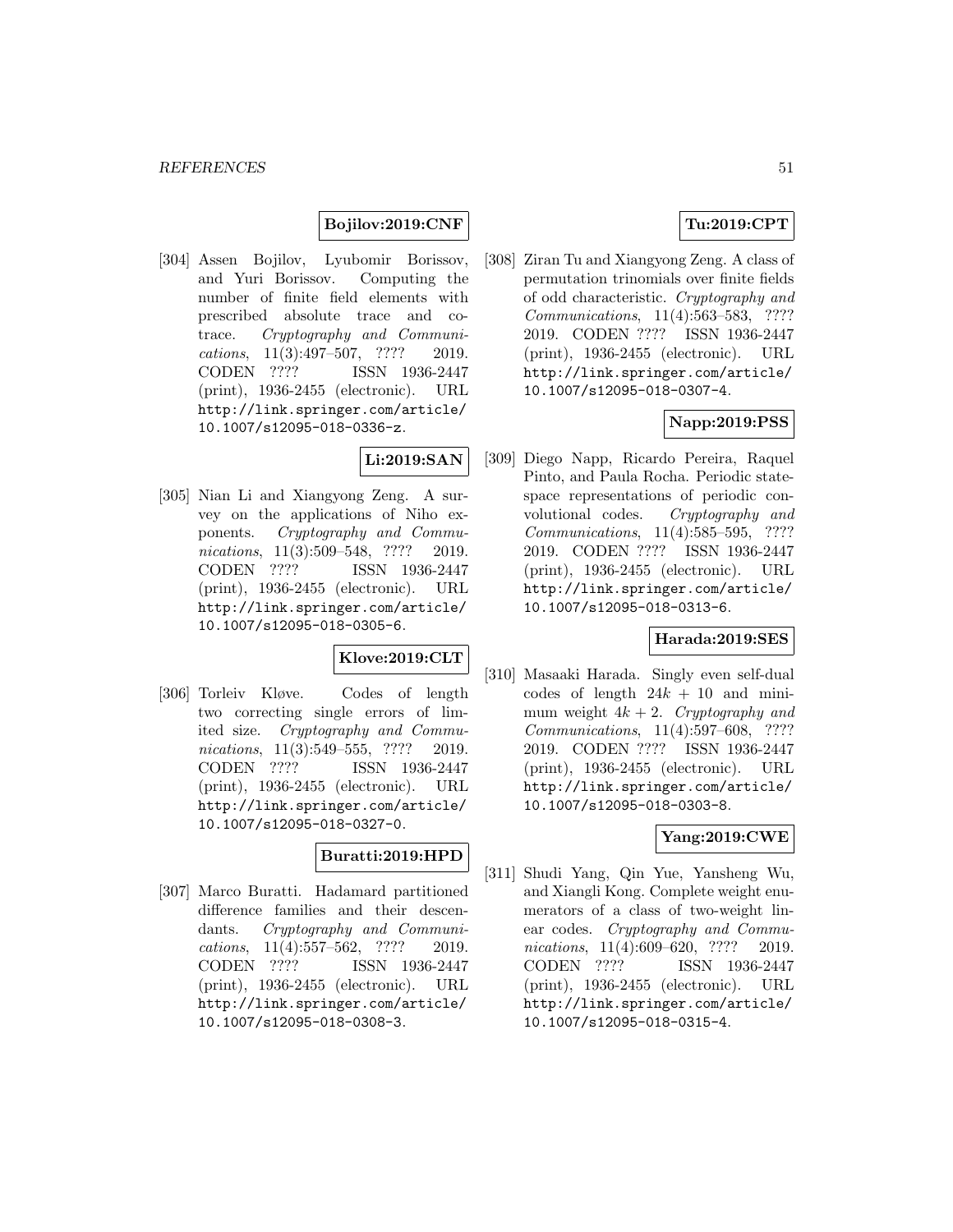#### **Junnila:2019:OBC**

[312] Ville Junnila, Tero Laihonen, and Gabrielle Paris. Optimal bounds on codes for location in circulant graphs. Cryptography and Communications, 11(4):621-640, ???? 2019. CODEN ???? ISSN 1936-2447 (print), 1936-2455 (electronic). URL http://link.springer.com/article/ 10.1007/s12095-018-0316-3.

**Kavut:2019:RSB**

[313] Selçuk Kavut and Sevdenur Baloglu. Results on symmetric S-boxes constructed by concatenation of RSSBs. Cryptography and Communications, 11(4): 641–660, ???? 2019. CODEN ???? ISSN 1936-2447 (print), 1936-2455 (electronic). URL http://link.springer. com/article/10.1007/s12095-018- 0318-1.

#### **Zhou:2019:FHS**

[314] Limengnan Zhou, Daiyuan Peng, Xing Liu, Hongyu Han, and Zheng Ma. Frequency-hopping sequence sets with good aperiodic Hamming correlation property. Cryptography and Communications, 11(4):661–675, ???? 2019. CODEN ???? ISSN 1936-2447 (print), 1936-2455 (electronic). URL http://link.springer.com/article/ 10.1007/s12095-018-0320-7.

## **Harada:2019:BLC**

[315] Masaaki Harada and Ken Saito. Binary linear complementary dual codes. Cryptography and Communications, 11(4):677–696, ???? 2019. CODEN ???? ISSN 1936-2447 (print), 1936-2455 (electronic). URL http://link.springer.com/article/ 10.1007/s12095-018-0319-0.

# **Dey:2019:SMR**

[316] Sabyasachi Dey and Santanu Sarkar. Settling the mystery of  $Z_r = r$  in RC4. Cryptography and Communications, 11(4):697–715, ???? 2019. CODEN ???? ISSN 1936-2447 (print), 1936-2455 (electronic). URL http://link.springer.com/article/ 10.1007/s12095-018-0323-4.

## **Qian:2019:SDL**

[317] Liqin Qian, Minjia Shi, and Patrick Solé. On self-dual and LCD quasitwisted codes of index two over a special chain ring. Cryptography and Communications, 11(4):717–734, ???? 2019. CODEN ???? ISSN 1936-2447 (print), 1936-2455 (electronic). URL http://link.springer.com/article/ 10.1007/s12095-018-0322-5.

#### **Xiao:2019:BSP**

[318] Zibi Xiao, Xiangyong Zeng, Chaoyun Li, and Yupeng Jiang. Binary sequences with period  $N$  and nonlinear complexity  $N-2$ . Cryptography and Communications, 11(4):735–757, ???? 2019. CODEN ???? ISSN 1936-2447 (print), 1936-2455 (electronic). URL http://link.springer.com/article/ 10.1007/s12095-018-0324-3.

#### **Wang:2019:DCC**

[319] Gang Wang, Min-Yao Niu, and Fang-Wei Fu. Deterministic constructions of compressed sensing matrices based on codes. Cryptography and Communications, 11(4):759-775, ???? 2019. CODEN ???? ISSN 1936-2447 (print), 1936-2455 (electronic). URL http://link.springer.com/article/ 10.1007/s12095-018-0328-z.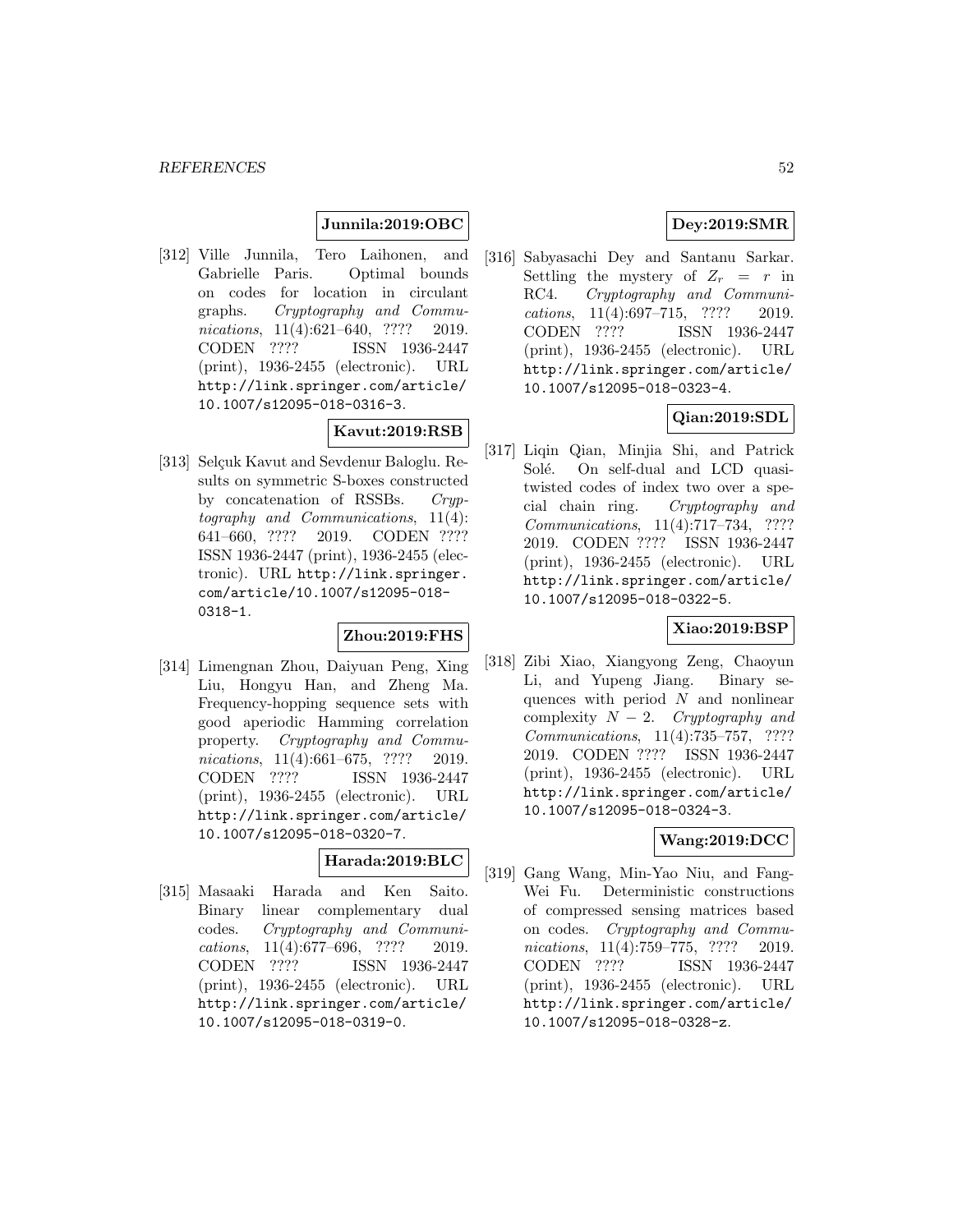#### **Oblaukhov:2019:LBS**

[320] Alexey Oblaukhov. A lower bound on the size of the largest metrically regular subset of the Boolean cube. Cryptography and Communications, 11(4):777–791, ???? 2019. CODEN ???? ISSN 1936-2447 (print), 1936-2455 (electronic). URL http://link.springer.com/article/ 10.1007/s12095-018-0326-1.

### **Gorodilova:2019:DEA**

[321] Anastasiya Gorodilova. On the differential equivalence of APN functions. Cryptography and Communications, 11(4):793–813, ???? 2019. CODEN ???? ISSN 1936-2447 (print), 1936-2455 (electronic). URL http://link.springer.com/article/ 10.1007/s12095-018-0329-y.

### **Li:2019:CNO**

[322] Yu Li, Tongjiang Yan, and Chuan Lv. Construction of a near-optimal quasicomplementary sequence set from almost difference set. Cryptography and Communications, 11(4):815–824, ???? 2019. CODEN ???? ISSN 1936-2447 (print), 1936-2455 (electronic). URL http://link.springer.com/article/ 10.1007/s12095-018-0330-5.

# **Luo:2019:TCA**

[323] Gaojun Luo and Xiwang Cao. Two constructions of asymptotically optimal codebooks. Cryptography and Communications, 11(4):825–838, ???? 2019. CODEN ???? ISSN 1936-2447 (print), 1936-2455 (electronic). URL http://link.springer.com/article/ 10.1007/s12095-018-0331-4.

### **Climent:2019:CAN**

[324] Joan-Josep Climent, Verónica Requena, and Xaro Soler-Escrivà. A construction of Abelian non-cyclic orbit codes. Cryptography and Communications, 11(5):839–852, ???? 2019. CODEN ???? ISSN 1936-2447 (print), 1936-2455 (electronic). URL http://link.springer.com/article/ 10.1007/s12095-018-0306-5.

# **Wu:2019:BFS**

[325] Gaofei Wu and Matthew Geoffrey Parker. On Boolean functions with several flat spectra. Cryptography and Communications, 11(5):853–880, ???? 2019. CODEN ???? ISSN 1936-2447 (print), 1936-2455 (electronic). URL http://link.springer.com/article/ 10.1007/s12095-018-0309-2.

#### **Laaksonen:2019:NLB**

[326] Antti Laaksonen and Patric R. J. Östergård. New lower bounds on  $q$ -ary error-correcting codes.  $Cryp$ tography and Communications, 11(5): 881–889, ???? 2019. CODEN ???? ISSN 1936-2447 (print), 1936-2455 (electronic). URL http://link.springer. com/article/10.1007/s12095-018- 0302-9.

#### **Aydin:2019:NLC**

[327] Nuh Aydin, Ghada Bakbouk, and Jonathan G. G. Lambrinos. New linear codes over non-prime fields. Cryptography and Communications, 11(5): 891–902, ???? 2019. CODEN ???? ISSN 1936-2447 (print), 1936-2455 (electronic). URL http://link.springer. com/article/10.1007/s12095-018- 0333-2.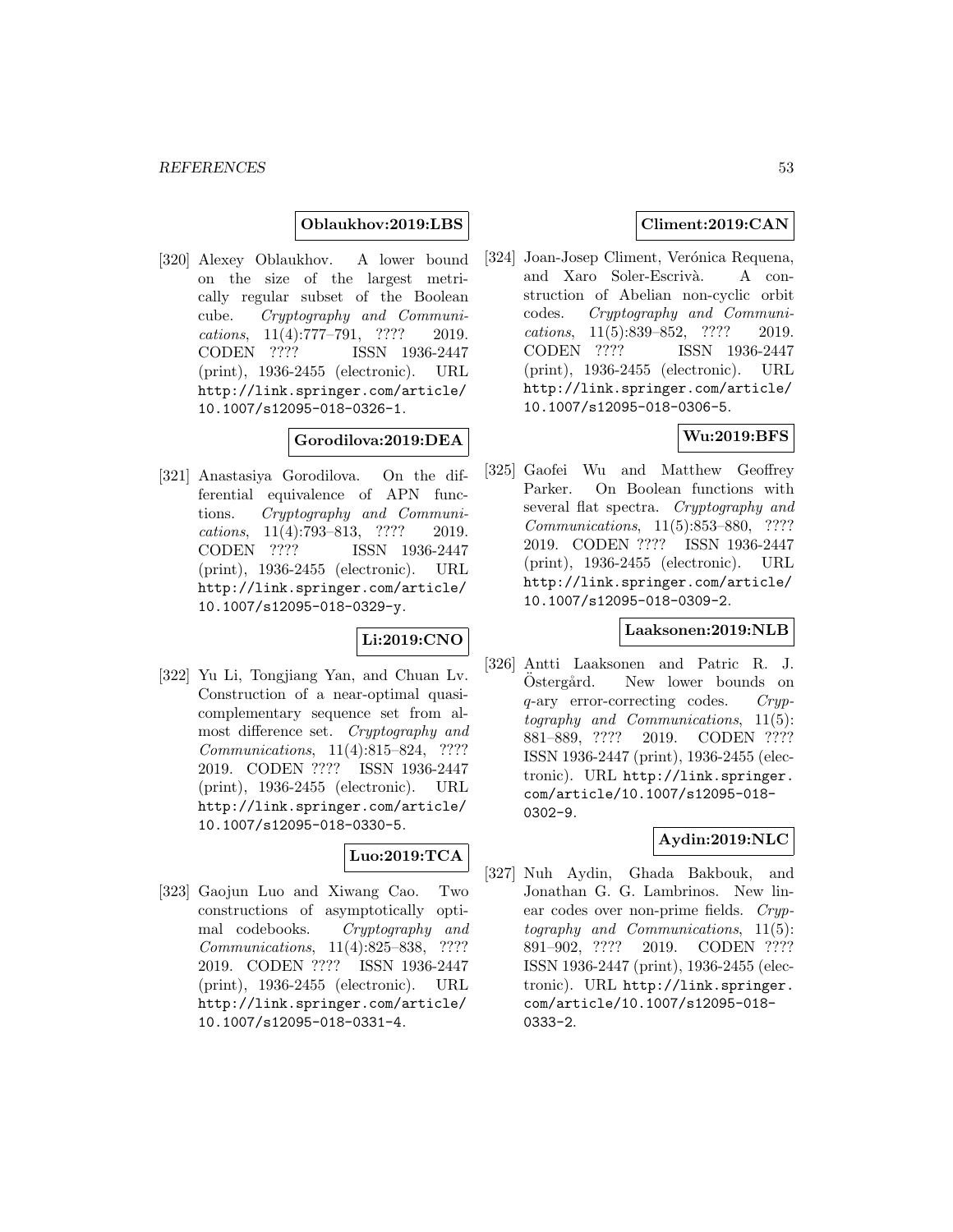## **Bartoli:2019:NBL**

[328] Daniele Bartoli, Alexander A. Davydov, Massimo Giulietti, Stefano Marcugini, and Fernanda Pambianco. New bounds for linear codes of covering radii 2 and 3. Cryptography and Communications, 11(5):903–920, ???? 2019. CODEN ???? ISSN 1936-2447 (print), 1936-2455 (electronic). URL http://link.springer.com/article/ 10.1007/s12095-018-0335-0.

### **Uguz:2019:RCT**

[329] Muhiddin Uguz, Ali Doganaksoy, Fatih Sulak, and Onur Koçak. R-2 composition tests: a family of statistical randomness tests for a collection of binary sequences. Cryptography and Communications, 11(5):921–949, ???? 2019. CODEN ???? ISSN 1936-2447 (print), 1936-2455 (electronic). URL http://link.springer.com/article/ 10.1007/s12095-018-0334-1.

#### **Wang:2019:NEI**

[330] Lin Wang and Zhi Hu. New explicit injective compressing mappings on primitive sequences over  $\mathbf{Z}_{p^e}$ . Cryptography and Communications, 11(5):951–963, ???? 2019. CODEN ???? ISSN 1936-2447 (print), 1936-2455 (electronic). URL http://link.springer.com/article/ 10.1007/s12095-018-0332-3.

### **Rabii:2019:NCS**

[331] Hila Rabii and Osnat Keren. A new class of security oriented error correcting robust codes. Cryptography and Communications, 11(5):965–978, ???? 2019. CODEN ???? ISSN 1936-2447 (print), 1936-2455 (electronic). URL

http://link.springer.com/article/ 10.1007/s12095-018-0340-3.

#### **Gao:2019:SBR**

[332] Ying Gao, Zihui Liu, and Yiwei Liu. The separation of binary relative three-weight codes and its applications. Cryptography and Communications, 11(5):979-992, ???? 2019. CODEN ???? ISSN 1936-2447 (print), 1936-2455 (electronic). URL http://link.springer.com/article/ 10.1007/s12095-018-0339-9.

## **Hofer:2019:ONC**

[333] Richard Hofer and Arne Winterhof. rth order nonlinearity, correlation measure and least significant bit of the discrete logarithm. Cryptography and Communications, 11(5):993–997, ???? 2019. CODEN ???? ISSN 1936-2447 (print), 1936-2455 (electronic). URL http://link.springer.com/article/ 10.1007/s12095-018-0344-z.

### **Naghipour:2019:NCQ**

[334] Avaz Naghipour. New classes of quantum codes on closed orientable surfaces. Cryptography and Communications, 11(5):999–1008, ???? 2019. CODEN ???? ISSN 1936-2447 (print), 1936-2455 (electronic). URL http://link.springer.com/article/ 10.1007/s12095-018-0347-9.

#### **Johnsen:2019:RPE**

[335] Trygve Johnsen and Hugues Verdure. Relative profiles and extended weight polynomials of almost affine codes. Cryptography and Communications, 11(5):1009–1020, ???? 2019. CODEN ???? ISSN 1936-2447 (print), 1936-2455 (electronic). URL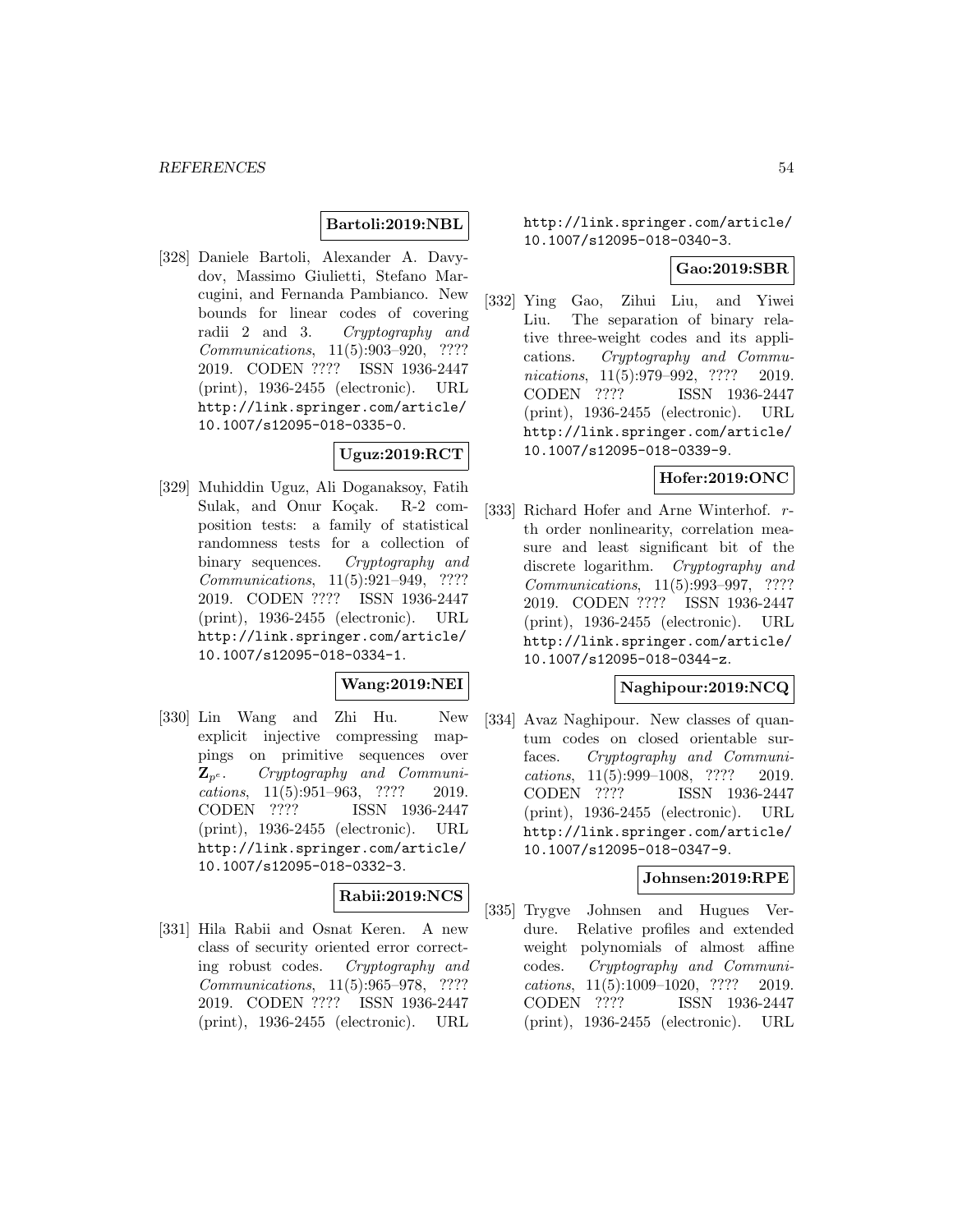http://link.springer.com/article/ 10.1007/s12095-018-0348-8.

#### **Garcia:2019:NMD**

[336] Ismael Gutiérrez García, Daladier Jabba Molinares, and Ivan Molina Naizir. A novel maximum distance separable code to generate universal identifiers. Cryptography and Communications, 11(5):1021–1035, ???? 2019. CODEN ???? ISSN 1936-2447 (print), 1936-2455 (electronic). URL http://link.springer.com/article/ 10.1007/s12095-018-0346-x.

### **Liang:2019:LCD**

[337] Yana Liang, Jiali Cao, Xingfa Chen, Shiping Cai, and Xiang Fan. Linear complexity of Ding–Helleseth generalized cyclotomic sequences of order eight. Cryptography and Communications, 11(5):1037–1056, ???? 2019. CODEN ???? ISSN 1936-2447 (print), 1936-2455 (electronic). URL http://link.springer.com/article/ 10.1007/s12095-018-0343-0.

### **Wang:2019:FRP**

[338] Libo Wang, Baofeng Wu, Xiaoqiang Yue, and Yanbin Zheng. Further results on permutation trinomials with Niho exponents. Cryptography and Communications, 11(5):1057–1068, ???? 2019. CODEN ???? ISSN 1936-2447 (print), 1936-2455 (electronic). URL http://link.springer.com/article/ 10.1007/s12095-019-0349-2.

#### **Radonjic:2019:ICC**

[339] Aleksandar Radonjic and Vladimir Vujicic. Integer codes correcting sparse byte errors. Cryptography and Communications, 11(5):1069-1077, ???? 2019.

CODEN ???? ISSN 1936-2447 (print), 1936-2455 (electronic). URL http://link.springer.com/article/ 10.1007/s12095-019-0350-9.

#### **Hodzic:2019:IML**

[340] S. Hodžić, E. Pasalic, and A. Chattopadhyay. An iterative method for linear decomposition of index generating functions. Cryptography and Communications, 11(5):1079–1102, ???? 2019. CODEN ???? ISSN 1936-2447 (print), 1936-2455 (electronic). URL http://link.springer.com/article/ 10.1007/s12095-019-0351-8.

### **Guneri:2019:CCL**

[341] Cem Güneri, Ferruh Özbudak, and Elif Saçikara. A concatenated construction of linear complementary pair of codes. Cryptography and Communications, 11(5):1103–1114, ???? 2019. CODEN ???? ISSN 1936-2447 (print), 1936-2455 (electronic). URL http://link.springer.com/article/ 10.1007/s12095-019-0354-5.

#### **Beemer:2019:ASC**

[342] Allison Beemer, Kathryn Haymaker, and Christine A. Kelley. Absorbing sets of codes from finite geometries. Cryptography and Communications, 11(5):1115–1131, ???? 2019. CODEN ???? ISSN 1936-2447 (print), 1936-2455 (electronic). URL http://link.springer.com/article/ 10.1007/s12095-019-0353-6.

#### **Tang:2019:RAB**

[343] Chunming Tang, Yanfeng Qi, and Dongmei Huang. Regular p-ary bent functions with five terms and Kloosterman sums. Cryptography and Communications, 11(5):1133–1144, ???? 2019.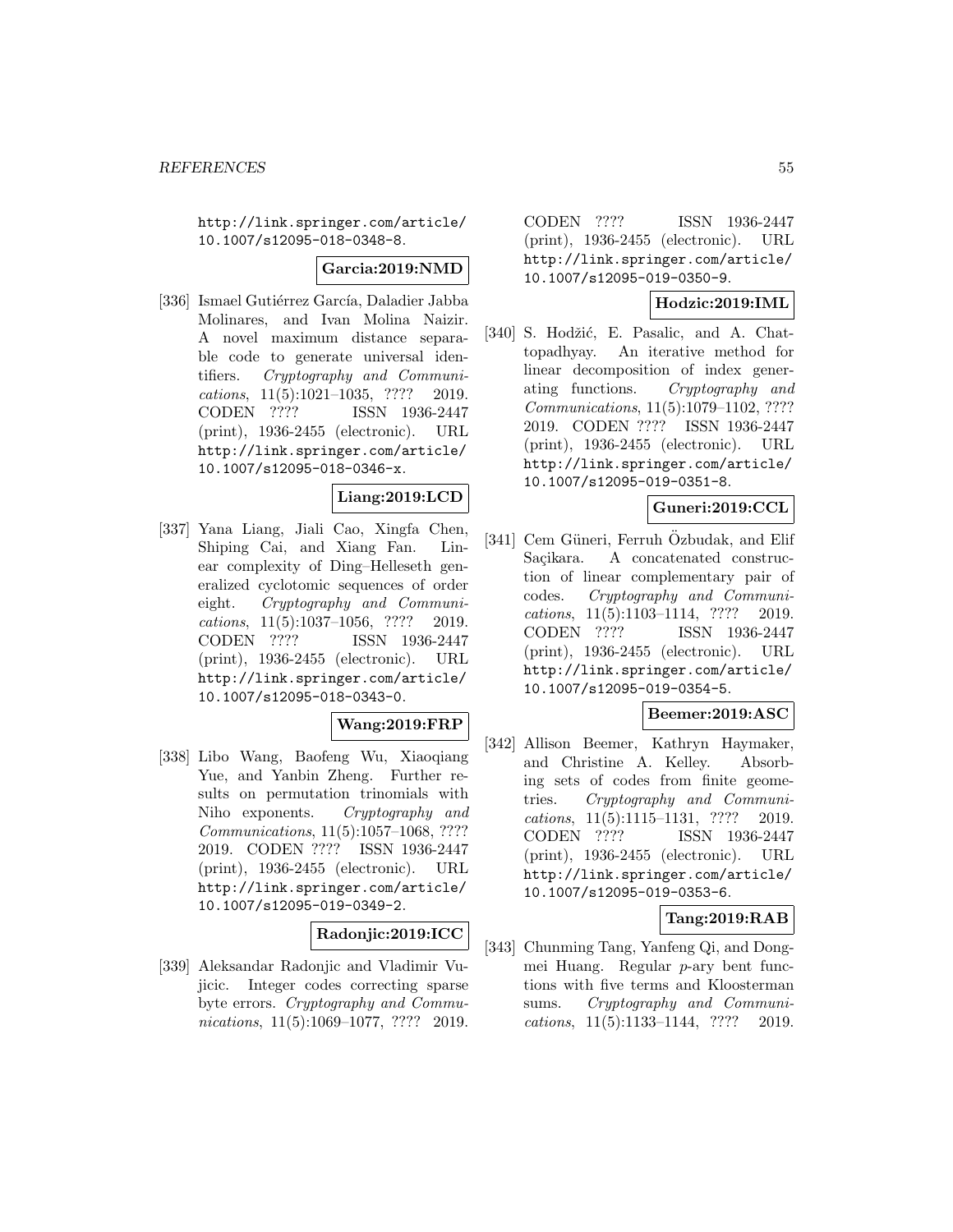CODEN ???? ISSN 1936-2447 (print), 1936-2455 (electronic). URL http://link.springer.com/article/ 10.1007/s12095-019-0355-4.

### **Budaghyan:2019:ESI**

[344] Lilya Budaghyan, Claude Carlet, and Tor Helleseth. Editorial: Special issue on Boolean functions and their applications 2018. Cryptography and Communications, 11(6):1145–1146, November 2019. CODEN ???? ISSN 1936-2447 (print), 1936-2455 (electronic). URL http: //link.springer.com/article/10. 1007/s12095-019-00409-y; https: //link.springer.com/content/pdf/ 10.1007/s12095-019-00409-y.pdf.

# **Canteaut:2019:IGB**

[345] Anne Canteaut, Léo Perrin, and Shizhu Tian. If a generalised butterfly is APN then it operates on 6 bits. Cryptography and Communications, 11(6):1147–1164, November 2019. CODEN ???? ISSN 1936-2447 (print), 1936-2455 (electronic). URL http://link.springer.com/article/ 10.1007/s12095-019-00361-x.

#### **Kaleyski:2019:CAF**

[346] Nikolay S. Kaleyski. Changing APN functions at two points. Cryptography and Communications, 11(6):1165– 1184, November 2019. CODEN ???? ISSN 1936-2447 (print), 1936-2455 (electronic). URL http://link.springer. com/article/10.1007/s12095-019- 00366-6.

#### **Tang:2019:FWA**

[347] Deng Tang and Jian Liu. A family of weightwise (almost) perfectly balanced boolean functions with optimal algebraic

immunity. Cryptography and Communications, 11(6):1185–1197, November 2019. CODEN ???? ISSN 1936-2447 (print), 1936-2455 (electronic). URL http://link.springer.com/article/ 10.1007/s12095-019-00374-6.

## **Hou:2019:CPT**

[348] Xiang dong Hou. On a class of permutation trinomials in characteristic 2. Cryptography and Communications, 11(6):1199–1210, November 2019. CODEN ???? ISSN 1936-2447 (print), 1936-2455 (electronic). URL http://link.springer.com/article/ 10.1007/s12095-018-0342-1.

### **Gravel:2019:USP**

[349] Claude Gravel, Daniel Panario, and David Thomson. Unicyclic strong permutations. Cryptography and Communications, 11(6):1211–1231, November 2019. CODEN ???? ISSN 1936-2447 (print), 1936-2455 (electronic). URL http://link.springer.com/article/ 10.1007/s12095-019-00384-4.

## **Meidl:2019:GBF**

[350] Wilfried Meidl and Alexander Pott. Generalized bent functions into  $\mathbf{Z}_{p^k}$ from the partial spread and the Maiorana–McFarland class. Cryptography and Communications, 11(6):1233– 1245, November 2019. CODEN ???? ISSN 1936-2447 (print), 1936-2455 (electronic). URL http://link.springer. com/article/10.1007/s12095-019- 00370-w.

#### **Mesnager:2019:MCT**

[351] Sihem Mesnager, Constanza Riera, and Pantelimon Stanica. Multiple characters transforms and generalized Boolean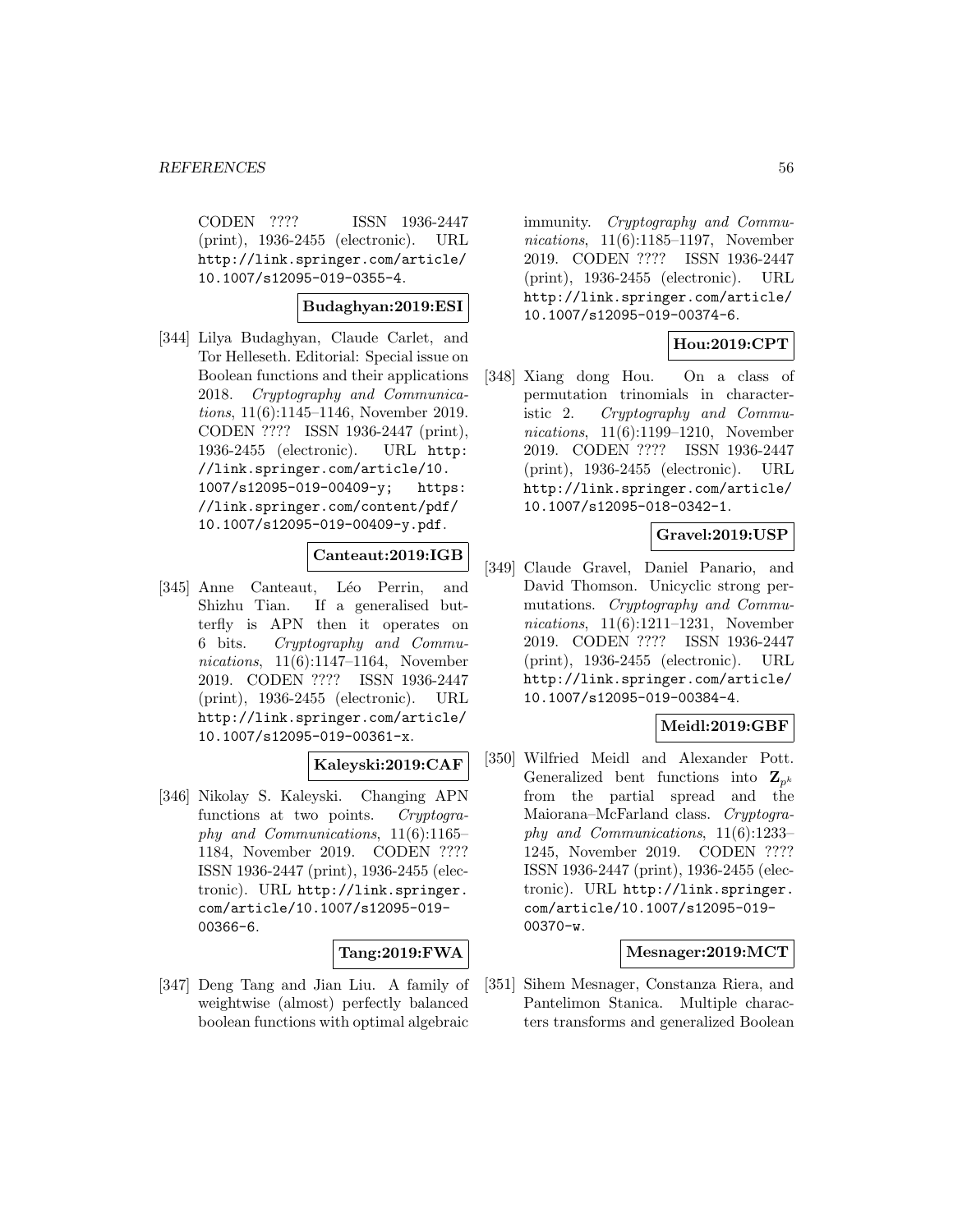functions. Cryptography and Communications, 11(6):1247–1260, November 2019. CODEN ???? ISSN 1936-2447 (print), 1936-2455 (electronic). URL http://link.springer.com/article/ 10.1007/s12095-019-00383-5.

**Luo:2019:SNC**

[352] Gaojun Luo, Xiwang Cao, and Sihem Mesnager. Several new classes of selfdual bent functions derived from involutions. Cryptography and Communications, 11(6):1261–1273, November 2019. CODEN ???? ISSN 1936-2447 (print), 1936-2455 (electronic). URL http://link.springer.com/article/ 10.1007/s12095-019-00371-9.

### **Cepak:2019:FLT**

[353] N. Cepak, E. Pasalic, and A. Muratović-Ribić. Frobenius linear translators giving rise to new infinite classes of permutations and bent functions. Cryptography and Communications, 11(6):1275–1295, November 2019. CODEN ???? ISSN 1936-2447 (print), 1936-2455 (electronic). URL http://link.springer.com/article/ 10.1007/s12095-019-00395-1.

#### **Ozbudak:2019:SRG**

[354] Ferruh Özbudak and RumI MelIh Pelen. Strongly regular graphs arising from non-weakly regular bent functions. Cryptography and Communications, 11(6):1297–1306, November 2019. CODEN ???? ISSN 1936-2447 (print), 1936-2455 (electronic). URL http://link.springer.com/article/ 10.1007/s12095-019-00394-2.

### **Cesarz:2019:ISR**

[355] Patrick G. Cesarz and Robert S. Coulter. Image sets with regularity of dif-

ferences. Cryptography and Communications, 11(6):1307–1337, November 2019. CODEN ???? ISSN 1936-2447 (print), 1936-2455 (electronic). URL http://link.springer.com/article/ 10.1007/s12095-019-00358-6.

### **Brandao:2019:UBM**

[356] Luís T. A. N. Brandão, Çagdas Çalik, Meltem Sönmez Turan, and René Peralta. Upper bounds on the multiplicative complexity of symmetric Boolean functions. Cryptography and Communications, 11(6):1339–1362, November 2019. CODEN ???? ISSN 1936-2447 (print), 1936-2455 (electronic). URL http://link.springer.com/article/ 10.1007/s12095-019-00377-3.

# **Gao:2020:ASQ**

[357] Yun Gao, Weijun Fang, and Fang-Wei Fu. On the algebraic structure of quasi-cyclic codes of index  $1\frac{1}{2}$ .  $1\frac{1}{2}$ . Cryptography and Communi-<br>cations, 12(1):1–18, January 2020. January 2020. CODEN ???? ISSN 1936-2447 (print), 1936-2455 (electronic). URL http://link.springer.com/article/ 10.1007/s12095-019-0352-7.

### **Mesnager:2020:MTW**

[358] Sihem Mesnager, Kwang Ho Kim, Junyop Choe, and Chunming Tang. On the Menezes–Teske–Weng conjecture. Cryptography and Communications, 12(1):19–27, January 2020. CODEN ???? ISSN 1936-2447 (print), 1936-2455 (electronic). URL http://link.springer.com/article/ 10.1007/s12095-019-00359-5.

## **Shi:2020:PII**

[359] Zexia Shi and Fang-Wei Fu. The primitive idempotents of irreducible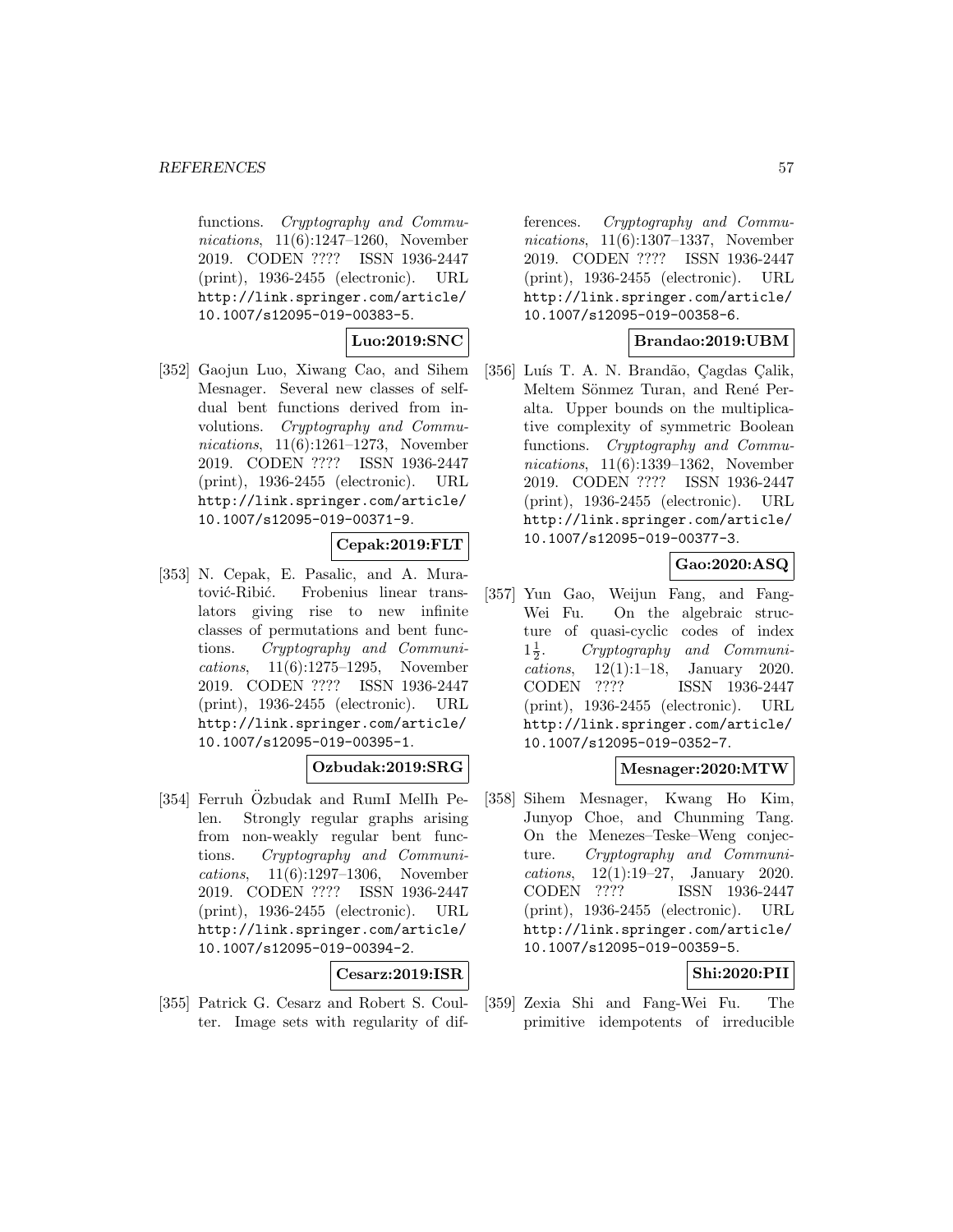constacyclic codes and LCD cyclic codes. Cryptography and Communications, 12(1):29–52, January 2020. CODEN ???? ISSN 1936-2447 (print), 1936-2455 (electronic). URL http://link.springer.com/article/ 10.1007/s12095-019-00362-w.

### **Shi:2020:SDL**

[360] Minjia Shi, Hongwei Zhu, Liqin Qian, Lin Sok, and Patrick Solé. On selfdual and LCD double circulant and double negacirculant codes over  $\mathbf{F}_q$  + u**F**q. Cryptography and Communications, 12(1):53–70, January 2020. CODEN ???? ISSN 1936-2447 (print), 1936-2455 (electronic). URL http://link.springer.com/article/ 10.1007/s12095-019-00363-9.

#### **Milshtein:2020:NTE**

[361] Moshe Milshtein. A new twoerror-correcting binary code of length 16. Cryptography and Communications, 12(1):71–75, January 2020. CODEN ???? ISSN 1936-2447 (print), 1936-2455 (electronic). URL http://link.springer.com/article/ 10.1007/s12095-019-00365-7.

#### **Tang:2020:NLB**

[362] Deng Tang, Haode Yan, Zhengchun Zhou, and Xiaosong Zhang. A new lower bound on the second-order nonlinearity of a class of monomial bent functions. Cryptography and Communications, 12(1):77–83, January 2020. CODEN ???? ISSN 1936-2447 (print), 1936-2455 (electronic). URL http://link.springer.com/article/ 10.1007/s12095-019-00360-y.

#### **Budaghyan:2020:RBC**

[363] L. Budaghyan, Marco Calderini, and I. Villa. On relations between CCZand EA-equivalences. Cryptography and Communications, 12(1):85–100, January 2020. CODEN ???? ISSN 1936-2447 (print), 1936-2455 (electronic). URL http://link.springer.com/article/ 10.1007/s12095-019-00367-5.

#### **Alahmadi:2020:CDM**

[364] Adel Alahmadi, Cem Güneri, Buket Ozkaya, Hatoon Shoaib, and Patrick ¨ Solé. On complementary dual multinegacirculant codes. Cryptography and Communications, 12(1):101–113, January 2020. CODEN ???? ISSN 1936-2447 (print), 1936-2455 (electronic). URL http://link.springer. com/article/10.1007/s12095-019- 00364-8.

#### **Roy:2020:FSS**

[365] Suman Roy and Srinivasan Krishnaswamy. On the frequency of symbols in sequences generated by nonlinear feedforward generators. Cryptography and Communications, 12(1): 115–126, January 2020. CODEN ???? ISSN 1936-2447 (print), 1936-2455 (electronic). URL http://link.springer. com/article/10.1007/s12095-019- 00379-1.

#### **Dougherty:2020:QBC**

[366] Steven T. Dougherty, Joseph Gildea, and Abidin Kaya. Quadruple bordered constructions of self-dual codes from group rings. Cryptography and Communications,  $12(1):127-146$ , January 2020. CODEN ???? ISSN 1936-2447 (print), 1936-2455 (electronic). URL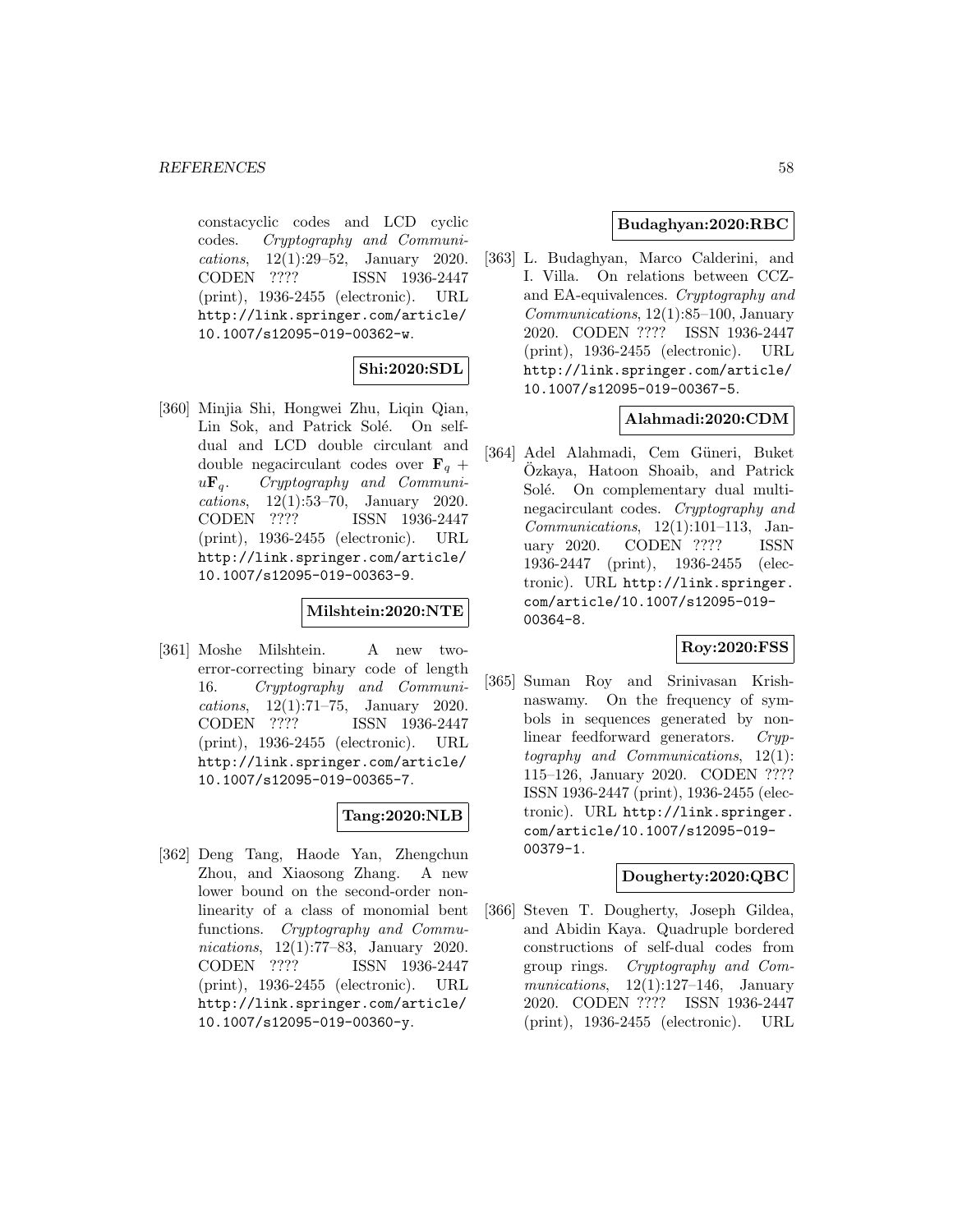http://link.springer.com/article/ 10.1007/s12095-019-00380-8.

# **Li:2020:DDP**

[367] Fengwei Li, Qin Yue, and Yansheng Wu. Designed distances and parameters of new LCD BCH codes over finite fields. Cryptography and Communications,  $12(1):147-163$ , January 2020. CODEN ???? ISSN 1936-2447 (print), 1936-2455 (electronic). URL http://link.springer.com/article/ 10.1007/s12095-019-00385-3.

## **Niu:2020:NCI**

[368] Tailin Niu, Kangquan Li, Longjiang Qu, and Qiang Wang. New constructions of involutions over finite fields. Cryptography and Communications, 12(2):165–185, March 2020. CODEN ???? ISSN 1936-2447 (print), 1936-2455 (electronic). URL http://link.springer.com/article/ 10.1007/s12095-019-00386-2.

#### **Guo:2020:FNB**

[369] Guanmin Guo, Ruihu Li, Yang Liu, and Junli Wang. A family of negacyclic BCH codes of length  $n =$  $\frac{q^{2m}-1}{2}.$ <sup>2</sup> . Cryptography and Communications, 12(2):187–203, March 2020. CODEN ???? ISSN 1936-2447 (print), 1936-2455 (electronic). URL http://link.springer.com/article/ 10.1007/s12095-019-00387-1.

## **Shuai:2020:DUC**

[370] Li Shuai, Lina Wang, Li Miao, and Xianwei Zhou. Differential uniformity of the composition of two functions. Cryptography and Communications, 12(2):205–220, March 2020. CODEN ???? ISSN 1936-2447

(print), 1936-2455 (electronic). URL http://link.springer.com/article/ 10.1007/s12095-019-00382-6.

## **Radonjic:2020:ICC**

[371] Aleksandar Radonjic and Vladimir Vujicic. Integer codes correcting burst asymmetric within a byte and double asymmetric errors. Cryptography and Communications, 12(2):221–230, March 2020. CODEN ???? ISSN 1936-2447 (print), 1936-2455 (electronic). URL http://link.springer.com/article/ 10.1007/s12095-019-00388-0. See correction [372].

## **Radonjic:2020:CIC**

[372] Aleksandar Radonjic and Vladimir Vujicic. Correction to: Integer codes correcting burst asymmetric errors within a byte and double asymmetric errors. Cryptography and Communications, 12 (2):231, March 2020. CODEN ???? ISSN 1936-2447 (print), 1936-2455 (electronic). URL http://link.springer. com/article/10.1007/s12095-019- 00398-y; http://link.springer. com/content/pdf/10.1007/s12095- 019-00398-y.pdf. See [371].

## **Wang:2020:CSN**

[373] Zhongxiao Wang, Qunxiong Zheng, and Wenfeng Qi. The cycle structure of NFSR $(f^d)$  and its applications. Cryptography and Communications, 12(2):233–252, March 2020. CODEN ???? ISSN 1936-2447 (print), 1936-2455 (electronic). URL http://link.springer.com/article/ 10.1007/s12095-019-00392-4.

## **Yao:2020:MZZ**

[374] Ting Yao and Shixin Zhu.  $\mathbf{Z}_n \mathbf{Z}_{n^s}$ additive cyclic codes are asymptoti-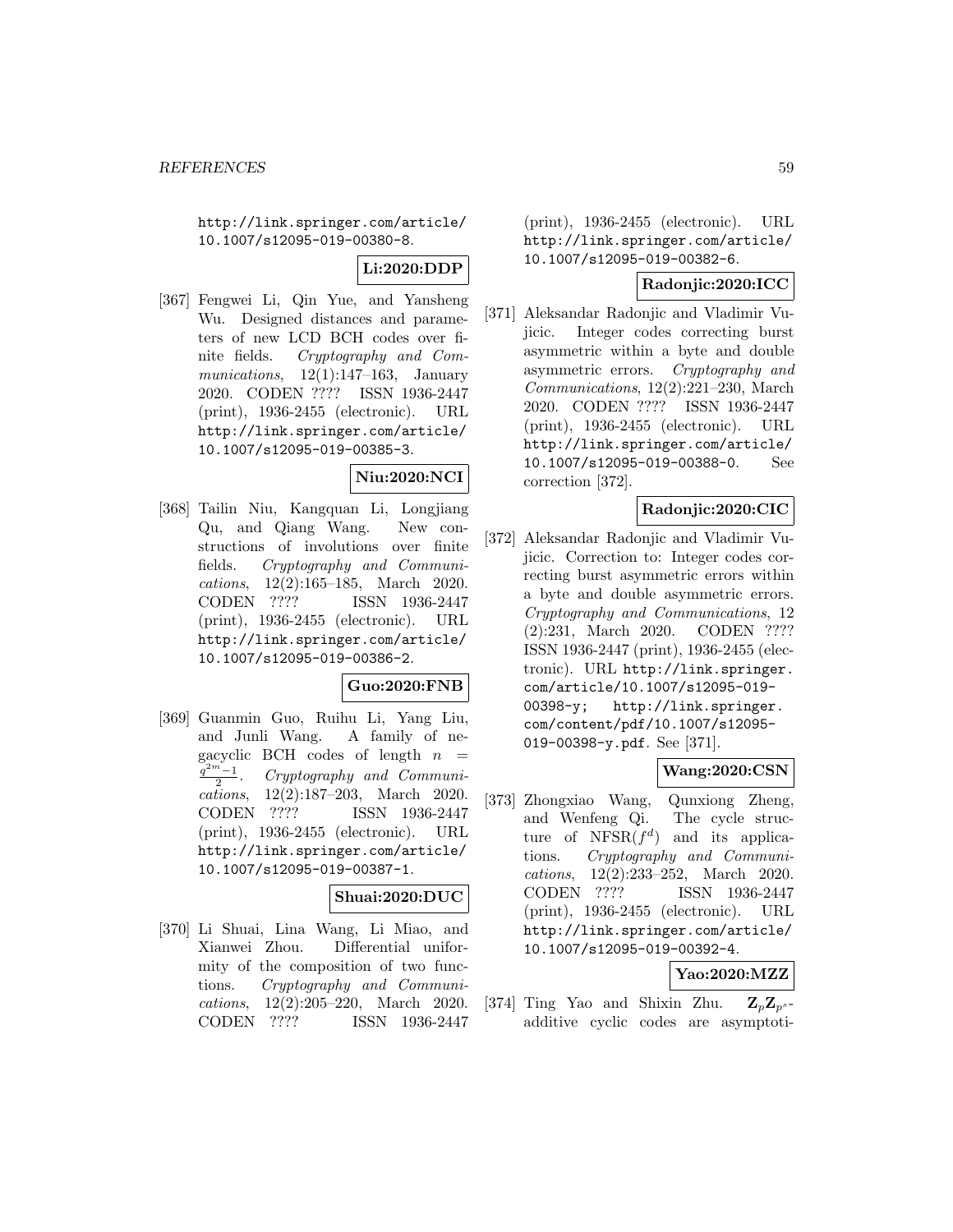#### *REFERENCES* 60

cally good. Cryptography and Communications, 12(2):253–264, March 2020. CODEN ???? ISSN 1936-2447 (print), 1936-2455 (electronic). URL http://link.springer.com/article/ 10.1007/s12095-019-00397-z.

**Sun:2020:CCB**

[375] Zhonghua Sun, Shixin Zhu, and Liqi Wang. A class of constacyclic BCH codes. Cryptography and Communications, 12(2):265–284, March 2020. CODEN ???? ISSN 1936-2447 (print), 1936-2455 (electronic). URL http://link.springer.com/article/ 10.1007/s12095-019-00401-6.

#### **Araya:2020:MWB**

[376] Makoto Araya and Masaaki Harada. On the minimum weights of binary linear complementary dual codes. Cryptography and Communications, 12(2): 285–300, March 2020. CODEN ???? ISSN 1936-2447 (print), 1936-2455 (electronic). URL http://link.springer. com/article/10.1007/s12095-019- 00402-5.

#### **Cao:2020:CCS**

[377] Yuan Cao and Yonglin Cao. Complete classification for simple root cyclic codes over the local ring  $\mathbf{Z}_4[v]/\langle v^2 + 2v \rangle$ . Cryptography and Communi-Cryptography and Communications, 12(2):301–319, March 2020. CODEN ???? ISSN 1936-2447 (print), 1936-2455 (electronic). URL http://link.springer.com/article/ 10.1007/s12095-019-00403-4.

#### **Helleseth:2020:ESI**

[378] Tor Helleseth, Wai Ho Mow, and Zhengchun Zhou. Editorial: Special issue on sequences and their applications 2018. Cryptography and Communications, 12(3):321–323, May 2020. CODEN ???? ISSN 1936- 2447 (print), 1936-2455 (electronic). URL https://link.springer.com/ article/10.1007/s12095-020-00433- 3.

#### **Zhang:2020:PZC**

[379] Dan Zhang, Matthew Geoffrey Parker, and Tor Helleseth. Polyphase zero correlation zone sequences from generalised bent functions. Cryptography and Communications, 12(3):325–335, May 2020. CODEN ???? ISSN 1936- 2447 (print), 1936-2455 (electronic). URL https://link.springer.com/ article/10.1007/s12095-019-00413- 2.

# **Krengel:2020:OCP**

[380] Evgeny Krengel. One construction of perfect ternary sequences. Cryptography and Communications, 12(3):337–347, May 2020. CODEN ???? ISSN 1936- 2447 (print), 1936-2455 (electronic). URL https://link.springer.com/ article/10.1007/s12095-019-00414- 1.

## **Zhou:2020:TCQ**

[381] Yajing Zhou, Zhengchun Zhou, and Yong Wang. Two constructions for 16- QAM complementary sequence sets with non-power-of-two length. Cryptography and Communications, 12(3):349–362, May 2020. CODEN ???? ISSN 1936- 2447 (print), 1936-2455 (electronic). URL https://link.springer.com/ article/10.1007/s12095-019-00406- 1.

#### **Yang:2020:NQS**

[382] Yang Yang and Chunlei Li. New quaternary sequences with optimal odd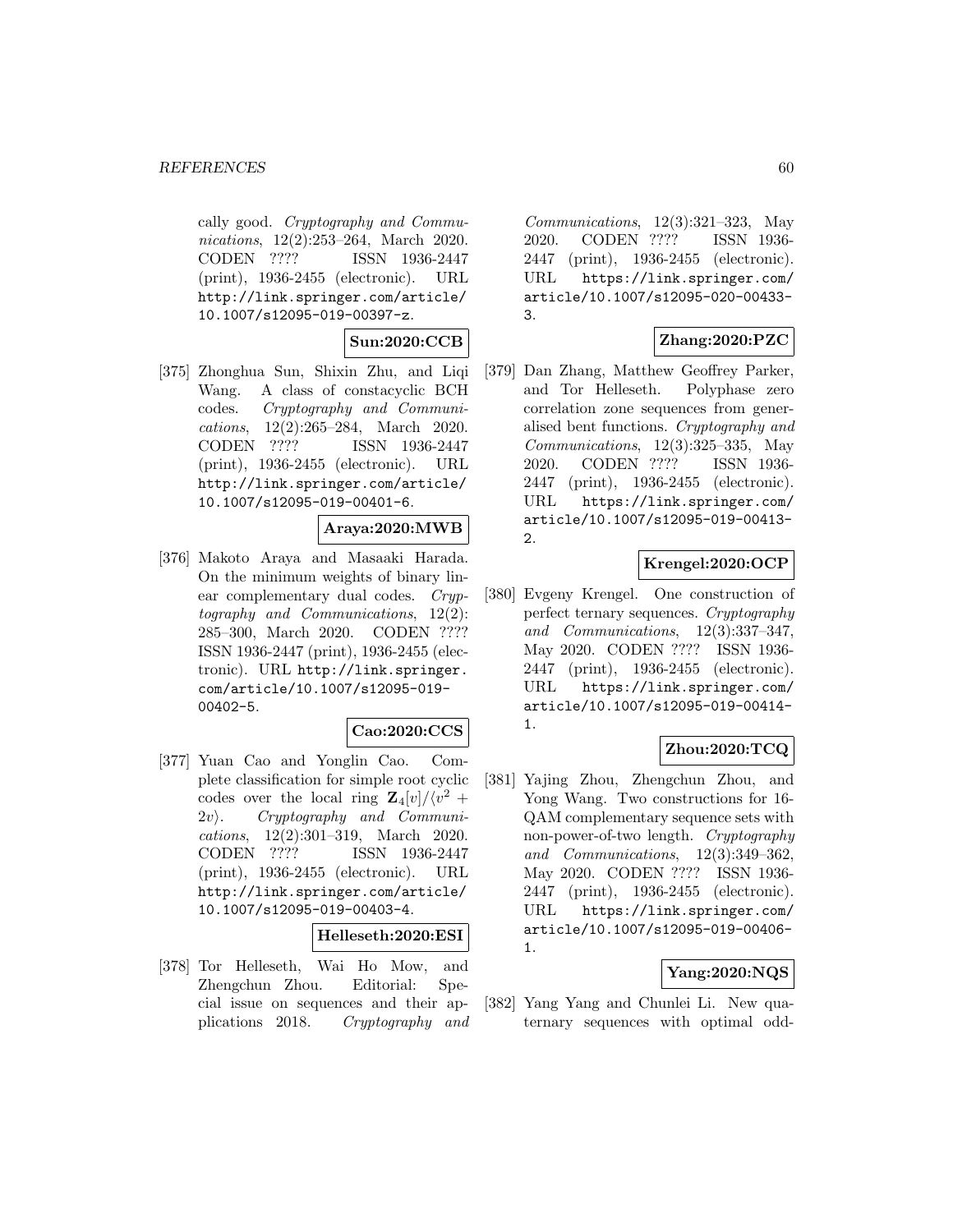periodic autocorrelation magnitude. Cryptography and Communications, 12 (3):363–374, May 2020. CODEN ???? ISSN 1936-2447 (print), 1936-2455 (electronic). URL https://link.springer. com/article/10.1007/s12095-019- 00407-0.

### **Tang:2020:NMB**

[383] Deng Tang and Xia Li. A note on the minimal binary linear code. Cryptography and Communications, 12(3): 375–388, May 2020. CODEN ???? ISSN 1936-2447 (print), 1936-2455 (electronic). URL https://link.springer. com/article/10.1007/s12095-019- 00412-3.

### **Gomez-Perez:2020:LFS**

[384] Domingo Gómez-Pérez, Ana I. Gómez, and Andrew Tirkel. Large families of sequences for CDMA, frequency hopping, and UWB. Cryptography and Communications, 12(3):389–403, May 2020. CODEN ???? ISSN 1936- 2447 (print), 1936-2455 (electronic). URL https://link.springer.com/ article/10.1007/s12095-019-00399 x.

#### **Han:2020:DSF**

[385] Hongyu Han, Sheng Zhang, and Xing Liu. Decimated m-sequences families with optimal partial Hamming correlation. Cryptography and  $Communications, 12(3):405-413, May$ 2020. CODEN ???? ISSN 1936- 2447 (print), 1936-2455 (electronic). URL https://link.springer.com/ article/10.1007/s12095-019-00400- 7.

## **Sun:2020:TMO**

[386] Zhimin Sun, Xiangyong Zeng, and Da Lin. On the N-th maximum order complexity and the expansion complexity of a Rudin–Shapirolike sequence. Cryptography and  $Communications, 12(3):415-426, May$ 2020. CODEN ???? ISSN 1936- 2447 (print), 1936-2455 (electronic). URL https://link.springer.com/ article/10.1007/s12095-019-00396- 0.

#### **Li:2020:TCB**

[387] Chunlei Li and Yang Yang. On three conjectures of binary sequences with low odd-periodic autocorrelation. Cryptography and Communications, 12(3): 427–442, May 2020. CODEN ???? ISSN 1936-2447 (print), 1936-2455 (electronic). URL https://link.springer. com/article/10.1007/s12095-019- 00393-3.

### **Shi:2020:OWT**

[388] Minjia Shi, Chenchen Wang, and Yaoqiang Chang. One-weight and twoweight  $\mathbf{Z}_2 \mathbf{Z}_2[u, v]$  -additive codes. Cryptography and Communications, 12(3): 443–454, May 2020. CODEN ???? ISSN 1936-2447 (print), 1936-2455 (electronic). URL https://link.springer. com/article/10.1007/s12095-019- 00391-5.

#### **Mesnager:2020:GHB**

[389] Sihem Mesnager. On generalized hyperbent functions. Cryptography and Communications, 12(3):455–468, May 2020. CODEN ???? ISSN 1936- 2447 (print), 1936-2455 (electronic). URL https://link.springer.com/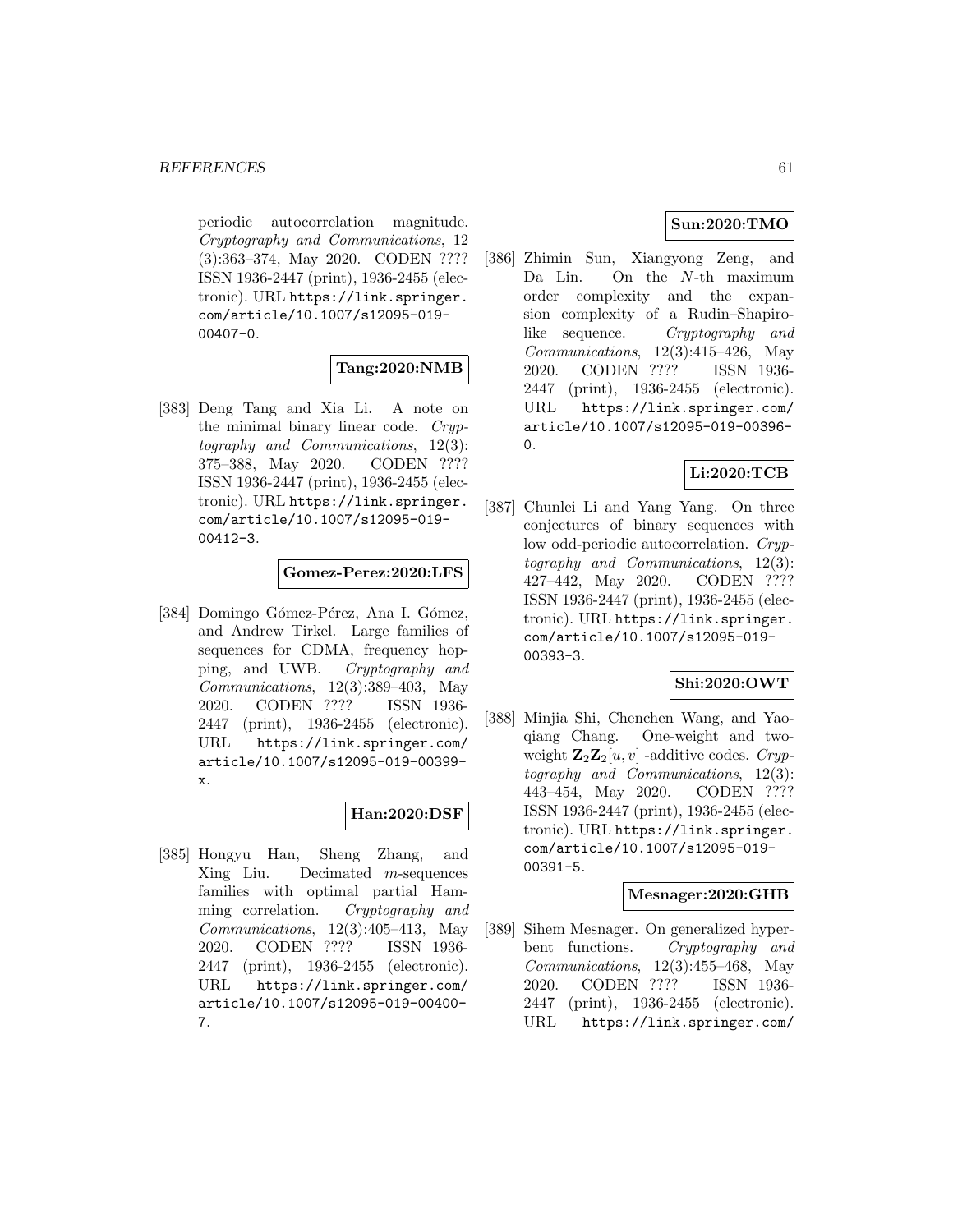article/10.1007/s12095-019-00390- 6.

# **Li:2020:DCP**

[390] Shuxing Li and Alexander Pott. A direct construction of primitive formally dual pairs having subsets with unequal sizes. Cryptography and Communications, 12(3):469–483, May 2020. CODEN ???? ISSN 1936- 2447 (print), 1936-2455 (electronic). URL https://link.springer.com/ article/10.1007/s12095-019-00389 z.

### **Zhou:2020:FHS**

[391] Limengnan Zhou, Hongyu Han, and Xing Liu. Frequency-hopping sequence sets with no-hit-zone through Cartesian product. Cryptography and  $Communications, 12(3):485-497, May$ 2020. CODEN ???? ISSN 1936- 2447 (print), 1936-2455 (electronic). URL https://link.springer.com/ article/10.1007/s12095-019-00381- 7.

#### **Egan:2020:PTF**

[392] Malcolm Egan. Properties of tight frames that are regular schemes. Cryptography and Communications, 12(3): 499–510, May 2020. CODEN ???? ISSN 1936-2447 (print), 1936-2455 (electronic). URL https://link.springer. com/article/10.1007/s12095-019- 00378-2.

## **Wu:2020:BTS**

[393] Yansheng Wu, Qin Yue, and Xiaomeng Zhu. Binary and ternary sequences with a few cross correlations. Cryptography and Communications, 12(3):511–525, May 2020. CODEN ???? ISSN 1936- 2447 (print), 1936-2455 (electronic).

URL https://link.springer.com/ article/10.1007/s12095-019-00376- 4.

### **Budaghyan:2020:PAB**

[394] Lilya Budaghyan, Nikolay S. Kaleyski, and Pantelimon Stanica. Partially APN Boolean functions and classes of functions that are not APN infinitely often. Cryptography and Communications, 12(3):527–545, May 2020. CODEN ???? ISSN 1936- 2447 (print), 1936-2455 (electronic). URL https://link.springer.com/ article/10.1007/s12095-019-00372- 8.

#### **Cao:2020:TDC**

[395] Xiwang Cao, Gaojun Luo, and Guangkui Xu. Three deterministic constructions of compressed sensing matrices with low coherence. Cryptography and Communications, 12(3):547–558, May 2020. CODEN ???? ISSN 1936- 2447 (print), 1936-2455 (electronic). URL https://link.springer.com/ article/10.1007/s12095-019-00375- 5.

## **Li:2020:FDO**

[396] Xia Li, Cuiling Fan, and Xiaoni Du. A family of distance-optimal minimal linear codes with flexible parameters. Cryptography and Communications, 12 (3):559–567, May 2020. CODEN ???? ISSN 1936-2447 (print), 1936-2455 (electronic). URL https://link.springer. com/article/10.1007/s12095-019- 00373-7.

#### **Li:2020:CES**

[397] Chengju Li, Qin Yue, and Wei Peng. A class of exponential sums and sequence families. Cryptography and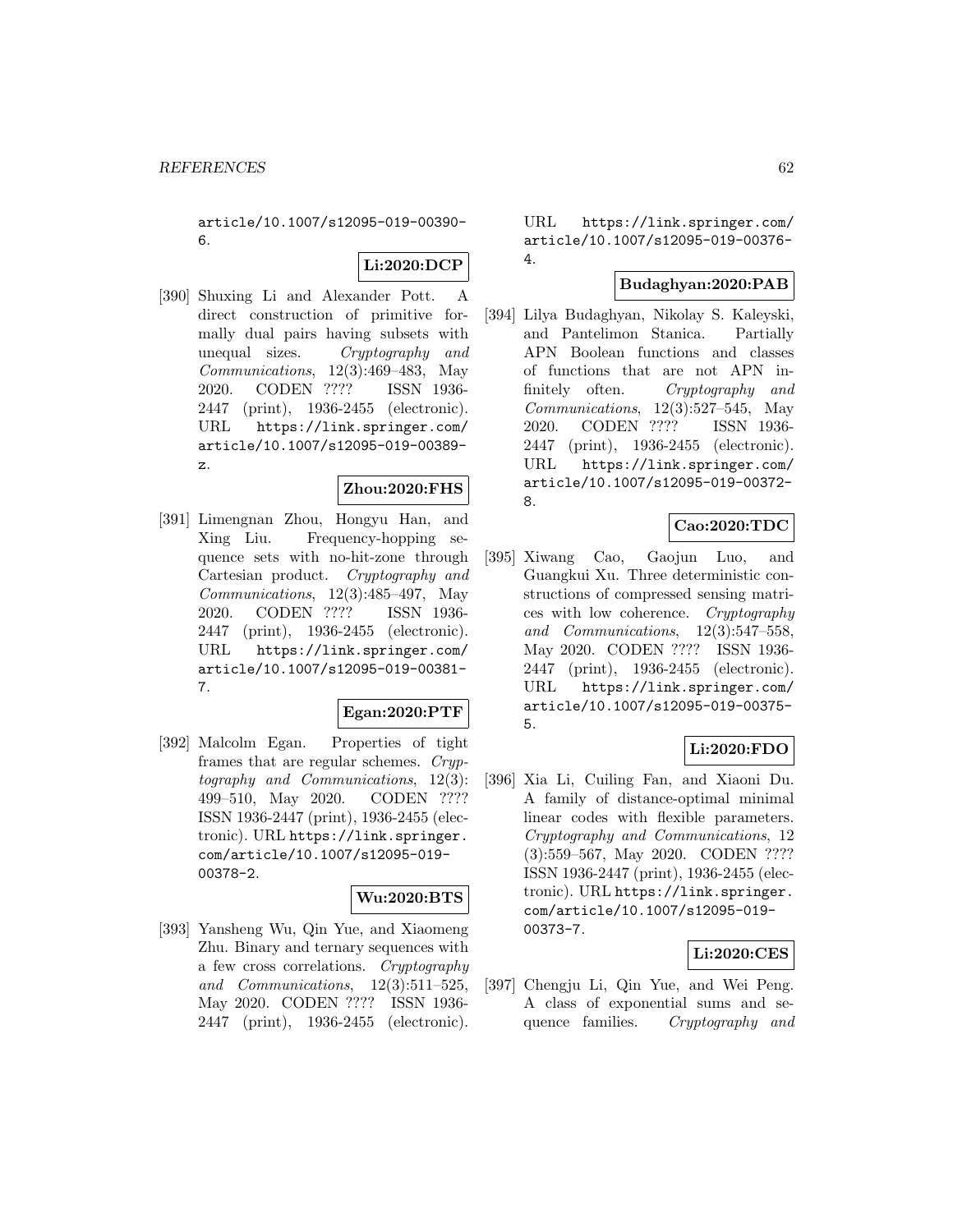Communications, 12(3):569–584, May 2020. CODEN ???? ISSN 1936- 2447 (print), 1936-2455 (electronic). URL https://link.springer.com/ article/10.1007/s12095-019-00368- 4.

#### **Wang:2020:FSC**

[398] Zilong Wang, Jinjin Chai, and Guang Gong. The Fourier spectral characterization for the correlation-immune functions over  $\mathbf{F}_p$ . Cryptography and Communications, 12(3):585–595, May 2020. CODEN ???? ISSN 1936- 2447 (print), 1936-2455 (electronic). URL https://link.springer.com/ article/10.1007/s12095-019-00369- 3.

### **Srikanth:2020:CSA**

[399] Ch. Srikanth. Certain sequence of arithmetic progressions and a new key sharing method. Cryptography and Communications, 12(3):597–612, May 2020. CODEN ???? ISSN 1936- 2447 (print), 1936-2455 (electronic). URL https://link.springer.com/ article/10.1007/s12095-019-00416 z.

### **Benerjee:2020:NUF**

[400] Krishna Gopal Benerjee and Manish K. Gupta. On non-uniform flower codes. Cryptography and Communications, 12(3):613–643, May 2020. CODEN ???? ISSN 1936- 2447 (print), 1936-2455 (electronic). URL https://link.springer.com/ article/10.1007/s12095-020-00430- 6.

#### **Liu:2020:NGH**

[401] Zihui Liu and Jinliang Wang. Notes on generalized Hamming weights of some classes of binary codes. Cryptography and Communications, 12(4):645–657, July 2020. CODEN ???? ISSN 1936- 2447 (print), 1936-2455 (electronic). URL https://link.springer.com/ article/10.1007/s12095-019-00404- 3.

### **Mesnager:2020:NRZ**

[402] Sihem Mesnager, Kwang Ho Kim, and Myong Song Jo. On the number of the rational zeros of linearized polynomials and the second-order nonlinearity of cubic Boolean functions. Cryptography and Communications, 12(4):659–674, July 2020. CODEN ???? ISSN 1936- 2447 (print), 1936-2455 (electronic). URL https://link.springer.com/ article/10.1007/s12095-019-00410- 5.

### **Sun:2020:ACC**

[403] Yuhua Sun, Tongjiang Yan, and Lianhai Wang. The 2-adic complexity of a class of binary sequences with optimal autocorrelation magnitude. Cryptography and Communications, 12(4):675–683, July 2020. CODEN ???? ISSN 1936- 2447 (print), 1936-2455 (electronic). URL https://link.springer.com/ article/10.1007/s12095-019-00411- 4.

#### **Beierle:2020:DZS**

[404] Christof Beierle, Alex Biryukov, and Aleksei Udovenko. On degree-d zerosum sets of full rank. Cryptography and Communications, 12(4):685–710, July 2020. CODEN ???? ISSN 1936- 2447 (print), 1936-2455 (electronic). URL https://link.springer.com/ article/10.1007/s12095-019-00415- 0.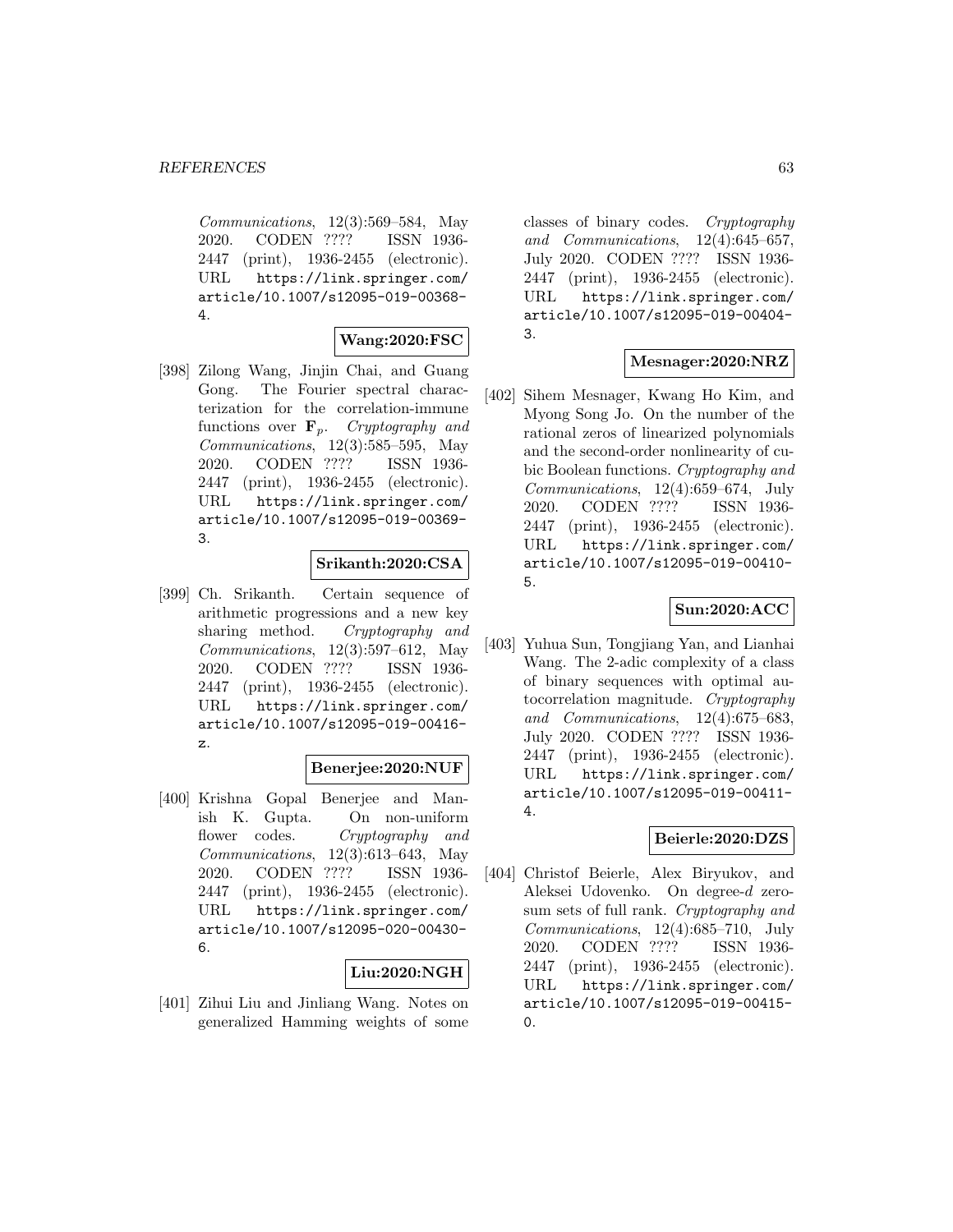### **Singh:2020:SSQ**

[405] Jasvinder Singh, Manish Gupta, and Jaskarn Singh Bhullar. On the search of smallest QC-LDPC code with girth six and eight. Cryptography and Communications, 12(4):711–723, July 2020. CODEN ???? ISSN 1936- 2447 (print), 1936-2455 (electronic). URL https://link.springer.com/ article/10.1007/s12095-019-00405- 2.

### **Zhao:2020:ALC**

[406] Lu Zhao. About the linear complexity of quaternary sequences with even length. Cryptography and Communications, 12(4):725–741, July 2020. CODEN ???? ISSN 1936- 2447 (print), 1936-2455 (electronic). URL https://link.springer.com/ article/10.1007/s12095-019-00419 w.

#### **Pang:2020:SNB**

[407] Binbin Pang, Shixin Zhu, and Xiaoshan Kai. Some new bounds on LCD codes over finite fields. Cryptography and Communications, 12(4):743–755, July 2020. CODEN ???? ISSN 1936- 2447 (print), 1936-2455 (electronic). URL https://link.springer.com/ article/10.1007/s12095-019-00417 y.

#### **Armario:2020:ASD**

[408] J. A. Armario and D. L. Flannery. Almost supplementary difference sets and quaternary sequences with optimal autocorrelation. Cryptography and Communications, 12(4):757–768, July 2020. CODEN ???? ISSN 1936- 2447 (print), 1936-2455 (electronic).

URL https://link.springer.com/ article/10.1007/s12095-019-00418 x.

# **Gildea:2020:DBC**

[409] Joe Gildea, Rhian Taylor, and A. Tylyshchak. Double bordered constructions of selfdual codes from group rings over Frobenius rings. Cryptography and Communications, 12(4):769–784, July 2020. CODEN ???? ISSN 1936- 2447 (print), 1936-2455 (electronic). URL https://link.springer.com/ article/10.1007/s12095-019-00420- 3.

### **Ortiz-Ubarri:2020:NAO**

[410] José Ortiz-Ubarri. New asymptotically optimal three-dimensional wavelength/space/time optical orthogonal codes for OCDMA systems. Cryptography and Communications, 12(4): 785–794, July 2020. CODEN ???? ISSN 1936-2447 (print), 1936-2455 (electronic). URL https://link.springer. com/article/10.1007/s12095-019- 00422-1.

## **Hu:2020:MDN**

[411] Liqin Hu and Keqin Feng. The minimum distance of new generalisations of the punctured binary Reed– Muller codes. Cryptography and Communications, 12(4):795–808, July 2020. CODEN ???? ISSN 1936- 2447 (print), 1936-2455 (electronic). URL https://link.springer.com/ article/10.1007/s12095-019-00421- 2.

#### **Mesnager:2020:S**

[412] Sihem Mesnager, Kwang Ho Kim, and Dae Song Go. Solving  $x + x^{2^l} + \cdots$  $x^{2^{ml}} = a$  over  $\mathbf{F}_{2^n}$ . Cryptography and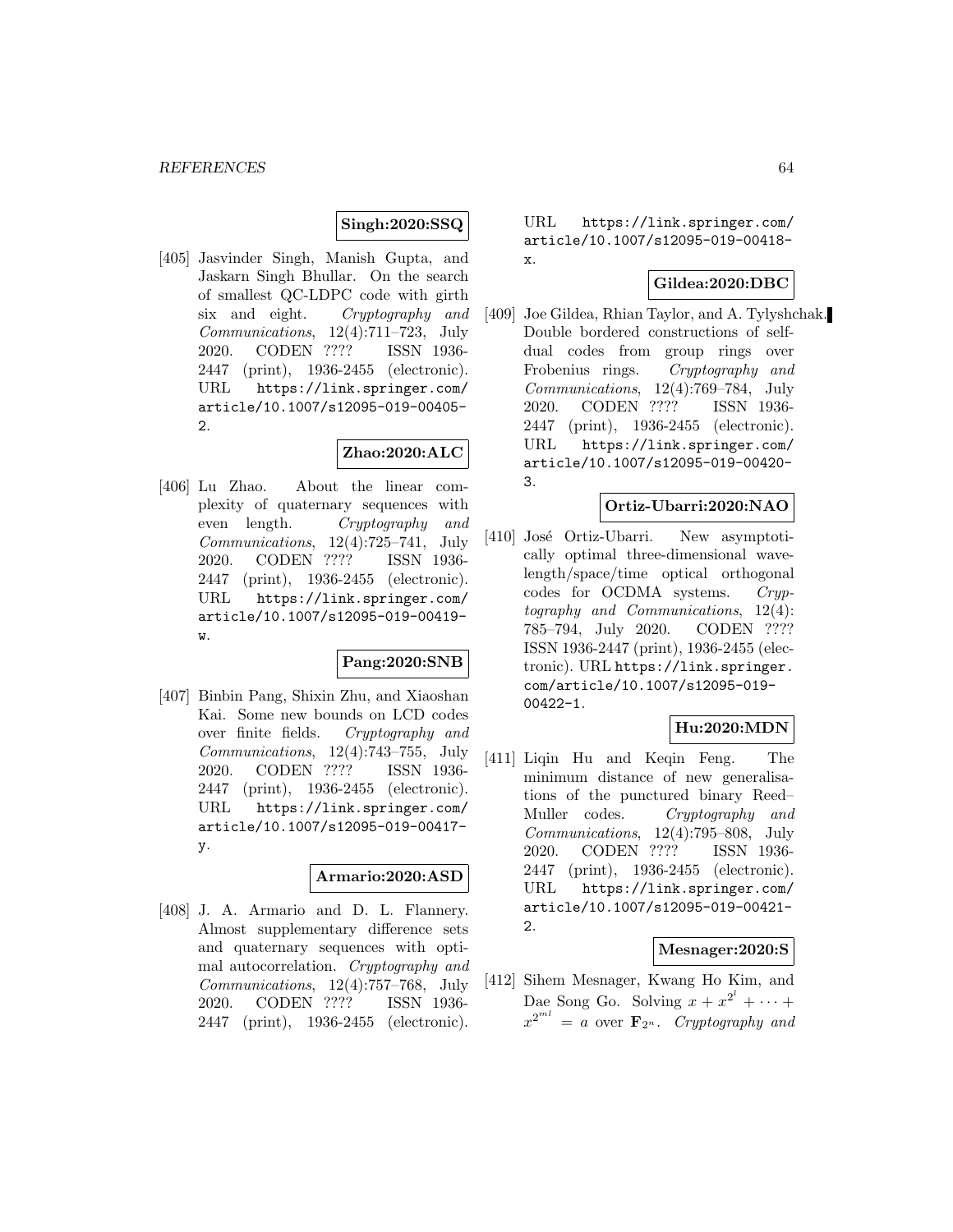Communications, 12(4):809–817, July 2020. CODEN ???? ISSN 1936- 2447 (print), 1936-2455 (electronic). URL https://link.springer.com/ article/10.1007/s12095-020-00425- 3.

**Budaghyan:2020:ESI**

[413] Lilya Budaghyan and Tor Helleseth. Editorial: Special issue on Boolean functions and their applications. Cryptography and Communications, 12(5):819–820, September 2020. CODEN ???? ISSN 1936- 2447 (print), 1936-2455 (electronic). URL https://link.springer.com/ article/10.1007/s12095-020-00454 y.

## **Calderini:2020:ECK**

[414] Marco Calderini. On the EA-classes of known APN functions in small dimensions. Cryptography and Communications, 12(5):821–840, September 2020. CODEN ???? ISSN 1936- 2447 (print), 1936-2455 (electronic). URL https://link.springer.com/ article/10.1007/s12095-020-00427- 1.

## **Felke:2020:MMS**

[415] Patrick Felke. The multivariate method strikes again: New power functions with low differential uniformity in odd characteristic. Cryptography and Communications, 12(5):841–857, September 2020. CODEN ???? ISSN 1936- 2447 (print), 1936-2455 (electronic). URL https://link.springer.com/ article/10.1007/s12095-020-00437 z.

### **Musukwa:2020:LSB**

[416] A. Musukwa and M. Sala. On the linear structures of balanced functions and quadratic APN functions. Cryptography and Communications, 12(5):859–880, September 2020. CODEN ???? ISSN 1936- 2447 (print), 1936-2455 (electronic). URL https://link.springer.com/ article/10.1007/s12095-020-00431- 5.

## **Kutsenko:2020:GAS**

[417] Aleksandr Kutsenko. The group of automorphisms of the set of self-dual bent functions. Cryptography and Communications, 12(5):881–898, September 2020. CODEN ???? ISSN 1936- 2447 (print), 1936-2455 (electronic). URL https://link.springer.com/ article/10.1007/s12095-020-00438 y.

#### **Cesmelioglu:2020:VBF**

[418] Ayça Çesmelioglu, Wilfried Meidl, and Alexander Pott. Vectorial bent functions in odd characteristic and their components. Cryptography and Communications, 12(5):899–912, September 2020. CODEN ???? ISSN 1936- 2447 (print), 1936-2455 (electronic). URL https://link.springer.com/ article/10.1007/s12095-020-00444- 0.

## **Kalayci:2020:PPF**

[419] Tekgül Kalayci, Henning Stichtenoth, and Alev Topuzoglu. Permutation polynomials and factorization. Cryptography and Communications, 12(5):913– 934, September 2020. CODEN ???? ISSN 1936-2447 (print), 1936-2455 (electronic). URL https://link.springer.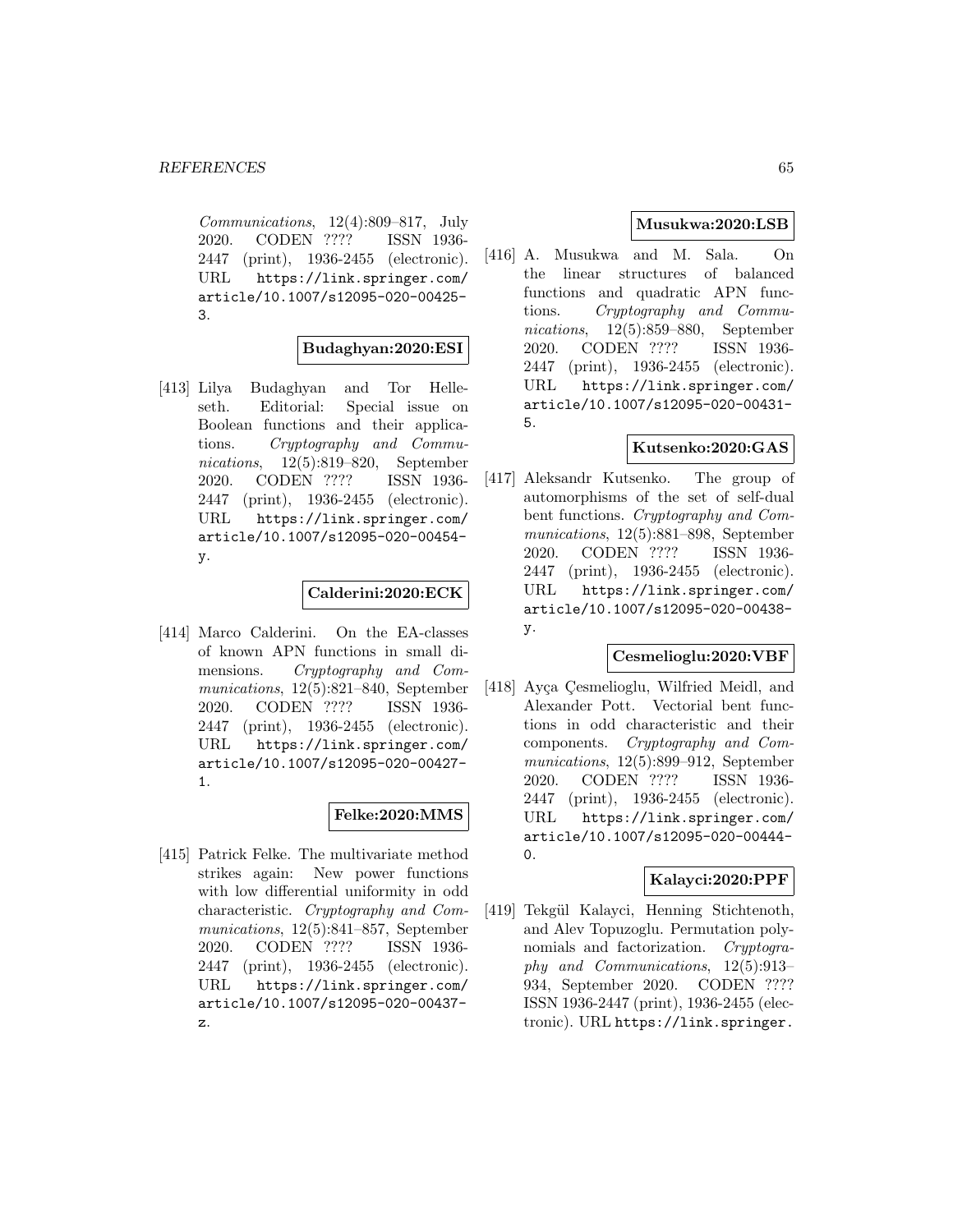com/article/10.1007/s12095-020- 00446-y.

#### **Calik:2020:BFM**

[420] Cagdas Calik, Meltem Sönmez Turan, and René Peralta. Boolean functions with multiplicative complexity 3 and 4. Cryptography and Communications, 12(5):935–946, September 2020. CODEN ???? ISSN 1936- 2447 (print), 1936-2455 (electronic). URL https://link.springer.com/ article/10.1007/s12095-020-00445 z.

### **Zajac:2020:CPS**

[421] Pavol Zajac and Matús Jókay. Cryptographic properties of small bijective S-boxes with respect to modular addition. Cryptography and Communications, 12(5):947–963, September 2020. CODEN ???? ISSN 1936- 2447 (print), 1936-2455 (electronic). URL https://link.springer.com/ article/10.1007/s12095-020-00447 x.

#### **Li:2020:RRP**

[422] Nian Li and Sihem Mesnager. Recent results and problems on constructions of linear codes from cryptographic functions. Cryptography and Communications, 12(5):965–986, September 2020. CODEN ???? ISSN 1936- 2447 (print), 1936-2455 (electronic). URL https://link.springer.com/ article/10.1007/s12095-020-00435- 1.

#### **Kadir:2020:DAG**

[423] Wrya K. Kadir and Chunlei Li. On decoding additive generalized twisted Gabidulin codes. Cryptography and Communications, 12(5):987–

1009, September 2020. CODEN ???? ISSN 1936-2447 (print), 1936-2455 (electronic). URL https://link.springer. com/article/10.1007/s12095-020- 00449-9.

### **Ding:2020:CDS**

[424] Cunsheng Ding and Chunming Tang. Combinatorial t-designs from special functions. Cryptography and Communications, 12(5):1011–1033, September 2020. CODEN ???? ISSN 1936- 2447 (print), 1936-2455 (electronic). URL https://link.springer.com/ article/10.1007/s12095-020-00442-  $\mathcal{L}$ 

#### **Medina:2020:RHT**

[425] Luis A. Medina, Matthew G. Parker, and Pantelimon Stanica. Root-Hadamard transforms and complementary sequences. Cryptography and Communications, 12(5):1035–1049, September 2020. CODEN ???? ISSN 1936- 2447 (print), 1936-2455 (electronic). URL https://link.springer.com/ article/10.1007/s12095-020-00440- 4.

### **Borissov:2020:NDS**

[426] Yuri Borissov and Lyubomir Borissov. A note on the distinctness of some Kloosterman sums. Cryptography and Communications, 12(5):1051-1056, September 2020. CODEN ???? ISSN 1936- 2447 (print), 1936-2455 (electronic). URL https://link.springer.com/ article/10.1007/s12095-020-00443- 1.

## **Ozden:2020:AAS**

[427] Büsra Özden and Oguz Yayla. Almost  $p$ ary sequences. Cryptography and Communications, 12(6):1057-1069, Novem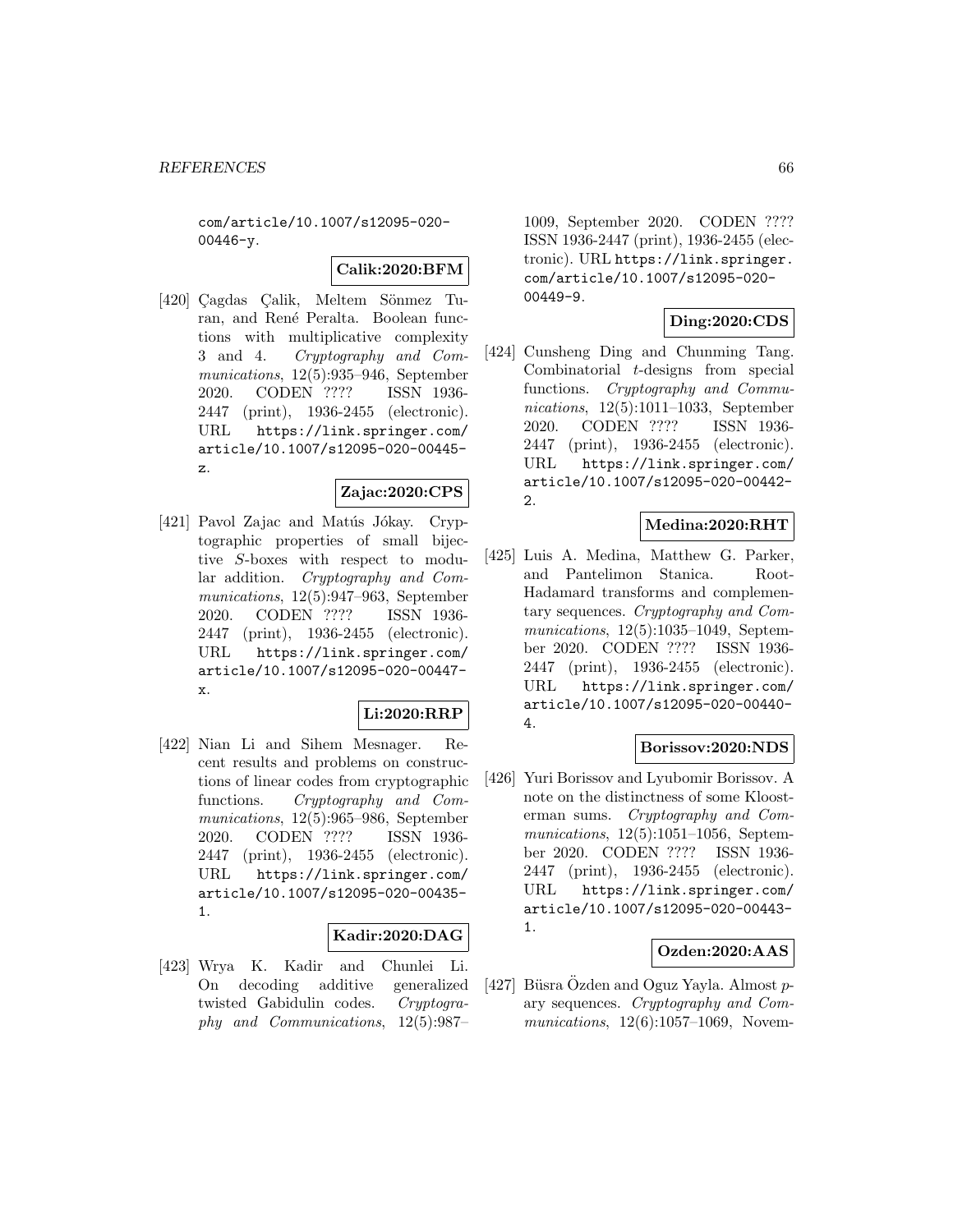ber 2020. CODEN ???? ISSN 1936- 2447 (print), 1936-2455 (electronic). URL https://link.springer.com/ article/10.1007/s12095-020-00423- 5.

#### **Jiang:2020:RPT**

[428] Jing Jiang and Minquan Cheng. Regular  $(k, R, 1)$ -packings with max $(R) = 3$  and their locally repairable codes. Cryptography and Communications, 12(6):1071– 1089, November 2020. CODEN ???? ISSN 1936-2447 (print), 1936-2455 (electronic). URL https://link.springer. com/article/10.1007/s12095-020- 00424-4.

#### **Anbar:2020:SPF**

[429] Nurdagül Anbar, Canan Kasikci, and Alev Topuzoglu. Shifted plateaued functions and their differential properties. Cryptography and Communications, 12(6):1091–1105, November 2020. CODEN ???? ISSN 1936- 2447 (print), 1936-2455 (electronic). URL https://link.springer.com/ article/10.1007/s12095-020-00426- 2.

#### **Cao:2020:CMP**

[430] Yuan Cao, Yonglin Cao, and Fang-Wei Fu. Correcting mistakes in the paper "A mass formula for negacyclic codes of length  $2^k$  and some good negacyclic codes over  $\mathbf{Z}_4 + u\mathbf{Z}_4$ " [Cryptogr. Commun. (2017) **9**:241– 272]. Cryptography and Communications, 12(6):1107–1110, November 2020. CODEN ???? ISSN 1936- 2447 (print), 1936-2455 (electronic). URL https://link.springer.com/ article/10.1007/s12095-020-00429 z. See [172].

### **Wang:2020:SCS**

[431] Xiaoqiang Wang and Dabin Zheng. The subfield codes of several classes of linear codes. Cryptography and Communications, 12(6):1111–1131, November 2020. CODEN ???? ISSN 1936- 2447 (print), 1936-2455 (electronic). URL https://link.springer.com/ article/10.1007/s12095-020-00432- 4.

## **Beierle:2020:UPN**

[432] Christof Beierle and Gregor Leander. 4-uniform permutations with null nonlinearity. Cryptography and Communications, 12(6):1133–1141, November 2020. CODEN ???? ISSN 1936- 2447 (print), 1936-2455 (electronic). URL https://link.springer.com/ article/10.1007/s12095-020-00434- 2.

#### **Zheng:2020:SNI**

[433] Lijing Zheng, Jie Peng, and Yanjun Li. Several new infinite families of bent functions via second order derivatives. Cryptography and Communications, 12(6):1143-1160, November 2020. CODEN ???? ISSN 1936- 2447 (print), 1936-2455 (electronic). URL https://link.springer.com/ article/10.1007/s12095-020-00436-  $\Omega$ .

#### **Calderini:2020:BUS**

[434] Marco Calderini and Irene Villa. On the boomerang uniformity of some permutation polynomials. Cryptography and Communications, 12(6):1161– 1178, November 2020. CODEN ???? ISSN 1936-2447 (print), 1936-2455 (electronic). URL https://link.springer.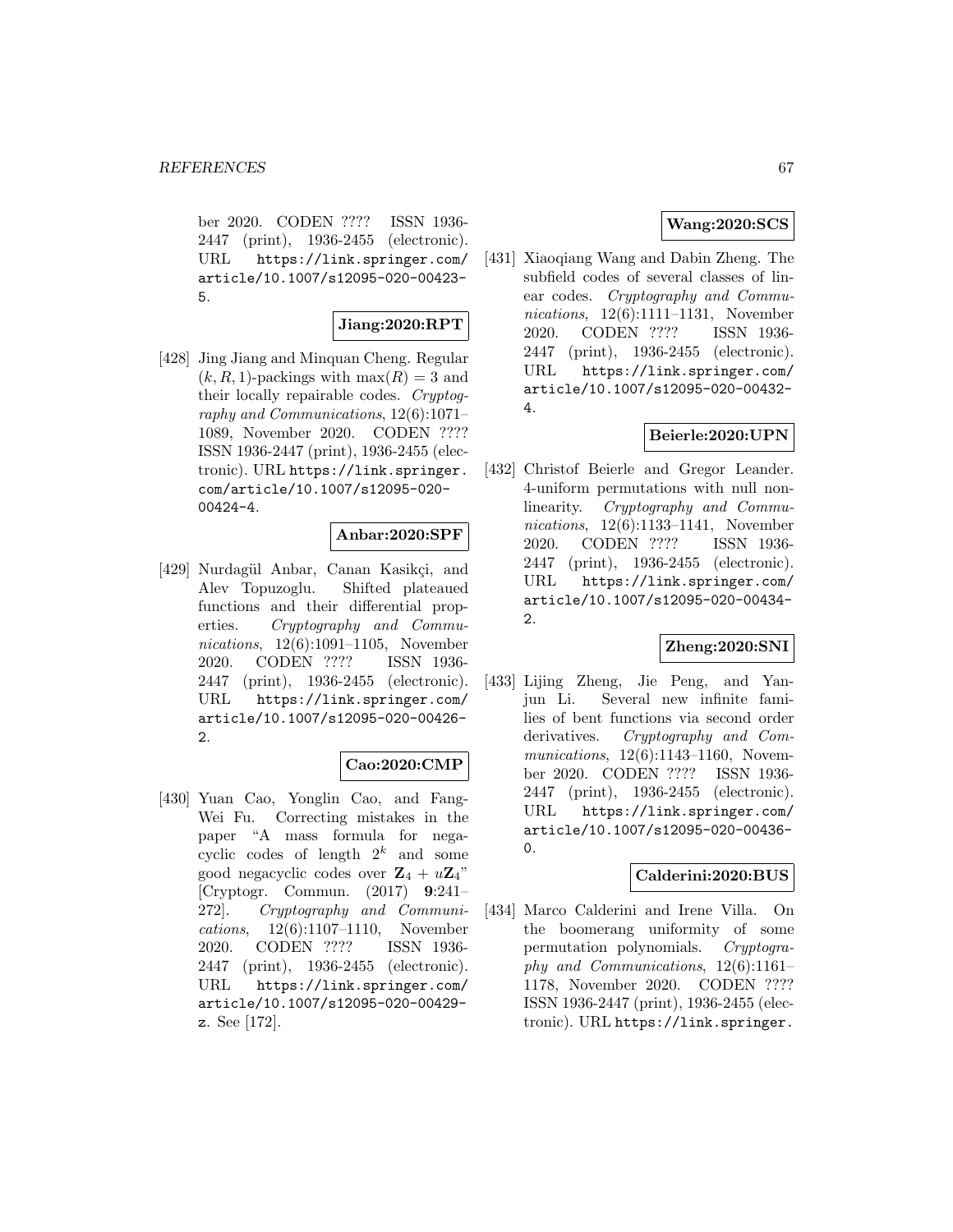com/article/10.1007/s12095-020- 00439-x.

#### **Gologlu:2020:IFC**

[435] Faruk Göloglu. Inverse function is not component-wise uniform. Cryptography and Communications, 12(6):1179– 1194, November 2020. CODEN ???? ISSN 1936-2447 (print), 1936-2455 (electronic). URL https://link.springer. com/article/10.1007/s12095-020- 00441-3.

### **Wu:2020:TCA**

[436] Xia Wu, Wei Lu, and Xiwang Cao. Two constructions of asymptotically optimal codebooks via the trace functions. Cryptography and Communications, 12(6):1195–1211, November 2020. CODEN ???? ISSN 1936- 2447 (print), 1936-2455 (electronic). URL https://link.springer.com/ article/10.1007/s12095-020-00448-  $\overline{M}$ 

#### **Fang:2021:EHM**

[437] Xiaolei Fang, Meiqing Liu, and Jinquan Luo. On Euclidean hulls of MDS codes. Cryptography and Communications, 13(1):1–14, January 2021. CODEN ???? ISSN 1936- 2447 (print), 1936-2455 (electronic). URL https://link.springer.com/ article/10.1007/s12095-020-00428- 0.

#### **Yan:2021:CAC**

[438] Ming Yan, Tongjiang Yan, and Yu Li. Computing the 2-adic complexity of two classes of Ding–Helleseth generalized cyclotomic sequences of periods of twin prime products. Cryptography and Communications, 13(1):15–26, January 2021. CODEN ???? ISSN 19362447 (print), 1936-2455 (electronic). URL https://link.springer.com/ article/10.1007/s12095-020-00451- 1.

#### **Sriwirach:2021:RRC**

[439] Wateekorn Sriwirach and Chakkrid Klin-eam. Repeated-root constacyclic codes of length  $2p^s$  over  $\mathbf{F}_{p^m}$  +  $u\mathbf{F}_{p^m} + u^2\mathbf{F}_{p^m}$ . Cryptography and Communications, 13(1):27–52, January 2021. CODEN ???? ISSN 1936- 2447 (print), 1936-2455 (electronic). URL https://link.springer.com/ article/10.1007/s12095-020-00450-  $\mathcal{L}$ 

#### **Shao:2021:AMD**

[440] Minfeng Shao and Ying Miao. Algebraic manipulation detection codes via highly nonlinear functions. Cryptography and Communications, 13(1):53–69, January 2021. CODEN ???? ISSN 1936- 2447 (print), 1936-2455 (electronic). URL https://link.springer.com/ article/10.1007/s12095-020-00453 z.

#### **Maiti:2021:DFR**

[441] Swapan Maiti and Dipanwita Roy Chowdhury. Design of fault-resilient Sboxes for AES-like block ciphers. Cryptography and Communications, 13(1): 71–100, January 2021. CODEN ???? ISSN 1936-2447 (print), 1936-2455 (electronic). URL https://link.springer. com/article/10.1007/s12095-020- 00452-0.

#### **Ma:2021:SPW**

[442] Junru Ma and Jinquan Luo. On symbol-pair weight distribution of MDS codes and simplex codes over finite fields. Cryptography and Com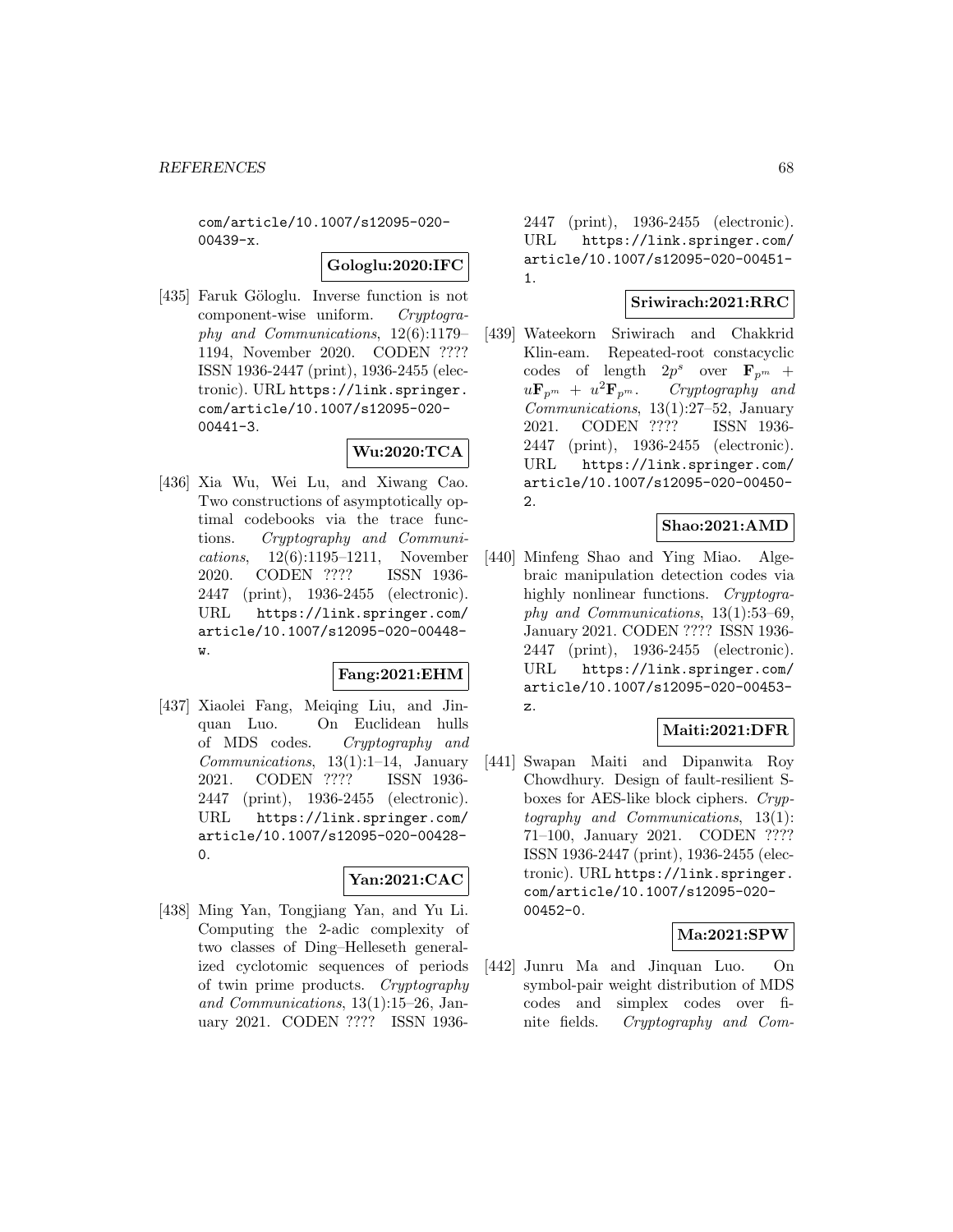munications,  $13(1):101-115$ , January 2021. CODEN ???? ISSN 1936- 2447 (print), 1936-2455 (electronic). URL https://link.springer.com/ article/10.1007/s12095-020-00455 x.

**Xiang:2021:TFS**

[443] Can Xiang and Wenjuan Yin. Two families of subfield codes with a few weights. Cryptography and Communications,  $13(1):117-127$ , January 2021. CODEN ???? ISSN 1936- 2447 (print), 1936-2455 (electronic). URL https://link.springer.com/ article/10.1007/s12095-020-00457- 9.

#### **Aksoy:2021:SDC**

[444] Refia Aksoy and Fatma Çaliskan. Selfdual codes over  $\mathbf{F}_2 \times (\mathbf{F}_2 + v \mathbf{F}_2)$ . Cryptography and Communications, 13(1): 129–141, January 2021. CODEN ???? ISSN 1936-2447 (print), 1936-2455 (electronic). URL https://link.springer. com/article/10.1007/s12095-020- 00461-z. See correction [457].

### **Benerjee:2021:CFD**

[445] Krishna Gopal Benerjee, Sourav Deb, and Manish K. Gupta. On conflict free DNA codes. Cryptography and  $Communications, 13(1):143-171, Jan$ uary 2021. CODEN ???? ISSN 1936- 2447 (print), 1936-2455 (electronic). URL https://link.springer.com/ article/10.1007/s12095-020-00459- 7.

#### **Wang:2021:CSC**

[446] Xiaoqiang Wang, Dabin Zheng, and Yan Zhang. A class of subfield codes of linear codes and their duals. Cryptography and Communications, 13(1):173–196, January 2021. CODEN ???? ISSN 1936- 2447 (print), 1936-2455 (electronic). URL https://link.springer.com/ article/10.1007/s12095-020-00460-  $\Omega$ 

## **Rega:2021:WIT**

[447] B. Rega, Z. H. Liu, and C. Durairajan. The t-wise intersection and trellis of relative four-weight codes. Cryptography and Communications, 13(2):197–223, March 2021. CODEN ???? ISSN 1936- 2447 (print), 1936-2455 (electronic). URL https://link.springer.com/ article/10.1007/s12095-020-00456 w.

# **Qian:2021:LCO**

[448] Liqin Qian, Xiwang Cao, and Sihem Mesnager. Linear codes with one-dimensional hull associated with Gaussian sums. Cryptography and Communications, 13(2):225–243, March 2021. CODEN ???? ISSN 1936- 2447 (print), 1936-2455 (electronic). URL https://link.springer.com/ article/10.1007/s12095-020-00462 y.

### **Zhang:2021:FCC**

[449] He Zhang and Xiwang Cao. Further constructions of cyclic subspace codes. Cryptography and Communications, 13(2):245–262, March 2021. CODEN ???? ISSN 1936- 2447 (print), 1936-2455 (electronic). URL https://link.springer.com/ article/10.1007/s12095-020-00463 x.

## **Bouyukliev:2021:CVW**

[450] Iliya Bouyukliev, Stefka Bouyuklieva, and Paskal Piperkov. Characteris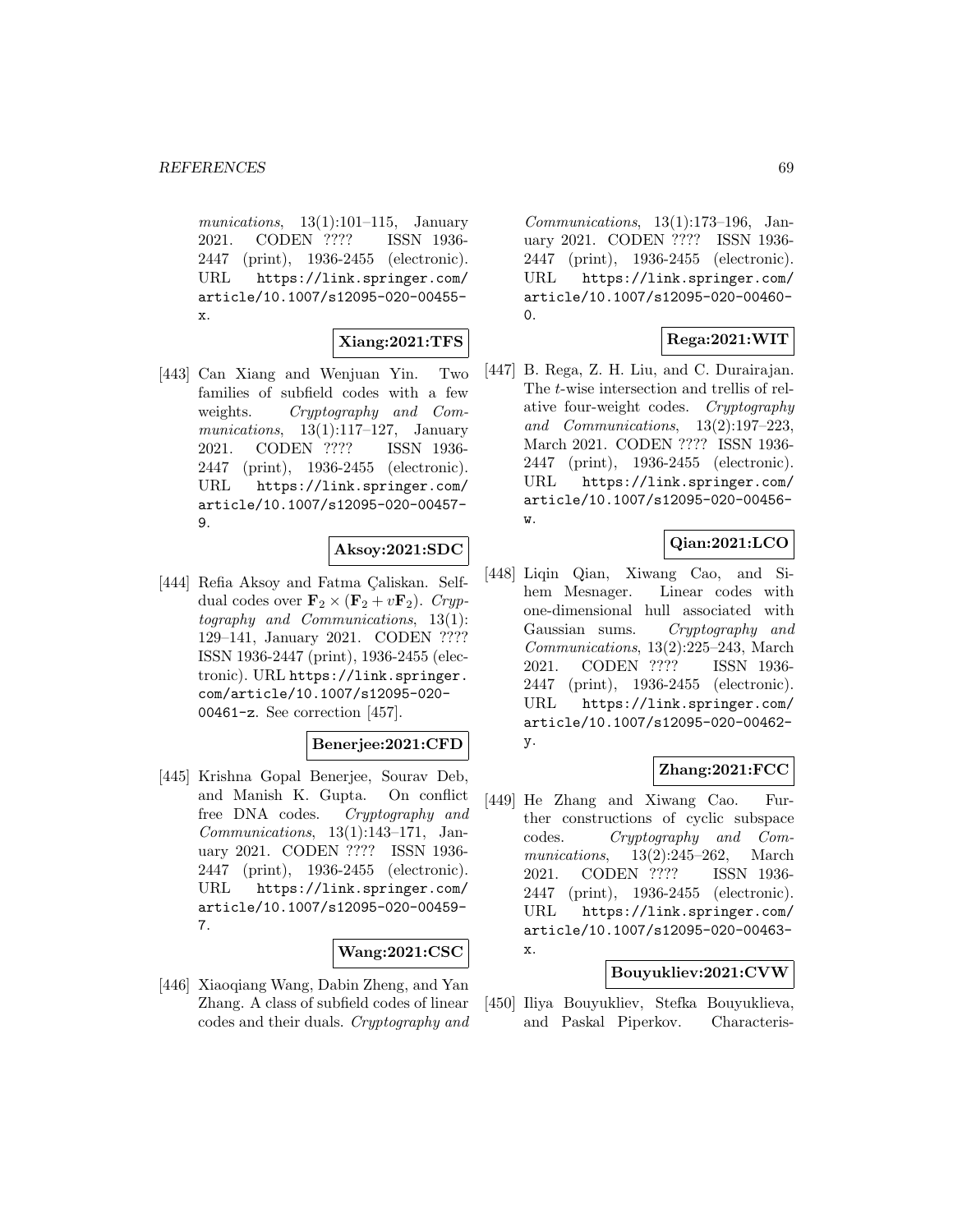tic vector and weight distribution of a linear code. Cryptography and Communications, 13(2):263–282, March 2021. CODEN ???? ISSN 1936- 2447 (print), 1936-2455 (electronic). URL https://link.springer.com/ article/10.1007/s12095-020-00458- 8.

## **Anbar:2021:PPF**

[451] Nurdagül Anbar and Canan Kasikci. Permutations polynomials of the form  $G(X)^k - L(X)$  and curves over fi-<br>nite fields. Cryptography and Com-Cryptography and Communications, 13(2):283–294, March 2021. CODEN ???? ISSN 1936- 2447 (print), 1936-2455 (electronic). URL https://link.springer.com/ article/10.1007/s12095-020-00465- 9.

#### **Stanica:2021:CDB**

[452] Pantelimon Stanica and Aaron Geary. The c-differential behavior of the inverse function under the EA-equivalence. Cryptography and Communications, 13 (2):295–306, March 2021. CODEN ???? ISSN 1936-2447 (print), 1936-2455 (electronic). URL https://link.springer. com/article/10.1007/s12095-020- 00466-8.

#### **Ma:2021:SQC**

[453] Fanghui Ma, Jian Gao, and Fang-Wei Fu.  $(\sigma, \delta)$ -skew quasi-cyclic codes over the ring  $\mathbf{Z}_4 + u\mathbf{Z}_4$ . Cryptography and Communications, 13(2):307–320, March 2021. CODEN ???? ISSN 1936- 2447 (print), 1936-2455 (electronic). URL https://link.springer.com/ article/10.1007/s12095-020-00467- 7.

# **Kumar:2021:ARM**

[454] Ajeet Kumar, Subhamoy Maitra, and Chandra Sekhar Mukherjee. On approximate real mutually unbiased bases in square dimension. Cryptography and Communications, 13(2):321–329, March 2021. CODEN ???? ISSN 1936- 2447 (print), 1936-2455 (electronic). URL https://link.springer.com/ article/10.1007/s12095-020-00468- 6.

#### **Huczynska:2021:SED**

[455] Sophie Huczynska, Christopher Jefferson, and Silvia Nepsinská. Strong external difference families in abelian and non-abelian groups. Cryptography and Communications, 13(2):331–341, March 2021. CODEN ???? ISSN 1936- 2447 (print), 1936-2455 (electronic). URL https://link.springer.com/ article/10.1007/s12095-021-00473- 3.

#### **Zhang:2021:TRB**

[456] Jingwei Zhang, Chuangqiang Hu, and Chang-An Zhao. Trace representation of the binary  $pq^2$ -periodic sequences derived from Euler quotients. Cryptography and Communications, 13(2): 343–359, March 2021. CODEN ???? ISSN 1936-2447 (print), 1936-2455 (electronic). URL https://link.springer. com/article/10.1007/s12095-021- 00475-1.

#### **Aksoy:2021:CSD**

[457] Refia Aksoy and Fatma Caliskan. Correction to: Self-dual codes over  $\mathbf{F}_2 \times (\mathbf{F}_2 + v \mathbf{F}_2)$ . Cryptography and Communications, 13(2):361–362, March 2021. CODEN ???? ISSN 1936- 2447 (print), 1936-2455 (electronic).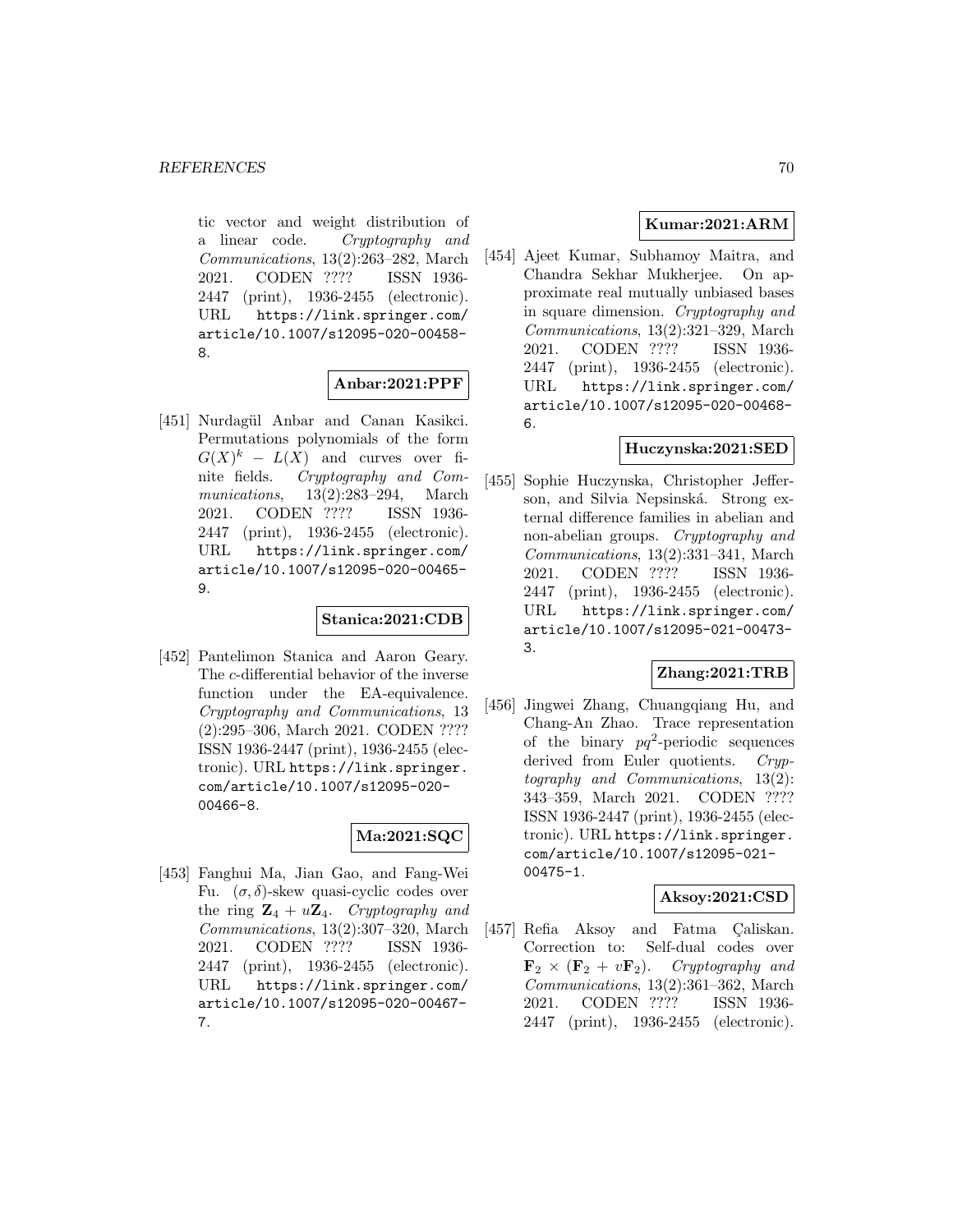URL https://link.springer.com/ article/10.1007/s12095-020-00464 w. See [444].

### **Faraj:2021:QPS**

[458] Mustafa Faraj and Catherine Gebotys. Quiescent photonics side channel analysis: Low cost SRAM readout attack. Cryptography and Communications, 13 (3):363–376, May 2021. CODEN ???? ISSN 1936-2447 (print), 1936-2455 (electronic). URL https://link.springer. com/article/10.1007/s12095-020- 00469-5.

### **Gologlu:2021:CIS**

[459] Faruk Göloglu and Jirí Pavlu. On CCZ-inequivalence of some families of almost perfect nonlinear functions to permutations. Cryptography and Communications, 13(3):377–391, May 2021. CODEN ???? ISSN 1936- 2447 (print), 1936-2455 (electronic). URL https://link.springer.com/ article/10.1007/s12095-021-00476- 0.

#### **Jin:2021:BFS**

[460] Wengang Jin, Xiaoni Du, and Cuiling Fan. Boolean functions with six-valued Walsh spectra and their application. Cryptography and Communications, 13 (3):393–405, May 2021. CODEN ???? ISSN 1936-2447 (print), 1936-2455 (electronic). URL https://link.springer. com/article/10.1007/s12095-021- 00484-0.

#### **He:2021:LCD**

[461] Zhiwen He and Jiejing Wen. Linear codes of 2-designs as subcodes of the generalized Reed–Muller codes. Cryptography and Communications, 13(3): 407–423, May 2021. CODEN ????

ISSN 1936-2447 (print), 1936-2455 (electronic). URL https://link.springer. com/article/10.1007/s12095-021- 00472-4.

#### **Chathely:2021:CBH**

[462] Briji J. Chathely and Rajendra P. Deore. Construction of binary Hadamard codes and their s-PD sets. Cryptography and Communications, 13(3):425–438, May 2021. CODEN ???? ISSN 1936- 2447 (print), 1936-2455 (electronic). URL https://link.springer.com/ article/10.1007/s12095-021-00471- 5.

### **Bartoli:2021:ICM**

[463] Daniele Bartoli, Matteo Bonini, and Burçin Günes. An inductive construction of minimal codes. Cryptography and Communications, 13(3):439–449, May 2021. CODEN ???? ISSN 1936- 2447 (print), 1936-2455 (electronic). URL https://link.springer.com/ article/10.1007/s12095-021-00474-  $\mathcal{P}$ 

### **Biswas:2021:SRB**

[464] Aniruddha Biswas and Palash Sarkar. Separation results for boolean function classes. Cryptography and Communications, 13(3):451–458, May 2021. CODEN ???? ISSN 1936- 2447 (print), 1936-2455 (electronic). URL https://link.springer.com/ article/10.1007/s12095-021-00488 w.

## **Li:2021:MPI**

[465] Yubo Li, Kangquan Li, and Longjiang Qu. More permutations and involutions for constructing bent functions. Cryptography and Communications, 13 (3):459–473, May 2021. CODEN ????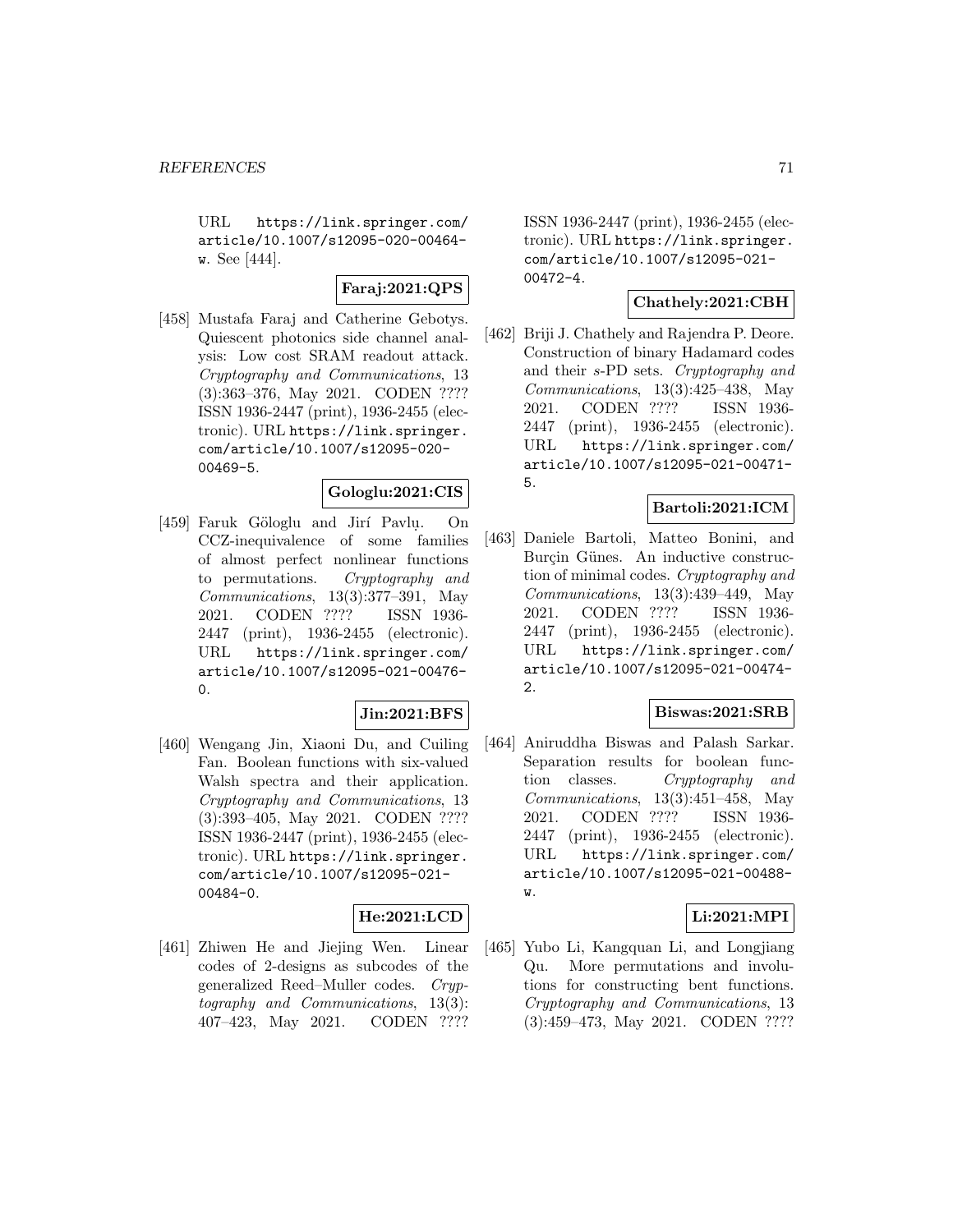ISSN 1936-2447 (print), 1936-2455 (electronic). URL https://link.springer. com/article/10.1007/s12095-021- 00482-2.

#### **Aubry:2021:SIM**

[466] Yves Aubry, Pierre Barthélémy, and Nadia El Mrabet. Special issue from mathematics to embedded devices. Cryptography and Communications, 13(4): 475–477, July 2021. CODEN ???? ISSN 1936-2447 (print), 1936-2455 (electronic). URL https://link.springer. com/article/10.1007/s12095-021- 00502-1.

#### **Koshelev:2021:HEC**

[467] Dmitrii Koshelev. Hashing to elliptic curves of  $i$ -invariant 1728. Cryptography and Communications, 13(4):479–494, July 2021. CODEN ???? ISSN 1936- 2447 (print), 1936-2455 (electronic). URL https://link.springer.com/ article/10.1007/s12095-021-00478 y.

#### **Ballet:2021:OSC**

[468] Stéphane Ballet, Alexis Bonnecaze, and Thanh-Hung Dang. Optimization of the scalar complexity of Chudnovsky<sup>2</sup> multiplication algorithms in finite fields. Cryptography and Communications, 13(4):495–517, July 2021. CODEN ???? ISSN 1936- 2447 (print), 1936-2455 (electronic). URL https://link.springer.com/ article/10.1007/s12095-021-00494 y.

#### **Bordage:2021:PCB**

[469] Sarah Bordage and Julien Lavauzelle. On the privacy of a code-based singleserver computational PIR scheme. Cryptography and Communications, 13(4): 519–526, July 2021. CODEN ???? ISSN 1936-2447 (print), 1936-2455 (electronic). URL https://link.springer. com/article/10.1007/s12095-021- 00477-z.

#### **Cheng:2021:CAL**

[470] Wei Cheng, Sylvain Guilley, and Jean-Luc Danger. Categorizing all linear codes of IPM over  $\mathbf{F}_{2^8}$ . Cryptography and Communications, 13(4):527–542, July 2021. CODEN ???? ISSN 1936- 2447 (print), 1936-2455 (electronic). URL https://link.springer.com/ article/10.1007/s12095-021-00483- 1.

### **Landry:2021:MEP**

[471] Simon Landry, Yanis Linge, and Emmanuel Prouff. Monomial evaluation of polynomial functions protected by threshold implementations — with an illustration on AES. Cryptography and Communications, 13(4):543–572, July 2021. CODEN ???? ISSN 1936- 2447 (print), 1936-2455 (electronic). URL https://link.springer.com/ article/10.1007/s12095-021-00497- 9.

#### **VanOuytsel:2021:HFB**

[472] Charles-Henry Bertrand Van Ouytsel, Olivier Bronchain, and François-Xavier Standaert. How to fool a black box machine learning based side-channel security evaluation. Cryptography and Communications, 13(4):573–585, July 2021. CODEN ???? ISSN 1936- 2447 (print), 1936-2455 (electronic). URL https://link.springer.com/ article/10.1007/s12095-021-00479 x.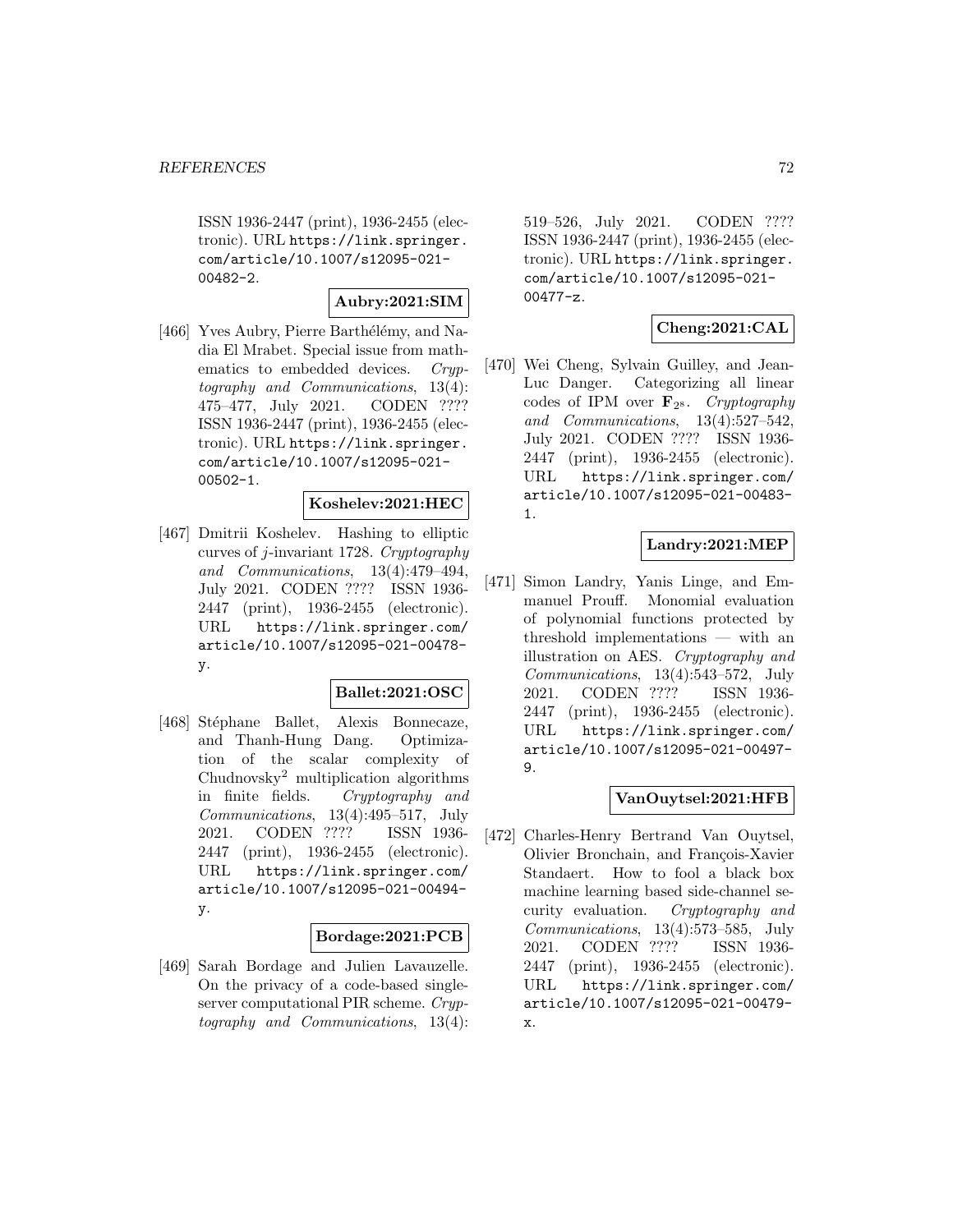## **Momin:2021:SHT**

[473] Charles Momin, Olivier Bronchain, and François-Xavier Standaert. A stealthy Hardware Trojan based on a Statistical Fault Attack. Cryptography and Communications, 13(4):587–600, July 2021. CODEN ???? ISSN 1936- 2447 (print), 1936-2455 (electronic). URL https://link.springer.com/ article/10.1007/s12095-021-00480- 4.

### **Dougherty:2021:EGC**

[474] S. T. Dougherty, Joe Gildea, and Serap Sahinkaya. G-codes, self-dual G-codes and reversible G-codes over the ring  $B_{j,k}$ . Cryptography and Communications, 13(5):601–616, September 2021. CODEN ???? ISSN 1936- 2447 (print), 1936-2455 (electronic). URL https://link.springer.com/ article/10.1007/s12095-021-00487 x.

## **Fan:2021:IBS**

[475] Yanhong Fan, Sihem Mesnager, and Meiqin Wang. Investigation for 8-bit SKINNY-like S-boxes, analysis and applications. Cryptography and Communications, 13(5):617–636, September 2021. CODEN ???? ISSN 1936- 2447 (print), 1936-2455 (electronic). URL https://link.springer.com/ article/10.1007/s12095-021-00486 y.

## **Pasalic:2021:SCM**

[476] Enes Pasalic, René Rodríguez, and Yongzhuang Wei. Several classes of minimal binary linear codes violating the Ashikhmin–Barg bound. Cryptography and Communications, 13(5):637– 659, September 2021. CODEN ????

ISSN 1936-2447 (print), 1936-2455 (electronic). URL https://link.springer. com/article/10.1007/s12095-021- 00491-1.

## **Lv:2021:QCC**

[477] Jingjie Lv, Ruihu Li, and Yu Yao. Quasicyclic constructions of asymmetric quantum error-correcting codes. Cryptography and Communications, 13(5):661– 680, September 2021. CODEN ???? ISSN 1936-2447 (print), 1936-2455 (electronic). URL https://link.springer. com/article/10.1007/s12095-021- 00489-9.

# **Hou:2021:PSF**

[478] Xiang dong Hou. A power sum formula by Carlitz and its applications to permutation rational functions of finite fields. Cryptography and Communications, 13(5):681–694, September 2021. CODEN ???? ISSN 1936- 2447 (print), 1936-2455 (electronic). URL https://link.springer.com/ article/10.1007/s12095-021-00495 x.

# **Kumar:2021:CLC**

[479] Pavan Kumar and Noor Mohammad Khan. A class of linear codes with their complete weight enumerators over finite fields. Cryptography and Communications, 13(5):695–725, September 2021. CODEN ???? ISSN 1936- 2447 (print), 1936-2455 (electronic). URL https://link.springer.com/ article/10.1007/s12095-021-00496 w.

## **Shi:2021:QSC**

[480] Xiaoping Shi, Qin Yue, and Xinmei Huang. Quantum synchronizable codes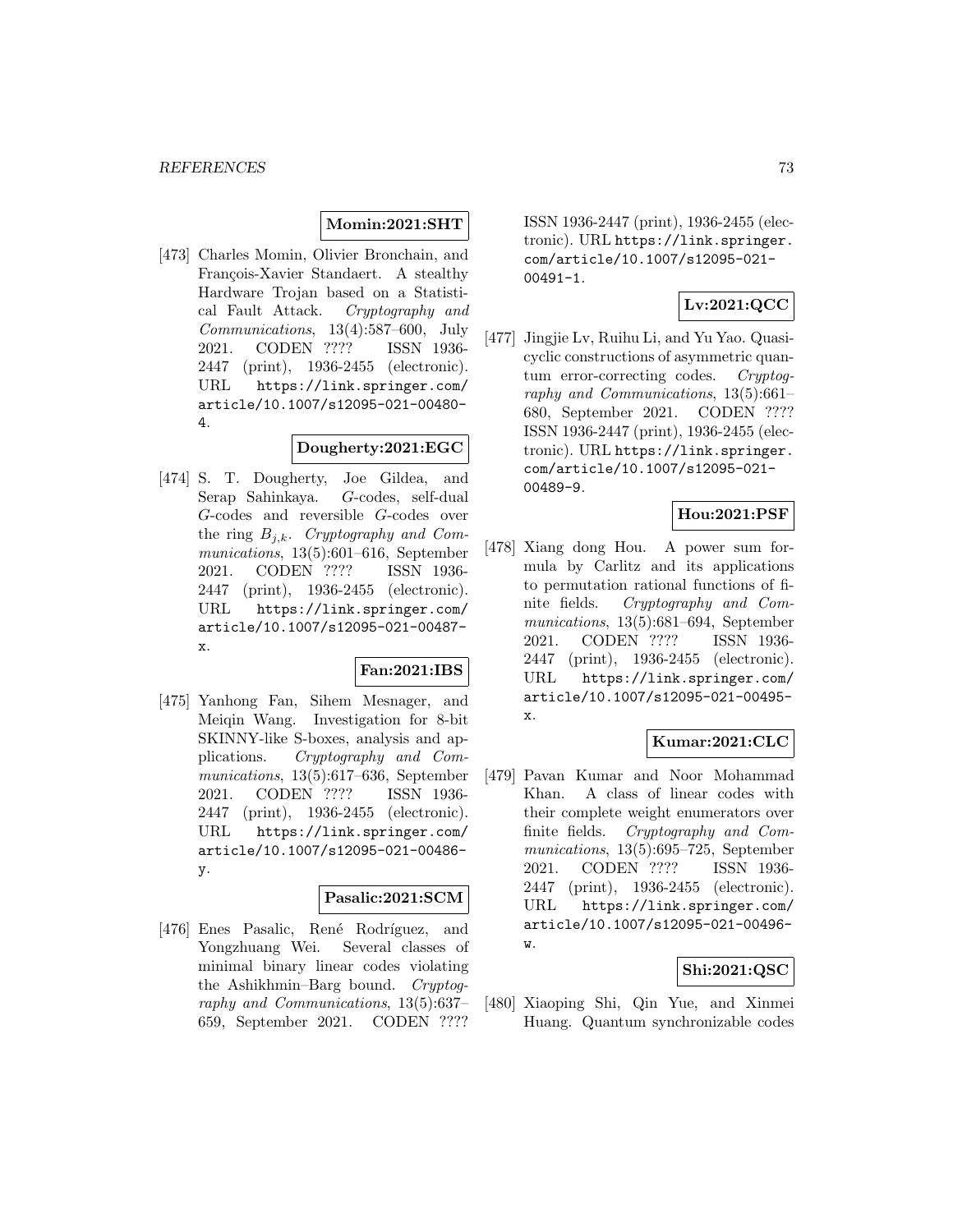from the Whiteman's generalized cyclotomy. Cryptography and Communications, 13(5):727–739, September 2021. CODEN ???? ISSN 1936- 2447 (print), 1936-2455 (electronic). URL https://link.springer.com/ article/10.1007/s12095-021-00501- 2.

## **Meaux:2021:FAI**

[481] Pierrick Méaux. On the fast algebraic immunity of threshold functions. Cryptography and Communications, 13(5):741–762, September 2021. CODEN ???? ISSN 1936- 2447 (print), 1936-2455 (electronic). URL https://link.springer.com/ article/10.1007/s12095-021-00505 y.

# **Liu:2021:TPC**

[482] Chen Liu, Shuaijun Liu, and Zhengchun Zhou. Three-phase Z-complementary triads and almost complementary triads. Cryptography and Communications, 13(5):763–773, September 2021. CODEN ???? ISSN 1936- 2447 (print), 1936-2455 (electronic). URL https://link.springer.com/ article/10.1007/s12095-021-00509- 8.

## **Arasu:2021:NNR**

[483] K. T. Arasu, Daniel M. Gordon, and Yiran Zhang. New nonexistence results on circulant weighing matrices. Cryptography and Communications, 13(5):775–789, September 2021. CODEN ???? ISSN 1936- 2447 (print), 1936-2455 (electronic). URL https://link.springer.com/ article/10.1007/s12095-021-00492- 0.

# **Jamet:2021:MOC**

[484] Damien Jamet, Pierre Popoli, and Thomas Stoll. Maximum order complexity of the sum of digits function in Zeckendorf base and polynomial subsequences. Cryptography and Communications, 13(5):791–814, September 2021. CODEN ???? ISSN 1936- 2447 (print), 1936-2455 (electronic). URL https://link.springer.com/ article/10.1007/s12095-021-00507 w.

# **Kolsch:2021:FSD**

[485] Lukas Kölsch and Robert Schüler. Formal self duality. Cryptography and Communications, 13(5):815–836, September 2021. CODEN ???? ISSN 1936- 2447 (print), 1936-2455 (electronic). URL https://link.springer.com/ article/10.1007/s12095-021-00508- 9.

# **Otal:2021:EGQ**

[486] Kamil Otal and Eda Tekin. Efficient generation of quadratic cyclotomic classes for shortest quadratic decompositions of polynomials. Cryptography and Communications, 13(5):837– 845, September 2021. CODEN ???? ISSN 1936-2447 (print), 1936-2455 (electronic). URL https://link.springer. com/article/10.1007/s12095-021- 00512-z.

## **Yao:2021:CCM**

[487] Ge Yao and Udaya Parampalli. Cryptanalysis of the class of maximum period Galois NLFSR-based stream ciphers. Cryptography and Communications, 13(5):847–864, September 2021. CODEN ???? ISSN 1936- 2447 (print), 1936-2455 (electronic).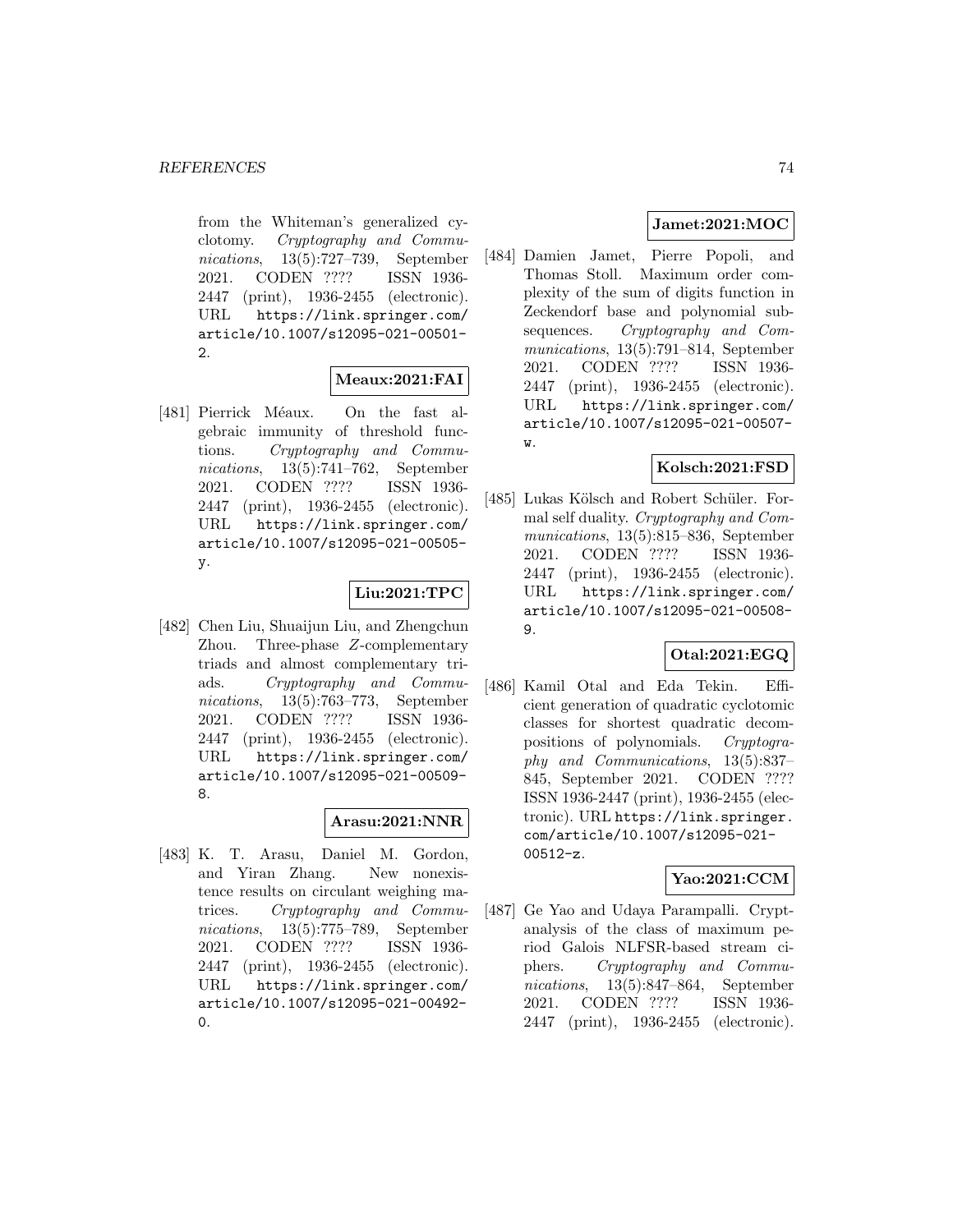URL https://link.springer.com/ article/10.1007/s12095-021-00511-  $\Omega$ 

**Xiao:2021:ACT**

[488] Zibi Xiao and Xiangyong Zeng. 2 adic complexity of two constructions of binary sequences with period 4N and optimal autocorrelation magnitude. Cryptography and Communications, 13(5):865–885, September 2021. CODEN ???? ISSN 1936- 2447 (print), 1936-2455 (electronic). URL https://link.springer.com/ article/10.1007/s12095-021-00498- 8.

## **Budaghyan:2021:ESI**

[489] Lilya Budaghyan, Claude Carlet, and Kaisa Nyberg. Editorial: Special issue on Boolean functions and their applications 2020. Cryptography and Communications, 13(6):887–889, November 2021. CODEN ???? ISSN 1936- 2447 (print), 1936-2455 (electronic). URL https://link.springer.com/ article/10.1007/s12095-021-00536- 5.

# **Stanica:2021:CWS**

[490] Pantelimon Stanica, Constanza Riera, and Anton Tkachenko. Characters, Weil sums and c-differential uniformity with an application to the perturbed Gold function. Cryptography and Communications, 13(6):891–907, November 2021. CODEN ???? ISSN 1936- 2447 (print), 1936-2455 (electronic). URL https://link.springer.com/ article/10.1007/s12095-021-00485 z.

# **Kolomeec:2021:SGP**

[491] Nikolay Kolomeec. Some general properties of modified bent functions through addition of indicator functions. Cryptography and Communications, 13(6):909–926, November 2021. CODEN ???? ISSN 1936- 2447 (print), 1936-2455 (electronic). URL https://link.springer.com/ article/10.1007/s12095-021-00528- 5.

# **Ding:2021:LCE**

[492] Cunsheng Ding and Chunming Tang. The linear codes of t-designs held in the Reed–Muller and Simplex codes. Cryptography and Communications, 13(6):927–949, November 2021. CODEN ???? ISSN 1936- 2447 (print), 1936-2455 (electronic). URL https://link.springer.com/ article/10.1007/s12095-021-00470- 6.

## **Mesnager:2021:CWP**

[493] Sihem Mesnager and Sihong Su. On constructions of weightwise perfectly balanced Boolean functions. Cryptography and Communications, 13(6):951– 979, November 2021. CODEN ???? ISSN 1936-2447 (print), 1936-2455 (electronic). URL https://link.springer. com/article/10.1007/s12095-021- 00481-3.

## **Chase:2021:KTA**

[494] Benjamin Chase and Petr Lisonek. Kimtype APN functions are affine equivalent to Gold functions. Cryptography and Communications, 13(6):981– 993, November 2021. CODEN ???? ISSN 1936-2447 (print), 1936-2455 (electronic). URL https://link.springer.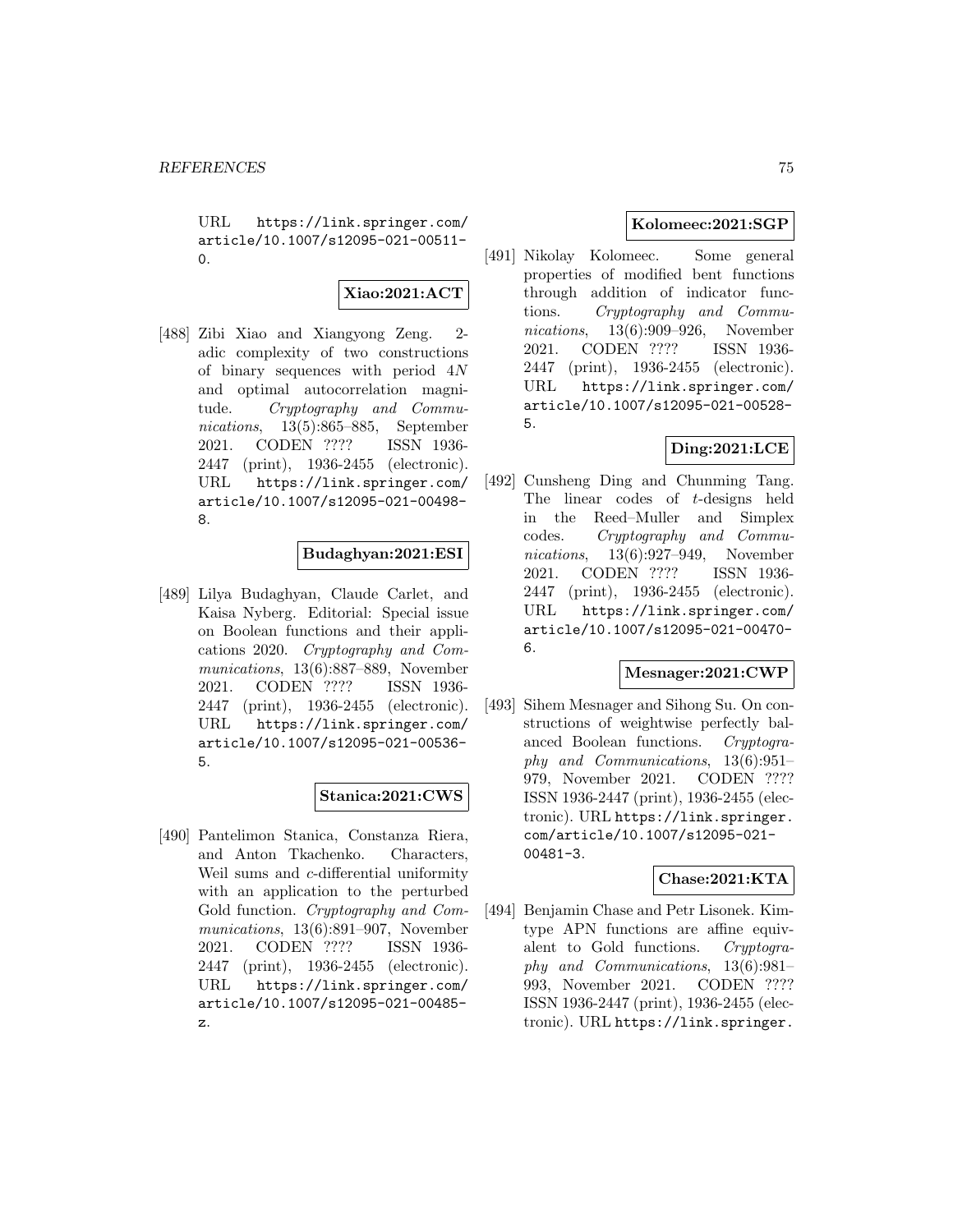com/article/10.1007/s12095-021- 00490-2.

## **Kaleyski:2021:IEC**

[495] Nikolay S. Kaleyski. Invariants for EA- and CCZ-equivalence of APN and AB functions. Cryptography and Communications, 13(6):995-1023, November 2021. CODEN ???? ISSN 1936- 2447 (print), 1936-2455 (electronic). URL https://link.springer.com/ article/10.1007/s12095-021-00541- 8.

## **Ding:2021:SSS**

[496] Jian Ding, Changlu Lin, and Sihem Mesnager. Secret sharing schemes based on the dual of Golay codes. Cryptography and Communications, 13(6):1025– 1041, November 2021. CODEN ???? ISSN 1936-2447 (print), 1936-2455 (electronic). URL https://link.springer. com/article/10.1007/s12095-021-  $00531 - w$ .

#### **Wang:2022:FOT**

[497] Dandan Wang and Xiwang Cao. A family of optimal ternary cyclic codes with minimum distance five and their duals. Cryptography and Communications, 14(1):1–13, January 2022. CODEN ???? ISSN 1936- 2447 (print), 1936-2455 (electronic). URL https://link.springer.com/ article/10.1007/s12095-021-00493 z.

# **Allahmadi:2022:NCE**

[498] A. Allahmadi, A. AlKenani, and P. Solé. New constructions of entanglementassisted quantum codes. Cryptography and Communications, 14(1):15–37, January 2022. CODEN ???? ISSN 1936- 2447 (print), 1936-2455 (electronic).

URL https://link.springer.com/ article/10.1007/s12095-021-00499- 7. See correction [499].

#### **Allahmadi:2022:CNC**

[499] A. Allahmadi, A. AlKenani, and P. Solé. Correction to: New constructions of entanglement-assisted quantum codes. Cryptography and Communications, 14 (1):39, January 2022. CODEN ???? ISSN 1936-2447 (print), 1936-2455 (electronic). URL https://link.springer. com/article/10.1007/s12095-021- 00532-9. See [498].

#### **Dhooghe:2022:RUA**

[500] Siemen Dhooghe and Svetla Nikova. Resilient uniformity: applying resiliency in masking. Cryptography and Communications, 14(1):41–58, January 2022. CODEN ???? ISSN 1936- 2447 (print), 1936-2455 (electronic). URL https://link.springer.com/ article/10.1007/s12095-021-00515 w.

# **Islam:2022:CLN**

[501] Habibul Islam and Om Prakash. Construction of LCD and new quantum codes from cyclic codes over a finite non-chain ring. Cryptography and Communications, 14(1):59–73, January 2022. CODEN ???? ISSN 1936- 2447 (print), 1936-2455 (electronic). URL https://link.springer.com/ article/10.1007/s12095-021-00516- 9.

# **Kim:2022:PEP**

[502] Kwang Ho Kim, Sihem Mesnager, and Dok Nam Lee. Preimages of p-linearized polynomials over  $\mathbf{F}_p$ . Cryptography and Communications, 14(1):75–86, January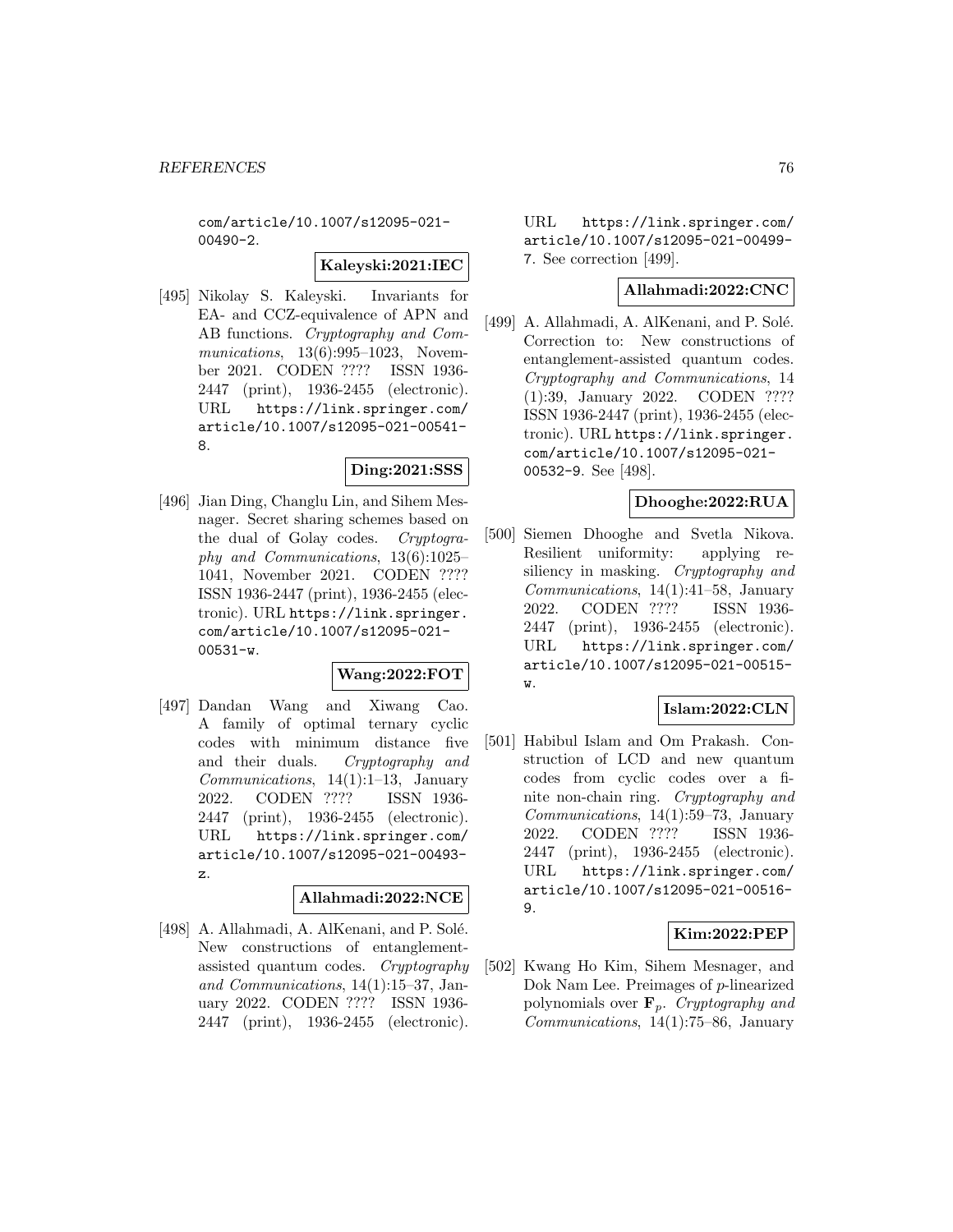2022. CODEN ???? ISSN 1936- 2447 (print), 1936-2455 (electronic). URL https://link.springer.com/ article/10.1007/s12095-021-00514 x.

#### **Lao:2022:NCD**

[503] Huimin Lao, Hao Chen, and Xiaoqing Tan. New constant dimension subspace codes from block inserting constructions. Cryptography and Communications, 14(1):87–99, January 2022. CODEN ???? ISSN 1936- 2447 (print), 1936-2455 (electronic). URL https://link.springer.com/ article/10.1007/s12095-021-00524- 9.

# **Kudin:2022:PLS**

[504] S. Kudin, E. Pasalic, and F. Zhang. Permutations without linear structures inducing bent functions outside the completed Maiorana–McFarland class. Cryptography and Communications, 14 (1):101–116, January 2022. CO-DEN ???? ISSN 1936-2447 (print), 1936-2455 (electronic). URL https: //link.springer.com/article/10. 1007/s12095-021-00523-w.

# **Anupindi:2022:LCS**

[505] Vishnupriya Anupindi and László Mérai. Linear complexity of some sequences derived from hyperelliptic curves of genus 2. Cryptography and Communications,  $14(1):117-134$ , January 2022. CODEN ???? ISSN 1936- 2447 (print), 1936-2455 (electronic). URL https://link.springer.com/ article/10.1007/s12095-021-00521 y.

# **Gu:2022:NFP**

[506] Zhi Gu, Zhengchun Zhou, and Udaya Parampalli. A new family of polyphase sequences with low correlation. Cryptography and Communications, 14(1): 135–144, January 2022. CODEN ???? ISSN 1936-2447 (print), 1936-2455 (electronic). URL https://link.springer. com/article/10.1007/s12095-021-  $00522-x.$ 

# **Fang:2022:NGH**

[507] Xiaolei Fang, Renjie Jin, and Wen Ma. New Galois hulls of GRS codes and application to EAQECCs. Cryptography and Communications, 14(1):145–159, January 2022. CODEN ???? ISSN 1936- 2447 (print), 1936-2455 (electronic). URL https://link.springer.com/ article/10.1007/s12095-021-00525- 8.

# **Wan:2022:EBT**

[508] Qianhong Wan and Chao Li. On equivalence between two known families of APN polynomial functions and APN power functions. Cryptography and Communications, 14(1):161–182, January 2022. CODEN ???? ISSN 1936- 2447 (print), 1936-2455 (electronic). URL https://link.springer.com/ article/10.1007/s12095-021-00533- 8.

## **Edemskiy:2022:SAC**

[509] Vladimir Edemskiy and Yuhua Sun. The symmetric 2-adic complexity of sequences with optimal autocorrelation magnitude and length 8q. Cryptography and Communications, 14(2):183–199, March 2022. CODEN ???? ISSN 1936- 2447 (print), 1936-2455 (electronic). URL https://link.springer.com/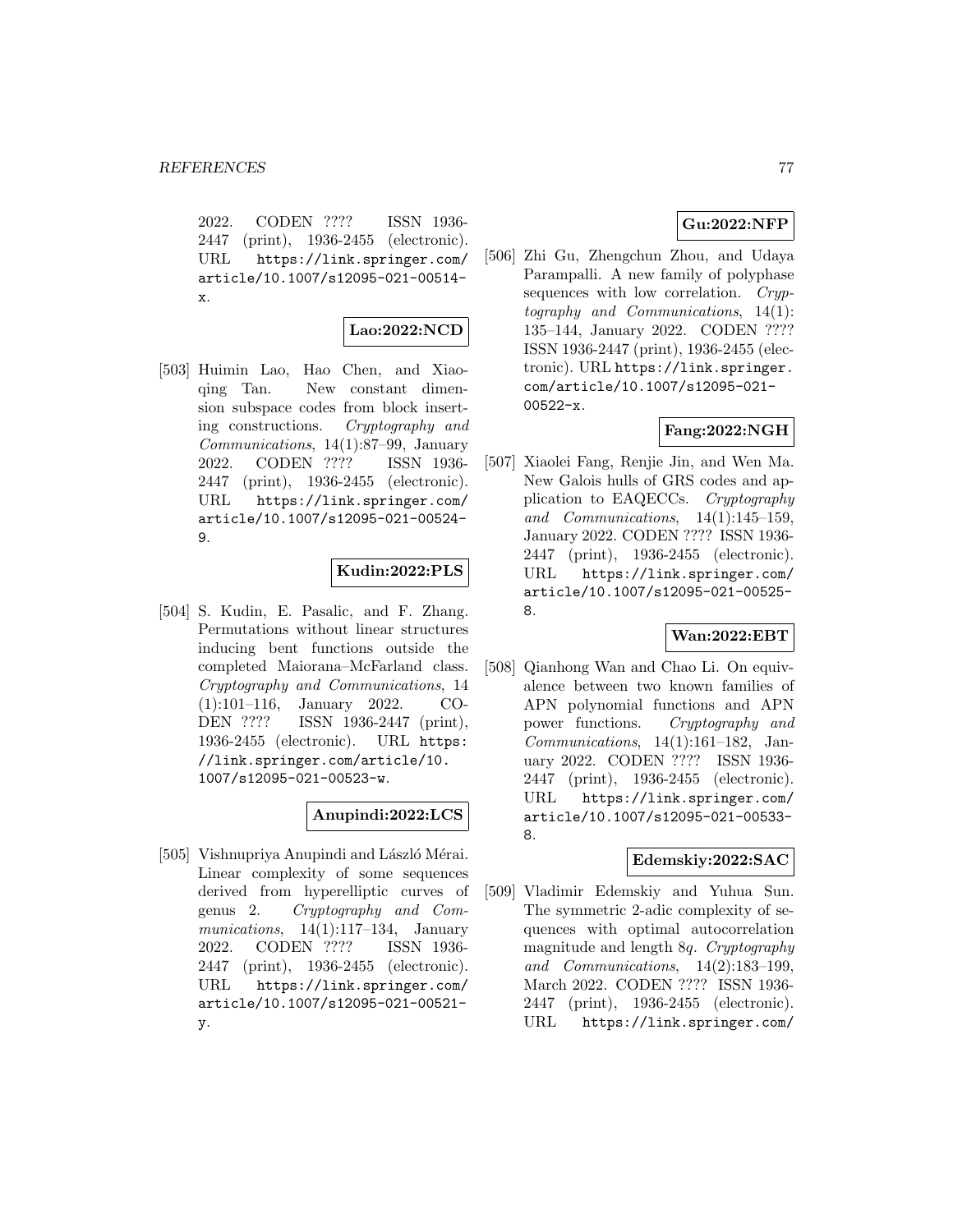article/10.1007/s12095-021-00503- 0.

# **Niu:2022:NCD**

[510] Yongfeng Niu, Qin Yue, and Daitao Huang. New constant dimension subspace codes from parallel linkage construction and multilevel construction. Cryptography and Communications, 14(2):201–214, March<br>2022. CODEN ???? ISSN 1936-2022. CODEN ???? 2447 (print), 1936-2455 (electronic). URL https://link.springer.com/ article/10.1007/s12095-021-00504 z.

## **Liu:2022:CAI**

[511] Yan Liu and Xiwang Cao. A class of affine-invariant codes and their support 2-designs. Cryptography and Communications, 14(2):215–227, March 2022. CODEN ???? ISSN 1936- 2447 (print), 1936-2455 (electronic). URL https://link.springer.com/ article/10.1007/s12095-021-00506 x.

## **Yao:2022:ITA**

[512] Ge Yao and Udaya Parampalli. Improved transformation algorithms for generalized Galois NLFSRs. Cryptography and Communications, 14(2): 229–258, March 2022. CODEN ???? ISSN 1936-2447 (print), 1936-2455 (electronic). URL https://link.springer. com/article/10.1007/s12095-021- 00500-3.

## **Xu:2022:HLC**

[513] Heqian Xu and Wei Du. Hermitian LCD codes over  $\mathbf{F}_{q^2} + u\mathbf{F}_{q^2}$  and their applications to maximal entanglement EAQECCs. Cryptography and Communications, 14(2):259–269, March

2022. CODEN ???? ISSN 1936- 2447 (print), 1936-2455 (electronic). URL https://link.springer.com/ article/10.1007/s12095-021-00510- 1.

### **Kaleyski:2022:DEE**

[514] Nikolay Kaleyski. Deciding EAequivalence via invariants. Cryptography and Communications, 14(2):271–290, March 2022. CODEN ???? ISSN 1936- 2447 (print), 1936-2455 (electronic). URL https://link.springer.com/ article/10.1007/s12095-021-00513 y.

## **Zhou:2022:COL**

[515] Limengnan Zhou, Xing Liu, and Changyuan Wang. Classes of optimal low-hit-zone frequency-hopping sequence sets with new parameters. Cryptography and Communications, 14(2): 291–306, March 2022. CODEN ???? ISSN 1936-2447 (print), 1936-2455 (electronic). URL https://link.springer. com/article/10.1007/s12095-021- 00518-7.

## **Zhou:2022:MPW**

[516] Limengnan Zhou and Hanzhou Wu. Multi-party watermark embedding with frequency-hopping sequences. Cryptography and Communications, 14(2): 307–318, March 2022. CODEN ???? ISSN 1936-2447 (print), 1936-2455 (electronic). URL https://link.springer. com/article/10.1007/s12095-021- 00517-8.

#### **Budaghyan:2022:BSA**

[517] Lilya Budaghyan, Nikolay Kaleyski, and Pantelimon Stanica. On the behavior of some APN permutations under swapping points. Cryptography and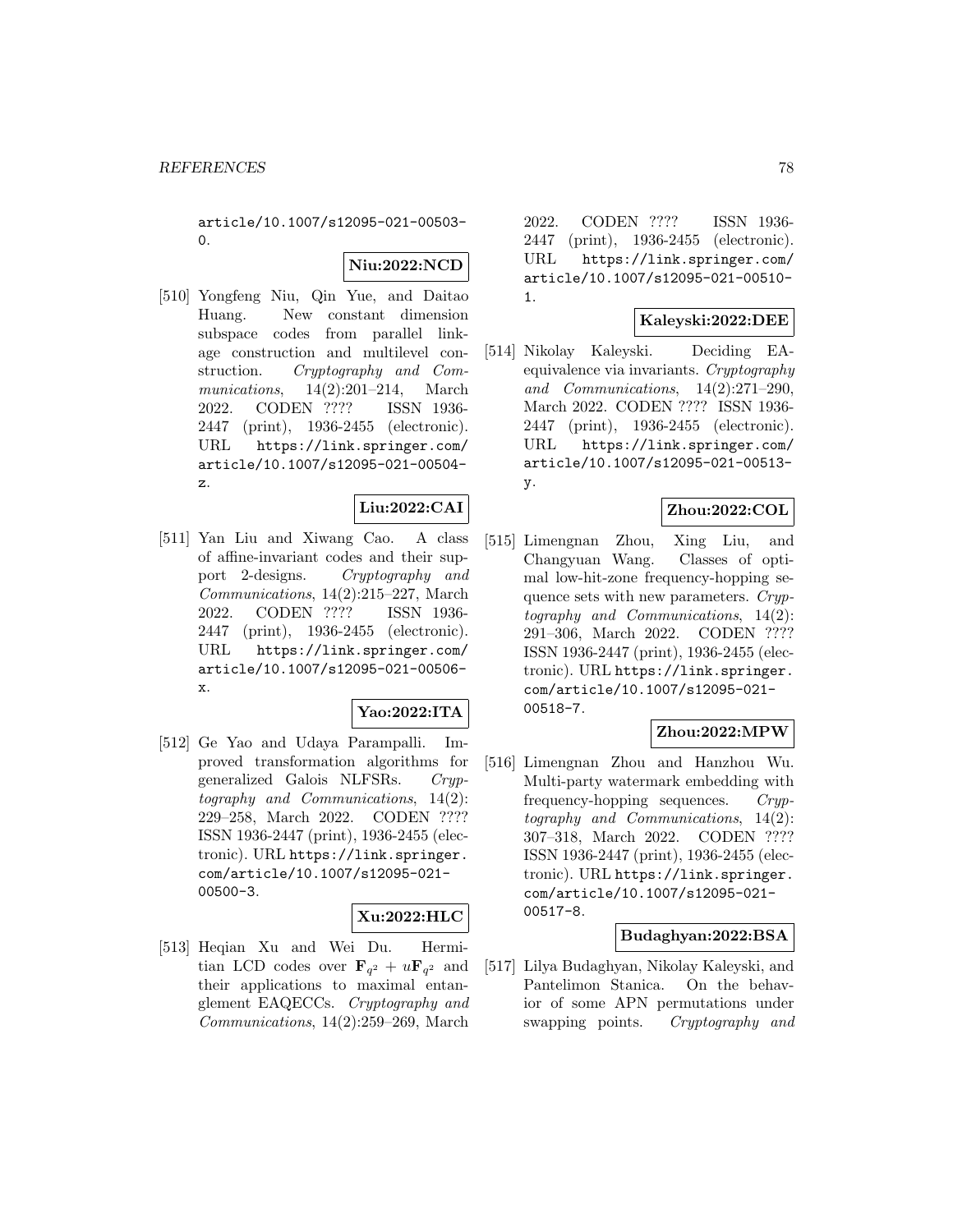Communications, 14(2):319–345, March 2022. CODEN ???? ISSN 1936- 2447 (print), 1936-2455 (electronic). URL https://link.springer.com/ article/10.1007/s12095-021-00520 z.

# **Liu:2022:NFH**

[518] Xing Liu, Shaofang Hong, and Limengnan Zhou. NHZ frequency hopping sequence sets under aperiodic Hamming correlation: Tighter bound and optimal constructions. Cryptography and Communications, 14(2):347–356, March 2022. CODEN ???? ISSN 1936- 2447 (print), 1936-2455 (electronic). URL https://link.springer.com/ article/10.1007/s12095-021-00527- 6.

## **Yan:2022:DUT**

[519] Haode Yan. On (−1)-differential ternary APN power functions. Cryptography and Communications, 14(2):357–369, March 2022. CODEN ???? ISSN 1936- 2447 (print), 1936-2455 (electronic). URL https://link.springer.com/ article/10.1007/s12095-021-00526- 7.

## **Jiang:2022:DBS**

[520] Sha Jiang, Kangquan Li, and Longjiang Qu. Differential and boomerang spectrums of some power permutations. Cryptography and Communications, 14 (2):371–393, March 2022. CODEN ???? ISSN 1936-2447 (print), 1936-2455 (electronic). URL https://link.springer. com/article/10.1007/s12095-021- 00530-x.

# **Edemskiy:2022:ELC**

[521] Vladimir Edemskiy and Nikita Sokolovskiy. The estimate of the linear complexity of generalized cyclotomic binary and quaternary sequences with periods  $p^n$  and  $2p^n$ . Cryptography and Communications, 14(2):395–414, March 2022. CODEN ???? ISSN 1936- 2447 (print), 1936-2455 (electronic). URL https://link.springer.com/ article/10.1007/s12095-021-00534- 7.

# **Xu:2022:MLC**

[522] Guangkui Xu, Longjiang Qu, and Gaojun Luo. Minimal linear codes from weakly regular bent functions. Cryptography and Communications, 14(2): 415–431, March 2022. CODEN ???? ISSN 1936-2447 (print), 1936-2455 (electronic). URL https://link.springer. com/article/10.1007/s12095-021- 00519-6.

#### **Vielhaber:2022:RCB**

[523] Michael Vielhaber, Mónica del Pilar Canales Chacón, and Sergio Jara Ceballos. Rational complexity of binary sequences, F**Q**SRs, and pseudoultrametric continued fractions in **R**. Cryptography and Communications, 14 (2):433–457, March 2022. CODEN ???? ISSN 1936-2447 (print), 1936-2455 (electronic). URL https://link.springer. com/article/10.1007/s12095-021- 00539-2.

## **Salagean:2022:IBP**

[524] Ana Salagean and Pantelimon Stanica. Improving bounds on probabilistic affine tests to estimate the nonlinearity of Boolean functions. Cryptography and Communications, 14(2):459–481, March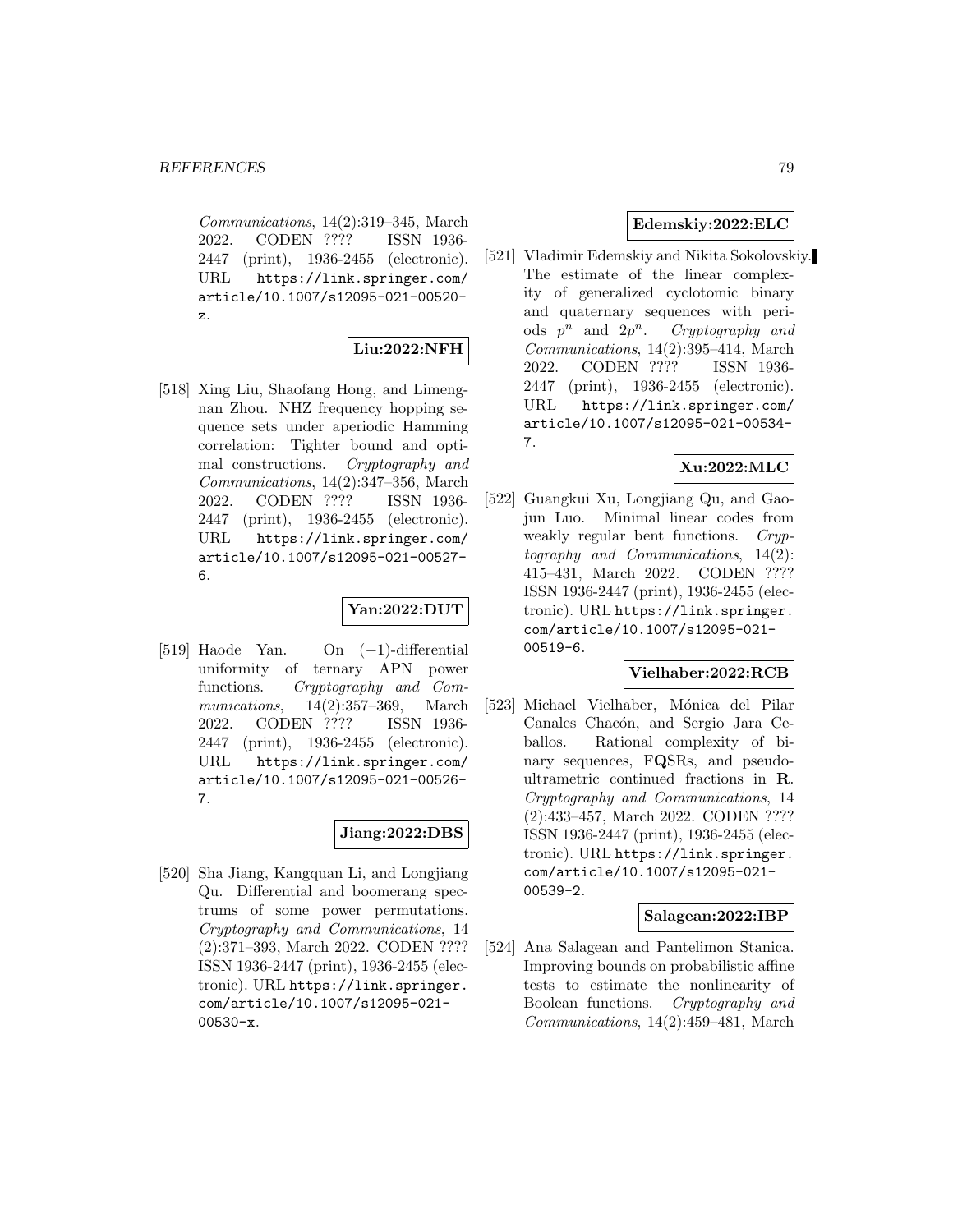2022. CODEN ???? ISSN 1936- 2447 (print), 1936-2455 (electronic). URL https://link.springer.com/ article/10.1007/s12095-021-00529- 4.

# **Li:2022:JHR**

[525] Haitao Li, Yang Liu, and Gang Wang. Jump and hop randomness tests for binary sequences. Cryptography and Communications, 14(2):483–502, March 2022. CODEN ???? ISSN 1936- 2447 (print), 1936-2455 (electronic). URL https://link.springer.com/ article/10.1007/s12095-021-00538- 3.

#### **Barbero:2022:PSI**

[526] Angela Barbero, Vitaly Skachek, and ´ Øyvind Ytrehus. Preface of special issue on coding theory and applications. Cryptography and Communications, 14 (3):503, May 2022. CODEN ???? ISSN 1936-2447 (print), 1936-2455 (electronic). URL https://link.springer. com/article/10.1007/s12095-022- 00560-z.

## **Gutierrez:2022:ALC**

[527] Jaime Gutierrez. Attacking the linear congruential generator on elliptic curves via lattice techniques. Cryptography and Communications, 14(3):505–525, May 2022. CODEN ???? ISSN 1936- 2447 (print), 1936-2455 (electronic). URL https://link.springer.com/ article/10.1007/s12095-021-00535- 6.

#### **Kumar:2022:RBD**

[528] Ajeet Kumar and Subhamoy Maitra. Resolvable block designs in construction of approximate real MUBs that are sparse. Cryptography and Communications, 14(3):527–549, May 2022. CODEN ???? ISSN 1936- 2447 (print), 1936-2455 (electronic). URL https://link.springer.com/ article/10.1007/s12095-021-00537- 4.

# **Kumar:2022:RRC**

[529] Raj Kumar and Maheshanand Bhaintwal. Repeated root cyclic codes over  $\mathbf{Z}_{p^2} + u\mathbf{Z}_{p^2}$  and their Lee distances. Cryptography and Communications, 14 (3):551–577, May 2022. CODEN ???? ISSN 1936-2447 (print), 1936-2455 (electronic). URL https://link.springer. com/article/10.1007/s12095-021- 00540-9.

# **Li:2022:HDC**

[530] Fengwei Li. The Hermitian dualcontaining LCD BCH codes and related quantum codes. Cryptography and Communications, 14(3):579–596, May 2022. CODEN ???? ISSN 1936- 2447 (print), 1936-2455 (electronic). URL https://link.springer.com/ article/10.1007/s12095-021-00543- 6.

## **Liang:2022:CAH**

[531] Huicong Liang, Sihem Mesnager, and Meiqin Wang. Cryptanalysis of the AEAD and hash algorithm DryGAS-CON. Cryptography and Communications, 14(3):597–625, May 2022. CO-DEN ???? ISSN 1936-2447 (print), 1936-2455 (electronic). URL https: //link.springer.com/article/10. 1007/s12095-021-00542-7.

## **Shi:2022:LAC**

[532] Minjia Shi, Shitao Li, and Patrick Solé. LCD and ACD codes over a noncommutative non-unital ring with